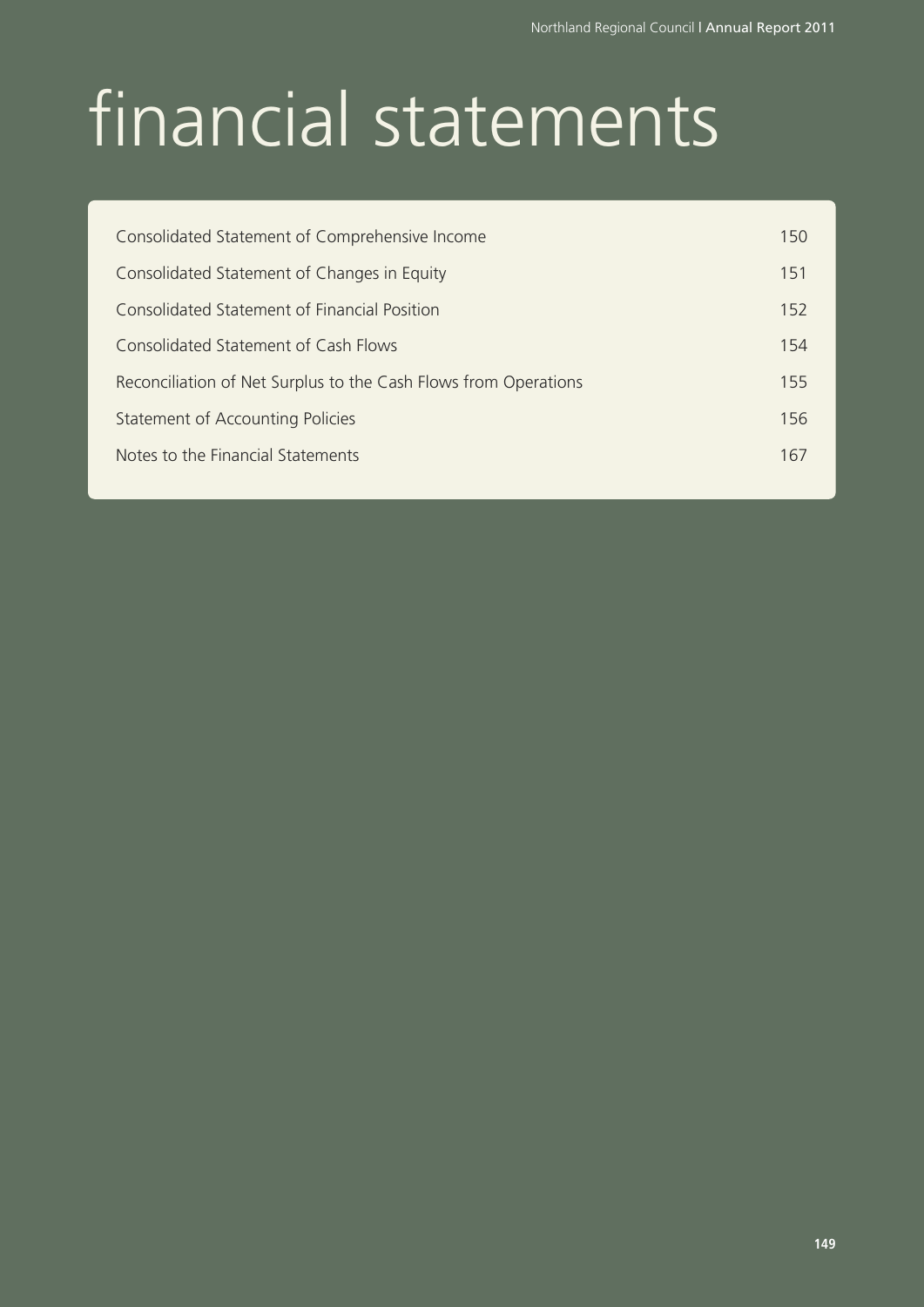# Consolidated Statement of Comprehensive Income

For the year ended 30 June 2011

|                                                                                          |                | Council<br>30-Jun-11 | <b>Annual Plan</b><br>30-Jun-11 | Council<br>30-Jun-10 | Consolidated<br>30-Jun-11 | Consolidated<br>30-Jun-10 |
|------------------------------------------------------------------------------------------|----------------|----------------------|---------------------------------|----------------------|---------------------------|---------------------------|
|                                                                                          | <b>Note</b>    | \$                   | \$                              | \$                   | \$                        | $\mathsf{\$}$             |
| <b>INCOME</b>                                                                            |                |                      |                                 |                      |                           |                           |
| Revenue from Activities                                                                  | $\overline{4}$ | 5,694,419            | 5,127,230                       | 8,518,916            | 7,019,334                 | 10,196,482                |
| Rates Revenue                                                                            | $\overline{2}$ | 13,624,149           | 13, 187, 795                    | 12, 147, 862         | 13,624,149                | 12,147,862                |
| Finance Income                                                                           | 3              | 1,834,238            | 2,088,758                       | 2,085,257            | 2,255,908                 | 2,563,956                 |
| Other Revenue                                                                            | $\overline{4}$ | 4,553,108            | 4,583,626                       | 5,419,545            | 10,708,912                | 13,059,202                |
| Other Gains/(Losses)                                                                     | 5              | (2,402,069)          | 92,960                          | 572,626              | (2,725,624)               | 35,829                    |
| <b>TOTAL INCOME</b>                                                                      | $\mathbf{1}$   | 23,303,845           | 25,080,370                      | 28,744,206           | 30,882,679                | 38,003,331                |
| <b>EXPENDITURE</b>                                                                       |                |                      |                                 |                      |                           |                           |
| <b>Personnel Costs</b>                                                                   | 6              | 9,328,954            | 9,874,880                       | 9,122,622            | 10,496,061                | 10,307,913                |
| Depreciation and Amortisation                                                            | 18             | 838,537              | 1,097,872                       | 837,473              | 949,174                   | 917,418                   |
| <b>Finance Costs</b>                                                                     | 3              | 37,710               | 1,000                           |                      | 50,964                    | 36,820                    |
| Other Expenditure on Activities                                                          | $\mathbf{1}$   | 15,291,446           | 13,373,637                      | 26,202,043           | 18,180,407                | 29,248,632                |
| Other Expenditure                                                                        |                |                      |                                 |                      |                           | 3,000,000                 |
| TOTAL OPERATING EXPENDITURE                                                              |                | 25,496,647           | 24,347,389                      | 36, 162, 139         | 29,676,607                | 43,510,784                |
| NET SURPLUS/(DEFICIT)                                                                    |                | (2, 192, 802)        | 732,981                         | (7, 417, 933)        | 1,206,073                 | (5,507,452)               |
| Taxation Credit/(Expense)                                                                | $\overline{7}$ |                      |                                 | 80,732               | 109,982                   | 85,866                    |
| NET SURPLUS/(DEFICIT) AFTER TAXATION                                                     |                | (2, 192, 802)        | 732,981                         | (7, 337, 201)        | 1,316,055                 | (5,421,586)               |
| OTHER COMPREHENSIVE INCOME                                                               |                |                      |                                 |                      |                           |                           |
| Gains/(Loss) on Property Revaluations                                                    | 8              | (58,000)             |                                 | (111, 157)           | (8,371,389)               | (3,984,622)               |
| Financial Assets at Fair Value<br>through other Comprehensive Income                     | 8              | 223,326              |                                 | 195,886              | 223,326                   | 195,886                   |
| Gains/(Loss) on Infrastructure Asset<br>(Awanui River Management) Revaluation            | 8              | 1,106,411            |                                 |                      | 1,106,411                 |                           |
| Net Hedging Movement (Associate)                                                         |                |                      |                                 |                      | 104,391                   | 152,976                   |
| TOTAL OTHER COMPREHENSIVE INCOME                                                         |                | 1,271,737            |                                 | 84,729               | (6,937,261)               | (3,635,760)               |
| TOTAL COMPREHENSIVE INCOME FOR THE YEAR                                                  |                | (921, 065)           | 732,981                         | (7, 252, 470)        | (5,621,206)               | (9,057,346)               |
| Total Comprehensive Income attributable to:                                              |                |                      |                                 |                      |                           |                           |
| Northland Regional Council                                                               |                |                      |                                 |                      | (4,006,114)               | (8, 785, 308)             |
| Non-controlling Interest in Surplus/(Deficit) of Northland Port Corporation (NZ) Limited |                |                      |                                 |                      | (1,615,152)               | (272, 038)                |
|                                                                                          |                |                      |                                 |                      | (5,621,266)               | (9,057,346)               |
|                                                                                          |                |                      |                                 |                      |                           |                           |

### Understanding the council's reported net deficit.

The net surplus/(deficit) after taxation for the 2010-2011 financial year includes a number of non-operational or one-off events. These include:

– \$1.52 million contribution towards the Northland Events Centre (2010: 10.4 million).

– Net fair value losses of \$2.4 million relating to investment property (includes \$526,000 decrease relating to Marsden to the Oakleigh land and buildings), forestry assets, owner occupied buildings and reversal of impairment on council's investment in subsidiary Northland Regional Council Community Trust.

With these items removed there is an operating surplus of \$1.7 million.

Other Comprehensive Income gains of \$1.27 million are the result of the revaluation increases of council's Awanui River Management Scheme asset of \$1.1 million, the fair value increase of financial assets of \$223,000 and the decrease in fair value of owner occupied land of \$58,000.

#### Major variances compared to the Long Term Community Plan:

#### Revenue variances:

Revenue from activities is greater than budget due to:

– Increase in Fees and Charges of \$721,000 offset by a decrease in Grants and Subsidies of \$150,000. The increase in Fees and Charges is due to an increase in the volume and complexity of consent applications, additional revenue received to administer the Manchurian wild rice National Programme, fees for emergency management contract work undertaken on behalf of the Whängärei District Council, increased maritime fees resulting from more fee-eligible structures than originally estimated and an unbudgeted contribution from the Whängärei District Council to assist in funding the Hätea River maintenance programme.

The Financial Statements should be read in conjunction with the Accounting Policies and Notes.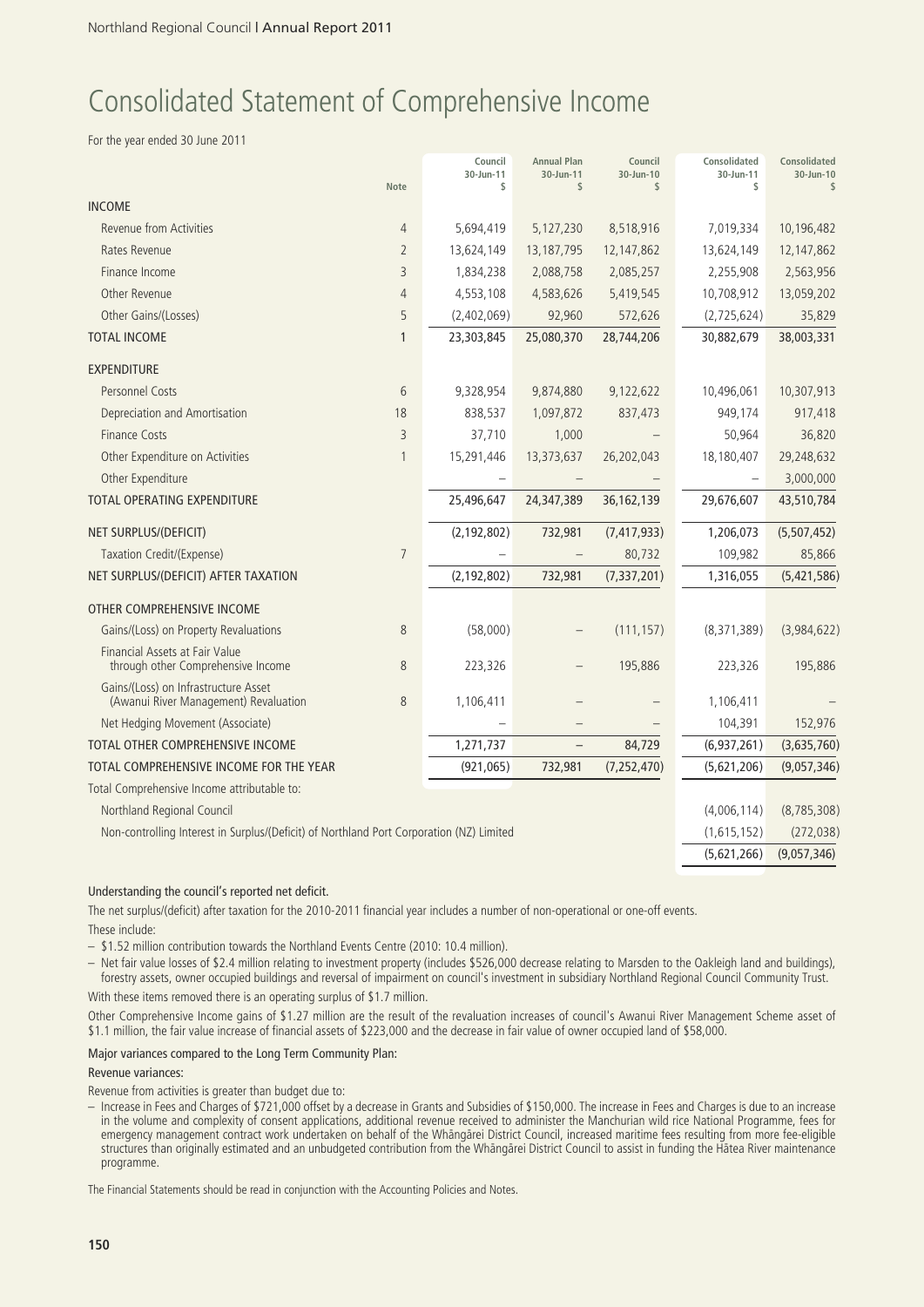# Consolidated Statement of Comprehensive Income

For the year ended 30 June 2011

Major variances compared to the Long Term Community Plan continued

Revenue from rates is greater than budget due to:

– Rate Penalties charged for late or non payment of rates.

Finance Income is less than budget due to:

– Interest Income being less than budgeted.

Other Revenue is has come in close to budget, we note the following variances exist:

– Dividend Income from the Northland Port Corporation (NZ) Limited is \$149,000 less than budget. This is offset by the recognition of \$133,000 of New Zealand Emissions Trading Scheme Credits relating to council's pre-1990 Forestry Holdings at Mt Tiger.

Other Gains/(Losses) is greater than budget due to:

- The gains on changes in the fair value and disposal of assets are not budgeted by council due to their high uncertainty and non-cash nature, with the exception of fair value movement on council's forestry asset. Gains and losses resulting from fair value movements do not represent additional cash collected or incurred by the council.
- There were a number of fair value movements, decrease in value of council's investment property of \$2.8 million, decrease in value of council's owner occupied buildings of \$361,000. These losses are partly offset by an increase in the value of the forestry of \$435,000 (compared to the budgeted \$93,000) and the impairment loss reversal of \$359,000 on the fair value of council's investment in the Northland Regional Council Community Trust.
- Finally, there was a loss on disposal of property, plant and equipment of \$40,000.

#### Expenditure variances:

Personnel Costs are less than budget due to:

– A reclassification of Personnel Costs and other expenditure on activities in the Annual Report. If the same classification had been applied, there would have been a favourable variance of \$46,000. The reduced personnel expenditure will be offset by a corresponding increase in other expenditure on activities. This reclassification has been corrected in the 2011-2012 Annual Plan and will ensure the personnel expenditure disclosed in the 2011-2012 Annual Report is consistent and comparable. The classification of the 2010 comparative information is consistent with the 2011 information.

Depreciation is less than budget due to:

– Capital expenditure not eventuating as planned.

Other Expenditure on activities is less than budget due to:

- Reclassification of personnel and other expenditure on activities resulting in an increase in other expenditure on activities of \$500,000 (offset by corresponding savings against budget for personnel expenditure).
- Expenditure on the Northland Events Centre of \$1.52 million which was budgeted to occur in the previous financial year, transpired in the current financial year. The final payment towards the Northland Events Centre was made in September 2011. The total cost of the Northland Events Centre has come in on budget.
- Expenditure on activities is less than budget due to some work programmes not been completed during the year. Council has approved the carry forward, or making available of \$569,000 dollars from this surplus towards operating expenditure in the 2011-2012 financial year to enable outstanding work programmes to be completed as planned. The work programmes include, environment fund awards, the mangrove removal programme, the Regional Policy Statement and economic development promotion initiatives. A further \$420,000 was taken to special reserves, with \$127,000 transferred to the Hätea River Reserve, to be available for dredging works and \$293,000 repaying funds previously advanced for the priority rivers work programme and Awanui river management scheme.

# Consolidated Statement of Changes in Equity

For the year ended 30 June 2011

|                                             |             | Council     | <b>Annual Plan</b> | Council       | Consolidated | Consolidated |
|---------------------------------------------|-------------|-------------|--------------------|---------------|--------------|--------------|
|                                             |             | 30-Jun-11   | 30-Jun-11          | 30-Jun-10     | 30-Jun-11    | 30-Jun-10    |
|                                             | <b>Note</b> |             |                    |               |              |              |
| Balance at 1 July - as restated             | 37          | 117,842,548 | 121,717,029        | 125,095,021   | 239,572,624  | 249,685,726  |
| Less Dividends paid                         |             |             |                    |               | (1,050,400)  | (1,055,755)  |
| Total Comprehensive Income                  |             | (921.065)   | 732.981            | (7, 252, 471) | (5,621,206)  | (9,057,346)  |
| Balance at 30 June                          |             | 116,921,483 | 122,450,010        | 117,842,548   | 232,901,018  | 239,572,624  |
| Total Comprehensive Income attributable to: |             |             |                    |               |              |              |
| Northland Regional Council                  |             | 116.921.483 | 122.450.010        | 117.842.548   | 175.466.969  | 179,470,900  |
| Non-controlling Interest                    |             |             |                    |               | 57,434,049   | 60,101,725   |
| Balance at 30 June                          | 8           | 116,921,483 | 122,450,010        | 117,842,548   | 232,901,018  | 239,572,624  |

Previously reported Retained Earnings has been adjusted by a debit of \$2,431,369 at 1 July 2009 and a credit of \$429,966 at 30 June 2010 for the correction of a prior period error (refer Note 37).

The Financial Statements should be read in conjunction with the Accounting Policies and Notes.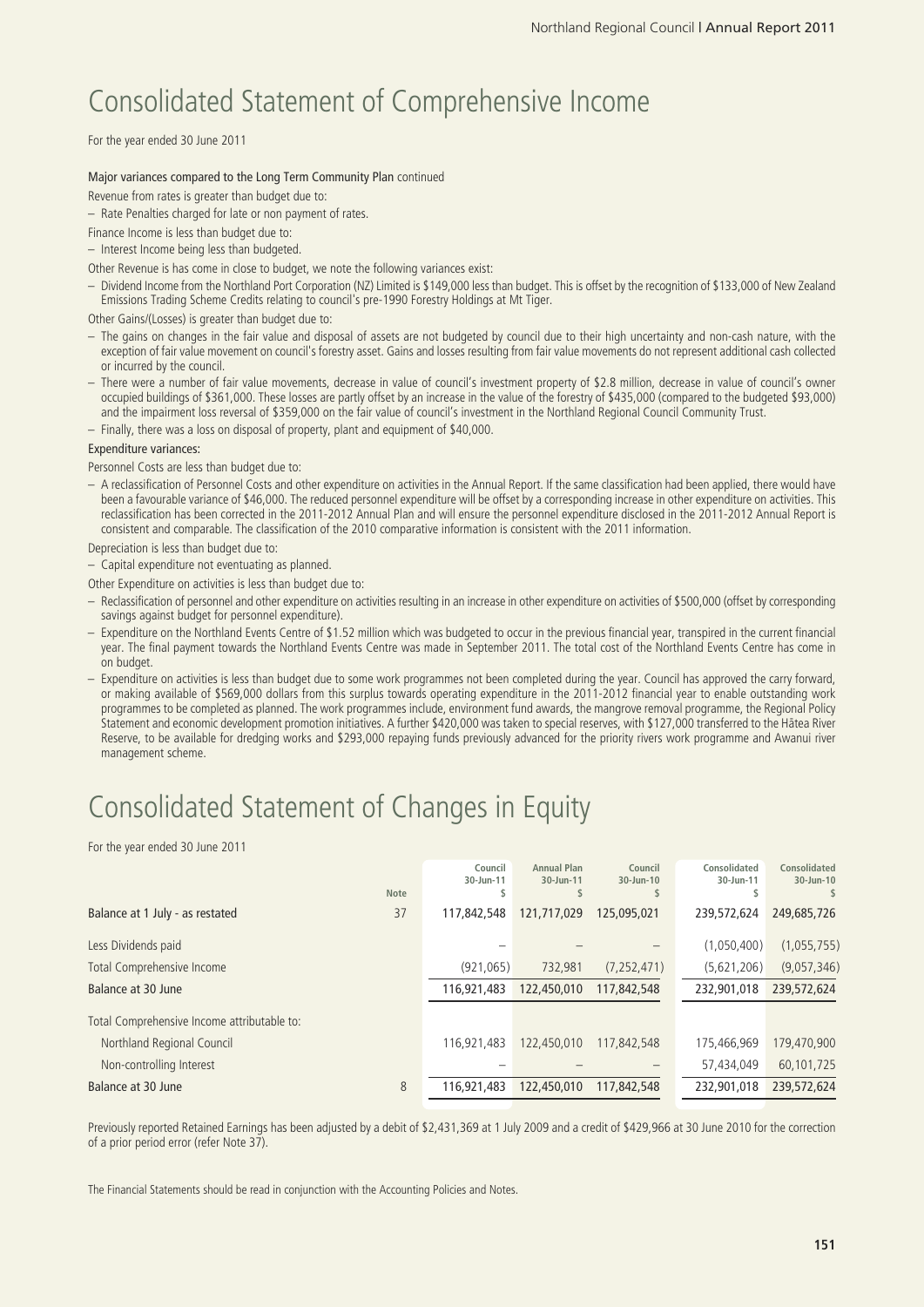# Consolidated Statement of Financial Position

As at 30 June 2011

|                                                         |                | Council<br>30-Jun-11     | <b>Annual Plan</b><br>30-Jun-11 | Council<br>30-Jun-10 | Consolidated<br>30-Jun-11 | Consolidated<br>30-Jun-10 |
|---------------------------------------------------------|----------------|--------------------------|---------------------------------|----------------------|---------------------------|---------------------------|
|                                                         | <b>Note</b>    | \$                       | \$                              | \$                   | \$                        | \$                        |
| <b>EQUITY</b>                                           |                |                          |                                 |                      |                           |                           |
| <b>Retained Earnings</b>                                | 8              | 111,967,951              | 116,789,833                     | 113,437,534          | 127,762,960               | 127,914,565               |
| <b>Other Reserves</b>                                   | 8              | 4,953,532                | 5,660,177                       | 4,405,014            | 47,704,009                | 51,556,335                |
| Total Equity attributable to Northland Regional Council |                | 116,921,483              | 122,450,010                     | 117,842,548          | 175,466,968               | 179,470,900               |
| Non-controlling Interest in Subsidiary Companies        |                |                          | 122,450,010                     |                      | 57,434,049                | 60,101,725                |
| <b>TOTAL EQUITY</b>                                     |                | 116,921,483              |                                 | 117,842,548          | 232,901,018               | 239,572,624               |
| <b>ASSETS</b>                                           |                |                          |                                 |                      |                           |                           |
| <b>Current Assets</b>                                   |                |                          |                                 |                      |                           |                           |
| Cash and Cash Equivalents                               | 9              | 3,518,200                | 460,703                         | 4,310,520            | 5,473,235                 | 4,956,241                 |
| Trade and Other Receivables                             | 10             | 4,982,505                | 5,044,660                       | 5,283,228            | 5,576,608                 | 6,662,459                 |
| Inventories                                             | 11             | 1,440,563                | 1,514,422                       | 1,445,049            | 1,440,563                 | 1,445,052                 |
| Non-Current Assets Held for Sale                        | 12             | $\overline{\phantom{m}}$ | 390,000                         | 577,000              |                           | 577,000                   |
| Other Investments                                       | 17             | 1,519,131                |                                 | 1,872,927            | 1,519,131                 | 1,872,927                 |
| <b>Other Financial Assets</b>                           |                | $\overline{\phantom{0}}$ | 15,433,155                      |                      |                           |                           |
| Tax Refundable                                          |                | 80,732                   |                                 | 80,732               | 479,563                   | 492,101                   |
| Derivative Financial Instruments                        | 13             |                          |                                 |                      |                           |                           |
| <b>Total Current Assets</b>                             |                | 11,541,131               | 22,842,940                      | 13,569,456           | 14,489,100                | 16,005,780                |
| <b>Non-Current Assets</b>                               |                |                          |                                 |                      |                           |                           |
| <b>Other Receivables</b>                                | 14             | 5,201,500                | 3,016,535                       | 2,692,918            | 5,201,500                 | 2,692,918                 |
| <b>Investment Property</b>                              | 15             | 48,320,999               | 47,598,499                      | 48,310,500           | 88,321,000                | 48,310,500                |
| Investments in Subsidiaries and Associates              | 16             | 18,324,504               | 19,967,086                      | 17,965,683           | 42,078,983                | 43,657,844                |
| Other Investments                                       | 17             | 17,782,522               | 10,368,809                      | 20,983,371           | 28,506,909                | 31,407,701                |
| Property, Plant and Equipment                           | 18             | 19,164,908               | 20,949,120                      | 18,191,899           | 57,716,420                | 98,348,774                |
| Intangible Assets                                       | 19             | 590,823                  | 1,874,729                       | 246,969              | 590,823                   | 246,969                   |
| <b>Biological Assets</b>                                | 20             | 1,555,536                | 1,614,244                       | 1,120,240            | 1,555,536                 | 1,120,240                 |
| Capital Projects in Progress                            | 18             | 376,976                  |                                 | 570,094              | 433,000                   | 4,520,288                 |
| <b>Deferred Taxation Asset</b>                          | $\overline{7}$ |                          |                                 |                      | 578,912                   | 448,412                   |
| <b>Total Non-Current Assets</b>                         |                | 111,317,768              | 105,389,022                     | 110,081,673          | 224,983,082               | 230,753,645               |
| <b>TOTAL ASSETS</b>                                     |                | 122,858,899              | 128,231,962                     | 123,651,129          | 239,472,183               | 246,759,425               |
| <b>LIABILITIES</b>                                      |                |                          |                                 |                      |                           |                           |
| <b>Current Liabilities</b>                              |                |                          |                                 |                      |                           |                           |
| <b>Bank Overdraft</b>                                   |                |                          |                                 |                      | 27,954                    | 70,776                    |
| Trade and Other Payables                                | 21             | 4,408,975                | 4,339,595                       | 4,312,172            | 4,954,860                 | 5,541,899                 |
| Provisions                                              | 24             |                          |                                 |                      | 24,976                    | 22,742                    |
| <b>Borrowings</b>                                       | 23             |                          |                                 |                      | 3,978                     | 11,147                    |
| <b>Tax Liability</b>                                    |                | $\overline{\phantom{0}}$ |                                 |                      |                           |                           |
| <b>Employee Benefit Liabilities</b>                     | 22             | 1,479,583                | 1,330,326                       | 1,373,493            | 1,507,048                 | 1,414,093                 |
| <b>Total Current Liabilities</b>                        |                | 5,888,558                | 5,669,921                       | 5,685,665            | 6,518,817                 | 7,060,657                 |

The Financial Statements should be read in conjunction with the Accounting Policies and Notes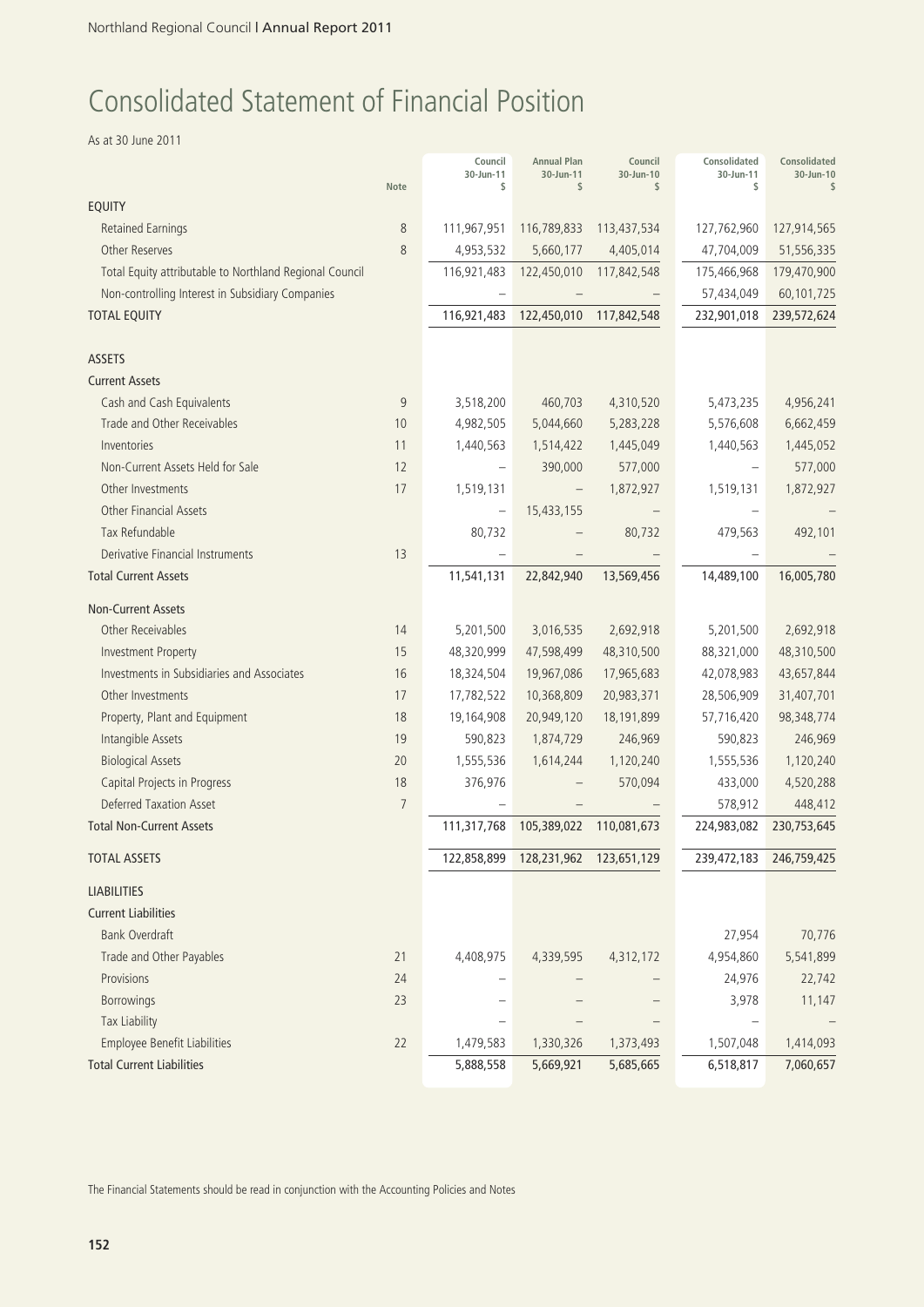# Consolidated Statement of Financial Position

As at 30 June 2011

|                                      | <b>Note</b> | Council<br>30-Jun-11 | <b>Annual Plan</b><br>30-Jun-11 | Council<br>30-Jun-10     | Consolidated<br>30-Jun-11 | Consolidated<br>30-Jun-10<br>Ъ |
|--------------------------------------|-------------|----------------------|---------------------------------|--------------------------|---------------------------|--------------------------------|
| Non-Current Liabilities              |             |                      |                                 |                          |                           |                                |
| Employee Benefit Liabilities         | 22          | 48,858               | 112.031                         | 122,917                  | 48,857                    | 122,915                        |
| <b>Provisions Non-Current</b>        | 24          |                      |                                 |                          |                           |                                |
| <b>Borrowings</b>                    | 23          | -                    |                                 | $\overline{\phantom{m}}$ | 3,484                     | 3,225                          |
| <b>Total Non-Current Liabilities</b> |             | 48,858               | 112,031                         | 122,917                  | 52,341                    | 126,140                        |
| <b>TOTAL LIABILITIES</b>             |             | 5,937,416            | 5,781,952                       | 5,808,581                | 6,571,163                 | 7,186,796                      |
| <b>NET ASSETS</b>                    |             | 116,921,483          | 122,450,010                     | 117,842,548              | 232,901,018               | 239,572,624                    |
|                                      |             |                      |                                 |                          |                           |                                |

Major variances compared to the Long Term Community Plan: Assets

– Increased subsidy revenue and additional fees and charges.

Cash and Cash Equivalents are higher than budget due to:

– Are greater than budget as council held a higher level of short-term cash investments as at 30 June 2011. For further information, refer to the variance explanation for Other Investments.

Other Investments (current and non-current) are higher than budget due to:

– A change in classification of investments in stocks and bonds to 'Other Investments' from 'Other Financial Assets' in the 2010-2011 Annual Plan. Other Financial Assets were budgeted to be \$15.4 million in the 2010-2011 Annual Plan, however in the Annual Report they are nil. Other Investments is \$8.9 million greater than budget. This leaves a shortfall of \$6.5 million. \$3 million can be explained by the increase in Cash and Cash Equivalents compared to budget and the remaining variance is due to the purchase of a further property for \$4.45 million on the proposed Marsden Point Rail corridor. Council had planned to on-sell the property prior to 30 June 2011, but had not been successful in doing so.

Non-Current Assets held for sale are less than budget due to:

– Council reclassifying these properties as Investment Properties.

Other Receivables are greater than budget due to:

– Council purchasing a further property along the proposed Marsden Point Rail Corridor for \$4.45 million, with KiwiRail's liability for their 50 percent share being recognised in this balance.

Investment Properties is higher than budget due to:

- The purchase of a further property along the proposed Marsden Point Rail Link, with council's 50 percent share being \$2.225 million and the transfer of properties held for sale of \$577,000. These increases were offset by a fair value decrease in Investment Property of \$2.795 million. Council did not budget for a fair value decrease in the value of its Investment Properties.
- Property Plant and Equipment and Capital Projects in Progress is less than budget due to:
- Number of Information Technology related projects and upgrades being deferred.

Intangible Assets is less than budget due to:

– The Integrated Regional Information Systems project progressing slower than anticipated.

Liabilities

– Increased subsidy revenue and additional fees and charges.

There are no significant variances against budget.

.............................................................................. ..............................................................................

18 October 2011 Chairman Chief Executive Officer

The Financial Statements should be read in conjunction with the Accounting Policies and Notes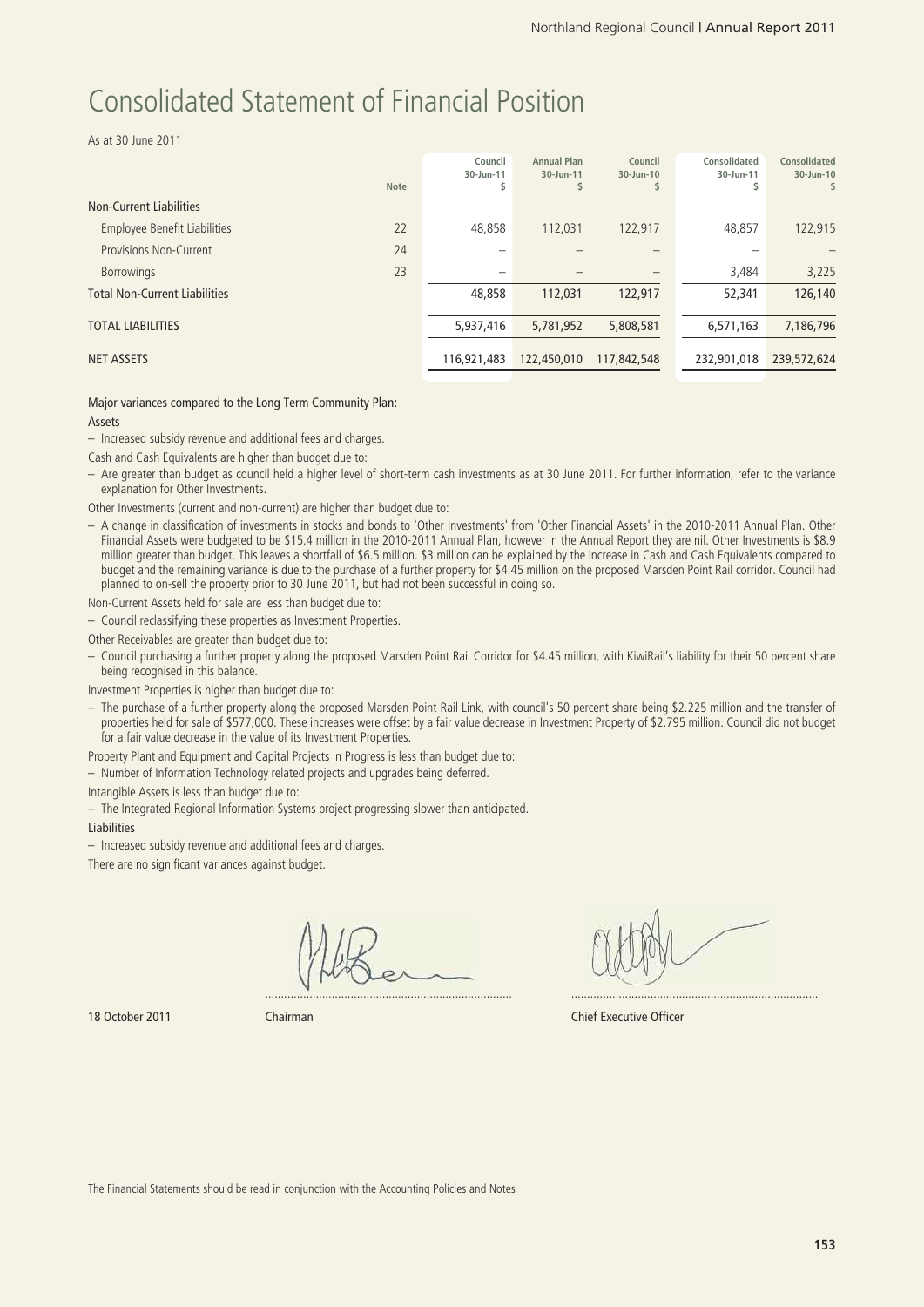# Consolidated Statement of Cash Flows

For the year ended 30 June 2011

| <b>Note</b>                                                                 | Council<br>30-Jun-11<br>\$ | Annual Plan<br>30-Jun-11<br>\$ | Council<br>30-Jun-10<br>\$ | Consolidated<br>30-Jun-11<br>\$ | Consolidated<br>30-Jun-10 |
|-----------------------------------------------------------------------------|----------------------------|--------------------------------|----------------------------|---------------------------------|---------------------------|
| CASH FLOWS FROM OPERATING ACTIVITIES                                        |                            |                                |                            |                                 |                           |
| Receipts from Customers                                                     | 7,823,530                  | 6,943,782                      | 9,923,743                  | 10,592,748                      | 15,201,723                |
| Interest received                                                           | 1,890,884                  | 2,088,758                      | 2,054,102                  | 1,908,846                       | 2,069,368                 |
| Dividends received<br>$\overline{4}$                                        | 1,218,460                  | 1,367,712                      | 1,218,460                  | 4,497,882                       | 3,523,428                 |
| Receipts from Rates Revenue                                                 | 13,047,081                 | 13, 187, 795                   | 12,029,757                 | 13,047,081                      | 12,029,757                |
| Subsidies and Grants received                                               | 1,245,795                  | 1,399,363                      | 3,718,752                  | 1,771,831                       | 4,104,751                 |
| <b>Taxation refund</b>                                                      | $\overline{\phantom{0}}$   |                                |                            | 155,965                         | 127,987                   |
| Payments to Suppliers and Employees/Members                                 | (23, 993, 859)             | (23, 748, 517)                 | (36, 853, 687)             | (28,001,466)                    | (43, 794, 902)            |
| Interest paid                                                               | (37, 710)                  | (1,000)                        |                            | (50, 964)                       | (37, 449)                 |
| Income Tax paid                                                             |                            |                                | (330, 539)                 | (13,060)                        | (648, 551)                |
| Net Goods and Services Tax received (paid)                                  | 287,668                    |                                | 113,220                    | (85, 109)                       | 124,680                   |
| NET CASH FROM OPERATING ACTIVITIES                                          | 1,481,849                  | 1,237,893                      | (8, 126, 191)              | 3,823,754                       | (7, 299, 208)             |
| CASH FLOWS FROM INVESTING ACTIVITIES                                        |                            |                                |                            |                                 |                           |
| Receipt from sale of Property, Plant and Equipment                          | 89,445                     |                                | 61,844                     | 92,556                          | 61,847                    |
| Receipt from sale of Property Held for Sale                                 | $\overline{\phantom{0}}$   |                                | 83,300                     | $\overline{\phantom{0}}$        | 83,300                    |
| Proceeds from sale of Investment Property                                   |                            |                                | 24                         | $\overline{\phantom{0}}$        | 557,923                   |
| Proceeds from the sale of Shares in Associates and Subsidiaries             |                            |                                |                            |                                 | (1,856)                   |
| Receipt from the sale of Investment Stocks and Bonds                        | 3,777,971                  | 500,000                        | 20,455,318                 | 3,853,613                       | 20,455,315                |
| Purchase of Other Receivables                                               | (2,508,582)                |                                | 323,618                    | (2,508,582)                     | 323,618                   |
| Investments withdrawn                                                       | $\equiv$                   |                                |                            | 677,450                         |                           |
| Purchase of Property, Plant and Equipment                                   | (1,403,977)                | (2, 225, 580)                  | (2, 212, 478)              | (1,939,517)                     | (3, 297, 422)             |
| Purchase of Investment Property                                             | (2, 229, 027)              |                                | (92, 844)                  | (2, 229, 027)                   | (92, 844)                 |
| Purchase of Investment Stocks and Bonds                                     |                            |                                | (8, 853, 700)              | (150, 887)                      | (8,893,421)               |
| NET CASH FROM INVESTING ACTIVITIES                                          | (2, 274, 169)              | (1,725,580)                    | 9,765,081                  | (2, 204, 394)                   | 9,196,460                 |
| <b>CASH FLOWS FROM FINANCING ACTIVITIES</b>                                 |                            |                                |                            |                                 |                           |
| Dividends paid                                                              |                            |                                |                            | (1,050,398)                     | (1,055,755)               |
| Settlement of Borrowings                                                    |                            |                                | —                          | (9, 146)                        | (20, 541)                 |
| NET CASH FROM FINANCING ACTIVITIES                                          | $\equiv$                   |                                |                            | (1,059,544)                     | (1,076,296)               |
| NET INCREASE (DECREASE) IN CASH,<br>CASH EQUIVALENTS AND BANK OVERDRAFTS    | (792, 320)                 | (487, 687)                     | 1,638,890                  | 559,814                         | 820,959                   |
| Cash, Cash Equivalents and Bank Overdrafts<br>at the beginning of the year  | 4,310,520                  | 948,390                        | 2,671,630                  | 4,885,467                       | 4,064,506                 |
| <b>CASH, CASH EQUIVALENTS</b><br>AND BANK OVERDRAFTS AT THE END OF THE YEAR | 3,518,200                  | 460,703                        | 4,310,520                  | 5,445,281                       | 4,885,465                 |
|                                                                             |                            |                                |                            |                                 |                           |

The GST (net) component of operating activities reflects the net GST paid and received with the Inland Revenue Department. The GST (net) component has been presented on a net basis, as the gross amounts do not provide meaningful information for financial statement purposes.

The Financial Statements should be read in conjunction with the Accounting Policies and Notes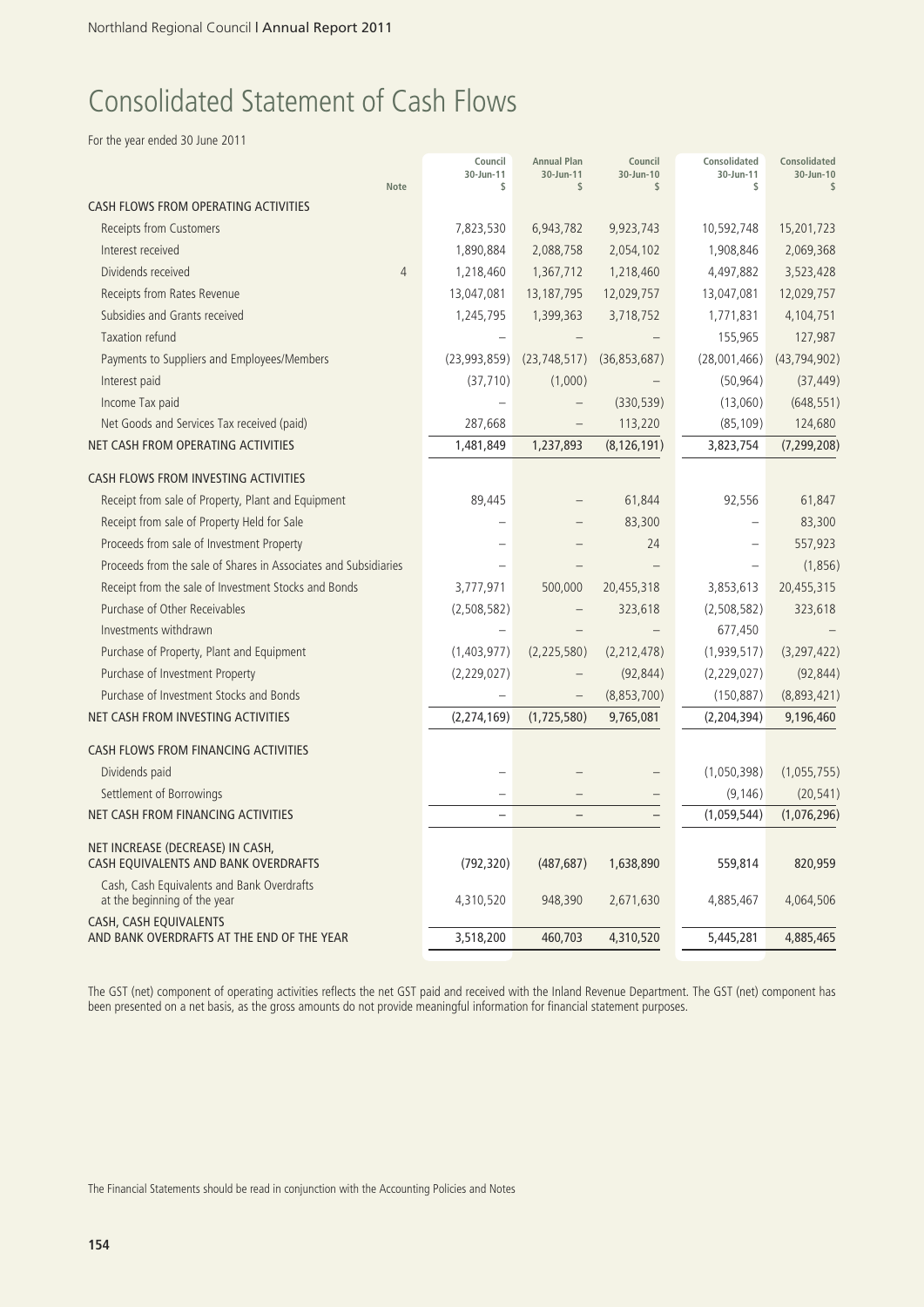# Reconciliation of Net Surplus to the Cash Flows from Operations

| <b>Note</b>                                                       |    | Council<br>30-Jun-11<br>\$ | Council<br>30-Jun-10<br>\$ | Consolidated<br>30-Jun-11<br>\$ | Consolidated<br>30-Jun-10 |
|-------------------------------------------------------------------|----|----------------------------|----------------------------|---------------------------------|---------------------------|
| Net Surplus/(Deficit) after Taxation                              |    | (2, 192, 802)              | (7, 337, 201)              | 1,316,055                       | (5,421,586)               |
| Add (Less) Non-Cash Items                                         |    |                            |                            |                                 |                           |
| Depreciation and Amortisation                                     | 18 | 838,537                    | 837,473                    | 949,174                         | 917,418                   |
| Taxation charged to the Surplus/(Deficit)                         |    |                            | (80, 732)                  |                                 | (80, 732)                 |
| <b>Deferred Taxation</b>                                          |    |                            |                            | (130, 501)                      | (19, 559)                 |
| Share of Associate Companies' Retained Surplus                    |    |                            |                            | (715, 167)                      | (378, 890)                |
| Other Fair Value adjustments                                      |    |                            |                            |                                 | 91,929                    |
| Other Comprehensive Income adjustments                            |    | 2,721,188                  | (118, 171)                 | 2,721,188                       | (118, 171)                |
| Impairment Loss recognised                                        |    | (358, 821)                 | (429, 966)                 | 61                              | 50,000                    |
| Other Non-Cash Items                                              |    |                            | 10,888                     | (1,803)                         | 10,888                    |
|                                                                   |    | 3,200,904                  | 219,491                    | 2,822,952                       | 472,882                   |
| <b>Movements in Working Capital</b>                               |    |                            |                            |                                 |                           |
| Decrease (increase) in Trade and Other Receivables                |    | 300,723                    | 886,432                    | 1,085,851                       | 25,960                    |
| Decrease (increase) in Inventories                                |    | 4,489                      | (430, 630)                 | 4,489                           | (430, 630)                |
| Decrease (increase) in Non-Current Assets Held for Sale           |    |                            | (187,000)                  |                                 | (187,000)                 |
| (Decrease) increase in Trade and Other Payables                   |    | 96,803                     | (1, 152, 424)              | (587, 034)                      | (568, 879)                |
| (Decrease) increase in provision for Taxation                     |    |                            | (330, 539)                 | 12,538                          | (634, 125)                |
| (Decrease) increase in Provisions                                 |    |                            |                            | 2,234                           | 472                       |
| (Decrease) increase in Employee Benefit Liabilities               |    | 32,032                     | 43,167                     | 18,897                          | 9,161                     |
|                                                                   |    | 434,046                    | (1, 170, 993)              | 536,974                         | (1,785,040)               |
| <b>Movements in Other Activities</b>                              |    |                            |                            |                                 |                           |
| Realised (gains)/loss on sale of Assets/Investments               | 5  | 39,702                     | (24, 488)                  | 42,400                          | (22, 903)                 |
| FV adjustment on Property Held for Sale                           |    |                            | 187,000                    |                                 | 187,000                   |
| Investment Income reinvested                                      |    |                            |                            | (820, 306)                      | (815, 410)                |
| Non-Operating Capital Items included in Working Capital Movements |    |                            |                            | (74, 261)                       | 85,849                    |
|                                                                   |    | 39,702                     | 162,512                    | (852, 167)                      | (565, 464)                |
| Net Cash Flows from Operating Activities                          |    | 1,481,849                  | (8, 126, 191)              | 3,823,754                       | (7, 299, 208)             |
|                                                                   |    |                            |                            |                                 |                           |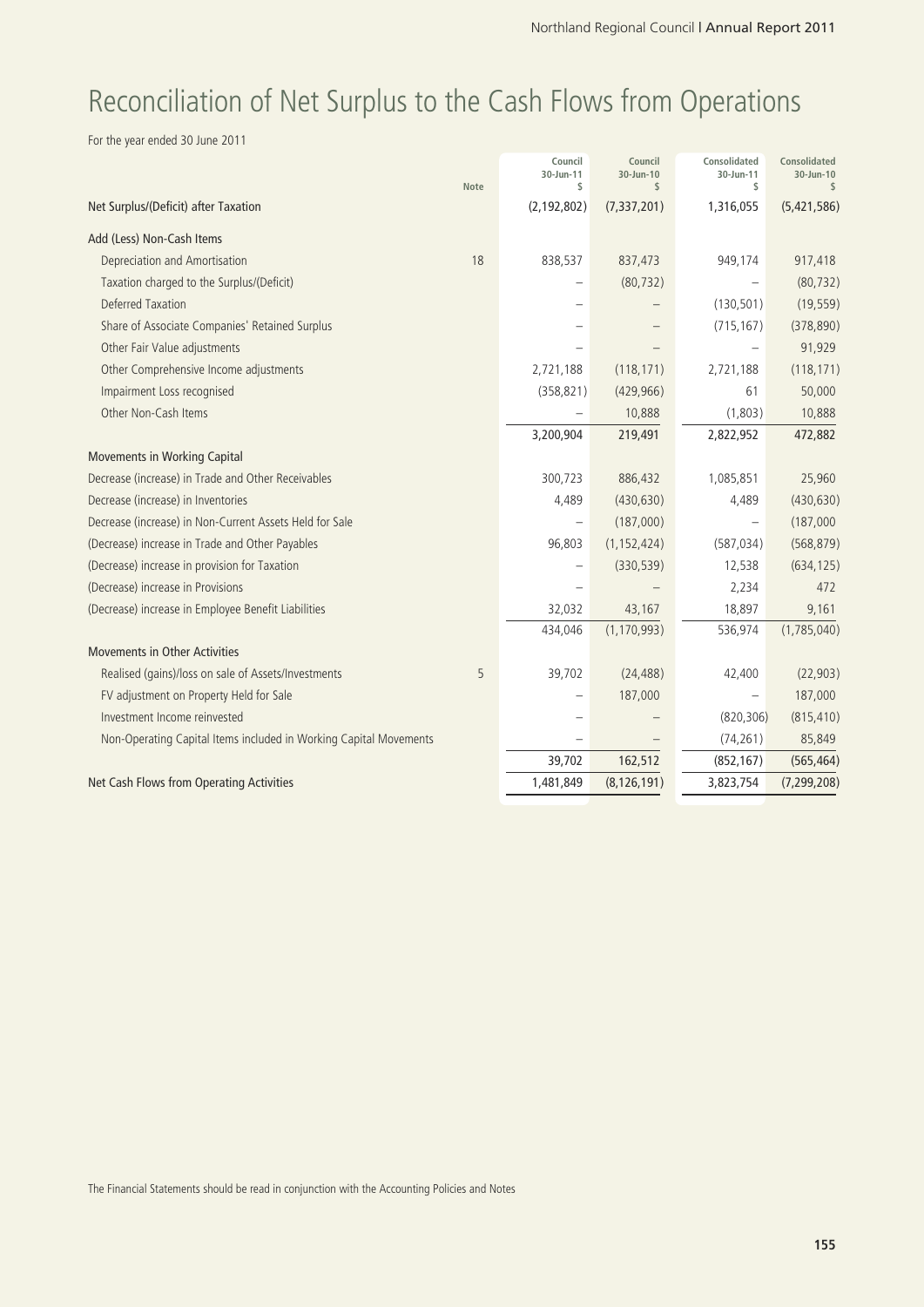For the year ended 30 June 2011

# Reporting Entity

The Northland Regional Council is a local authority governed by the Local Government Act 2002 and is domiciled in New Zealand.

The council's group comprises the council and its subsidiary entities, namely:

- 1. Northland Port Corporation (NZ) Ltd (53.61% owned) and its subsidiaries
- 2. Northland Regional Council Community Trust (100% owned) and its subsidiaries.

All Northland Regional Council subsidiaries are incorporated and domiciled in New Zealand.

The primary objective of Northland Regional Council is to provide goods or services for the community or social benefit, rather than making a financial return. Accordingly, Northland Regional Council has designated itself and the group as public benefit entities for the purposes of New Zealand equivalents to International Financial Reporting Standards (NZ IFRS).

The financial statements are for the year ended 30 June 2010. The financial statements were authorised for issue by Council on 18 October 2010.

# Basis of Preparation

The financial statements of Northland Regional Council have been prepared in accordance with the requirements of the Local Government Act 2002: Part 6, Section 98 and Part 3 of Schedule 10, which includes the requirement to comply with New Zealand's generally accepted accounting practice (NZ GAAP).

These financial statements have been prepared in accordance with NZ GAAP. They comply with NZ IFRS, and other applicable Financial Reporting Standards, as appropriate for public benefit entities.

### Measurement Base

The financial statements have been prepared on a historical cost basis, modified by the revaluation of certain property plant and equipment, investment property, forestry assets and available for sale financial assets and financial instruments (including derivative instruments).

### Functional and Presentation Currency

The financial statements are presented in New Zealand dollars and all values are rounded to the nearest thousand dollars (\$'000). The functional currency of Northland Regional Council is New Zealand dollars.

Foreign currency transactions are translated into the functional currency using the exchange rates prevailing at the date of the transactions. Foreign exchange gains and losses resulting from the settlement of such transactions and from the translation at year-end exchange rates of monetary assets and liabilities denominated in foreign currencies are recognised in the Statement of Financial Performance, except when deferred in equity as qualifying cash flow hedges.

Monetary assets and liabilities denominated in foreign currencies are retranslated at the rate of exchange ruling at balance sheet date.

### Changes in Accounting Policies

The accounting policies set out below have been applied consistently to all periods presented in these financial statements.

The council and group as adopted the following revisions to accounting standards during the financial year, which had only a presentational or disclosure effect:

- − *NZ IFRS 7 Financial Instruments*: Disclosures the effect of early adopting these amendments is the following information is no longer disclosed:
	- The carrying amount of financial assets that would otherwise be past due or impaired whose terms have been renegotiated; and
	- The maximum exposure to credit risk by class of financial instrument if the maximum credit risk exposure is best represented by their carrying amount in the statement of financial position.
- − *NZ IAS 24 Related Party Disclosures:* (Revised 2009) the effect of early adopting the revised NZ IAS 24 is:
	- More information is required to be disclosed about transactions between the Council and entities controlled, jointly controlled, or significantly influenced by the Crown.
	- Commitments with related parties require disclosure; and
	- Information is required to be disclosed about any related party transactions with Ministers of the Crown.
	- − *New Zealand Units (Forestry) – Emissions Trading Scheme:* The council has 291 hectares of pre-1990 forest land. This land is subject to the provisions of the New Zealand Emissions Trading Scheme (ETS). The implication of this for the financial statements is twofold:
		- Should the land be deforested (i.e. the land is changed from forestry to some other purpose), a deforestation penalty will arise;
		- As a result of the deforestation restriction, compensation units are being provided by the Government.

Council will recognise credits received at deemed cost based on the fair value at the date of receipt. Council will only disclose a liability or contingent liability if deforestation has occurred or is planned to occur.

### Standards, amendments and interpretations issued that are not yet effective and have not been early adopted

− *NZ IFRS 9 Financial Instruments will eventually replace NZ IAS 39 Financial Instruments:* Recognition and Measurement. NZ IAS 39 is being replaced through the following three main phases: Phase 1 Classification and Measurement, Phase 2 Impairment Methodology, and Phase 3 Hedge Accounting. Phase 1 has been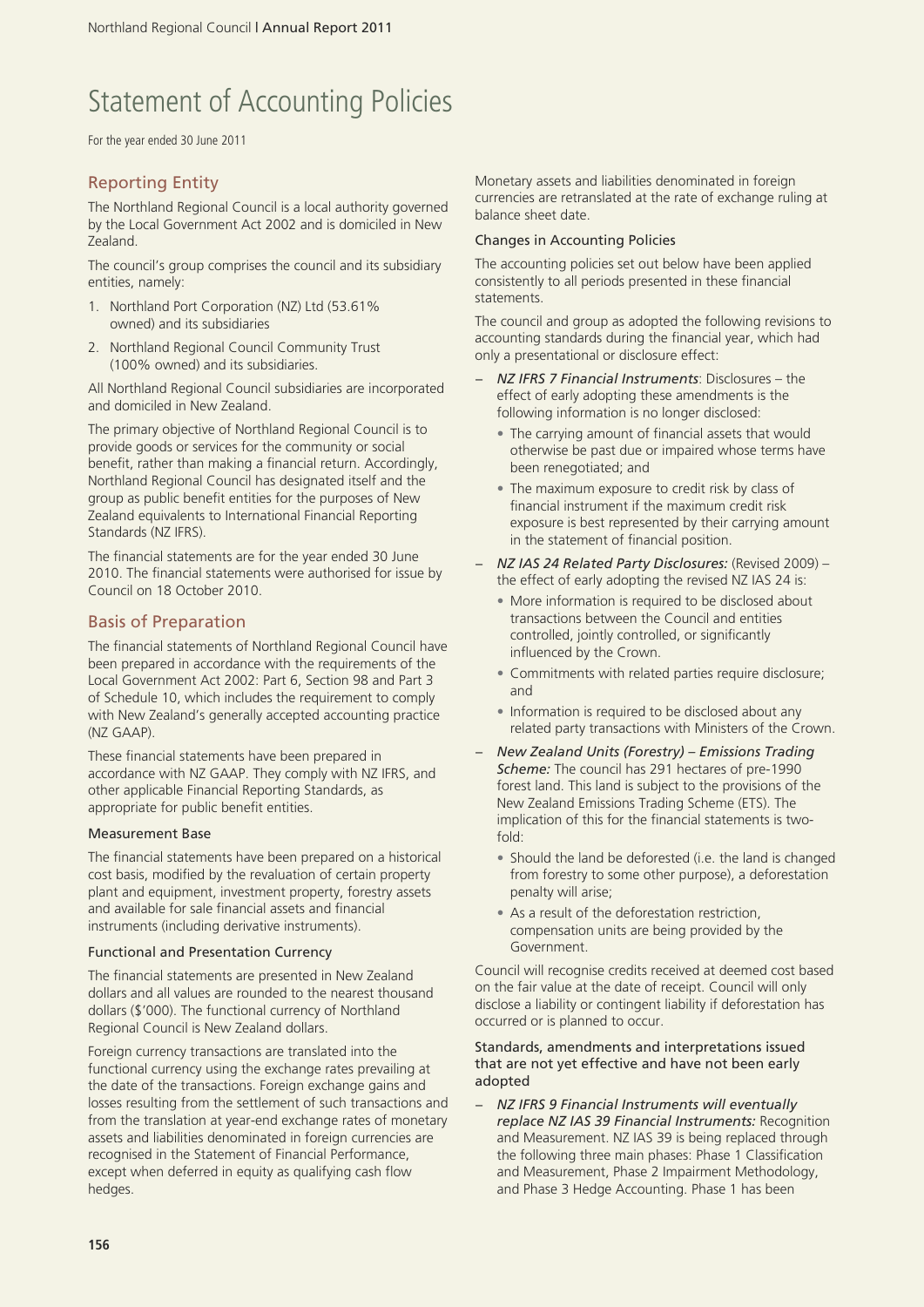For the year ended 30 June 2011

completed and has been published in the new financial instrument standard NZ IFRS 9. NZ IFRS 9 uses a single approach to determine whether a financial asset is measured at amortised cost or fair value, replacing the many different rules in NZ IAS 39. The approach in NZ IFRS 9 is based on how an entity manages its financial assets (its business model) and the contractual cash flow characteristics of the financial assets. The financial liability requirements are the same as those of NZ IAS 39, except for when an entity elects to designate a financial liability at fair value through the surplus or deficit. . The new standard is required to be adopted for the year ended 30 June 2014. Council has not yet assessed the effect of the new standard and expects it will not be adopted early.

*− FRS-44 New Zealand Additional Disclosures and Amendments to NZ IFRS to harmonise with IFRS and Australian Accounting Standards (Harmonisation Amendments):* These were issued in may 2011 with the purpose of harmonising Australia and New Zealand's accounting standards in each jurisdiction. The amendments must first be adopted for the year ended 30 June 2012. The council has not yet assessed the effects of FRS-44 and the Harmonisation Amendments.

# Significant Accounting Policies

### Basis of Consolidation

The purchase method is used to prepare the consolidated financial statements, which involves adding together like items of assets, liabilities, equity, income and expenses on a line-by-line basis. All significant inter-entity balances, transactions, income and expenses are eliminated on consolidation.

Northland Regional Council's investments in its subsidiaries are carried at cost in the council's own "parent entity" financial statements.

### Subsidiaries

Northland Regional Council consolidates as subsidiaries in the group financial statements all entities over which the council may direct the governance policies so as to obtain benefits from the activities of the entity. This power generally exists where Northland Regional Council has an interest of 50 per cent or more of council-controlled organisations or more than one-half of the voting rights on the governing body or where such policies have been irreversible predetermined by the council or where the determination of such policies is unable to materially impact on the level of potential ownership benefits that arise from the activities of the subsidiary.

Any excess of the cost of the business combination over the council's interest in the net fair value of the identifiable assets, liabilities and contingent liabilities is recognised as goodwill. If the council's interest in the net fair value of the identifiable assets, liabilities and contingent liabilities recognised exceeds the cost of the business combination, the difference will be recognised immediately in the statement of financial performance.

#### Associates

The Northland Regional Council accounts for investments in associates in the group financial statements using the equity method. Associates are all entities over which group entities have the significant influence that generally accompanies an interest of between 20 percent and 50 percent of the voting rights, and that are neither a subsidiary nor an interest in a joint venture. The investment in an associate is initially recognised at cost and the carrying amount is increased or decreased to recognise Northland Regional Council's share of the surplus or deficit of the associate after the date of acquisition. The council's share of the surplus or deficit of the associate is recognised in the Statement of Financial Performance. Distributions received from an associate reduce the carrying amount of the investment.

If the council's share of deficits of an associate equals or exceeds its interest in the associate, the council discontinues recognising its share of further deficits. After the council interest is reduced to zero, additional deficits are provided for and a liability is recognised, only to the extent that the council has incurred legal or constructive obligations or made payments on behalf of the associate. If the associate subsequently reports surpluses, the council will resume recognising its share of those surpluses only after its share of surpluses equals the share of deficits not recognised.

Where the Northland Regional Council transacts with an associate, surplus or deficits are eliminated to the extent of the Northland Regional Council's interest in the relevant associate.

The Northland Regional Council investments in associates are carried at cost in the council's own "parent entity" financial statements.

### Joint Ventures

A joint venture is a contractual arrangement whereby two or more parties undertake an economic activity that is subject to joint control. Northland Port Corporation is party to several joint venture arrangements. For these jointly controlled operations Northland Regional Council recognises in its financial statements the group's share of the assets, liabilities, revenues and expenses using the proportional consolidation method.

### **Revenue**

Revenue and expenditure are measured at the fair value of the consideration received or paid.

#### *Rates Revenue*

Rates are set annually by a resolution from council and relate to a financial year. All ratepayers are invoiced within the financial year to which the rates have been set. Rates revenue is recognised and brought to account when the rates are payable.

#### *Other Revenue*

User fees and charges are recognised and brought to account when invoices are issued for services provided and contracts completed. Revenue from the rendering of services is recognised by reference to the stage of completion of the transaction at balance date, based on the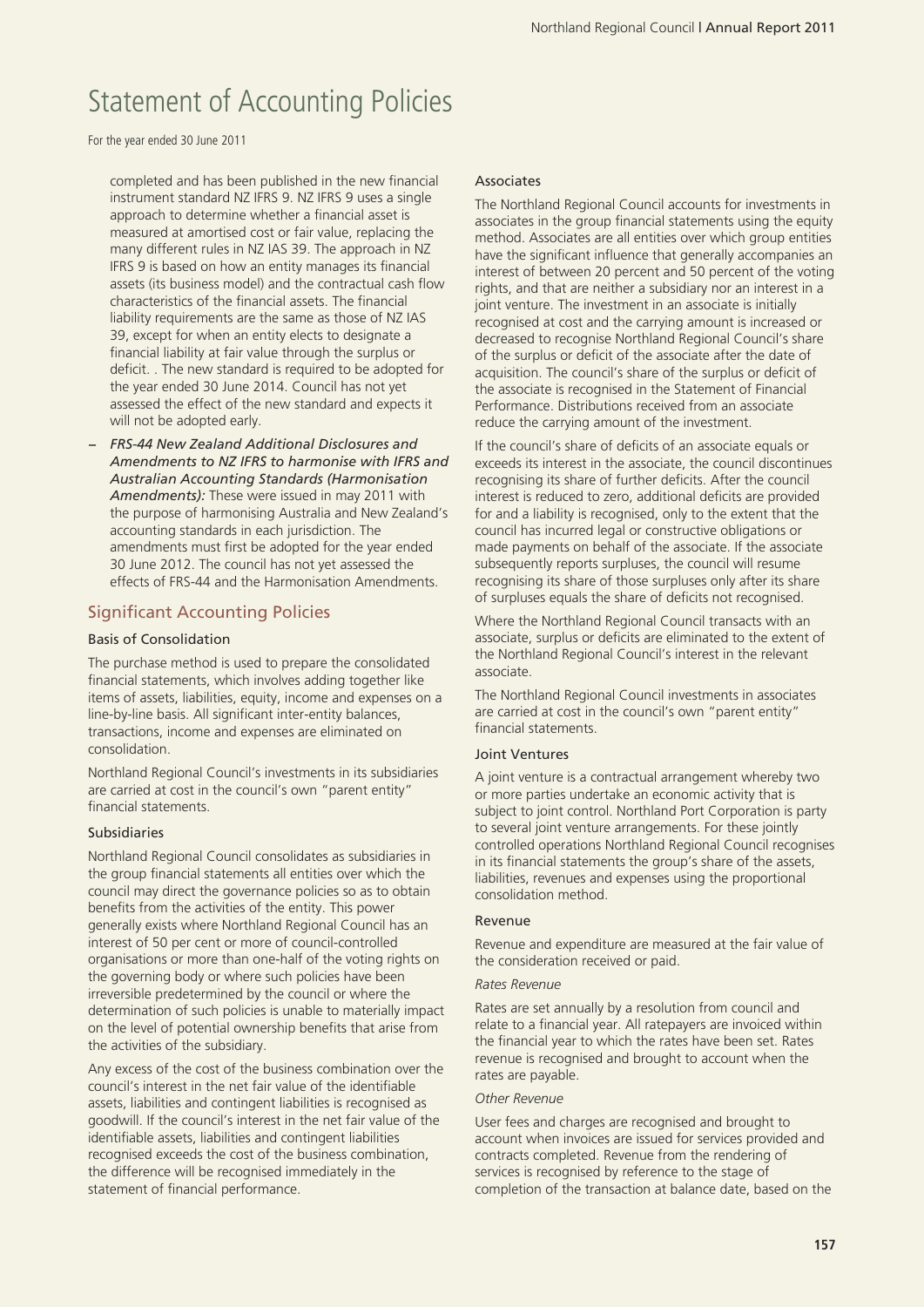For the year ended 30 June 2011

actual service provided as a percentage of the total services provided.

Government grants and subsidies are recognised as revenue when the primary conditions of entitlement have been met.

Sale of goods is recognised when a product is sold to a customer. Sales are usually in cash or by credit card. The recorded revenue is the gross amount of the sale, including credit card fees payable for the transaction. Such fees are included in other expenses.

Where a physical asset is acquired for nil or nominal consideration, the fair value of the asset received is recognised as revenue. Assets vested in the Northland Regional Council are recognised as revenue when control over the asset is obtained.

Where revenue is derived by acting as an agent for another party, the revenue that is recognised is the commission or fee on the transaction.

Interest income is recognised using the effective interest method.

Dividends are recognised when the right to receive payment has been established. Dividend income is recorded at the cash amount received, being net of taxation imputation credits.

Rental income from investment property is recognised in the Statement of Financial Performance on a straight-line basis over the term of the lease. Lease incentives are recognised as part of the total rental income.

Funds are collected for other organisations, including central government. Any funds held at balance date are included in current liabilities. Amounts collected on behalf of third parties are not recognised as revenue, except for the commissions or fees earned.

### Construction Contracts

Contract revenue and contract costs are recognised as revenue and expenses, respectively, by reference to the stage of completion of the contract as balance date. The stage of completion is measured by reference to the contract costs incurred, up to the balance date, as a percentage of total estimated costs for each contract.

Contract costs include all costs directly related to specific contracts, costs that are specifically chargeable to the customer under the terms of the contract and an allocation of overhead expenses incurred in connection with the group's construction activities in general.

An expected loss on construction contracts is recognised immediately as an expense in the statement of financial performance.

Where the outcome of a contract cannot be reliably estimated, contract costs are recognised as an expense as incurred, and where it is probable that the costs will be recovered, revenue is recognised to the extent of costs incurred.

Construction work in progress stated at the aggregate of contract costs incurred, to date, plus recognised profits less recognised losses and progress billings. If there are contracts in which progress billings exceed the aggregate costs incurred, plus profits less losses, the net amounts are presented under other liabilities.

### Expenditure

Expenditure is recognised when goods and services have been received.

#### *Borrowing Costs*

Borrowing costs are recognised as an expense in the period in which they are incurred, except to the extent that these arise on the acquisition, construction or production of qualifying assets. In that case, borrowing costs will be capitalised as part of the cost of the asset.

### *Grant Expenditure*

Non-discretionary grants are those grants that are awarded when the grant application meets the specified criteria and are recognised as expenditure when an application that meets the specified criteria for the grant has been received.

Discretionary grants are those grants where Northland Regional Council has no obligation to award on receipt of the grant application and are recognised as expenditure when a successful applicant has been notified of the Northland Regional Council's decision.

### *Income Tax*

The income tax expense charged to the consolidated Statement of Comprehensive Income includes both current and deferred tax and is calculated after allowing for nonassessable income and non-deductible expenses.

Current tax is the amount of income tax payable based on the taxable profit for the current year, plus any adjustments to income tax payable in respect of prior years. Current tax is calculated using rates that have been enacted or substantively enacted by balance date.

Deferred tax is the amount of income tax payable or recoverable in future periods in respect of temporary differences and unused tax losses. Temporary differences are differences between the carrying amount of assets and liabilities in the financial statements and the corresponding tax bases used in the computation of taxable surplus.

Deferred tax is measured at the tax rates that are expected to apply when the asset is realised or the liability is settled, based on tax rates (and tax laws) that have been enacted or substantively enacted at balance date.

The measurement of deferred tax reflects the tax consequences that would follow from the manner in which the entity expects to recover or settle the carrying amount of its assets and liabilities.

Deferred tax liabilities are generally recognised for all taxable temporary differences. Deferred tax assets are recognised to the extent that it is probable that taxable profits will be available against which the deductible temporary differences or tax losses can be utilised.

Deferred tax is not recognised if the temporary difference arises from the initial recognition of goodwill or from the initial recognition of an asset and liability in a transaction that is not a business combination, and at the time of the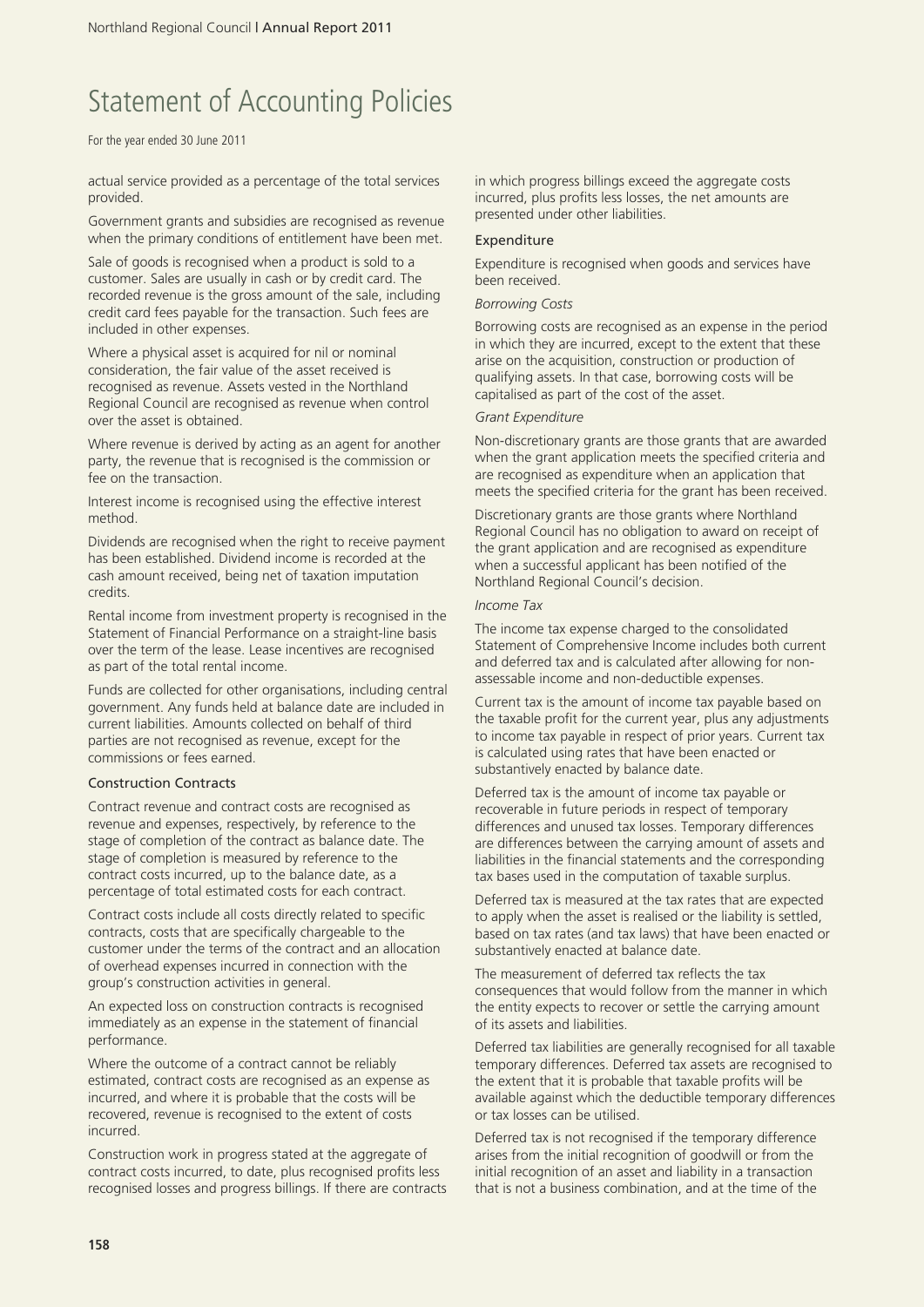For the year ended 30 June 2011

transaction, affects neither accounting surplus nor taxable surplus.

Current tax and deferred tax is recognised against the surplus or deficit for the period, except to the extent that it relates to a business combination, or to transactions recognised in other comprehensive income or directly in equity.

There are two entities within the group that are exempt from income tax, being Destination Northland Limited and Enterprises Northland Trust. These entities both form part of the Northland Regional Council Community Trust group.

### Leases

### *Operating Leases*

An operating lease is a lease that does not transfer substantially all the risks and rewards incidental to ownership of an asset. Lease payments under an operating lease are recognised as an expense on a straight-line basis over the lease term.

### *Finance Leases*

A finance lease is a lease that transfers to the lessee substantially all the risks and rewards incidental to ownership of an asset, whether or not title is eventually transferred.

At the commencement of the lease term, the Northland Regional Council recognises finance leases as assets and liabilities on the statement of financial position at the lower of the fair value of the leased item or the present value of the minimum lease payments. Any additional direct costs of the lessee are added to the amount recognised as an asset.

The finance charge is charged to the surplus or deficit over the lease period so as to produce a constant periodic rate of interest on the remaining balance of the liability.

The amount recognised as an asset is depreciated over its useful life. If there is no certainty as to whether the council will obtain ownership at the end of the lease term, the asset is fully depreciated over the shorter of the lease term and its useful life.

# Cash and Cash Equivalents

Cash and cash equivalents includes cash in hand, deposits held at call with banks, other short-term highly liquid investments with original maturities of three months or less, and bank overdrafts.

Bank overdrafts are shown within borrowings in current liabilities in the Statement of Financial Position.

# Debtors and Other Receivables

Debtors and other receivables are initially measured at fair value and subsequently measured at amortised cost using the effective interest method, less any provision for impairment.

### Derivative financial instruments and hedging accounting

Derivative financial instruments are used to manage exposure to foreign exchange and interest rate risks arising from financing activities. In accordance with its treasury

policy, the council does not hold or issue derivative financial instruments for trading purposes.

Derivatives are initially recognised at fair value on the fate a derivative contract is entered into and are subsequently remeasured at their fair value at each balance date. The method of recognising the resulting gain or loss depends on whether the derivative is designated as a hedging instrument, and, if so, the nature of the item being hedged.

The associated gains or losses of derivatives that are not hedge accounted are recognised in the surplus or deficit.

The council and group designates certain derivatives as either:

- − Hedges of the fair value of recognised assets or liabilities or a firm commitment (fair value hedge); or
- − Hedges of highly probably forecast transactions (cash flow hedge).

The council and group documents at the inception of the transaction the relationship between hedging instruments and hedged items, as well as its risk management objective and strategy for undertaking various hedge transactions. The council and group also documents its assessment, both at hedge inception and on an ongoing basis, of whether the derivatives that are used in hedging transactions are highly effective at offsetting changes in fair values or cash flows of hedged items.

The full fair value of a hedge accounted derivative is classified as a non-current asset if the remaining maturity of the hedged item is more than 12 months, and as a current asset if the remaining maturity of the hedged item is less than 12 months.

The full fair value of a non-hedge accounted foreign exchange derivative is classified as current if the contract is due for settlement within 12 months of balance date; otherwise, foreign exchange derivatives are classified as non-current. The portion of the fair value of a non-hedge accounted interest rate derivative that is expected to be realised within 12 months of the balance date is classified as current, with the remaining portion of the derivative classified as non-current.

# *– Fair Value Hedge*

The gain or loss from remeasuring the hedging instrument at fair value, along with the changes in the fair value on the hedged item attributable to the hedged risk, is recognised in the surplus or deficit . Fair value hedge accounting is only applied for hedging fixed interest risk on borrowings.

If the hedge relationship no longer meets the criteria for hedge accounting, the adjustment to the carrying amount of a hedged item for which the effective interest method is used is amortised to the surplus or deficit over the period to maturity.

# *– Cash Flow Hedge*

The portion of the gain or loss on the hedging instrument that is determined to be an effective hedge is recognised in other comprehensive income and the ineffective portion of the gain or loss on the hedging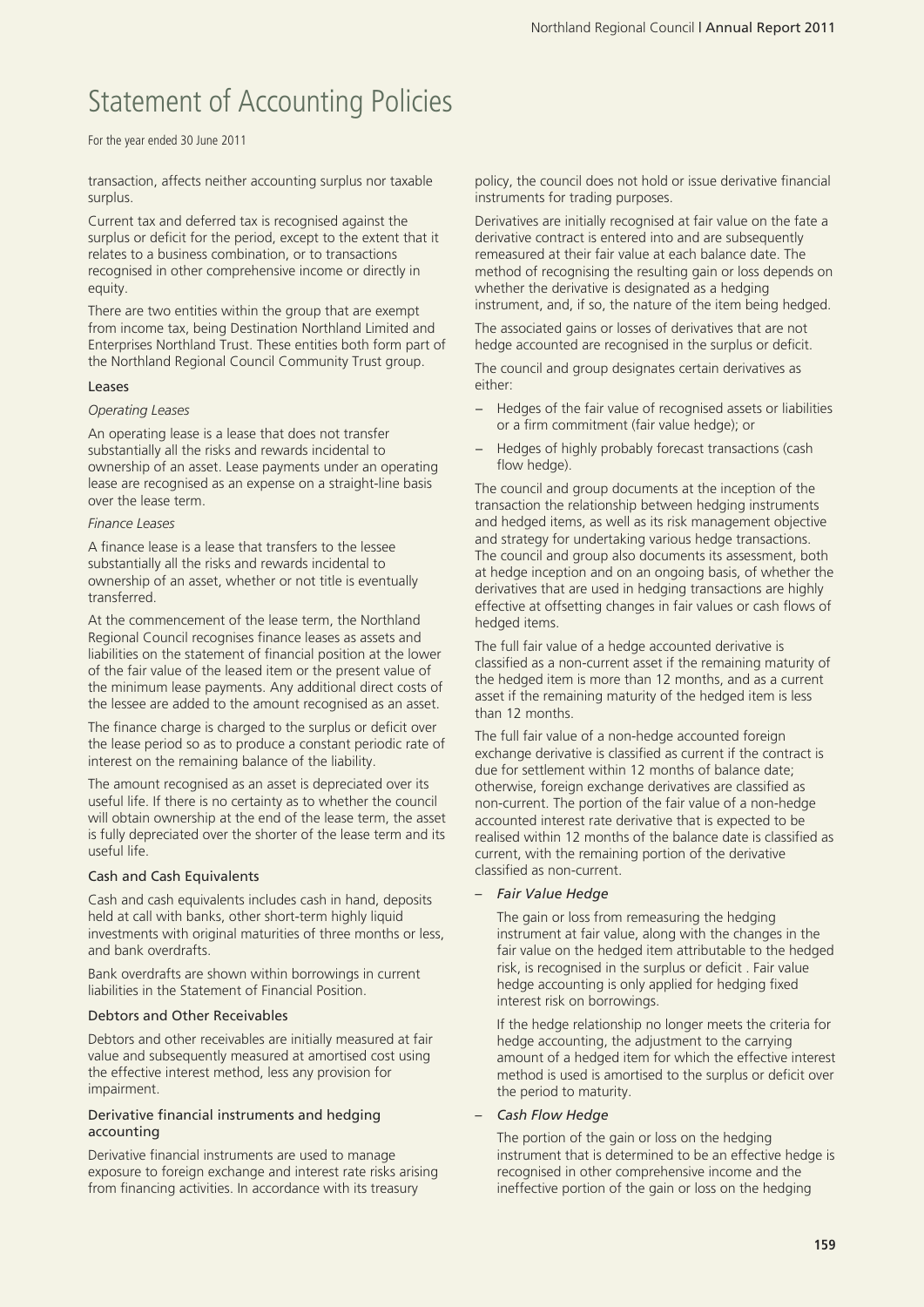For the year ended 30 June 2011

instrument is recognised in the surplus or deficit as part of finance costs.

If a hedge of a forecast transaction subsequently results in the recognition of a financial asset or a financial liability, the associated gains or losses that were recognised directly other comprehensive income are reclassified into the surplus or deficit in the same period or periods during which the asset acquired, or liability assumed, affects the surplus or deficit. However, if the council or the group, expects that all, or a portion of a loss, recognised in other comprehensive income will not be recovered in one or more future periods, the amount that is not expected to be recovered is reclassified in the surplus or deficit..

When a hedge of a forecast transaction subsequently results in the recognition of a non-financial asset or a non-financial liability, or a forecast transaction for a non-financial asset or a non-financial liability becomes a firm commitment for which fair value hedge accounting is applied, then the associated gains and losses that were recognised in other comprehensive income will be included in the initial cost or carrying amount of the asset or liability.

If a hedging instrument expires or is sold, terminated, exercised or revoked, or it no longer meets the criteria for hedge accounting, the cumulative gain or loss on the hedging instrument has been recognised in other comprehensive income from the period when the hedge was effective will remain separately recognised in other comprehensive income until the forecast transaction occurs. When the forecast transaction is no longer expected to occur, any related cumulative gain or loss on the hedging instrument that remains recognised in other comprehensive income from the period when the hedge was effective will be from other comprehensive income to the surplus or deficit.

The council's subsidiary, Northland Port Corporation (NZ) Limited, uses derivative financial instruments to hedge exposure to foreign exchange and interest rate risks arising from financing activities.

Derivatives are initially recognised at fair value on the date a derivative contract is entered into and are subsequently remeasured at their fair value at each balance date.

The method of recognising the resulting gain or loss depends on whether the derivative is designated as a hedging instrument, and if so, the nature of the item being hedged.

The accounting policies detailed above are applied.

### Financial Assets

Financial assets and liabilities are initially measured at fair value plus transaction costs unless they are carried at fair value through surplus or deficit in which case the transaction costs are recognised in the surplus or deficit.

Purchases and sales of financial assets are recognised on trade-date, the date on which the council commits to purchase or sell the asset. Financial assets are derecognised when the rights to receive cash flows from the financial assets have expired or have been transferred and the council has transferred substantially all the risks and rewards of ownership.

The Northland Regional Council classifies its financial assets into the following four categories:

- Financial Assets at Fair Value through Surplus or Deficit;
- − Loans and Receivables;
- − Held-to-maturity Investments; and
- Financial at Fair Value through Other Comprehensive Income.

The classification depends on the purpose for which the investments were/was acquired.

### *– Financial assets at fair value through surplus or deficit*

Financial assets at fair value through surplus or deficit include financial assets held for trading. A financial asset is classified in this category if acquired principally for the purpose of selling in the short-term or is part of a portfolio of identified financial instruments that are managed together and for which there is evidence of short-term profit taking.

Derivatives are also categorised as held for trading unless they are designated as hedge accounting relationship for which hedge accounting is applied.

Financial assets acquired principally for the purpose of selling in the short-term or part of a portfolio classified as held for trading are classified as a current asset. The current/non-current classification of derivatives is explained in the derivatives accounting policy above.

After initial recognition, financial assets in this category are measured at their fair values. Gains or losses on remeasurement are recognised in the surplus or deficit.

Financial assets in this category include investment in quoted shares and interest rate swaps not qualifying as hedges by Northland Port Corporation (NZ) Limited, and investment in quoted shares by way of a managed fund which was designated at fair value through profit or loss at inception by the Northland Regional Council Community Trust.

#### *– Loans and Receivables*

Loans and receivables are non-derivative financial assets with fixed or determinable payments that are not quoted in an active market. They are included in current assets, except for maturities greater than 12 months after the balance date, which are included in noncurrent assets.

Council's loans and receivables comprise cash and cash equivalents, debtors and other receivables, and term depositions.

After initial recognition, they are measured at amortised cost using the effective interest method, less impairment. Loans and receivables issued with duration of less that 12 months are recognised at their nominal value. Gains or losses when the asset is impaired or derecognised are recognised in the surplus or deficit.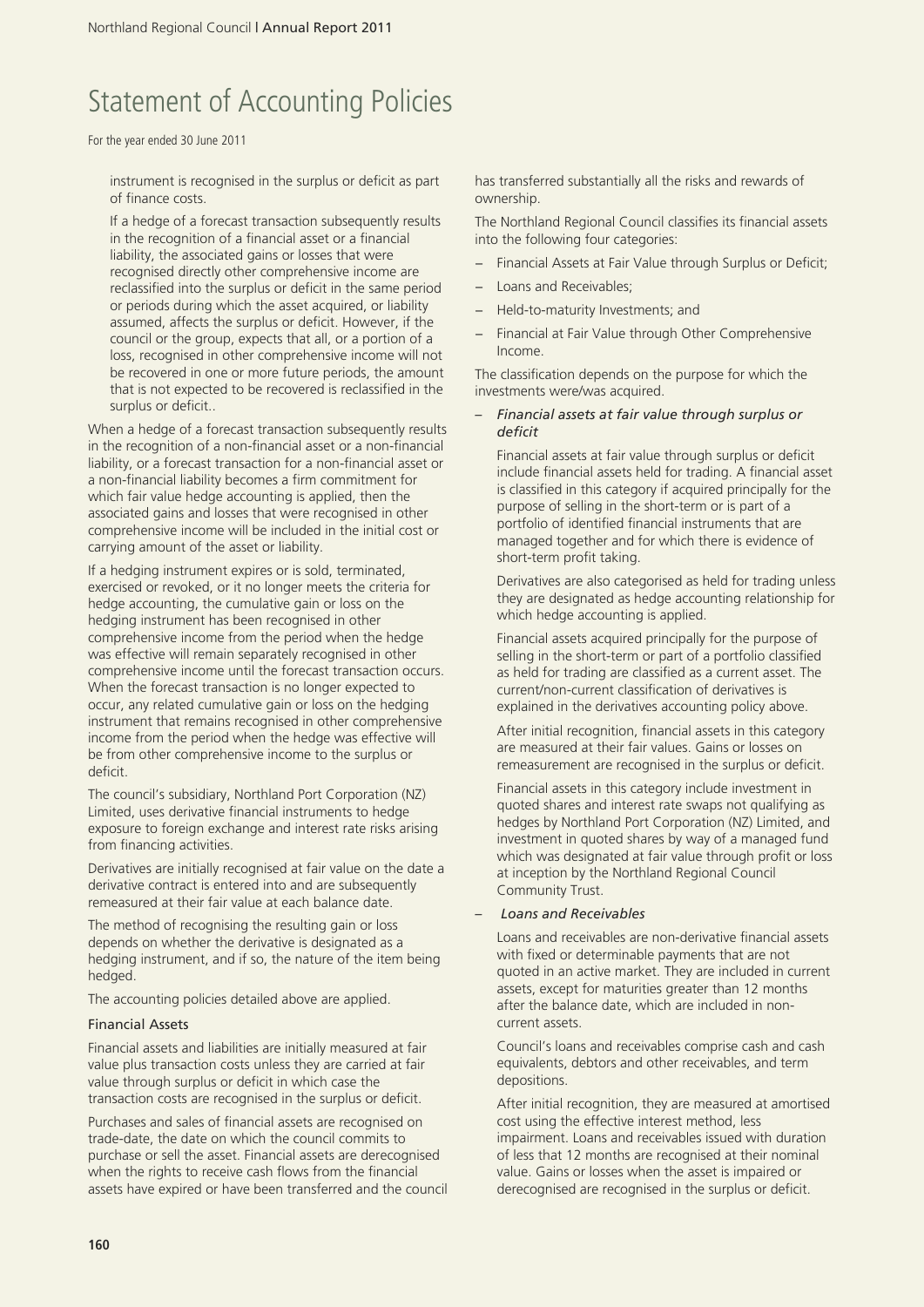For the year ended 30 June 2011

Loans and receivables are classified as "trade and other receivables" in the Statement of Financial Position.

Prepayments comprise significant items of expenditure having a benefit to more than one accounting period and are written off over the period to which they relate.

### *– Held to Maturity Investments*

Held to maturity investments are non-derivative financial assets with fixed or determinable payments and fixed maturities that the council has the positive intention and ability to hold to maturity. They are included in current assets, except for maturities greater than 12 months after the balance date, which are included in noncurrent assets.

Council does not hold any held-to-maturity investments.

After initial recognition they are measured at amortised cost using the effective interest method, less impairment. Gains or losses when the asset is impaired or derecognised are recognised in the surplus or deficit.

### *– Financial Assets at Fair Value through other comprehensive income*

Financial assets at fair value through other comprehensive income are those that are designated into the category at initial recognition or are not classified in any of the other categories above. They are included in non-current assets unless management intends to dispose of the investment within 12 months of the balance date.

This category includes:

- Investments in quoted shares that have been designated in Treasury Management policy as being available for sale;
- Investments that are intended to be held long-term but which may be realised before maturity; and
- Shareholdings that are held for strategic purposes.

The council's investments in its subsidiary and associate entities are not included in this category as they are held at cost (as allowed by NZ IAS 27 Consolidated and Separate Financial Statements and NZ IAS 28 Investments in Associates), whereas this category is to be measured at fair value.

After initial recognition, these investments are measured at their fair value, with gains and losses recognised directly in equity except for impairment losses, which are recognised in the surplus or deficit.

On derecognition, the cumulative gain or loss previously recognised in equity is recognised other comprehensive income is reclassified from equity to the surplus or deficit.

Included in this category are the council's investments in Local Authority stocks. Fair value for these investments is provided by ETOS and is determined by reference to published price quotations in an active market.

### Impairment of Financial Assets

At each balance date the council assesses whether there is any objective evidence that a financial asset or group of

financial assets is impaired. An impairment loss is recognised whenever the carrying amount of an asset exceeds its recoverable amount. Impairment losses are recognised in the surplus or deficit.

### – *Loans and Other Receivables, and held-to maturity investments*

Impairment of a loan or a receivable is established when there is objective evidence that council will not be able to collect amounts due according to the original terms. Significant financial difficulties of the debtor/issuer, probability that the debtor/issuer will enter into bankruptcy, and default in payments are considered indicators that the asset is impaired. The amount of the impairment is the difference between the assets carrying amount and the present value of estimated future cash flows, discounted using the original effective interest rates. For debtors and other receivables, the carrying amount is reduced through the use of an allowance account, and the amount of the loss is recognised in the surplus or deficit. When the receivable is uncollectable, it is written off against the allowance account. Overdue receivables that have been renegotiated are reclassified as current (i.e. not past due). Impairment in term deposits, local authority stock, government stock and community loans, impairment losses are recognised directly against the instrument's carrying amount.

### *– Financial assets at fair value through other comprehensive income*

For equity investments, a significant or prolonged decline in the fair value of the investment below its cost is considered objective evidence of impairment.

For debt investments, significant financial difficulties of the debtor, probability that the debtor will enter into bankruptcy, and default in payments are considered objective indicators that the asset is impaired,

If impairment evidence exists for investments at fair value through other comprehensive income, the cumulative loss (measured as the difference between the acquisition cost and the current fair value, less any impairment loss on that financial asset previously recognised in the surplus or deficit) recognised in other comprehensive income is reclassified from equity to the surplus or deficit.

Equity instrument impairment losses recognised in the surplus or deficit are not reversed through the surplus or deficit.

In a subsequent period the fair value of the debt instrument increases and the increase can be objective related to an event occurring after the impairment loss was recognised, the impairment loss is reversed in the surplus or deficit.

### Inventories

Inventories (such as stores and materials) held for distribution or consumption in the provision of services that are not supplied on a commercial basis are measured at the lower cost, adjusted when applicable, for any loss of service potential. Where inventories are acquired at no cost or for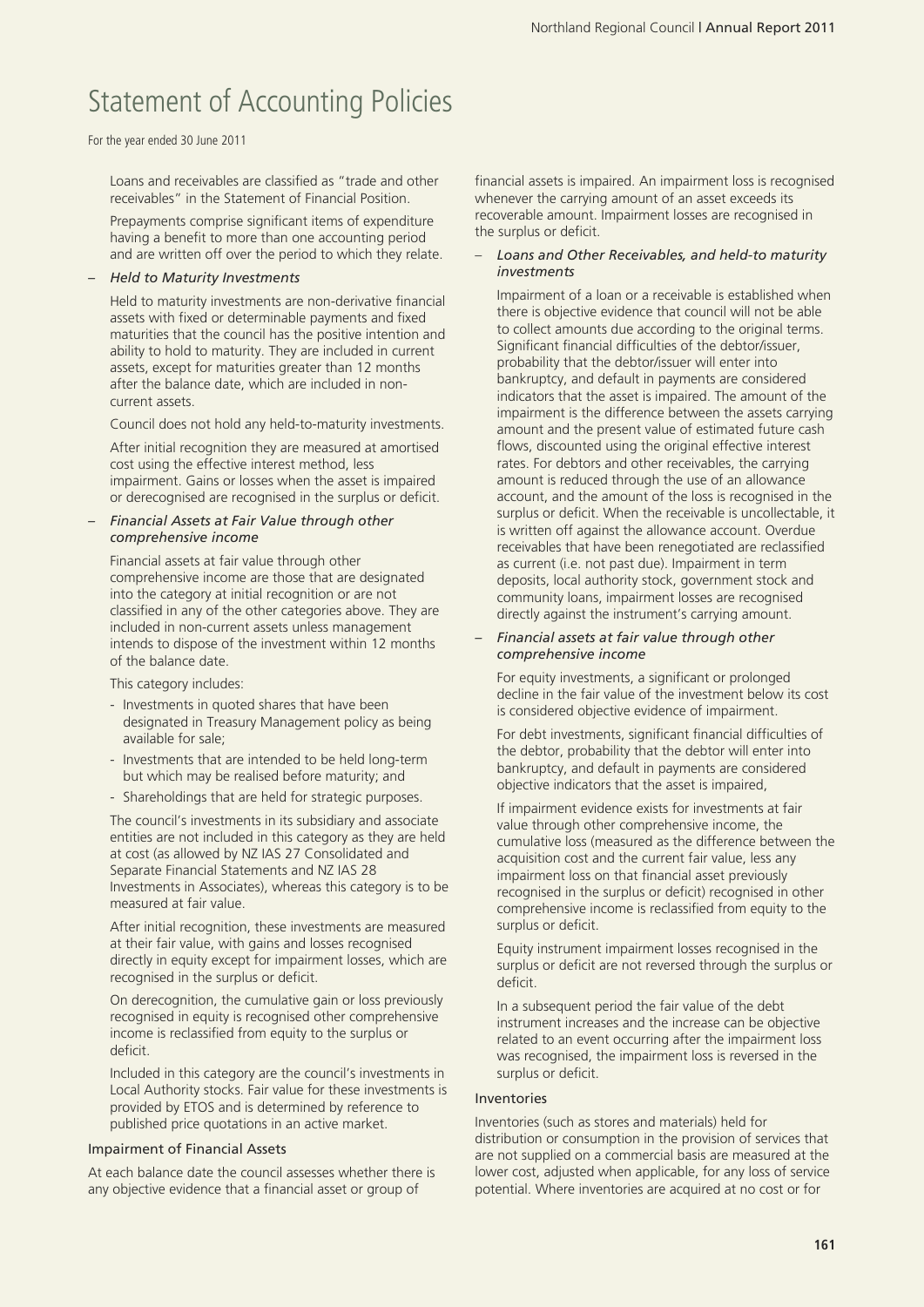For the year ended 30 June 2011

nominal consideration, the cost is the current replacement cost at the date of acquisition.

Inventories held for use in the production of goods and services on a commercial basis are valued at the lower of cost at net realisable value. The cost of purchased inventory is determined using the FIFO method.

The amount of any write-down for the loss of service potential or from cost to net realisable value is recognised in the surplus or deficit in the period of the write-down.

When land held for development and future resale is transferred from investment property/property, plant and equipment to inventory, the fair value of the land at the date of the transfer is its deemed cost.

Costs directly attributed to the development land are to be capitalised to inventory, with the exception of infrastructural asset costs which are capitalised to property, plant, and equipment.

Marsden to Oakleigh Rail corridor Designation is made up of the costs directly attributable to securing the rail corridor designation. This inventory asset is held for distribution. The future economic benefit or service potential of this asset is not directly related to council's ability to generate future cash inflows. The value of this inventory is at cost and when applicable, will be adjusted for any loss of service potential. Council will transfer the rail corridor to ONTRACK once ONTRACK has entered into an unconditional contract for the construction of the entire Marsden Point Rail Link.

### Non-current Assets Held for Sale

Non-current assets held for sale are classified as held for sale if their carrying amount will be recovered principally through a sale transaction, not through continuing use. Non-current assets held for sale are measured at the lower of their carrying amount and fair value less costs to sell.

Any impairment losses for write-downs of non-current assets held for sale are recognised in the surplus or deficit.

Any increases in fair value (less costs to sell) are recognised up to the level of any impairment losses that have been previously recognised.

Non-current assets (including those that are part of a disposal group) are not depreciated or amortised while they are classified as held for sale.

### Property, Plant and Equipment

Property, plant and equipment consist of:

*Operational Assets* – These include land, buildings, amenities, plant and equipment, navigational aids, vehicles and vessels and dredging equipment.

*Infrastructure Assets* – Infrastructure assets are the assets that comprise the Awanui River flood management system, including stop-banks and floodgates.

*Restricted Assets* – There are no restrictions on the assets of the Northland Regional Council or the Northland Regional Council Community Trust. There are no restrictions on the assets of the Northland Port Corporation (NZ) Ltd.

Property, plant and equipment is shown at cost or valuation, less accumulated depreciation and impairment losses.

### Revaluation

The Northland Regional Council and the Northland Regional Council Community Trust revalue the land and buildings' asset class annually, on the basis described below. All other asset classes are carried at depreciated historical costs.

Northland Port Corporation (NZ) Limited revalues certain classes of asset. Revaluations of property, plant and equipment are accounted for on a class of asset basis. Those asset classes that are revalued are valued annually, on the basis described below. All other asset classes are carried at depreciated historical cost.

The results of revaluing are credited or debited to other comprehensive income and are accumulated to an asset revaluation reserve in equity for that class of asset. Where this would result in a debit balance in the asset revaluation reserve, this balance is not recognised in other comprehensive income but is recognised in the surplus or deficit. Any subsequent increase on revaluation that reverses a previous decrease in value recognised in the surplus or deficit will be recognised first in the surplus or deficit up to the amount previously expensed, and then recognised in other comprehensive income.

### *Additions*

The cost of an item of property, plant and equipment is recognised as an asset if, and only if, it is probable that future economic benefits or service potential associated with the item will flow to the council and the cost of the item can be measured reliably.

In most instances, an item of property, plant and equipment is recognised at its cost. Where an asset is acquired at no cost, or for nominal cost, it is recognised at fair value as at the date of acquisition.

### *Subsequent Costs*

Costs incurred subsequent to initial acquisition are capitalised only when it is probable that future economic benefits or service potential associated with the item will flow to the council and the cost of the item can be measured reliably.

### *Disposals*

Gains and losses on disposals are determined by comparing the disposal proceeds with the carrying amount of the asset. Gains and losses on disposals are reported in the surplus or deficit. When revalued assets are sold, the amounts included in asset revaluation reserves in respect of those assets are transferred to accumulated funds..

### *Depreciation*

Depreciation is provided on a straight-line basis on all property, plant and equipment other than land and owner occupied buildings, at rates that will write off the cost (or valuation) of the assets to their estimated residual values over their useful lives.

Owner occupied buildings are revalued annually and no depreciation is charged on these assets. The useful lives and associated depreciation rates of major classes of assets have been estimated as follows: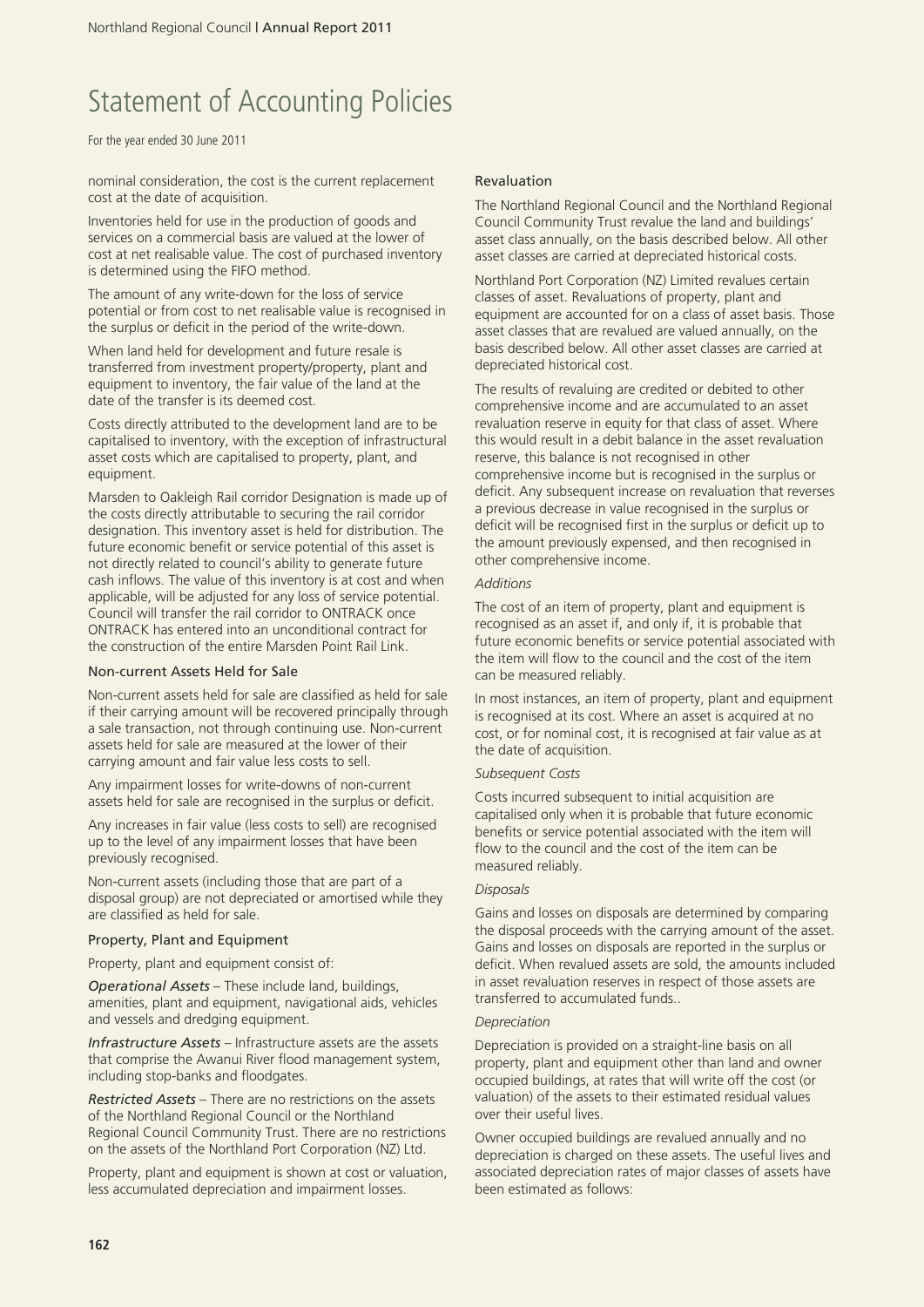For the year ended 30 June 2011

| <b>Buildings</b>                           | 5-100 years      | $1 - 20%$ |
|--------------------------------------------|------------------|-----------|
| Amenities                                  | 5-100 years      | $1 - 20%$ |
| Forest                                     | 10 years         | 10%       |
| Plant and Equipment                        | 2-20 years       | 5-50%     |
| Navigational Aids                          | 10 years         | 10%       |
| Vehicles                                   | 4-5 years 20-25% |           |
| Vessels and Dredging Equipment 10-25 years |                  | $4 - 10%$ |

The residual value and useful life of an asset is reviewed, and adjusted if applicable, at each financial year end.

#### *Operational Land and Buildings*

The freehold port land (excluding land held for resale) owned by Northland Port Corporation (NZ) Limited is revalued annually at fair value, as determined by marketbased evidence, by an independent valuer.

Amenities owned by Northland Port Corporation (NZ) Limited are not revalued but recorded at a cost which, in the opinion of the directors, approximates fair value.

Land and buildings held by the Northland Regional Council and the Northland Regional Council Community Trust are revalued annually at fair value, as determined by marketbased evidence, by an independent valuer.

### Capital Projects in Progress

Capital expenditure projects not completed by balance date are recorded at cost.

#### Intangible Assets

*Software Acquisition and Development*

Acquired computer software licences are capitalised on the basis of the costs incurred to acquire and bring to use the specific software.

Costs that are directly associated with the development of software for internal use by council are recognised as an intangible asset. Direct costs include the software development employee costs and an appropriate portion of relevant overheads.

Costs associated with maintaining computer software are recognised as an expense, when incurred.

The carrying value of an intangible asset with a finite life is amortised on a straight-line basis over its useful life. Amortisation begins when the asset is available for use, and ceases at the date that the asset is derecognised. The amortisation charge for each period is recognised in the statement of financial performance.

The useful lives and associated amortisation rates for computer software have been estimated as follows:

Computer software 4-5 years 20-25%

### Impairment of Property, Plant and Equipment and Intangible Assets

Intangible assets that have an indefinite useful life, or are not yet available for use, are not subject to amortisation and are tested, annually, for impairment. Assets that have a finite life are reviewed for indicators of impairment at each balance date. When there is an indicator of impairment the asset's recoverable amount is estimated. An impairment loss is recognised for the amount by which the asset's carrying amount exceeds its recoverable amount. The recoverable amount is the higher of an asset's fair value, less costs to sell and value in use.

Value in use is the depreciated replacement cost for an asset where the future economic benefits or service potential of the asset are not primarily dependent on the asset's ability to generate net cash inflows and where the entity would, if deprived of the asset, replace its remaining future economic benefits or service potential.

The value in use for cash-generating assets and cash generating uses is the present value of expected future cash flows.

If an asset's carrying amount exceeds its recoverable amount, the asset is impaired and the carrying amount is written down to the recoverable amount. For revalued assets, the impairment loss is recognised against the revaluation reserve for that class of asset. Where that results in a debit balance in the revaluation reserve, the balance is recognised in the surplus or deficit.

For assets not carried at a revalued amount, the total impairment loss is recognised in the surplus or deficit..

The reversal of an impairment loss on a revalued asset is credited to the revaluation reserve. However, to the extent that an impairment loss for that class of asset was previously recognised in the Statement of Financial Performance, a reversal of the impairment loss is also recognised in the surplus or deficit.

For assets not carried at a revalued amount (other than goodwill), the reversal of an impairment loss is recognised in the surplus or deficit.

#### Biological Assets

Forestry assets are independently revalued, annually, by Chandler Fraser Keating Ltd at fair value less estimated point-of-sale costs. Fair value is the amount for which the forest asset would be expected to exchange between a willing buyer and a willing seller in an arm's length transaction, after proper marketing, wherein the parties have each acted knowledgeably and without compulsion. Fair value is derived using a combination of the expectation value (or income) approach and the cost-based approach. Under the expectation value approach, the net present value is calculated by discounting to the present day the projected net cash flow of the forest in perpetuity. The calculated net present value is then linked to sales evidence through the application of a discount rate derived from the analysis of actual transactions. The cost-based approach is also employed in the valuation because the tree crop is a young, second rotation forest (80 percent by value are less than 10 years of age) and this approach better reflects how the market would likely view the tree crop value.

Gains or losses arising on initial recognition of biological assets at fair value less estimated point-of-sale costs, and from a change in fair value less estimated point-of-sale costs, are recognised in the surplus or deficit.

The costs to maintain the biological assets are included as an expense in surplus or deficit.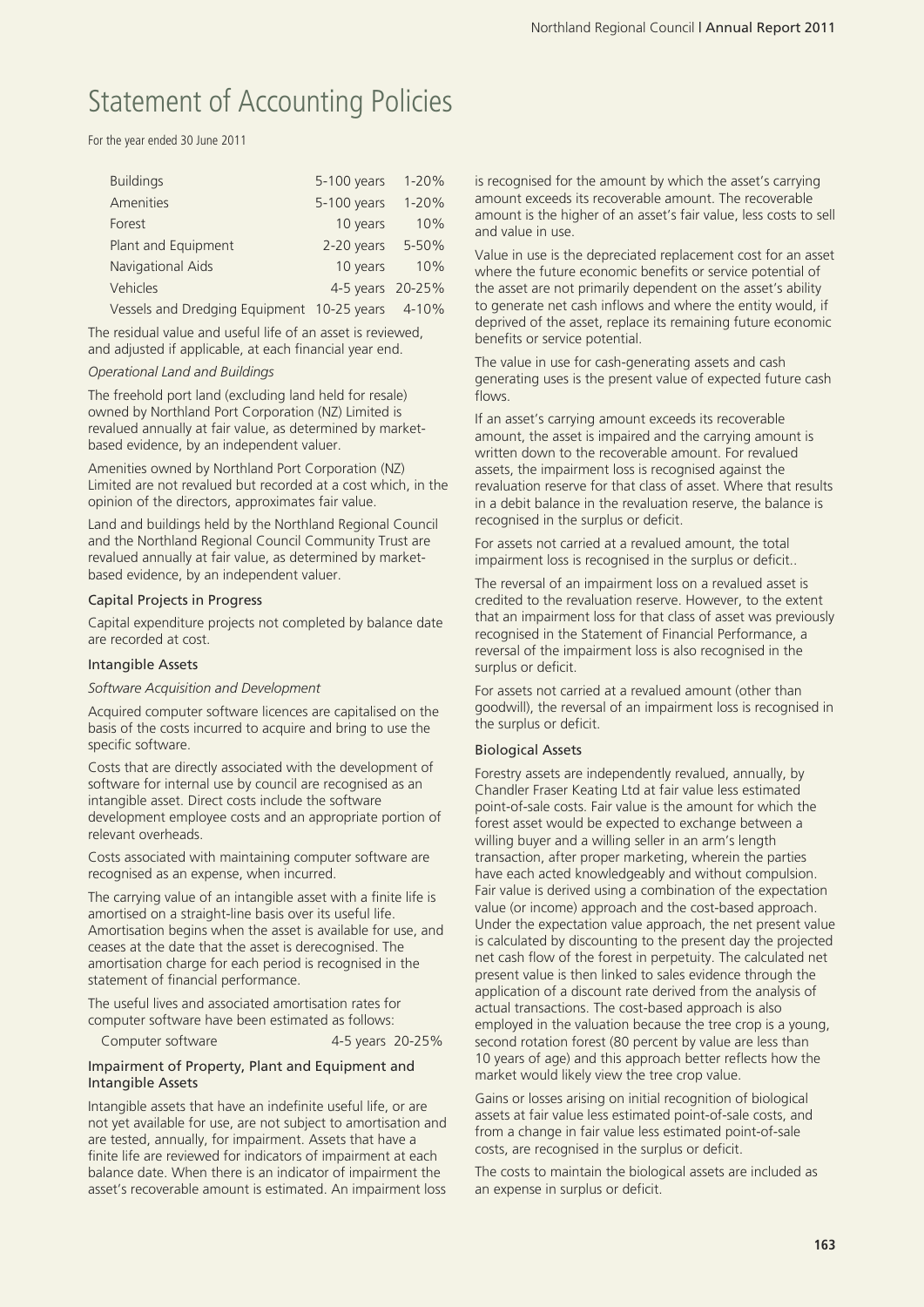For the year ended 30 June 2011

# New Zealand Units (Forestry) – Emissions Trading Scheme

The council has 291 hectares of pre-1990 forest land. This land is subject to the provisions of the New Zealand Emissions Trading Scheme (ETS). The implication of this for the financial statements is two-fold:

- Should the land be deforested (i.e. the land is changed from forestry to some other purpose), a deforestation penalty will arise;
- As a result of the deforestation restriction, compensation units are being provided by the Government.

Compensation is to be provided to forestry owners, via the allocation of compensation units, known as New Zealand Units (NZUs) in two tranches. Council received the first tranche of 6,693 units in December 2010. Subject to there being no change in legislation, council expects to receive a further 10,767 NZU's in the second tranche allocation of units in 2013.

Compensation units are recognised at deemed cost based on the fair value at the date of receipt (i.e historic value). The credits are recognised when they have been received and are recognised as income in the Statement of Comprehensive Income. Gains and losses on disposal are determined by comparing the disposal proceeds wit the carrying amount of the NZU. Gains and losses on disposals are reported in the surplus or deficit.

If at the end of any financial year there has been some deforestation (such as harvesting) that is yet to be replanted, a contingent liability will be disclosed until such time as replanting has occurred. Council's Forest Management Plan prescribes replanting will always take place subsequent to any harvest.

# Investment Property

Properties leased to third parties under operating leases are classified as investment property unless the property is held to meet service delivery objectives rather than to earn rentals or for capital appreciation.

Investment property is measured initially at its cost, including transaction costs.

After initial recognition, council measures all investment property at fair value, as determined annually by Telfer Young (Northland) Ltd who are independent valuers, and who have recent experience in the location and category of the investment property being valued and hold a recognised and relevant professional qualification. Fair value is the price at which the property could be exchanged between knowledgeable, willing parties in an arm's length transaction. The fair value of investment property reflects, among other things, rental income from current leases and reasonable and supportable assumptions that represent what knowledgeable, willing parties would assume about rental income from future leases in the light of current conditions.

Gains or losses arising from a change in the fair value of investment property are recognised in the surplus or deficit.

### Creditors and other payables

Creditors and other payables are initially measured at fair value and subsequently measured at amortised cost using the effective interest method.

### Employee Entitlements

### *Short-term Employee Entitlements*

Employee benefits that are expected to be settled within 12 months of balance date are measured at nominal values based on accrued entitlements at current rates of pay.

These include salaries and wages accrued up to balance date, annual leave earned to, but not yet taken at balance date, retiring and long service leave entitlements expected to be settled within 12 months, and sick leave.

Council recognises a liability for sick leave to the extent that absences in the coming year are expected to be greater than the sick leave entitlements earned in the coming year. The amount is calculated based on the unused sick leave entitlement that can be carried forward at balance date, to the extent that council anticipates it will be used by staff to cover those future absences.

Council recognises that a liability and an expense are recognised for bonuses where contractually obliged, or where there is a past practice that has created a constructive obligation.

### *Long-term Employee Entitlements*

Entitlements that are payable beyond 12 months, such as long service leave and retirement leave, have been calculated on an actuarial basis. The calculations are based on:

- Likely future entitlements accruing to staff, based on years of service, years to entitlement, the likelihood that staff will reach the point of entitlement and contractual entitlements information; and
- The present value of the estimated future cash flows.

These estimated amounts are discounted to their present value using the 10-year Government bond rate.

### *Presentation of employee entitlements*

Sick leave, annual leave, vested long service leave, and nonvested long service leave and retirement gratuities expected to be settled within 12 months of balance date, are classified as a current liability. All other employee entitlements are classified as a non-current liability.

### Provisions

A provision for future expenditure of uncertain amount or timing is recognised when there is a present obligation (either legal or constructive) as a result of a past event. It is probable that expenditures will be required to settle the obligation and a reliable estimate can be made of the amount of the obligation.

Where material, provisions are recorded at the best estimate of the expenditure required to settle the obligation. Provisions to be settled beyond 12 months are recorded at their present value.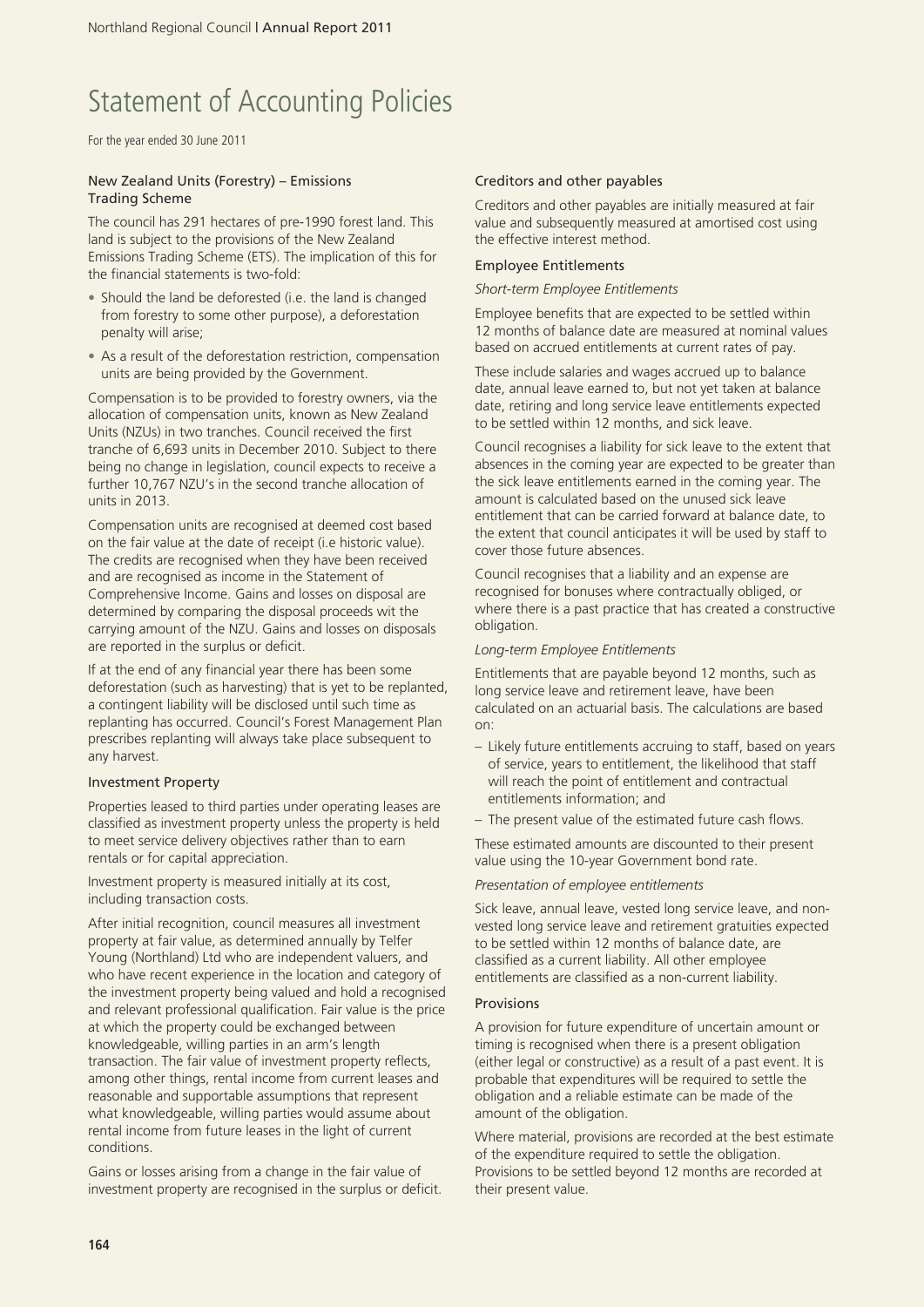For the year ended 30 June 2011

# Equity

Equity is the community's interest in the Northland Regional Council and is measured as the difference between total assets and total liabilities. Equity is disaggregated and classified into a number of reserves.

The components of equity are:

- Accumulated Funds;
- Special Reserves;
- Asset Revaluation Reserves; and
- Fair Value through Other Comprehensive Income Reserve.

Special reserves are a component of equity generally representing a particular use to which various parts of equity have been assigned. Reserves may be legally restricted or created by the Northland Regional Council.

Restricted reserves include the Land Management Rate Reserve, Recreational Facilities Rate Reserve, Awanui River Management Rate Reserve, Kaihü River Management Rate Reserve and the Kaeo River Management Rate Reserve, Environment Fund reserve. These reserves are restricted by law and reflect targeted rates that must be applied to the specific activities for which the rates were collected. Other reserves are established by the council and may be altered at the discretion of the council.

### Goods and Services Tax (GST)

All items in the financial statements are stated exclusive of GST, except for receivables and creditors and other payables, which are stated on a GST inclusive basis. GST not recoverable as input tax is recognised as part of the related asset or expense.

The net amount of GST recoverable from, or payable to, the Inland Revenue Department (IRD) is included as part of receivables or payables in the Statement of Financial **Position** 

The net GST paid to, or received from the IRD, including the GST relating to investing and financing activities, is classified as an operating cash flow in the Statement of Cash Flows.

Commitments and contingencies are disclosed exclusive of GST.

# Northland Port Corporation (NZ) Limited

The Northland Regional Council owns 22,142,907 25c shares, being 53.61% of the issued capital of the Northland Port Corporation (NZ) Limited. The shares are recorded at \$7,827,563, being the deemed cost of 21.7 million shares of \$5,436,650.25 under the Northland Harbour Board Port Plan 1988, plus the cost of a parcel of shares acquired in May 2005, less the 652,294 shares sold in February 2009 as part of the share buy back process. The company has several subsidiaries, associate companies and joint venture interests which are detailed in the Notes to the Accounts in the Council's Annual Report.

# Budget Figures

The budget figures are those approved by the council at the beginning of the year in the Long Term Council Community Plan or Annual Plan. The budget figures have been prepared in accordance with NZ GAAP, using accounting policies that

are consistent with those adopted by the council for the preparation of the financial statements.

### Cost Allocation

Northland Regional Council has derived the cost of service for each significant activity of the council using the cost allocation system outlined below.

Direct costs are those costs directly attributable to a significant activity. Indirect costs are those costs, which cannot be identified in an economically feasible manner, with a specific significant activity.

Inter-departmental direct costs are charged to the applicable department at the time the cost is incurred. Indirect costs are charged to operating activities using a weighted average percentage, based on the gross labour costs, number of staff, gross expenditure, revenues and working capital deployed.

### Financial Risk Management Objectives and Polices

Council has a series of policies to manage the risks associated with financial instruments. Council is risk averse and seeks to minimise exposure from its treasury activities. The Northland Regional Council has established councilapproved Liability Management and Investment policies. These policies do not allow any transactions that are speculative in nature to be entered into.

The group's principal financial instruments comprise the investment portfolio, finance leases and cash and short-term deposits. The group has various other financial assets and liabilities such as trade receivables and trade payables which arise directly from its operations. The main risk arising from the group's financial instruments are cashflow interest rate risk, liquidity risk, foreign currency risk and credit risk.

Details of the significant accounting polices and methods adopted, include the criteria for recognition, the basis of measurement and the basis on which income and expenses are recognised, in respect of each class of financial asset. Financial liabilities are disclosed in the notes to the financial statements.

### Financial Instrument Risk

The Northland Regional Council and Northland Regional Council Community Trust have policies to manage the risk associated with financial instruments. They are both risk averse and seek to minimise exposure from their treasury activities. The Northland Regional Council and Northland Regional Council Community Trust have established Borrowing and Investment policies. These polices do not allow any transactions that are speculative in nature to be entered into.

### Market Risk

### *Fair Value Interest Rate Risk*

Fair value interest rate risk is the risk that the value of a financial instrument will fluctuate due to changes in market interest rates. The Northland Regional Council's and Northland Regional Council Community Trust's exposure to fair value interest rate risk is limited to interest-bearing investments within the portfolio.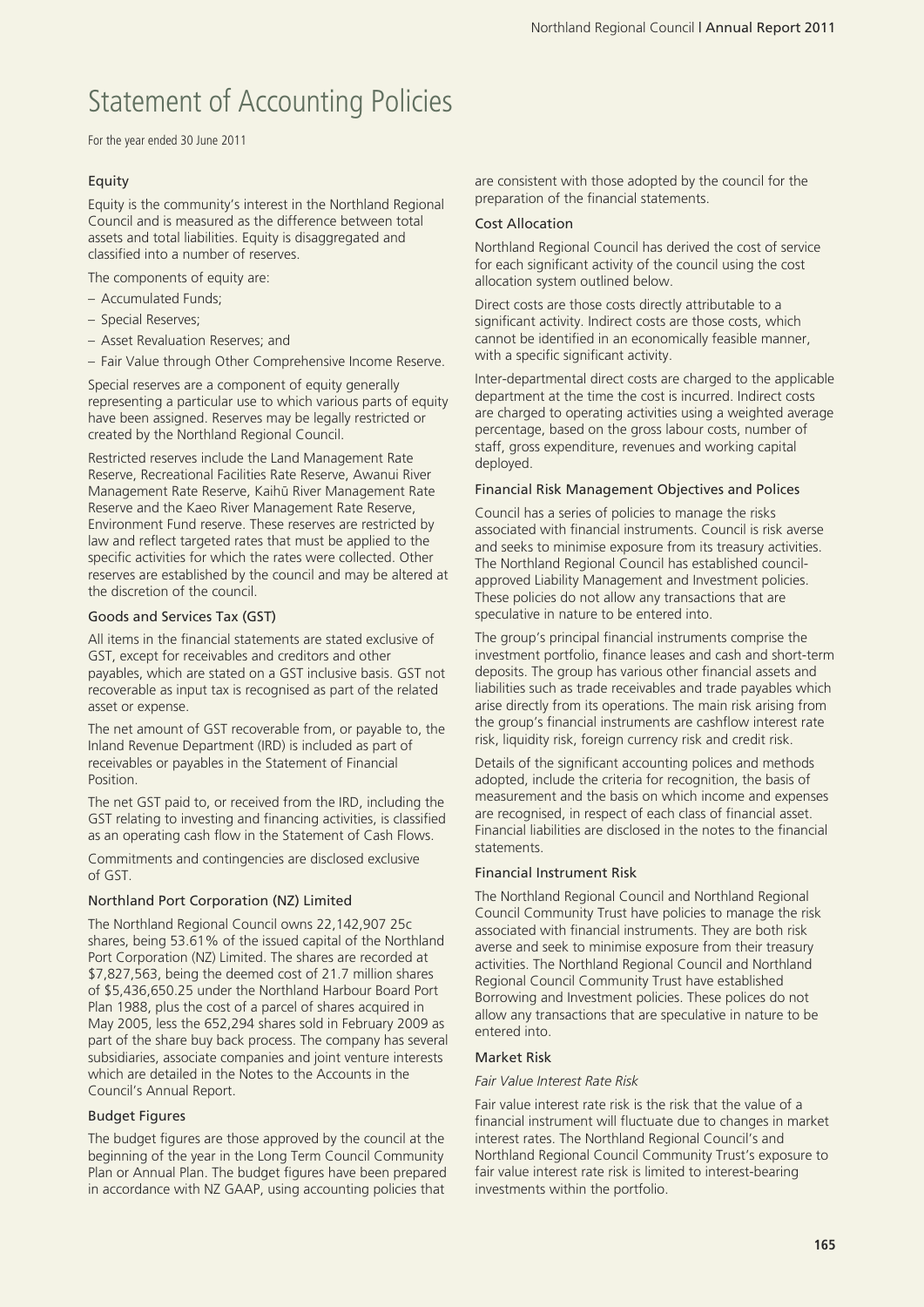For the year ended 30 June 2011

Northland Port Corporation (NZ) Ltd has risk from its longterm debt obligations with a floating interest rate. To mitigate this risk, derivate interest rate swap contracts are periodically entered into under which the company is obligated to receive interest at floating rates and to pay interest at fixed rates.

### *Cash Flow Interest Rate Risk*

Cashflow interest rate risk is the risk that the cashflows from a financial instrument will fluctuate because of changes in market interest rates. Investments at variable interest rates exposure the Northland Regional Council and Northland Regional Council Community Trust to cashflow interest rate risk.

The policies of the Northland Regional Council and Northland Regional Council Community Trust require a spread of investment maturity dates to limit exposure to short-term interest rate movements.

#### *Currency Risk*

Currency risk is the risk that the value of a financial instrument will fluctuate due to changes in foreign exchange rates. The Northland Regional Council Community Trust has exposure to foreign exchange risk as a result of the transactions denominated in foreign currencies, arising form normal trading conditions and overseas investments within the investment portfolio. A one percent movement in the exchange rate will expose the trust to an approximate change in value of the portfolio of \$13,163.

Northland Port Corporation (NZ) Ltd foreign exchange risk is typically managed through the use of forward foreign exchange contracts.

### *Credit Risk*

Credit risk is the risk that a third party will default on its obligation to the Northland Regional Council Community Trust causing the Trust to incur a loss.

The trust's maximum credit exposure relates to investments within the investment portfolio. The portfolio is managed very conservatively regarding credit risk, in accordance with the Goldman Sach JB Were revised Statement of Investment Policies and Objectives (SIPO) and, in particular, paragraph 6.6 of the SIPO, which states "All fixed interest investments must be invested within limits that have been divided into exposures against individual investors and then a total exposure against the credit rating". Limiting exposures against both individual investors and credit rates provides a platform to ensure adequate liquidity within the portfolio.

Northland Regional Council investments are invested in accordance with the Treasury Management Policy which has a low risk profile. Investments are made with creditworthy institutions as determined by their Standard and Poors credit rating. Investment of surplus cash is limited to Local Authority and Government Stock and approved corporate bonds and deposits with New Zealand registered banks.

Northland Port Corporation (NZ) Limited manages its credit exposure by limiting the amount of funds placed with any one financial institute at any one time.

Accordingly, the group has no significant concentrations of credit risk.

### *Liquidity Risk*

Liquidity risk is the risk that the Northland Regional Council and Northland Regional Council Community Trust will encounter difficulty raising liquid funds to meet commitments as they fall due. Prudent liquidity risk management implies maintaining sufficient cash and availability of funding through the investment portfolio. The vast majority of the investment portfolio is very liquid and able to be sold on the same day.

#### *Capital Management*

The council's capital is its equity (or ratepayers' funds), which comprises retained earnings and reserves. Equity is represented by net assets.

The Local Government Act 2002 (the Act) requires the council to manage its revenues, expenses, assets, liabilities investments and general financial dealings prudently and in a manner that promotes the current and future interests of the community. Ratepayer's funds are largely managed as a by-product of managing revenues, expenses, assets, liabilities, investments, and general financial dealings.

The objective of managing these items is to achieve intergenerational equity, which is a principle promoted in the Act and applied by the council. Intergenerational equity requires today's ratepayers to meet the costs of utilising the council's assets and not expecting them to meet the full costs of long-term assets that will benefit ratepayers in future generations. Additionally, the council has in place asset management plans for major classes of assets, detailing renewal and maintenance programmes to ensure ratepayers in future generations are not required to meet the costs of deferred renewals and maintenance.

The Act requires the council to make adequate and effective provision in its Long Term Council Community Plan (LTCCP) and in its Annual Plan (where applicable) to meet the expenditure needs identified in those plans. The Act also sets out the factors that the council is required to consider when determining the most appropriate sources of funding for each of its activities. The sources and levels of funding are set out under Funding and Financial Policies in the council's LTCCP.

Reserves for different areas of benefit are used where there is a discrete set of rate or levy payers as distinct from the general rate. Any surplus or deficit relating to these separate areas of benefit is applied to the specific reserves.

#### Critical accounting estimates and assumptions

In preparing these financial statements estimates, assumptions have been made concerning the future. These estimates and assumptions may differ from the subsequent actual results. Estimates and judgements are continually evaluated and are based on historical experience and other factors, including expectations or future events that are believed to be reasonable under the circumstances.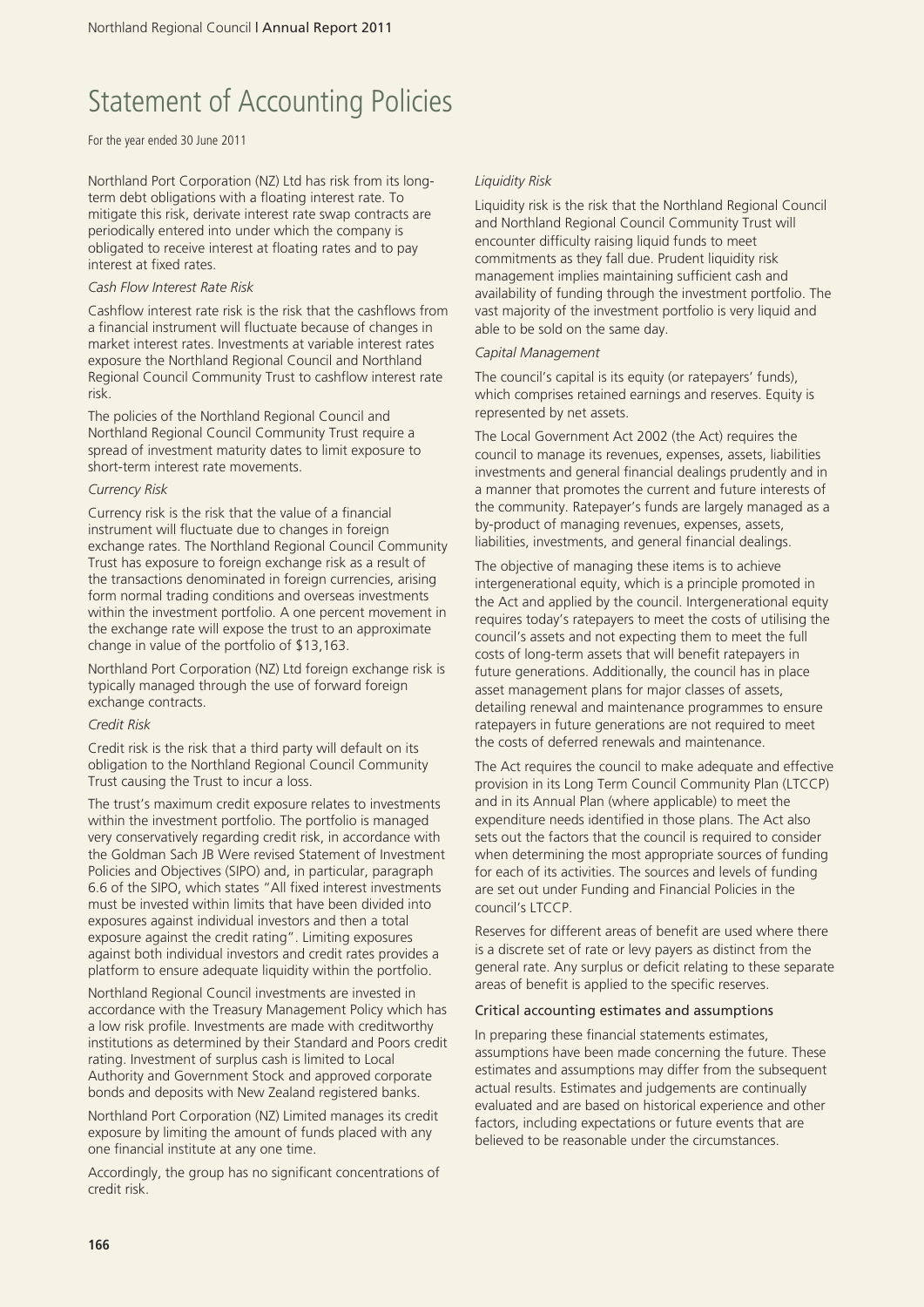| 1  | Summary of Council Cost of Services           | 168 | 21       | Trade and Other Payables                               | 191 |
|----|-----------------------------------------------|-----|----------|--------------------------------------------------------|-----|
| 2  | Rates Revenue                                 | 170 | 22       | Employee Benefit Liabilities                           | 191 |
| 3  | Finance Income and Finance Costs              | 171 | 23       | <b>Borrowings</b>                                      | 192 |
| 4  | Revenue from Activities and<br>Other Revenue  | 171 | 24<br>25 | Provisions                                             | 193 |
| 5  | Other Revenues and Gains/(Losses)             | 172 |          | Joint Venture - Northland Port<br>Corporation (NZ) Ltd | 193 |
| 6  | Personnel Costs                               | 172 | 26       | Joint Venture - Between Northland Regional             |     |
| 7  | Taxation                                      | 173 |          | Council and ONTRACK (Unincorporated)                   | 194 |
| 8  | Equity                                        | 174 | 27       | Capital Commitments and<br>Operating Leases            | 194 |
| 9  | Cash and Cash Equivalents                     | 176 | 28       | Contingent Liabilities                                 | 195 |
| 10 | Trade and Other Receivables                   | 177 | 29       | <b>Contingent Assets</b>                               | 196 |
| 11 | Inventories                                   | 178 | 30       | <b>Related Party Transactions</b>                      | 196 |
| 12 | Non-Current Assets Held for Sale              | 179 | 31       | Remuneration                                           | 198 |
| 13 | Derivative Financial Instruments              | 179 | 32       | Severance Payments                                     | 199 |
| 14 | <b>Other Receivables</b>                      | 179 | 33       | Events after Balance Sheet Date                        | 199 |
| 15 | Investment Property                           | 180 | 34       | Segment Reporting                                      | 199 |
| 16 | Investments in Subsidiaries<br>and Associates | 181 | 35A      | Financial Instrument Categories                        | 199 |
| 17 | Other Investments                             | 183 | 35B      | <b>Financial Instrument Risks</b>                      | 200 |
| 18 | Property, Plant and Equipment                 | 184 | 36       | Capital Management                                     | 207 |
| 19 | Intangible Assets                             | 190 | 37       | Prior Period Error                                     | 207 |
| 20 | <b>Biological Assets</b>                      | 191 |          |                                                        |     |
|    |                                               |     |          |                                                        |     |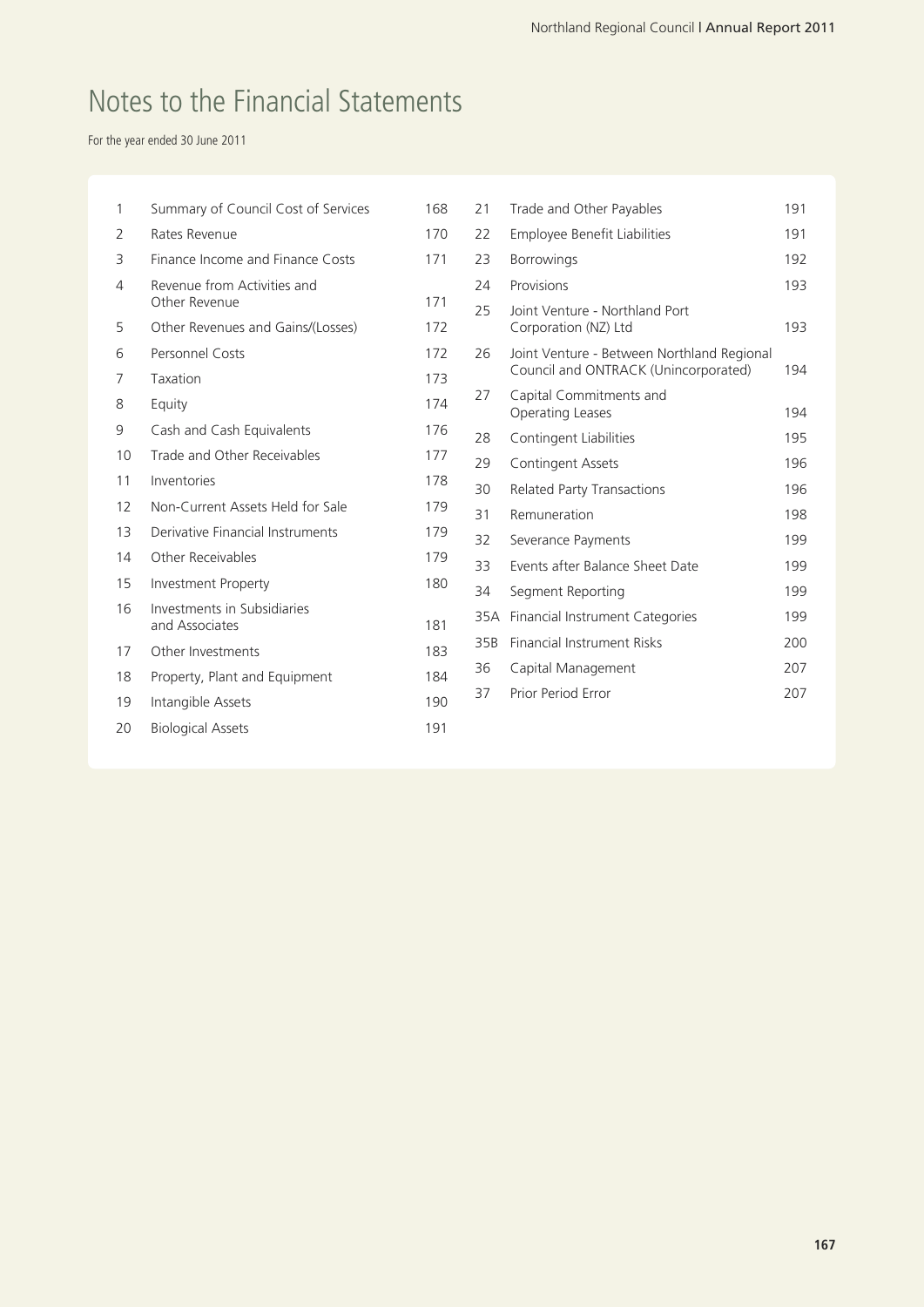|                                                                            | Council<br>30-Jun-11 | Annual Plan<br>30-Jun-11 | Council<br>30-Jun-10 | Consolidated<br>30-Jun-11 | Consolidated<br>30-Jun-10 |
|----------------------------------------------------------------------------|----------------------|--------------------------|----------------------|---------------------------|---------------------------|
| Note 1: Summary of Council Cost of Services<br>Note                        | \$                   | S                        | \$                   | \$                        | S                         |
| Income                                                                     |                      |                          |                      |                           |                           |
| Democracy and Corporate Services                                           | 4,528,601            | 4,275,301                | 4,943,001            |                           |                           |
| Regional Information and Engagement                                        | 1,418,651            | 1,554,147                | 916,962              |                           |                           |
| Regional Economic Development                                              | 2,930,407            | 3,016,310                | 6,827,756            |                           |                           |
| Resource Management Planning                                               | 879,265              | 1,035,014                | 787,711              |                           |                           |
| Transport                                                                  | 2,269,783            | 2,384,485                | 2,375,009            |                           |                           |
| Consents                                                                   | 1,931,011            | 1,743,662                | 2,023,692            |                           |                           |
| <b>Environmental Monitoring</b>                                            | 4,544,289            | 4,360,601                | 3,398,485            |                           |                           |
| Land and Rivers                                                            | 3,633,350            | 3,639,831                | 3,338,959            |                           |                           |
| Biosecurity                                                                | 2,123,626            | 2,055,451                | 1,890,229            |                           |                           |
| <b>Emergency Management</b>                                                | 243,739              | 194,432                  | 178,613              |                           |                           |
| Maritime                                                                   | 1,404,929            | 1,330,940                | 1,297,999            |                           |                           |
| <b>Support Services</b>                                                    | 26,444               |                          | 17,999               |                           |                           |
| Total Income as per Activity Cost and Funding Statements                   | 25,934,095           | 25,590,174               | 27,996,415           |                           |                           |
| Add/(Remove)                                                               |                      |                          |                      |                           |                           |
| Rate Penalties Discounts and Remissions                                    | 429,102              |                          | 361,316              |                           |                           |
| <b>Internal Finance Costs</b>                                              | (657, 283)           | (602, 766)               | (186, 150)           |                           |                           |
| Other Gains/(Losses) from changes in Fair Value                            |                      |                          |                      |                           |                           |
| and disposal of Assets and Investments                                     | (2,402,069)          | 92,961                   | 572,626              |                           |                           |
| Total Revenue and Rates as per<br><b>Statement of Comprehensive Income</b> | 23,303,845           | 25,080,369               | 28,744,207           |                           |                           |
|                                                                            |                      |                          |                      |                           |                           |
| Expenditure                                                                |                      |                          |                      |                           |                           |
| Democracy and Corporate Services                                           | 1,994,420            | 1,765,494                | 2,102,992            |                           |                           |
| Regional Information and Engagement                                        | 1,767,275            | 1,959,024                | 1,571,816            |                           |                           |
| Regional Economic Development                                              | 3,686,815            | 2,396,311                | 13,400,793           |                           |                           |
| Resource Management Planning                                               | 1,142,012            | 1,336,427                | 1,282,406            |                           |                           |
| Transport                                                                  | 2,273,450            | 2,476,549                | 2,436,307            |                           |                           |
| Consents                                                                   | 2,104,568            | 2,050,603                | 2,390,646            |                           |                           |
| <b>Environmental Monitoring</b>                                            | 5,477,196            | 5,276,044                | 4,916,382            |                           |                           |
| Land and Rivers                                                            | 3,770,756            | 3,711,386                | 4, 152, 536          |                           |                           |
| Biosecurity                                                                | 2,260,404            | 2,249,551                | 2,374,755            |                           |                           |
| <b>Emergency Management</b>                                                | 271,669              | 212,757                  | 248,753              |                           |                           |
| Maritime                                                                   | 1,405,365            | 1,516,009                | 1,470,902            |                           |                           |
| <b>Support Services</b>                                                    |                      |                          |                      |                           |                           |
| Total Expenditure as per Activity Cost and Funding Statements              | 26,153,930           | 24,950,155               | 36,348,289           |                           |                           |
| Add/(Remove)                                                               |                      |                          |                      |                           |                           |
| Internal Finance Costs                                                     | (657, 283)           | (602, 766)               | (186, 150)           |                           |                           |
| Total Expenditure as per Statement of Comprehensive Income                 | 25,496,647           | 24,347,389               | 36, 162, 139         |                           |                           |
| Operating Expenditure disclosed as:                                        |                      |                          |                      |                           |                           |
| Personnel Costs                                                            |                      |                          |                      |                           |                           |
| 6<br>18                                                                    | 9,328,954            | 9,874,880                | 9,122,622            | 10,496,061                | 10,307,913                |
| Depreciation and Amortisation<br>3                                         | 838,537              | 1,097,872                | 837,473              | 949,174                   | 917,418                   |
| <b>Finance Costs</b>                                                       | 37,710               | 1,000                    |                      | 50,964                    | 36,820                    |
| Other Expenditure on Activities                                            | 15,291,446           | 13,373,637               | 26,202,043           | 18,180,407                | 29,248,632                |
| Other Expenditure                                                          |                      |                          |                      |                           | 3,000,000                 |
|                                                                            | 25,496,647           | 24,347,389               | 36, 162, 139         | 29,676,607                | 43,510,784                |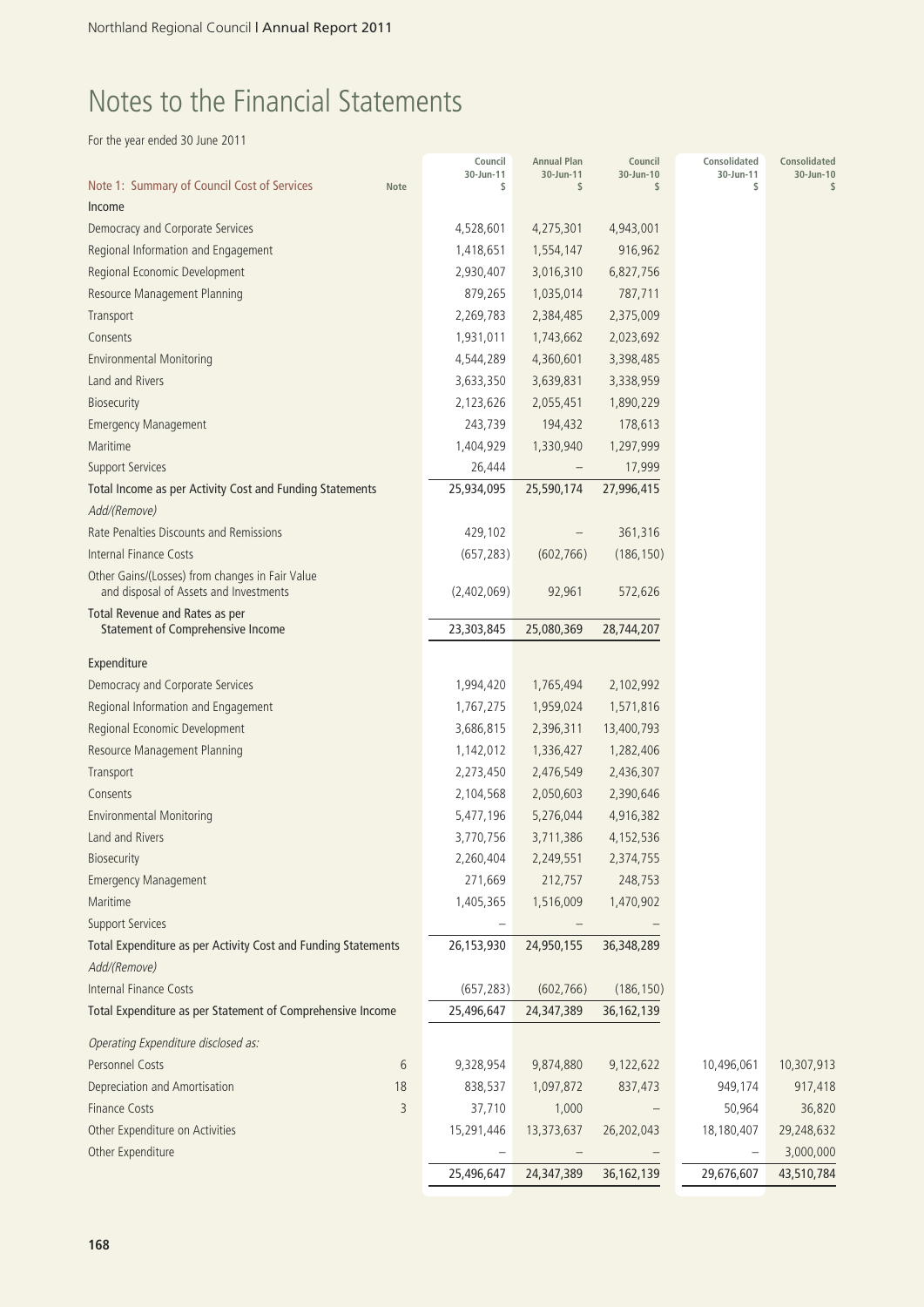For the year ended 30 June 2011

|                                                                          | Council<br>30-Jun-11 | <b>Annual Plan</b><br>30-Jun-11 | Council<br>30-Jun-10     | Consolidated<br>30-Jun-11 | Consolidated<br>30-Jun-10 |
|--------------------------------------------------------------------------|----------------------|---------------------------------|--------------------------|---------------------------|---------------------------|
| Note 1: Summary of Council Cost of Services continued<br><b>Note</b>     |                      |                                 |                          | S                         | \$                        |
| Operating Expenditure includes:                                          |                      |                                 |                          |                           |                           |
| Audit Fees paid to Principal Auditor:                                    |                      |                                 |                          |                           |                           |
| Audit Fees for Financial Statement Audit of Council                      | 124,504              | 134,290                         | 98,470                   | 248,719                   | 224,153                   |
| Audit Fees for Financial Statement Audit of CCO                          | 7,573                | $\qquad \qquad -$               | 15,000                   | 7,573                     |                           |
| Audit Fees for Long Term Council Community Plan<br>and Annual Plan Audit |                      |                                 |                          |                           |                           |
| Fees for Other Services                                                  | -                    |                                 | $\overline{\phantom{m}}$ | 15,133                    | 5,478                     |
| Audit Fees paid to other auditors                                        | -                    |                                 | -                        | 5,083                     | 4,950                     |
| Directors'/Councillors' fees and Trustee Remuneration                    | 499,026              | 515,039                         | 494,090                  | 647,859                   | 638,590                   |
| Donations <sup>1</sup>                                                   | 1,577,037            | 100,000                         | 11,670,679               | 435                       | 1,206,256                 |
| <b>Insurance Premiums</b>                                                | 156,860              | 183,000                         | 183,537                  | 156,860                   | 183,537                   |
| Interest Expenses                                                        | 37,710               | 1,000                           |                          | 50,964                    | 36,820                    |
| Operating Lease payments                                                 |                      |                                 |                          | 71,154                    | 55,063                    |
| Bad Debts written off                                                    | 282,357              | $\qquad \qquad -$               | 308,416                  | 282,357                   | 308,416                   |
| Rates Arrears written off                                                | 210,862              |                                 | 31,112                   | 210,862                   | 31,112                    |
| Direct Operating Expenditure on Investment Properties                    | 248,306              | 90,000                          | 51,762                   | 248,306                   | 51,762                    |

1 During the period Council made a gift of \$1,477,034 to Enterprise Northland for it to further economic development by contributing to the funding of the development of the Northland Events Centre (2010: \$10,365,679). Enterprise Northland, in turn provided funding towards the Northland Events Centre and vested this asset with the Whängärei District Council. The Whängärei District Council has formed a council controlled organisation, which is a Charitable Trust to operate the Northland Events Centre.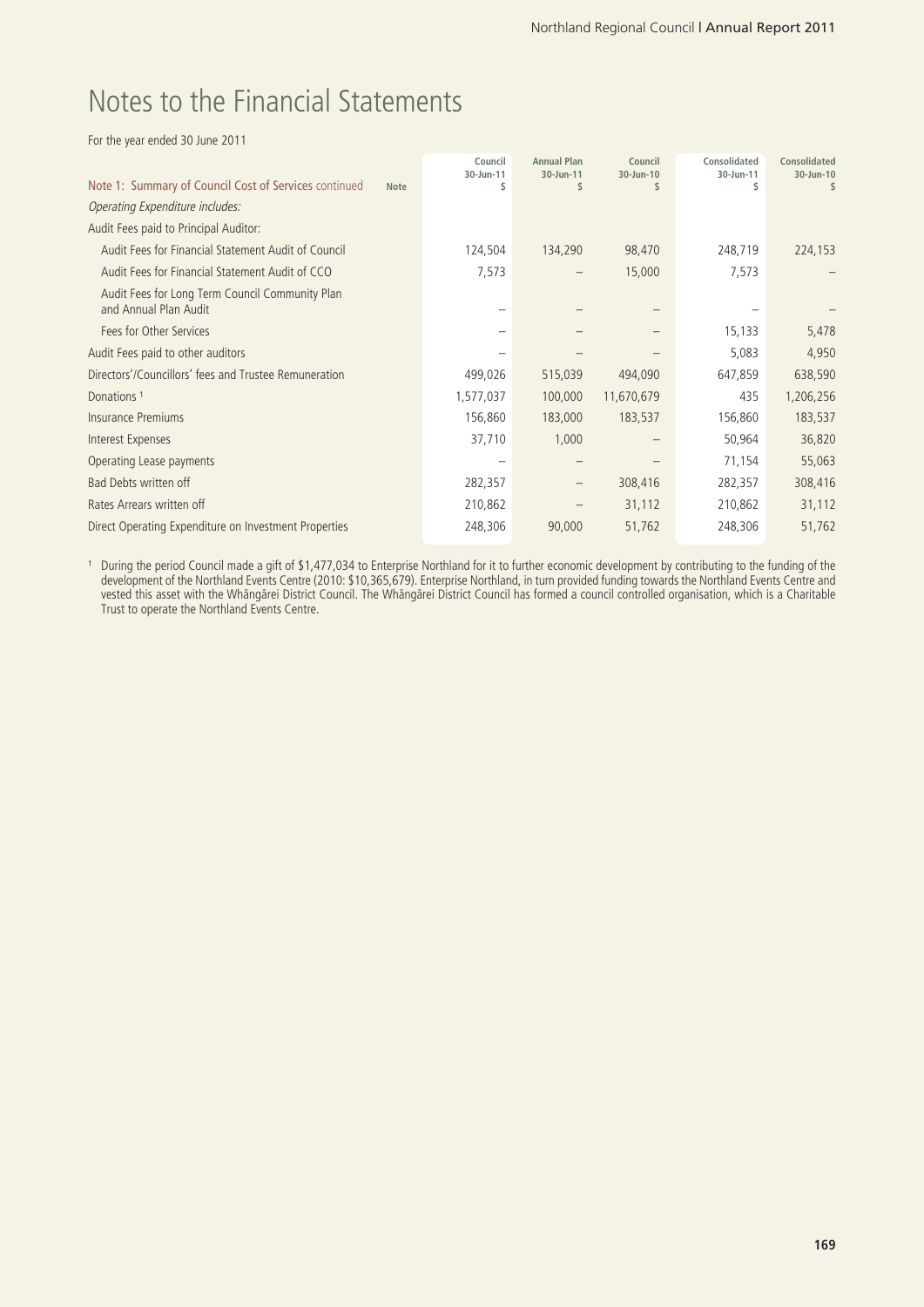For the year ended 30 June 2011

|                                                  | Council    | <b>Annual Plan</b> | Council    | Consolidated | Consolidated |
|--------------------------------------------------|------------|--------------------|------------|--------------|--------------|
|                                                  | 30-Jun-11  | 30-Jun-11          | 30-Jun-10  | 30-Jun-11    | 30-Jun-10    |
| Note 2: Rates Revenue                            |            |                    |            |              | \$           |
| <b>Targeted Rates attributable to Activities</b> |            |                    |            |              |              |
| <b>Targeted Council Services Rate</b>            | 5,613,643  | 5,494,979          | 4,573,502  | 5,613,643    | 4,573,502    |
| Targeted Land Management Rate                    | 4,152,755  | 4, 165, 158        | 3,838,070  | 4,152,755    | 3,838,070    |
| Regional Recreational Facilities Rate            | 1,170,534  | 1,198,620          | 1,114,993  | 1,170,534    | 1,114,993    |
| Regional Infrastructure Rate                     | 540,668    | 567,521            | 545,190    | 540,668      | 545,190      |
| Rescue Helicopter Services Rate                  | 615,626    | 629,192            | 618,030    | 615,626      | 618,030      |
| Transport Rate                                   | 400,365    | 410,408            | 403,790    | 400,365      | 403,790      |
| Awanui River Management Rate                     | 504,393    | 524,566            | 501,411    | 504,393      | 501,411      |
| Kaihū River Management Rate                      | 72,130     | 78,613             | 69,987     | 72,130       | 69,987       |
| Kaeo River Management Rate                       | 124,933    | 118,738            | 121,572    | 124,933      | 121,572      |
| Rates Penalties                                  | 429,102    | $\qquad \qquad -$  | 361,316    | 429,102      | 361,316      |
| <b>Total Revenue from Rates</b>                  | 13,624,149 | 13,187,795         | 12,147,862 | 13,624,149   | 12,147,862   |
|                                                  |            |                    |            |              |              |

### Rates Remissions and Postponements

Disclosure pursuant to sections 86, 89 of Local Government (Rating) Act 2002:

Rates Revenue is shown net of rates remissions and postponements. The Northland Regional Council's rates remission and postponement policy allows it to remit or postpone rates as per the Rates Remission and Postponement Policies of the Territorial Authorities who collect Northland Regional Council's rates on its behalf.

| <b>Total Rates Revenue</b>                        | 14,262,255 | 13,187,795        | 12,721,295 | 14,262,255 | 12,721,295 |
|---------------------------------------------------|------------|-------------------|------------|------------|------------|
| <b>Rates Remissions</b>                           |            |                   |            |            |            |
| Kaipara                                           | 10,712     |                   | 7,547      | 10,712     | 7,547      |
| Whāngārei                                         | 214.814    | -                 | 187,823    | 214.814    | 187,823    |
| Far North                                         | 111,832    | -                 | 116,888    | 111,832    | 116,888    |
| <b>Rates Postponements</b>                        |            |                   |            |            |            |
| Kaipara                                           |            |                   |            |            |            |
| Whāngārei                                         | 14,980     | -                 | 17,970     | 14,980     | 17,970     |
| Far North                                         | 285,768    | $\qquad \qquad -$ | 243,205    | 285,768    | 243,205    |
| <b>Total Remissions and Postponements</b>         | 638,106    | $\qquad \qquad -$ | 573,433    | 638,106    | 573,433    |
| Rates Revenue Net of Remissions and Postponements | 13,624,149 | 13,187,795        | 12,147,862 | 13,624,149 | 12,147,862 |
|                                                   |            |                   |            |            |            |

### Non-Rated Land

Under the Local Government Rating Act 2002, certain properties cannot be rated for generated rates. These properties include schools, places of religious worship, public gardens and reserves.

Non-rateable land does not constitute a remission under the council's Rates Remission Policy.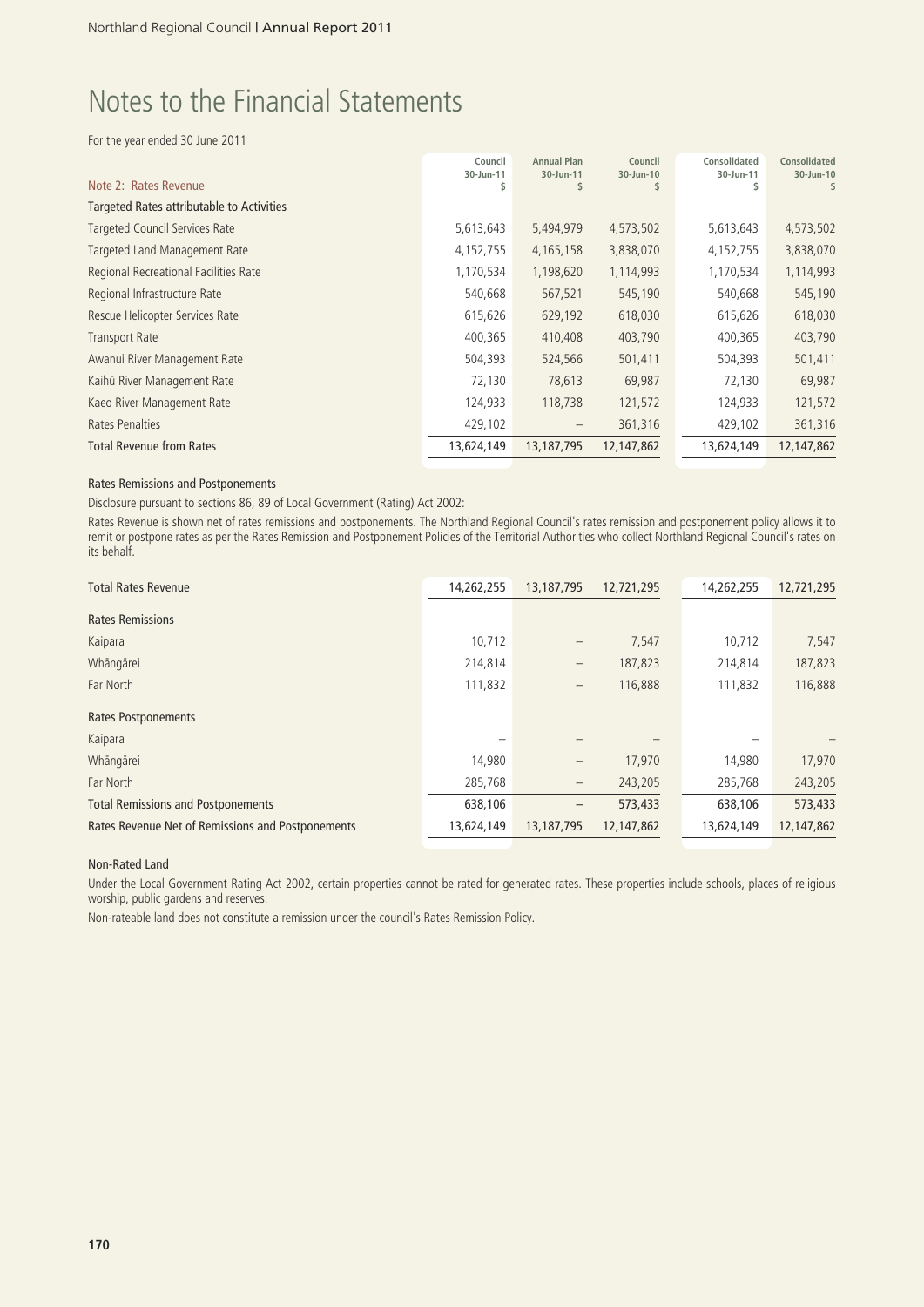For the year ended 30 June 2011

|                                          | Council   | <b>Annual Plan</b> | Council           | Consolidated | Consolidated |
|------------------------------------------|-----------|--------------------|-------------------|--------------|--------------|
| Note 3: Finance Income and Finance Costs | 30-Jun-11 | 30-Jun-11          | 30-Jun-10         | 30-Jun-11    | 30-Jun-10    |
|                                          |           |                    |                   |              |              |
| Finance Income                           |           |                    |                   |              |              |
| Interest Income:                         |           |                    |                   |              |              |
| - Term and Bank Deposits                 | 233,126   | 1,829,758          | 677,551           | 250,665      | 692,186      |
| - Investment Stock and Bonds             | 1,382,079 | $\qquad \qquad -$  | 1,188,046         | 1,786,210    | 1,652,110    |
| - Joint Venture                          | 217,620   | 259,000            | 218,115           | 217,620      | 218,115      |
| $-$ Other                                | 1,413     |                    | 1,546             | 1,413        | 1,546        |
| <b>Total Finance Income</b>              | 1,834,238 | 2,088,758          | 2,085,257         | 2,255,908    | 2,563,956    |
|                                          |           |                    |                   |              |              |
| <b>Finance Costs</b>                     |           |                    |                   |              |              |
| Interest Expense                         | 37,710    | 1,000              | $\qquad \qquad -$ | 50,964       | 36,820       |
| <b>Total Finance Costs</b>               | 37,710    | 1,000              | -                 | 50,964       | 36,820       |
| Net Finance Income                       | 1,796,528 | 2,087,758          | 2,085,257         | 2,204,944    | 2,527,136    |

| Note 4: Revenue from Activities and Other Revenue | Council<br>30-Jun-11<br>\$ | <b>Annual Plan</b><br>30-Jun-11<br>\$ | Council<br>30-Jun-10<br>\$ | Consolidated<br>30-Jun-11<br>\$ | Consolidated<br>30-Jun-10<br>\$ |
|---------------------------------------------------|----------------------------|---------------------------------------|----------------------------|---------------------------------|---------------------------------|
| Fees and Charges                                  | 4,448,624                  | 3,727,867                             | 4,800,164                  | 5,776,222                       | 6,477,730                       |
| Grants and Subsidies <sup>1</sup>                 | 1,245,795                  | 1,399,363                             | 3,718,752                  | 1,245,795                       | 3,718,752                       |
| <b>Revenue from Activities</b>                    | 5,694,419                  | 5,127,230                             | 8,518,916                  | 7,022,017                       | 10,196,482                      |
| Investment Income (Rents)                         | 3,201,458                  | 3,184,585                             | 3,067,474                  | 3,503,886                       | 3,319,791                       |
| Dividend Income                                   | 1,218,460                  | 1,367,712                             | 1,218,460                  | 152,517                         | 137,386                         |
| Forestry Revenue                                  |                            |                                       | 1,133,611                  | $\overline{\phantom{m}}$        | 1,133,611                       |
| Sundry Income                                     |                            | 31,329                                |                            | 509,198                         | 3,353,281                       |
| Emission Trading Scheme - NZU's                   | 133,191                    |                                       |                            | 133,191                         |                                 |
| Northland Port Corporation (NZ) Limited           |                            |                                       |                            |                                 |                                 |
| - Share of Joint Venture Revenues                 |                            |                                       |                            | 791,858                         | 795,138                         |
| - Share of Associate Companies' Net Surplus       |                            |                                       |                            | 5,183,256                       | 3,893,002                       |
| $-$ Other Income                                  |                            |                                       |                            | 21,572                          | 24,272                          |
| Northland Regional Council Community Trust        |                            |                                       |                            |                                 |                                 |
| - Realised Income/(Deficit) from Equities         |                            |                                       |                            |                                 | 153,305                         |
| - Unrealised Income/(Deficit) from Equities       |                            |                                       |                            | 413,435                         | 249,416                         |
| <b>Other Revenue</b>                              | 4,553,108                  | 4,583,626                             | 5,419,545                  | 10,708,912                      | 13,059,202                      |

 $^{\rm 1}$  Government grants and subsidies are principally from New Zealand Transport Agency for passenger services, transport and strategy development and from Maritime New Zealand for oil spill preparedness.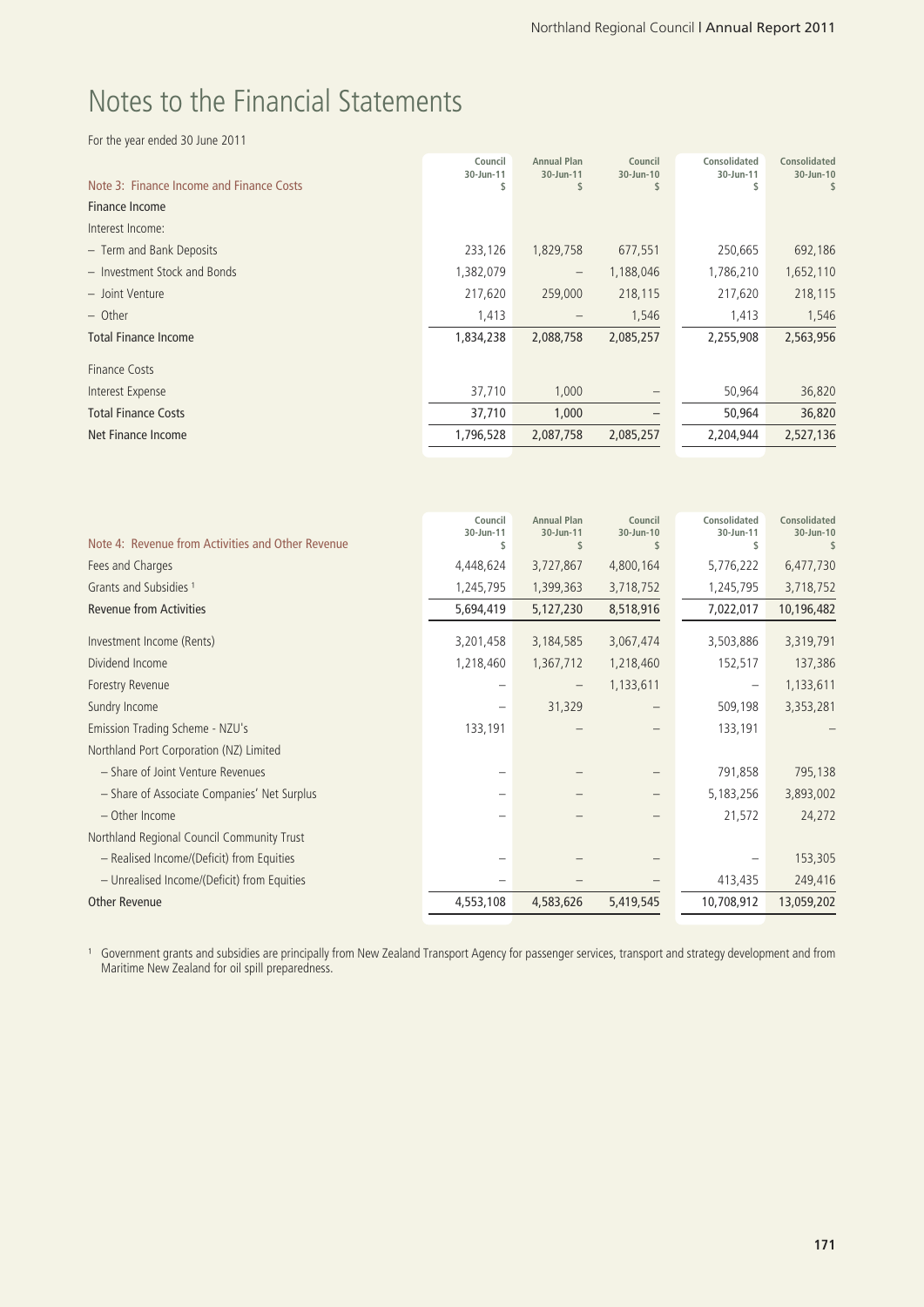For the year ended 30 June 2011

|                                                              |      | Council     | <b>Annual Plan</b> | Council    | Consolidated             | Consolidated |
|--------------------------------------------------------------|------|-------------|--------------------|------------|--------------------------|--------------|
|                                                              |      | 30-Jun-11   | 30-Jun-11          | 30-Jun-10  | 30-Jun-11                | 30-Jun-10    |
| Note 5: Other Revenues and Gains/(Losses)                    | Note | ፍ           |                    |            |                          |              |
| Net Gain on disposal of Assets and Investments,              |      |             |                    |            |                          |              |
| including Capital Profit                                     |      |             |                    | 83,300     |                          | 83,300       |
| Net Gain/(Loss) on disposal of Property, Plant and Equipment |      | (39, 702)   | $\qquad \qquad -$  | (58, 812)  | (37,899)                 | (58, 812)    |
| Gain/(Loss) on changes in Fair Value of Investment Property  | 16   | (2,795,527) |                    | 619,156    | (2,795,527)              | 619,156      |
| Gain/(loss) on changes in Fair Value of Non-Current          |      |             |                    |            |                          |              |
| Assets Held for Sale                                         | 12   |             |                    | 187,000    |                          | 187,000      |
| Gain/(Loss) on changes in Fair Value of Forestry Assets      | 21   | 435,296     | 92,960             | (524, 484) | 435,296                  | (524, 484)   |
| Gain/(Loss) on changes in Fair Value Land                    |      | -           |                    |            | $\overline{\phantom{0}}$ | (91, 929)    |
| Gain/(Loss) on changes in Fair Value Buildings               |      | (360, 957)  |                    | (354, 081) | (360, 957)               | (354,081)    |
| Gain/(loss) on changes in Fair Value of Investments          |      | -           |                    | 190,581    | $\overline{\phantom{m}}$ | 190,581      |
| Impairment Loss reversed/(Impairment Loss recognised)        |      | 358,821     |                    | 429,966    | (71, 145)                | 21,145       |
| PIE excluded Income                                          |      |             |                    |            | 26,650                   | 26,364       |
| Foreign Exchange Gains/(Losses)                              |      |             |                    |            | 6,813                    | 8,734        |
| <b>Total Gains/(Losses)</b>                                  |      | (2,402,069) | 92,960             | 572,626    | (2,796,769)              | 106,974      |

The Fair Value gains and losses on Investment Property, Non-Current Assets Held for Sale and Forestry Assets arise from the annual revaluation of these investments. Impairment Loss reversed/(Impairment Loss recognised) includes an prior period error and required the 2010 comparative financial information to be restated. Refer to Note 37: Prior Period Error for further details.

| Note 6: Personnel Costs                                   | Council<br>30-Jun-11 | <b>Annual Plan</b><br>30-Jun-11 | Council<br>30-Jun-10 | Consolidated<br>30-Jun-11 | Consolidated<br>30-Jun-10 |
|-----------------------------------------------------------|----------------------|---------------------------------|----------------------|---------------------------|---------------------------|
| Salaries and Wages <sup>1</sup>                           | 9,178,895            | 9.826.221                       | 8.971.017            | 10,346,387                | 10,159,657                |
| Employer contributions to Defined Contibution Plans       | 118.027              | 48.659                          | 97.553               | 118.027                   | 97,553                    |
| Increase/(Decrease) in Employee Benefit Liabilities<br>22 | 32.032               |                                 | 54,053               | 31.647                    | 50,704                    |
| <b>Total Personnel Costs</b>                              | 9,328,954            | 9,874,880                       | 9,122,622            | 10,496,061                | 10,307,913                |

<sup>1</sup> Personnel Costs includes salaries, wages, leave and other employee-earned compensation.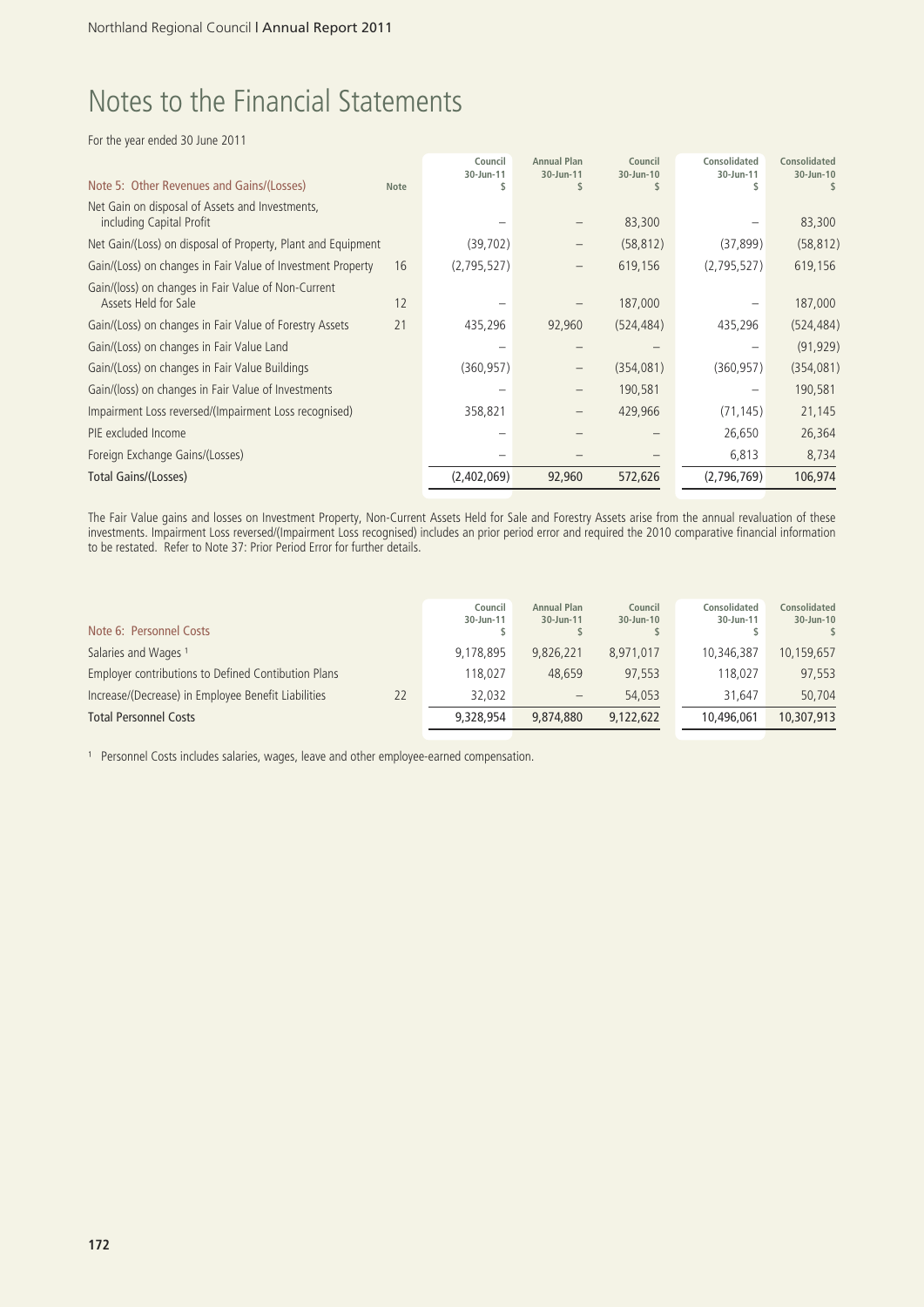For the year ended 30 June 2011

|                                                        | Council         | Council        | Consolidated             | Consolidated  |
|--------------------------------------------------------|-----------------|----------------|--------------------------|---------------|
| Note 7: Taxation                                       | 30-Jun-11<br>\$ | 30-Jun-10<br>S | 30-Jun-11<br>\$          | 30-Jun-10     |
| <b>Components of Tax Expense</b>                       |                 |                |                          |               |
| Current Tax Expense/(Credit)                           |                 | (80, 732)      | $\overline{\phantom{m}}$ | (174, 887)    |
| Deferred Tax Asset                                     |                 |                | (109, 982)               | 89,021        |
|                                                        |                 | (80, 732)      | (109, 982)               | (85, 866)     |
| Relationship between Tax Expense and Accounting Profit |                 |                |                          |               |
| Net Surplus/(Deficit)                                  | (2, 192, 803)   | (7, 417, 933)  | 1,564,893                | (5,507,453)   |
| Surplus/(Deficit) before Tax                           | (2, 192, 803)   | (7, 417, 933)  | 1,564,893                | (5,507,453)   |
| Taxation at 30%                                        | (657, 841)      | (2, 225, 380)  | 480,233                  | (1,652,236)   |
| Adjusted for Tax Effects:                              |                 |                |                          |               |
| Tax Paid on Associate Companies' earnings              |                 |                | (183,093)                | (70, 344)     |
| Non-Assessable Income                                  | 2,725,495       | 4,166,752      | 3,409,875                | 4,497,059     |
| Non-Deductible Expenses                                | (2,032,841)     | (1,905,000)    | (2,492,966)              | (1,876,215)   |
| Over Provision prior year                              |                 | (80, 732)      | 39,099                   | (18, 668)     |
| <b>Imputation Credits</b>                              | (522, 209)      | (545, 579)     | (1,862,692)              | (1, 599, 813) |
| Impact of impending change in Company Tax Rate to 28%  |                 |                | 12,169                   | 25,646        |
| Impact of other changes in tax legislation             |                 |                |                          | 99,498        |
| Tax Losses not recognised                              | 487,395         | 509,207        | 487,395                  | 509,207       |
| Tax Expense/(Credit)                                   |                 | (80, 732)      | (109, 982)               | (85, 866)     |

|                                               | Property<br><b>Plant and</b><br>Equipment<br>\$ | Financial<br>Instruments<br>\$ | Employee<br><b>Entitlements</b><br>\$ | Other<br><b>Provisions</b><br>\$ | Losses<br>\$ | Total<br>\$ |
|-----------------------------------------------|-------------------------------------------------|--------------------------------|---------------------------------------|----------------------------------|--------------|-------------|
| Deferred Tax Asset/(Liability)                |                                                 |                                |                                       |                                  |              |             |
| <b>COUNCIL</b>                                |                                                 |                                |                                       |                                  |              |             |
| Balance at 1 July 2009                        |                                                 |                                |                                       |                                  |              |             |
| Charged to Statement of Financial Performance |                                                 |                                |                                       |                                  |              |             |
| Charged to Equity                             |                                                 |                                |                                       |                                  |              |             |
| Balance at 1 July 2010                        |                                                 |                                |                                       |                                  |              |             |
| Charged to Statement of Financial Performance |                                                 |                                |                                       |                                  |              |             |
| Charged to Equity                             |                                                 |                                |                                       |                                  |              |             |
| Balance at 1 July 2011                        |                                                 |                                |                                       |                                  |              |             |
| <b>GROUP</b>                                  |                                                 |                                |                                       |                                  |              |             |
| Balance at 1 July 2009                        | 53,935                                          |                                |                                       | 19,043                           | 355,875      | 428,853     |
| Charged to Statement of Financial Performance | (85, 141)                                       |                                |                                       | (3,878)                          | 108,578      | 19,559      |
| Charged to Equity                             | -                                               |                                |                                       |                                  |              |             |
| Balance at 1 July 2010                        | (31, 206)                                       |                                | -                                     | 15,165                           | 464,453      | 448,412     |
| Charged to Statement of Financial Performance | (45, 751)                                       |                                | —                                     | 10,215                           | 166,036      | 130,500     |
| Charged to Equity                             |                                                 |                                |                                       |                                  |              |             |
| Balance at 1 July 2011                        | (76, 957)                                       |                                | —                                     | 25,380                           | 630,489      | 578,912     |

Northland Port Corporation (NZ) Limited Group has Recognised Taxation Losses carried forward of \$2,251,747 as at 30 June 2011 (2010: \$1,658,761). Northland Regional Council Community Trust has Unrecognised Tax Losses of \$605,108 (2010: \$437,975).

Council also has Unrecognised Tax Losses of \$3,559,293 as at 30 June 2011 (2010: \$1,818,597).

As at 30 June 2011, Northland Port Corporation (NZ) Limited, its subsidiaries and associates held Imputation and Dividend Withholding Tax Credits totalling \$3,850,272 (2010: \$2,349,031).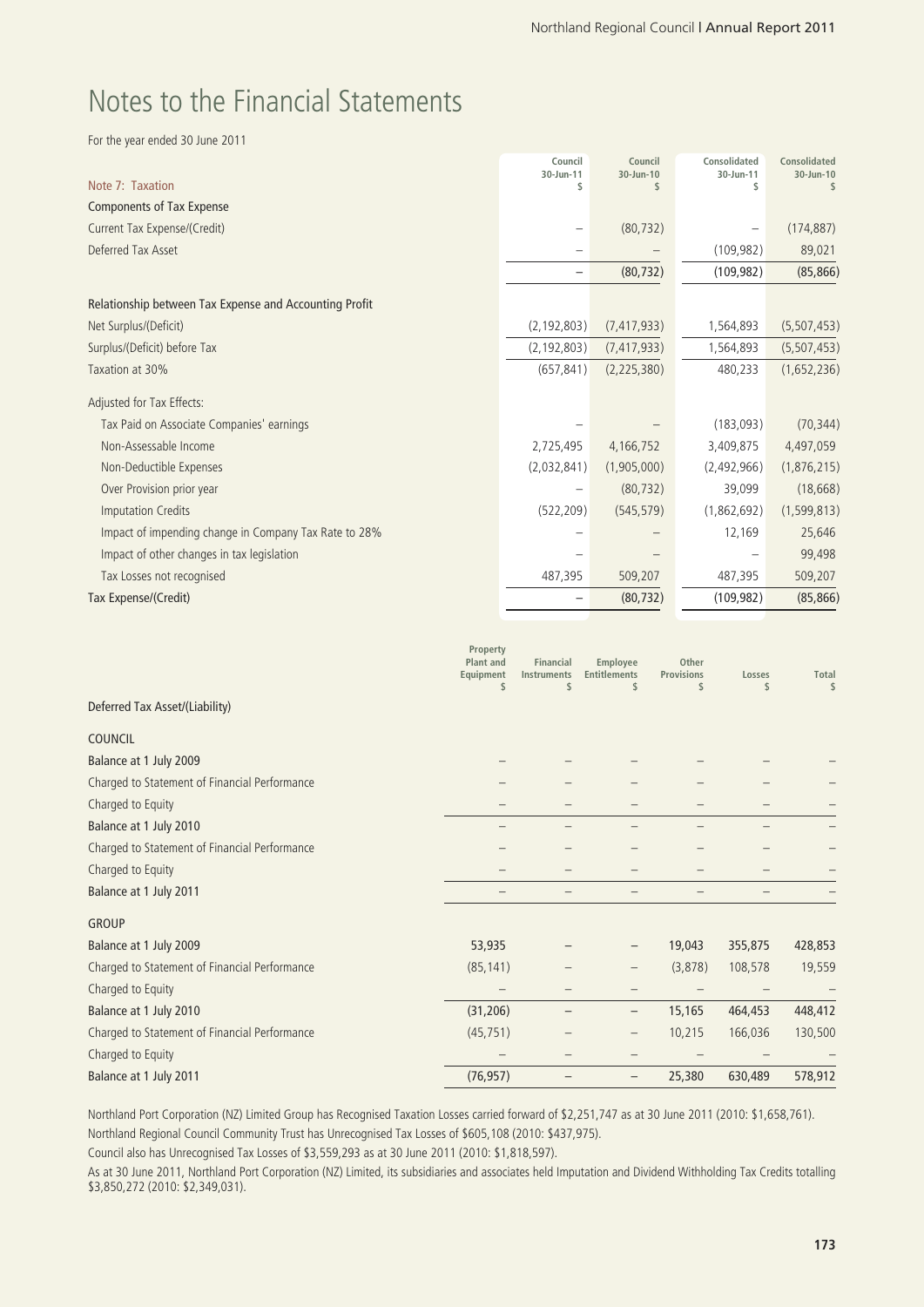|                                                                | Council<br>30-Jun-11 | Council<br>30-Jun-10 | Consolidated<br>30-Jun-11 | Consolidated<br>30-Jun-10 |
|----------------------------------------------------------------|----------------------|----------------------|---------------------------|---------------------------|
| Note 8: Equity                                                 | \$                   | \$                   | \$                        | \$                        |
| <b>Accumulated Funds</b>                                       |                      |                      |                           |                           |
| As at 1 July                                                   | 117,842,548          | 125,095,020          | 239,572,623               | 249,685,726               |
| Surplus/(Deficit) for Year                                     | (2, 192, 802)        | (7, 337, 201)        | 1,316,053                 | (5, 241, 587)             |
| Transfers to/(from) Freehold Land Revaluation Reserves         | (58,000)             | (80,000)             | (8,371,389)               | (3,953,465)               |
| Transfers to/(from) Buildings Revaluation Reserves             |                      | (31, 157)            |                           | (31, 157)                 |
| Transfers to/(from) Infrastructure Assets Revaluation Reserves | 1,106,411            |                      | 1,106,413                 |                           |
| Financial Assets at Fair Value through Equity                  | 223,326              | 195,886              | 223,326                   | 195,886                   |
| Less Dividends paid                                            |                      |                      | (1,050,398)               | (1,055,755)               |
| <b>Hedging Reserve</b>                                         |                      |                      | 104,391                   | 152,976                   |
| As at 30 June                                                  | 116,921,483          | 117,842,548          | 232,901,018               | 239,572,623               |
| Made up of:                                                    |                      |                      |                           |                           |
| <b>Retained Earnings</b>                                       |                      |                      |                           |                           |
| As at 1 July                                                   | 113,437,534          | 109,586,100          | 127,914,564               | 123,602,160               |
| Surplus/(Deficit) for Year                                     | (2, 192, 803)        | (7, 337, 201)        | (876, 949)                | (6,875,484)               |
| <b>Transfers from Special Reserves</b>                         | 1,713,447            | 11,557,831           | 1,713,447                 | 11,557,831                |
| Transfers to Special Reserves                                  | (990, 227)           | (369, 196)           | (990, 227)                | (369, 196)                |
| Dividends paid                                                 |                      |                      | 2,125                     | (747)                     |
| As at 30 June                                                  | 111,967,951          | 113,437,534          | 127,762,960               | 127,914,564               |
| <b>Asset Revaluation Reserve</b>                               |                      |                      |                           |                           |
| As at 1 July                                                   | 976,790              | 1,087,947            | 48,469,047                | 50,656,768                |
| Revaluation Gains/(Losses) Buildings                           |                      | (31, 157)            |                           | (31, 157)                 |
| Revaluation Gains/(Losses) Land                                | (58,000)             | (80,000)             | (4, 514, 808)             | (2, 156, 565)             |
| Revaluation Gains/(Losses) Infrastructure Assets               | 1,106,411            |                      | 1,106,411                 |                           |
| As at 30 June                                                  | 2,025,201            | 976,790              | 45,060,650                | 48,469,047                |
| Asset Revaluation Reserve consists of:                         |                      |                      |                           |                           |
| Land                                                           | 918,790              | 976,790              | 43,954,239                | 48,469,047                |
| <b>Buildings</b>                                               |                      |                      |                           |                           |
| Infrastructure Assets                                          | 1,106,411            |                      | 1,106,411                 |                           |
| Total                                                          | 2,025,201            | 976,790              | 45,060,650                | 48,469,047                |
| Financial Assets at Fair Value through Equity                  |                      |                      |                           |                           |
| As at 1 July                                                   | 195,886              |                      | 195,886                   |                           |
| Transfer to/(from) Accumulated Funds                           | 223,326              | 195,886              | 223,326                   | 195,886                   |
| As at 30 June                                                  | 419,212              | 195,886              | 419,212                   | 195,886                   |
|                                                                |                      |                      |                           |                           |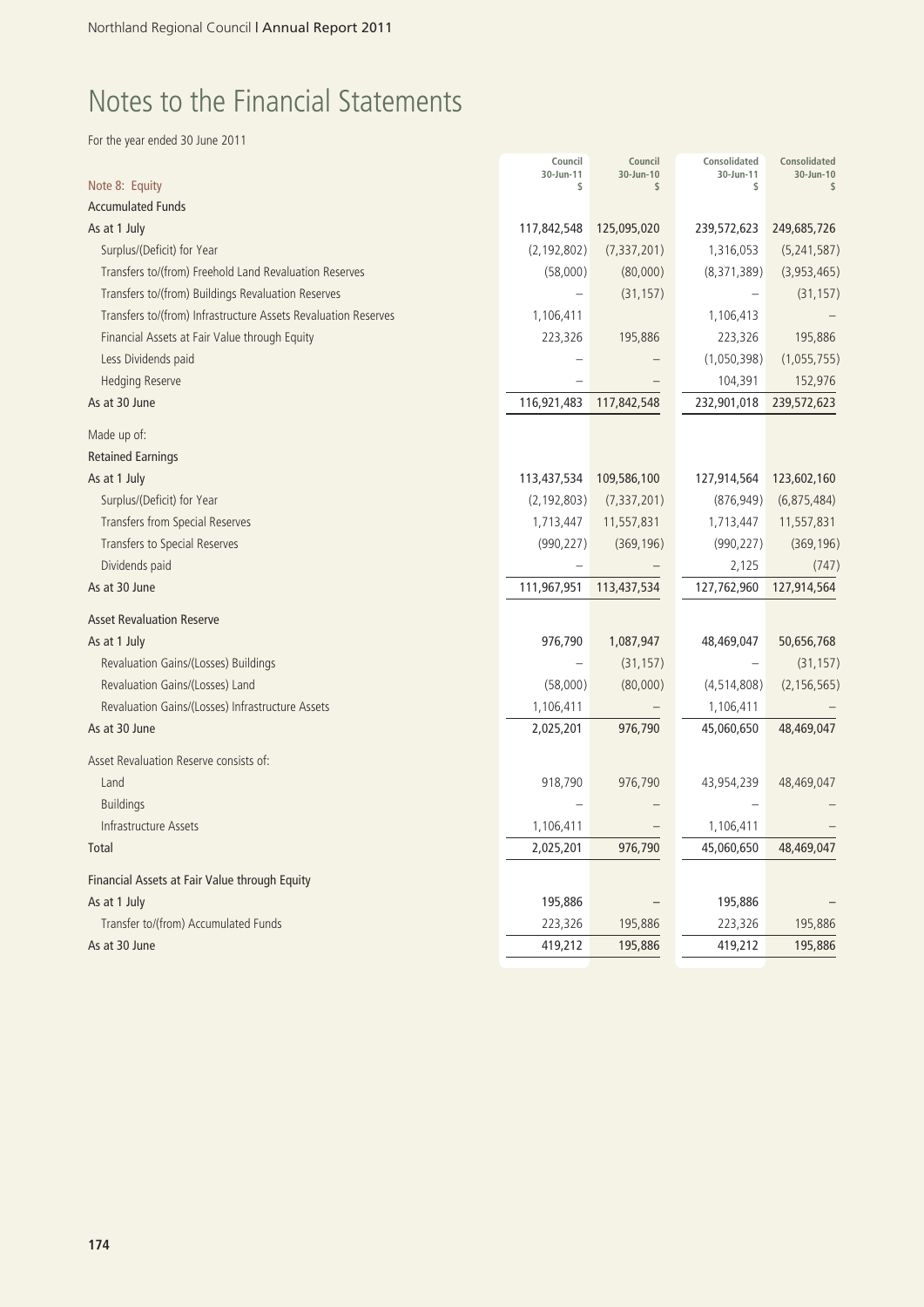|                                          | Council<br>30-Jun-11 | Council<br>30-Jun-10 | Consolidated<br>30-Jun-11 | Consolidated<br>30-Jun-10 |
|------------------------------------------|----------------------|----------------------|---------------------------|---------------------------|
| Note 8: Equity continued                 | \$                   | \$                   | \$                        | \$                        |
| <b>Special Reserves</b>                  |                      |                      |                           |                           |
| <b>Land Management Reserve</b>           |                      |                      |                           |                           |
| As at 1 July                             | 1,673,039            | 1,673,039            | 1,673,039                 | 1,673,039                 |
| Transfer to/(from) Accumulated Funds     | (280, 192)           |                      | (280, 192)                |                           |
| As at 30 June                            | 1,392,847            | 1,673,039            | 1,392,847                 | 1,673,039                 |
| Awanui River Reserve                     |                      |                      |                           |                           |
| As at 1 July                             | (137, 750)           | (338, 077)           | (137,750)                 | (338, 077)                |
| Transfer to/(from) Accumulated Funds     | 228,066              | 200,327              | 228,066                   | 200,327                   |
| As at 30 June                            | 90,316               | (137, 750)           | 90,316                    | (137, 750)                |
| Kaihū River Reserve                      |                      |                      |                           |                           |
| As at 1 July                             | (8,684)              | (2, 817)             | (8,684)                   | (2, 817)                  |
| Transfer to/(from) Accumulated Funds     | (769)                | (5,867)              | (769)                     | (5,867)                   |
| As at 30 June                            | (9, 453)             | (8,684)              | (9, 453)                  | (8,684)                   |
| Kaeo River Reserve                       |                      |                      |                           |                           |
| As at 1 July                             | 82,111               | 47,667               | 82,111                    | 47,667                    |
| Transfer to/(from) Accumulated Funds     | (18, 211)            | 34,444               | (18, 211)                 | 34,444                    |
| As at 30 June                            | 63,900               | 82,111               | 63,900                    | 82,111                    |
| <b>Priority Rivers Reserve</b>           |                      |                      |                           |                           |
| As at 1 July                             | (324, 057)           |                      | (324, 057)                |                           |
| Transfer to/(from) Accumulated Funds     | 65,587               | (324, 057)           | 65,587                    | (324, 057)                |
| As at 30 June                            | (258, 470)           | (324, 057)           | (258, 470)                | (324, 057)                |
| <b>Infrastructure Facilities Reserve</b> |                      |                      |                           |                           |
| As at 1 July                             | (603,908)            |                      | (603,908)                 |                           |
| Transfer to/(from) Accumulated Funds     | (110, 622)           | (603,908)            | (110, 622)                | (603,908)                 |
| As at 30 June                            | (714, 530)           | (603,908)            | (714, 530)                | (603,908)                 |
| <b>Recreational Facilities Reserve</b>   |                      |                      |                           |                           |
| As at 1 July                             | (8,469,650)          | 2,143,331            | (8,469,650)               | 2,143,331                 |
| Transfer to/(from) Accumulated Funds     | (1, 103, 653)        | (10, 612, 981)       | (1, 103, 653)             | (10,612,981)              |
| As at 30 June                            | (9, 573, 303)        | (8,469,650)          | (9,573,303)               | (8,469,650)               |
| <b>Investment Fund Reserve</b>           |                      |                      |                           |                           |
| As at 1 July                             | 8,335,297            | 8,335,297            | 8,335,297                 | 8,335,297                 |
| Transfer to/(from) Accumulated Funds     |                      |                      |                           |                           |
| As at 30 June                            | 8,335,297            | 8,335,297            | 8,335,297                 | 8,335,297                 |
| <b>Forest Income Equalisation Fund</b>   |                      |                      |                           |                           |
| As at 1 July                             | 2,601,748            | 2,518,323            | 2,601,748                 | 2,518,323                 |
| Transfer to/(from) Accumulated Funds     | (200,000)            | 83,425               | (200,000)                 | 83,425                    |
| As at 30 June                            | 2,401,748            | 2,601,748            | 2,401,748                 | 2,601,748                 |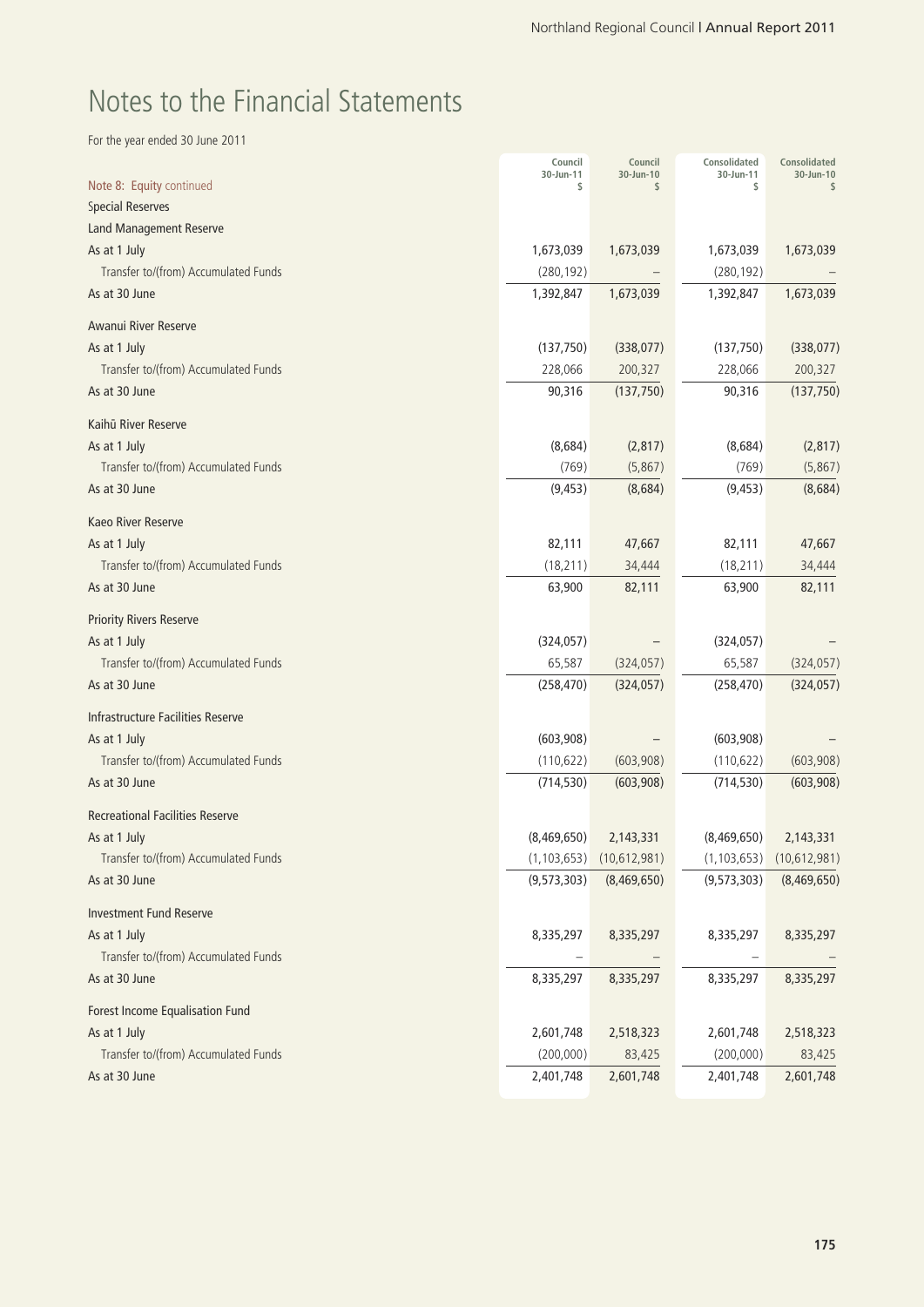For the year ended 30 June 2011

| Note 8: Equity continued<br>Special Reserves continued | Council<br>30-Jun-11<br>\$ | Council<br>30-Jun-10<br>\$ | Consolidated<br>30-Jun-11<br>\$ | Consolidated<br>30-Jun-10<br>$\mathcal{L}$ |
|--------------------------------------------------------|----------------------------|----------------------------|---------------------------------|--------------------------------------------|
| Hātea River Reserve                                    |                            |                            |                                 |                                            |
| As at 1 July                                           |                            |                            |                                 |                                            |
| Transfer to/(from) Accumulated Funds                   | 127,189                    |                            | 127,189                         |                                            |
| As at 30 June                                          | 127,189                    |                            | 127,189                         |                                            |
| <b>Environment Fund Reserve</b>                        |                            |                            |                                 |                                            |
| As at 1 July                                           | 33,192                     | 44,210                     | 33,192                          | 44,210                                     |
| Transfer to/(from) Accumulated Funds                   | 84,281                     | (11, 018)                  | 84,281                          | (11, 018)                                  |
| As at 30 June                                          | 117,473                    | 33,192                     | 117,473                         | 33,192                                     |
| <b>Approved Carry Forwards - General Funds</b>         |                            |                            |                                 |                                            |
| As at 1 July                                           | 51,000                     |                            | 51,000                          |                                            |
| Transfer to/(from) Accumulated Funds                   | 485,104                    | 51,000                     | 485,104                         | 51,000                                     |
| As at 30 June                                          | 536,104                    | 51,000                     | 536,104                         | 51,000                                     |
| <b>Hedging Reserve</b>                                 |                            |                            |                                 |                                            |
| As at 1 July                                           |                            |                            | (340, 936)                      | (422, 946)                                 |
| Gains/Losses recognised                                |                            |                            | 55,964                          | 82,010                                     |
| Transfer to/(from) Accumulated Funds                   |                            |                            |                                 |                                            |
| As at 30 June                                          |                            |                            | (284, 972)                      | (340, 936)                                 |
| <b>Total Special Reserves at 30 June</b>               | 4,953,532                  | 4,405,014                  | 47,704,009                      | 51,556,335                                 |
| Non-Controlling Interest                               |                            |                            | 57,434,049                      | 60,101,725                                 |
| Total Equity at 30 June                                | 116,921,483                | 117,842,548                | 232,901,018                     | 239,572,623                                |
|                                                        |                            |                            |                                 |                                            |
|                                                        | Council<br>30-Jun-11       | Council<br>30-Jun-10       | Consolidated<br>30-Jun-11       | Consolidated<br>30-Jun-10                  |
| Note 9: Cash and Cash Equivalents                      | \$                         | \$                         | \$                              | \$                                         |
| Cash on Hand at Trading Banks                          | 3,095,452                  | 1,810,520                  | 5,050,487                       | 2,456,241                                  |
| Term Deposits with maturities less than 3 months       | 422,748                    | 2,500,000                  | 422,748                         | 2,500,000                                  |
| <b>Total Cash and Cash Equivalents</b>                 | 3,518,200                  | 4,310,520                  | 5,473,235                       | 4,956,241                                  |

The carrying value of Cash at Bank and Term Deposits, with maturities less than three months, approximate their fair value. There were no Cash or Cash Equivalent balances held at 30 June 2011 that were not available for use by the group.

Northland Port Corporation (NZ) Limited

At balance date, the interest rate on the overdraft for Northland Port Corporation (NZ) Limited Group's \$400,000 overdraft facility was 9.3% (June 2010: \$400,000, 9.55%). Current account deposits held with the ASB Bank are non-interesting bearing. At balance date, funds held on call deposit with the ASB Bank yield interest at 2.5% (June 2010: 2.75% - 3.40%).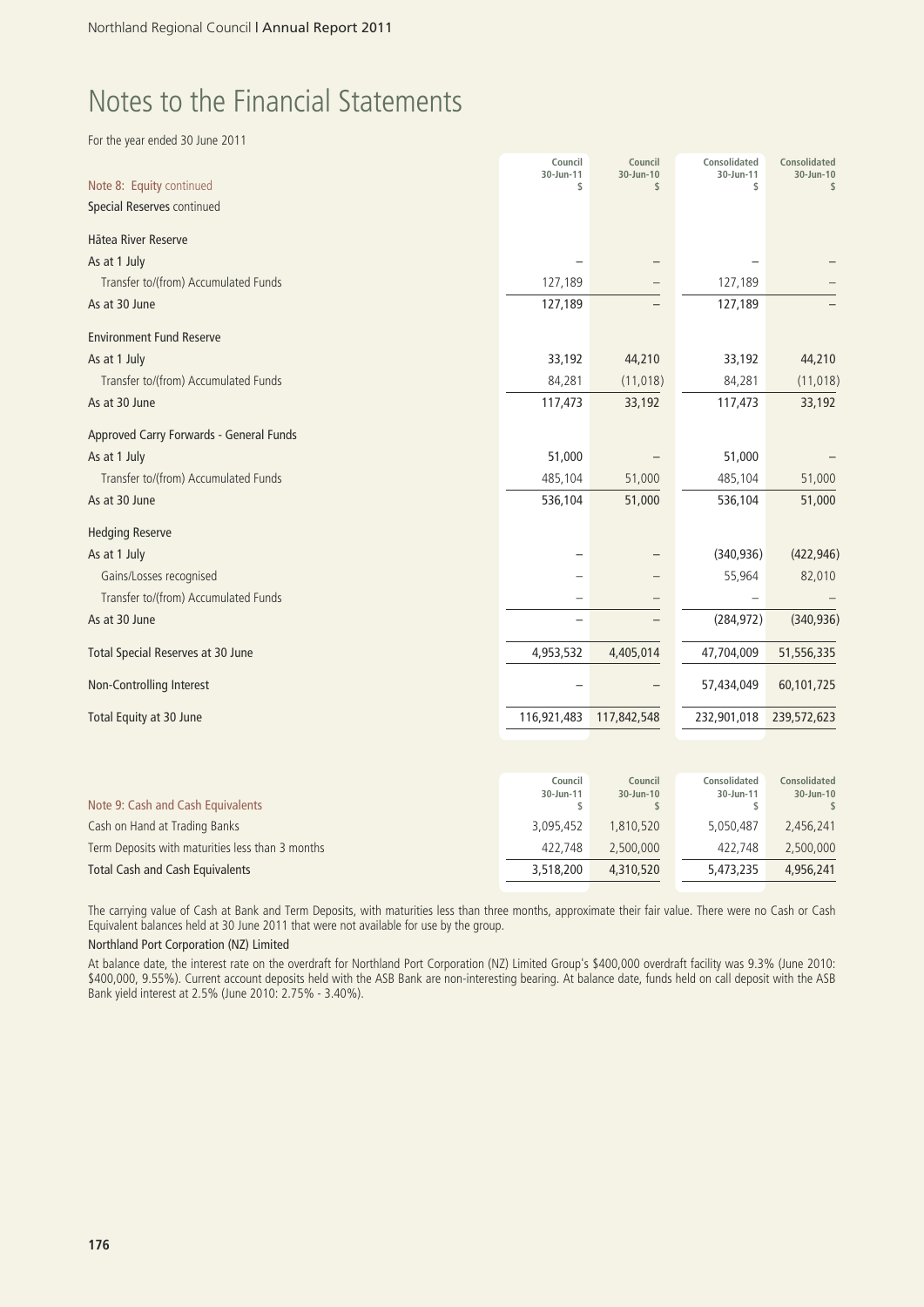For the year ended 30 June 2011

|                                              | Council       | Council    | Consolidated  | Consolidated |
|----------------------------------------------|---------------|------------|---------------|--------------|
|                                              | 30-Jun-11     | 30-Jun-10  | 30-Jun-11     | 30-Jun-10    |
| Note 10: Trade and Other Receivables         |               |            |               |              |
| Rates Receivables                            | 3,709,037     | 3,342,830  | 3,709,037     | 3,342,830    |
| Other Receivables                            | 2,201,983     | 2,632,835  | 2,739,726     | 3,986,202    |
| <b>GST Receivable</b>                        | 287.668       | 113,220    | 308,940       | 119,073      |
| Related Party Receivables (Note 29)          |               |            | 15,704        | 1,687        |
| Prepayments                                  | 51,568        | 179,736    | 70,952        | 198,060      |
| Gross Debtors and Other Receivables          | 6,250,256     | 6,268,621  | 6,844,359     | 7,647,852    |
| Less provision for Impairment of Receivables | (1, 267, 751) | (985, 393) | (1, 267, 751) | (985, 393)   |
| <b>Total Trade and Other Receivables</b>     | 4,982,505     | 5,283,228  | 5,576,608     | 6,662,459    |

### Fair Value

Trade and other receivables are non-interest bearing and receipt is normally on 30-day terms, therefore the carrying value of trade and other receivables approximates their fair value. There is no concentration of credit risk outside the group, as the group has a large number of customers which spreads the risk. Impairment

As of 30 June 2011 and 2010, all overdue rates receivables have been assessed for impairment and appropriate provisions applied. Northland Regional Council holds no collateral as security or other credit enhancements over receivables that are either past due or impaired. The impairment provision has been calculated based on expected losses for Northland Regional Council's rates debtors. Expected losses have been determined based on an analysis of the council's individual receivables, based on objective evidence.

| Movement in the provision for Impairment<br>of Receivables are as follows: | Gross<br>\$ | 2011<br>Impairment       | Net<br>\$                | Gross     | 2010<br>Impairment       | Net<br>\$ |
|----------------------------------------------------------------------------|-------------|--------------------------|--------------------------|-----------|--------------------------|-----------|
| Council                                                                    |             |                          |                          |           |                          |           |
| Not past due                                                               | 4,892,084   | $\qquad \qquad -$        | 4,892,084                | 5,191,653 | $\qquad \qquad -$        | 5,191,653 |
| Past due 1-60 days                                                         | 73,260      | $\qquad \qquad -$        | 73,260                   | 37,136    | $\overline{\phantom{m}}$ | 37,136    |
| Past due 61-120 days                                                       | 17,161      | $\qquad \qquad -$        | 17,161                   | 54,439    | $\overline{\phantom{m}}$ | 54,439    |
| Past due $> 120$ days                                                      | 1,267,751   | (1, 267, 751)            | $\overline{\phantom{m}}$ | 985,393   | (985, 393)               |           |
| Total                                                                      | 6,250,256   | (1, 267, 751)            | 4,982,505                | 6,268,621 | (985, 393)               | 5,283,228 |
| Group                                                                      |             |                          |                          |           |                          |           |
| Not past due                                                               | 5,486,187   | $\overline{\phantom{m}}$ | 5,486,187                | 6,570,884 | $\overline{\phantom{m}}$ | 6,570,884 |
| Past due 1-60 days                                                         | 73,260      | $\qquad \qquad -$        | 73,260                   | 37,136    | $\overline{\phantom{m}}$ | 37,136    |
| Past due 61-120 days                                                       | 17,161      | $\qquad \qquad -$        | 17,161                   | 54,439    | $\qquad \qquad -$        | 54,439    |
| Past due $> 120$ days                                                      | 1,267,751   | (1, 267, 751)            |                          | 985,393   | (985, 393)               |           |
| Total                                                                      | 6,844,359   | (1, 267, 751)            | 5,576,608                | 7,647,852 | (985, 393)               | 6,662,459 |
|                                                                            |             |                          |                          |           |                          |           |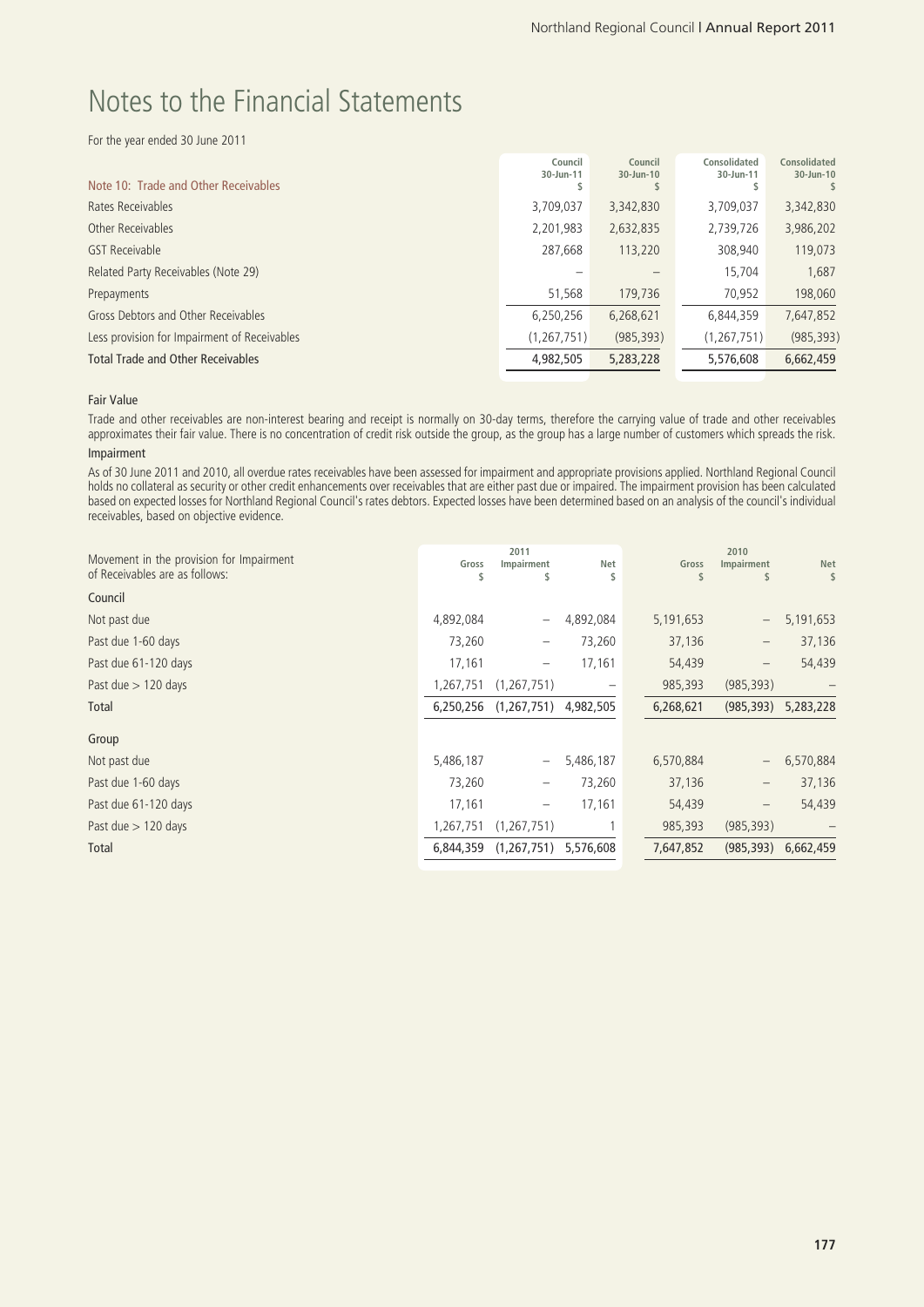For the year ended 30 June 2011

### Note 10: Trade and Other Receivables continued

The impairment provision has been calculated based on expected losses for council's pool of receivables. Expected losses have been determined based on an analysis of council's losses in previous periods, and a review of specific receivables, as detailed below:

|                                | Council<br>30-Jun-11 | Council<br>30-Jun-10 | Consolidated<br>30-Jun-11 | Consolidated<br>30-Jun-10 |
|--------------------------------|----------------------|----------------------|---------------------------|---------------------------|
| Individual Impairment          | 93.939               | 66.439               | 93.939                    | 66,439                    |
| Collective Impairment          | 1.173.812            | 918.954              | 1,173,812                 | 918,954                   |
| Total provision for Impairment | 1,267,751            | 985,393              | 1,267,751                 | 985,393                   |

Individually impaired receivables have been determined to be impaired because of the significant financial difficulties being experienced by the debtor. An analysis of these individually impaired debtors are as follows:

| Past due 1-60 days                                                      |                 |                |                |                            |
|-------------------------------------------------------------------------|-----------------|----------------|----------------|----------------------------|
| Past due 61-120 days                                                    |                 |                |                |                            |
| Past due $> 120$ days                                                   | 93,939          | 66,439         | 93,939         | 66,439                     |
| <b>Total Individual Impairment</b>                                      | 93,939          | 66,439         | 93,939         | 66,439                     |
|                                                                         |                 |                |                |                            |
| Movements in the provision for impairment of receivables are as follows |                 |                |                |                            |
| At 1 July                                                               | 985,394         | 676,979        | 985,394        | 676,979                    |
| Additional provisions made during the year                              | 493,219         | 339,527        | 493,219        | 339,527                    |
| Receivables written off during the period                               | (210, 862)      | (31, 112)      | (210, 862)     | (31, 112)                  |
| At 30 June                                                              | 1,267,751       | 985,394        | 1,267,751      | 985,394                    |
|                                                                         |                 |                |                |                            |
|                                                                         |                 |                |                |                            |
|                                                                         | Council         | Council        | Consolidated   | Consolidated               |
| Note 11: Inventories                                                    | 30-Jun-11<br>\$ | 30-Jun-10<br>S | 30-Jun-11<br>ς | 30-Jun-10<br>$\mathcal{L}$ |
| Stores and Materials <sup>1</sup>                                       | 124,252         | 147,249        | 124,252        | 147,249                    |
| Marsden to Oakleigh Rail Corridor Designation <sup>2</sup>              | 1,316,311       | 1,297,800      | 1,316,311      | 1,297,800                  |
|                                                                         | 1,440,563       | 1,445,049      | 1,440,563      | 1,445,049                  |

<sup>1</sup> Inventories are made up of consumables and inventories held for resale. Consumables are materials or supplies which will be consumed in conjunction with the delivery of services. These predominantly comprise poisons and traps used in the eradication of pests to the environment. Inventories held for resale within the council also comprise mainly poisons and traps sold to the general public.

<sup>2</sup> Marsden to Oakleigh Rail Corridor Designation relates to council's share of the designation costs incurred by ONTRACK. The rail corridor will be transferred to ONTRACK once ONTRACK has entered into an unconditional contract for the construction of the entire Marsden Point Rail Link. At this time, KiwiRail is reviewing its rail corridors and the Marsden Point Rail Link is not expected to be built in the foreseeable future.This accounting treatment is in accordance with Accounting Standard NZ IAS 2: Inventories. Refer to Note 27 for further information on the joint venture between council and ONTRACK.

There has been no write-down of inventory. No inventory is pledged as security for liabilities.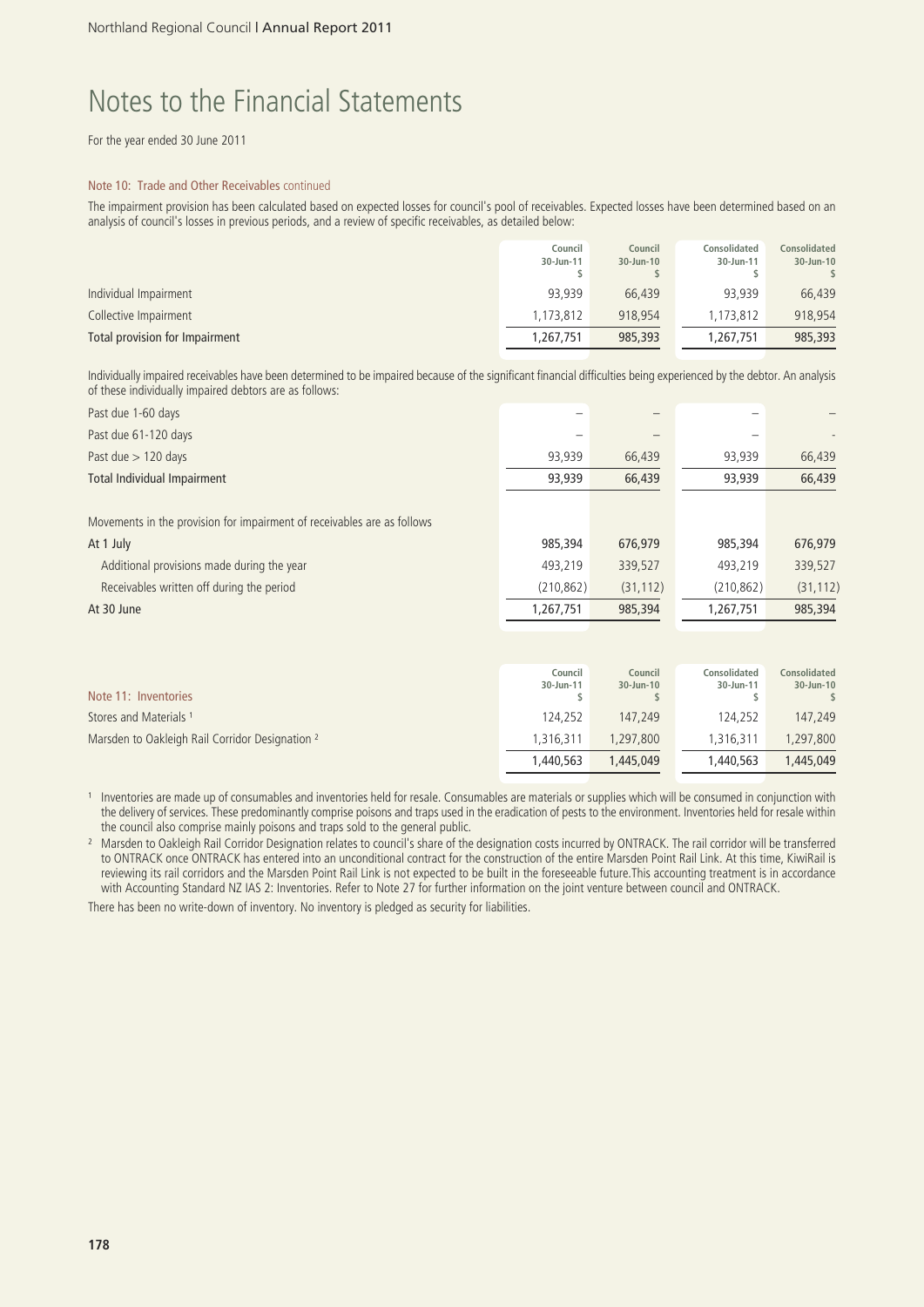For the year ended 30 June 2011

|                                                 | Council   | Council   | Consolidated             | Consolidated |
|-------------------------------------------------|-----------|-----------|--------------------------|--------------|
|                                                 | 30-Jun-11 | 30-Jun-10 | 30-Jun-11                | 30-Jun-10    |
| Note 12: Non-Current Assets Held for Sale       |           |           |                          |              |
| Balance 1 July                                  | 577,000   | 390,000   | 577,000                  | 390,000      |
| Transfers from Investment Properties            |           |           |                          |              |
| Properties purchased                            |           |           |                          |              |
| Properties transferred to Investment Properties | (577,000) |           | (577,000)                |              |
| Reclassification of Asset to Other Receivables  |           |           |                          |              |
| Properties sold during the year                 |           |           |                          |              |
| Fair Value Gains/(Loss) on Valuation (Note 5)   |           | 187,000   | $\overline{\phantom{0}}$ | 187,000      |
| <b>Total Non-Current Assets Held for Sale</b>   |           | 577,000   | -                        | 577,000      |

Non-current assets held for sale are valued at the lower of the carrying amount and fair value less costs to sell at the time of reclassification. For the year ending 30 June 2010, assets held for sale was comprised of two leasehold properties held by council, available for sale. As the properties have not been actively marketed they do not meet the requirements to continue to be classified as assets held for sale and so have been transferred to Investment Property - refer Note 16.

#### Note 13: Derivative Financial Instruments

The Group is party to Derivative Financial Instruments in the normal course of business in order to hedge exposure to fluctuations in interest rates and foreign exchange rates in accordance with its financial risk management policies. Associates of the Group periodically enter into interest rate swap contracts under which they are obliged to receive interest at floating rates and to pay interest at fixed rates.

At 30 June 2011, the associate entity Northport Ltd, together with its associate North Tugz Ltd, were party to fixed interest swap contracts with principal amounts totalling \$42,000,000 and \$9,350,000 respectively (2010 - \$44,500,000 and \$7,750,000).

| Note 14: Other Receivables | Council<br>30-Jun-11 | Council<br>30-Jun-10 | Consolidated<br>30-Jun-11 | Consolidated<br>30-Jun-10 |
|----------------------------|----------------------|----------------------|---------------------------|---------------------------|
| Other Receivables          | 5.201.500            | 2.692.918            | 5.201.500                 | 2,692,918                 |
|                            | 5,201,500            | 2,692,918            | 5,201,500                 | 2,692,918                 |
|                            |                      |                      |                           |                           |

Other Receivables relate to the outstanding amount owed to council from ONTRACK relating to the Northland Regional Council/ONTRACK Unincorporated Joint Venture. Refer to Note 26 for further information on the Joint venture between council and ONTRACK.

In January 2009 KiwiRail and the Northland Regional Council entered into a Rail Corridor Acquisition Agreement to secure the Marsden Point Rail Corridor. In the agreement, it was agreed that council would acquire the land and KiwiRail would procure the designation for the Marsden Point Rail Link. The parties agreed to share equally in the cost of acquiring and holding and managing the land, the cost of subdividing the rail corridor, the cost of obtaining the designation, the income from leasing the land and the costs and proceeds arising from disposing of the surplus land.

There were no impairment provisions for other receivables.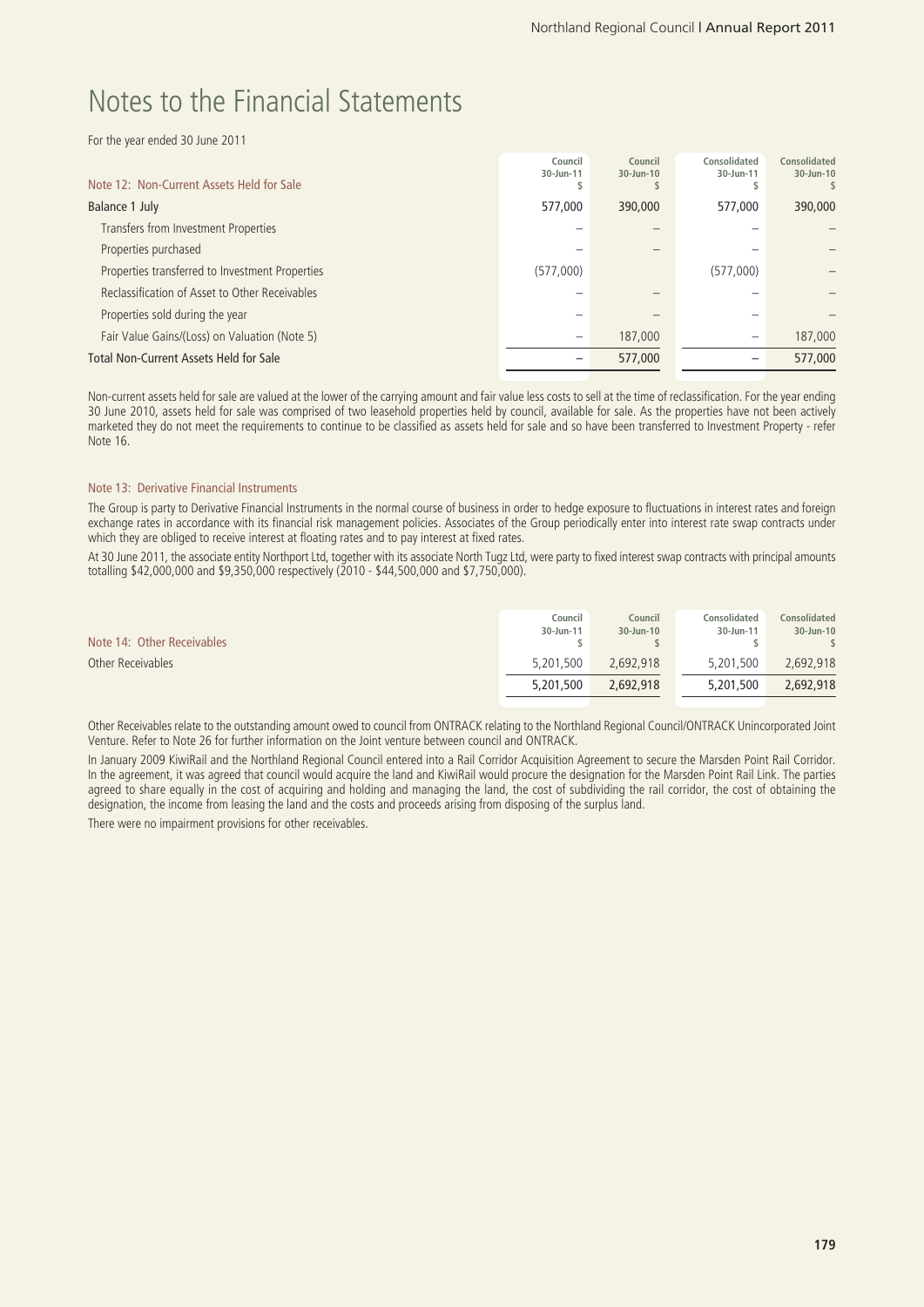For the year ended 30 June 2011

| Note 15: Investment Property           | <b>Note</b> | Council<br>30-Jun-11 | Council<br>30-Jun-10 | Consolidated<br>30-Jun-11 | Consolidated<br>30-Jun-10 |
|----------------------------------------|-------------|----------------------|----------------------|---------------------------|---------------------------|
| Balance at 1 July                      |             | 48,310,500           | 47,598,499           | 88,310,500                | 47,598,499                |
| Additions from acquisitions            |             | 2,229,027            | 92,845               | 2,229,027                 | 92,845                    |
| <b>Disposals</b>                       |             |                      |                      |                           |                           |
| Transfers to Property Held for Sale    |             |                      | -                    |                           |                           |
| Transfers from Property Held for Sale  | 12          | 577.000              |                      | 577.000                   |                           |
| Fair Value gains/(losses) on Valuation | 4           | (2,795,527)          | 619,156              | (2,795,527)               | 619,156                   |
| Balance at 30 June                     |             | 48,320,999           | 48,310,500           | 88,321,000                | 48,310,500                |

#### Council

Investment properties are stated at fair value, effective 30 June 2011. The valuation has been undertaken by Telfer Young (Northland) Ltd who are independent valuers that hold a recognised and relevant professional qualification and who have recent experience. Values for investment properties valued under NZ IAS 40 have been assessed primarily on a market related basis where sufficient data is available. For commercial properties, rentals, investment return rates and land improvement levels have been related directly to a wide range of Northland sales evidence while for rural blocks direct sales analysis has been used.

The council's investment properties comprise ground leases of \$35,790,000 (2010: \$36,788,000) and land and buildings held for investment purposes of \$8,776,000 (2010: \$9,470,000) and properties purchased along the proposed Marsden Point Rail corridor of \$3,755,000 (2010: \$2,052,500). Ground leases are parcels of land owned by the council, while the buildings on the ground leases are owned by other parties (building owners). The land has been leased to the building owners mostly for 21 years, but include five and seven year perpetuity renewable terms. The land and buildings held for investment purposes are properties that are not held for operational purposes and are leased to external parties.

The properties purchased in the Oakleigh to Marsden Point area contain land and some residential buildings. The properties include land that is to be designated for the proposed rail corridor and subdivided to secure the route of the proposed Oakleigh to Marsden Point Rail Link. A total of eight properties have been purchased. Seven of these properties were purchased during the 2007-2008 and 2008-2009 and one further property was purchased in the 2010-2011 year. The total acquisition cost of these properties is \$11,322,000 with council's half share being \$5,661,000.

A Joint Venture has been established between the Northland Regional Council and ONTRACK, to advance the proposed rail corridor. In accordance with the Joint Venture Agreement, council has purchased a number of properties along the proposed rail corridor. While council has full legal title and full ownership rights to these properties, the accounting treatment must be based on the economic substance of the agreement. The land is deemed to be a jointly controlled asset, therefore, council and ONTRACK will each recognise a 50 percent share of the land. Council will have a receivable from ONTRACK to account for the remaining 50 percent share of security interest held in the ownership of the land. Council has recognised the liability owed by ONTRACK for their 50 percent share of the cost of the properties and their 50 percent share of all other associated costs as Other Receivables, refer Note 15. Refer to Note 27 for further information on the joint venture between council and ONTRACK.

#### Northland Port Corporation (NZ) Limited

Effective 30 June 2011, the Group determined that certain property holdings (comprising an overall area of some 62.54ha) warranted being transferred to investment property (from property plant and equipment). The transfer was considered appropriate as the property in question is no longer regarded as owner occupied and it is being held with the specific intention of earning rental income. The valuations were performed in accordance with NZ IAS 40 as at 30 June 2011, by John Hudson of Telfer Young (Northland) Ltd, an industry specialist in valuing these types of assets. The fair value, highest and best use approach has been adopted. The valuation was assessed in accordance with NZ IAS 40 which defines 'fair value' as being the amount at which as asset could be exchanged between knowledgeable, willing parties in an arms length transaction.

The Group has no restrictions on the realisability of its investment property and no contractual obligations to purchase, construct or develop investment property or for repairs, maintenance and enhancements.

| Council<br>30-Jun-11 | Council<br>30-Jun-10 | Consolidated<br>30-Jun-11 | Consolidated<br>30-Jun-10 |
|----------------------|----------------------|---------------------------|---------------------------|
| 3.201.458            | 3.067.474            | 3.201.458                 | 3,067,474                 |
| 248.306              | 48.857               | 248.306                   | 48,857                    |
|                      |                      |                           |                           |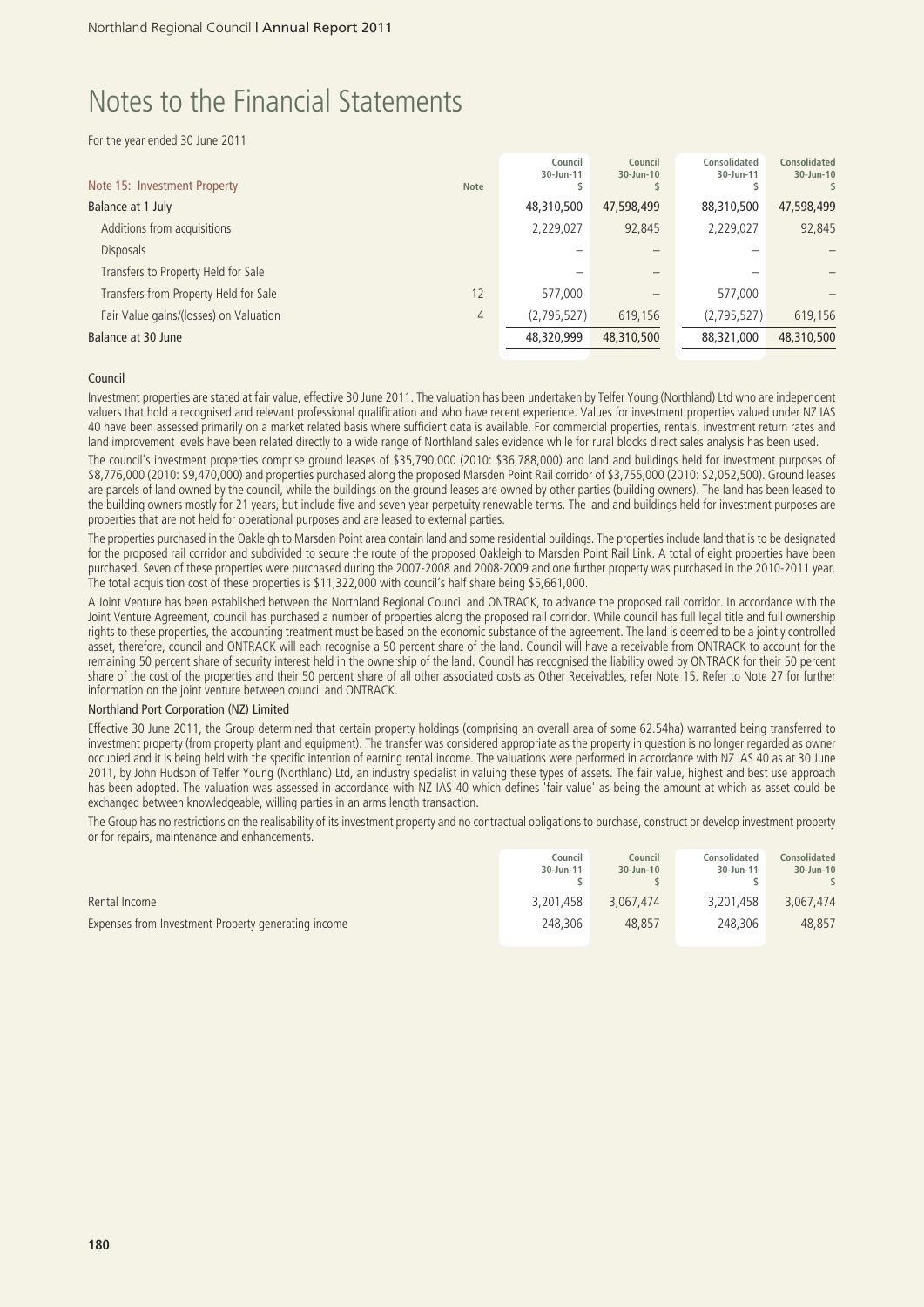For the year ended 30 June 2011

|                                                                          | Council<br>30-Jun-11 | Council<br>30-Jun-10 | Consolidated<br>30-Jun-11 | Consolidated<br>30-Jun-10 |
|--------------------------------------------------------------------------|----------------------|----------------------|---------------------------|---------------------------|
| Note 16: Investments in Subsidiaries and Associates                      |                      |                      |                           |                           |
| Council                                                                  |                      |                      |                           |                           |
| Investment in Northland Regional Council Community Trust                 | 10.496.941           | 10,138,120           |                           |                           |
| Shares in Northland Port Corporation (NZ) Limited (22.14 million shares) | 7.827.563            | 7.827.563            | 42.078.983                | 43,657,844                |
| Total Investments in Subsidiaries and Associates                         | 18,324,504           | 17,965,683           | 42,078,983                | 43,657,844                |

The investments in the subsidiary and associate entities are carried at cost (subject to impairment) in the Northland Regional Council's (parent entity) balance sheet. As at 30 June 2011, the Northland Regional Council Community Trust (NRCCT) fund was valued at \$10.5 million (2010: \$9.959M). In 2006, council vested \$12.14 million to NRCCT to establish a trust fund. The accounting policy of council is to carry its subsidiaries at cost. In accordance with NZ IAS, council is required to impair this asset to the estimated recoverable amount.

The following impairment/reversal of impairment has been made:

| Opening Value of investment in subsidiary                                               |             |            |
|-----------------------------------------------------------------------------------------|-------------|------------|
| Northland Regional Council Community Trust                                              | 12,139,523  |            |
| Impairment made in 2009                                                                 | (2,431,369) |            |
| Impairment reversed in 2010                                                             | 429,966     |            |
| Impairment reversed in 2011                                                             | 358,821     |            |
| Closing Value of investment in subsidiary<br>Northland Regional Council Community Trust | 10,496,941  |            |
| Northland Regional Council Community Trust                                              |             |            |
| <b>Current Assets</b>                                                                   | 458,864     | 1,126,953  |
| Non-Current Assets                                                                      | 10,306,813  | 10,002,477 |
| <b>Current Liabilities</b>                                                              | 265,252     | 988,085    |
| Non-Current Liabilities                                                                 | 3,484       | 3,225      |
| Net Assets                                                                              | 10,496,941  | 10,138,120 |
| Total Investment at Cost                                                                | 10,496,941  | 10,138,120 |

#### Correction of prior period error

In 1996, the council acquired its investment in Northland Regional Council Community Trust (NRCCT) at a cost of \$12.14 million. The acquisition funds were used to establish a trust fund for use, subject to certain stipulations, by the entity. In the 2011 financial year, council has corrected a prior period error. In 2009 the fund had a value of \$9.7 million and council held its investment in NRCCT at historical cost. In accordance with IAS 36 Impairment of Assets, council should have recognised the impairment of \$2,431,369 of its investment in NRCCT. Recognising the impairment would restate the value of council's investment in NRCCT to the market value of its fund - \$9.7 million. In 2010, a reversal of the impairment of \$429,966 is to be recognised. The financial statements for 2010, which are presented as comparative information in the 30 June 2010 financial statements, have been rested to correct this error. At 30 June 2011, the fund had a value of \$10.497 million (2010: 10.138M). Refer Note 5: Other Revenues and Gains.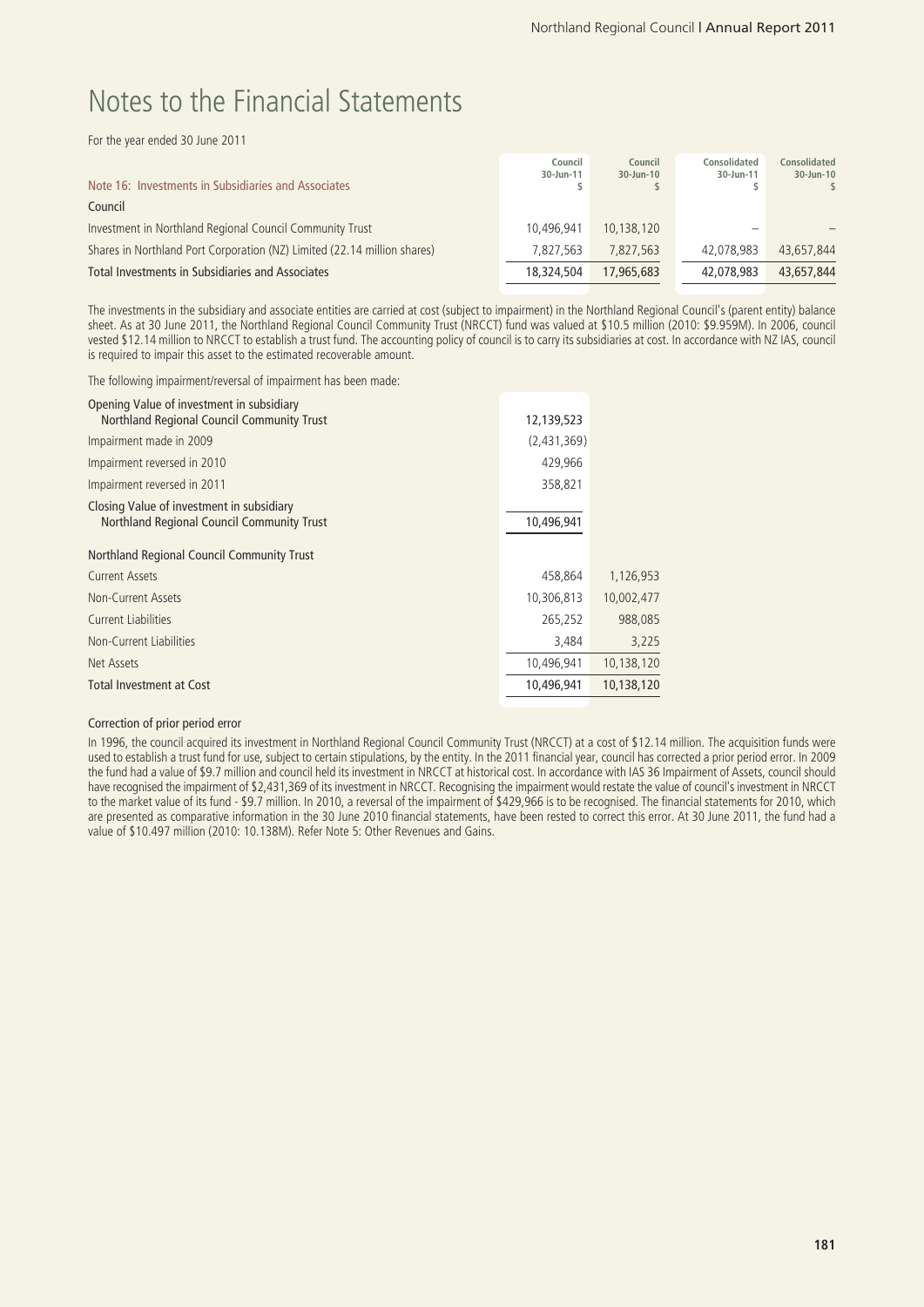#### For the year ended 30 June 2011

#### Note 16: Investments in Subsidiaries and Associates continued

#### Northland Port Corporation (NZ) Limited

Northland Port Corporation (NZ) Limited is a listed company. The fair value of these shares, as per the market price at 30 June 2011, is \$1.62 per share (2010: \$1.63 per share). The shares are held at historical cost of \$0.35 cents per share. Council shareholding in Northland Port Corporation (NZ) Limited is 53.61%.

### Shares in Northland Port Corporation (NZ) Limited - Investments in Associate Companies

The Northland Port Corporation (NZ) Limited's investment in its associates is accounted for using the equity method of accounting in the consolidated financial statements. Associate companies include, North Port Coolstores (1989) Limited, Northport Limited, Northland Stevedoring Services Limited, Marsden Point Stevedoring Services Limited.

|                                                  | Consolidated<br>30-Jun-11<br>\$ | Consolidated<br>30-Jun-10<br>\$ |
|--------------------------------------------------|---------------------------------|---------------------------------|
| <b>Current Assets</b>                            | 3,691,723                       | 4,184,076                       |
| Non-Current Assets                               | 124,206,221                     | 98,003,132                      |
| <b>Current Liabilities</b>                       | 4,549,244                       | 42,253,790                      |
| Non-Current Liabilities                          | 35,368,768                      | 1,855,349                       |
| <b>Net Assets</b>                                | 87,979,932                      | 58,078,069                      |
| Group Share of Net Assets (50%)                  | 43,989,966                      | 29,039,035                      |
| Land Revaluation not recognised by Northport Ltd | $\overline{\phantom{m}}$        | 16,634,651                      |
| Other consolidation adjustments                  | (1, 911, 121)                   | (2,015,980)                     |
| <b>Total Investment in Associate Companies</b>   | 42,078,845                      | 43,657,706                      |
| <b>Opening Carrying Value</b>                    | 43,657,706                      | 42,522,500                      |
| Share of After Tax Surplus                       | 5,183,256                       | 3,893,002                       |
| Dividends paid                                   | (4,468,089)                     | (3, 514, 112)                   |
| Share of Land Revaluation Movement               | (2,398,420)                     | 603,340                         |
| Share of Hedge Reserve Movement                  | 104,392                         | 152,976                         |
|                                                  | 42,078,845                      | 43,657,706                      |

The majority of the valuation of Northport Limited's land relates to areas of reclamation for which title or beneficial interest has yet to be established. The valuation assumes that this will be grated in some form but to cater for the uncertainty associated with this process, the valuation of the relevant areas has been discounted by rates of either 15% or 20% dependent on the level of applicable uncertainty. The land revaluation of \$14,236,231 as shown above is stated net of discount amounting to \$7,527,182.

The current lease of the reclaimed land at Marsden Point, which is the land upon which Northport's Marsden Point facilities are sited, expire on 30 September 2011. Northland Port Corporation (NZ) Limited is currently in negotiations with the Crown to secure a long term lease arrangement for this land, which also protects its right to apply for freehold title. The directors of Northland Port Corporation (NZ) Limited are confident that a long term lease or vesting arrangement will be negotiated with the crown.

#### Joint Venture Commitments and Contingencies

Details of any commitments and contingent liabilities arising from the Group's involvement in associated companies are disclosed separately in Notes 27 and 28.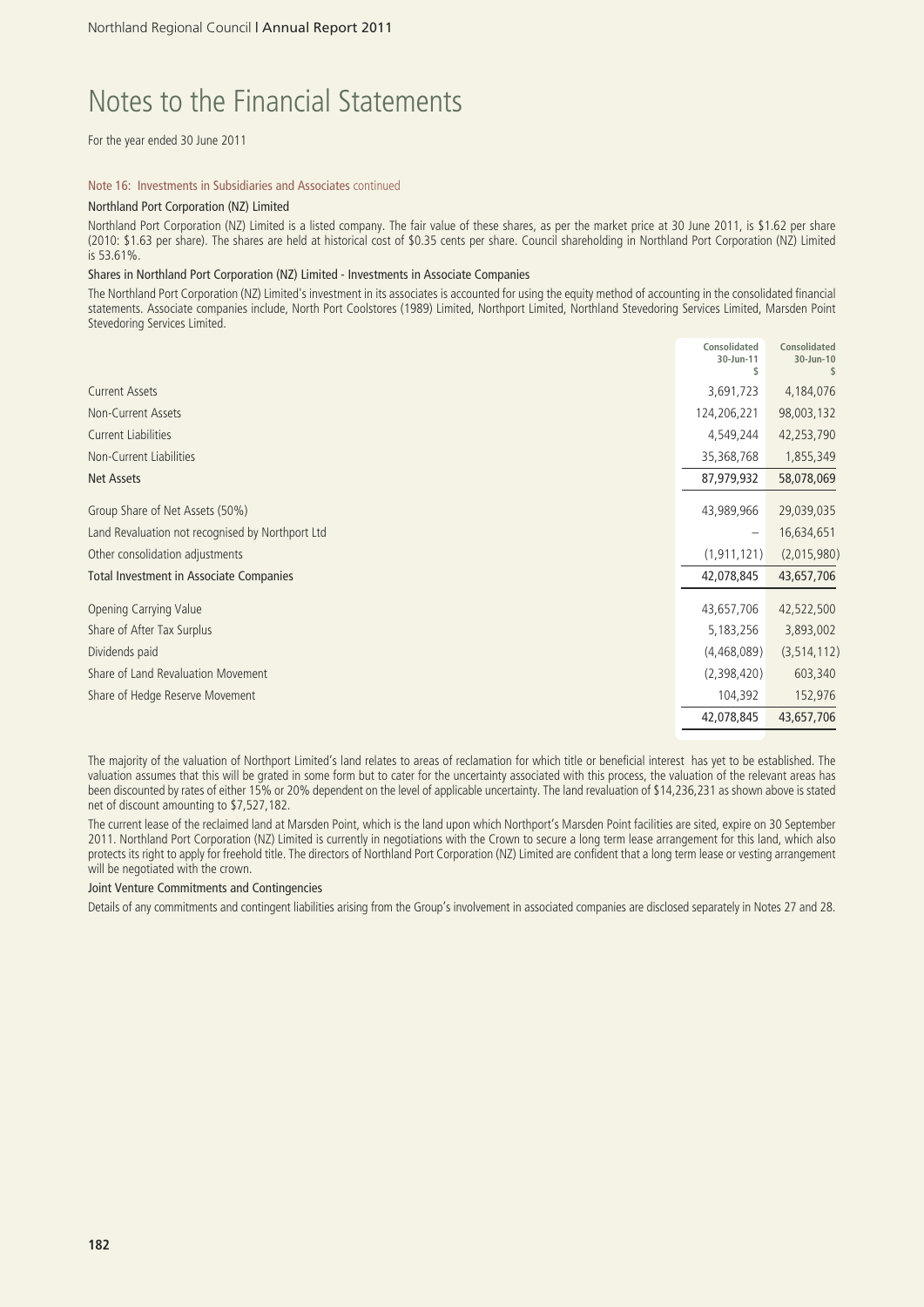For the year ended 30 June 2011

|                                                                            | Council        | Council<br>30-Jun-10 | Consolidated<br>30-Jun-11 | Consolidated<br>30-Jun-10 |
|----------------------------------------------------------------------------|----------------|----------------------|---------------------------|---------------------------|
| Note 17: Other Investments                                                 | 30-Jun-11<br>S |                      | S                         |                           |
| <b>Current Portion</b>                                                     |                |                      |                           |                           |
| Term Deposits, Local Authority and Government Stock and Other Securities 1 | 1,519,131      | 1,872,927            | 1,519,131                 | 1,872,927                 |
| <b>Total Current Portion</b>                                               | 1,519,131      | 1,872,927            | 1,519,131                 | 1,872,927                 |
| <b>Non-Current Portion</b>                                                 |                |                      |                           |                           |
| Term Deposits, Local Authority and Government Stock and Other Securities 1 | 17,649,331     | 20,983,371           | 18,120,530                | 21,448,256                |
| Advances                                                                   |                |                      |                           |                           |
| Other Investments <sup>2</sup>                                             |                |                      | 10,253,188                | 9,959,445                 |
| Emission Trading Scheme - NZU's                                            | 133,191        |                      | 133,191                   |                           |
| <b>Total Non-Current Portion</b>                                           | 17,782,522     | 20,983,371           | 28,506,909                | 31,407,701                |
| Balance of Other Investments at 30 June                                    | 19,301,653     | 22,856,298           | 30,026,040                | 33,280,628                |
|                                                                            |                |                      |                           |                           |
| Term Deposits, Local Authority and Government Stock and Other Securities   |                |                      |                           |                           |
| Term Deposits, Local Authority and Government Stock                        | 19,168,462     | 22,856,298           | 19,168,462                | 22,856,298                |
| Fonterra Co-operative Group Ltd - Shares                                   |                |                      | 445,229                   | 438,915                   |
| Balance Agri-Nutrients Ltd - Shares                                        |                |                      | 25,970                    | 25,970                    |
|                                                                            | 19,168,462     | 22,856,298           | 19,639,661                | 23,321,182                |

Fair Value for the council's investments in Local Authority Stocks is provided by ETOS Ltd and is determined by reference to published price quotations in an active market. The cost of these investments at 30 June 2011 is \$18,401,000 (2010: \$20,146,969).

#### Emissions Trading Scheme

The council has 291 hectares of pre-1990 forest land. This land is subject to the provisions of the New Zealand Emissions Trading Scheme (ETS). Council will recognise credits received at deemed cost based on the fair value at the date of receipt. Council received the first tranche of 6,693 units in December 2010.

### Other Investments

#### ² Northland Regional Council Community Trust Investment

Northland Regional Council Community Trust investments in listed shares are held at the fair value of listed available-for-sale investments determined directly by references to published price quotations in an active market. Investments in unlisted investments are held at the fair value that has been estimated using valuation techniques based on assumptions that are not supported by observable market prices or rates. Management believes the estimated fair value resulting from the valuation techniques and recorded in the balance sheet and the related changes in fair value recorded in equity are reasonable and the most appropriate at balance date.

### Fonterra Co-operative Group Ltd Shares

As at 30 June 2011, Northland Port Corporation (NZ) Limited and its Group held 98,502 shares in Fonterra Co-operative Group Ltd having a disclosed fair value of \$4.52 per share (2010: total holding of 97,105 shares at an average of \$4.52 per share).

### Balance Agri-Nutrients Ltd Shares

As at 30 June 2011, Northland Port Corporation (NZ) Limited and its Group held 3,710 shares in Balance Agri-Nutrients Ltd with a disclosed fair value of \$7.00 per share and a total fair value of \$25,970 (2010: 3,710 shares at \$7.00 per share).

#### Interest Rates

The weighted average effective interest rates on investments (current and non-current) and the associated repricing maturities were:

#### Weighted Average Effective Interest Rates

| <b>Term Deposits</b> | 3.0% | 4.9% | 3.0% | 4.9% |
|----------------------|------|------|------|------|
| Other Securities     | 6.5% | 7.0% | 9.5% | 9.5% |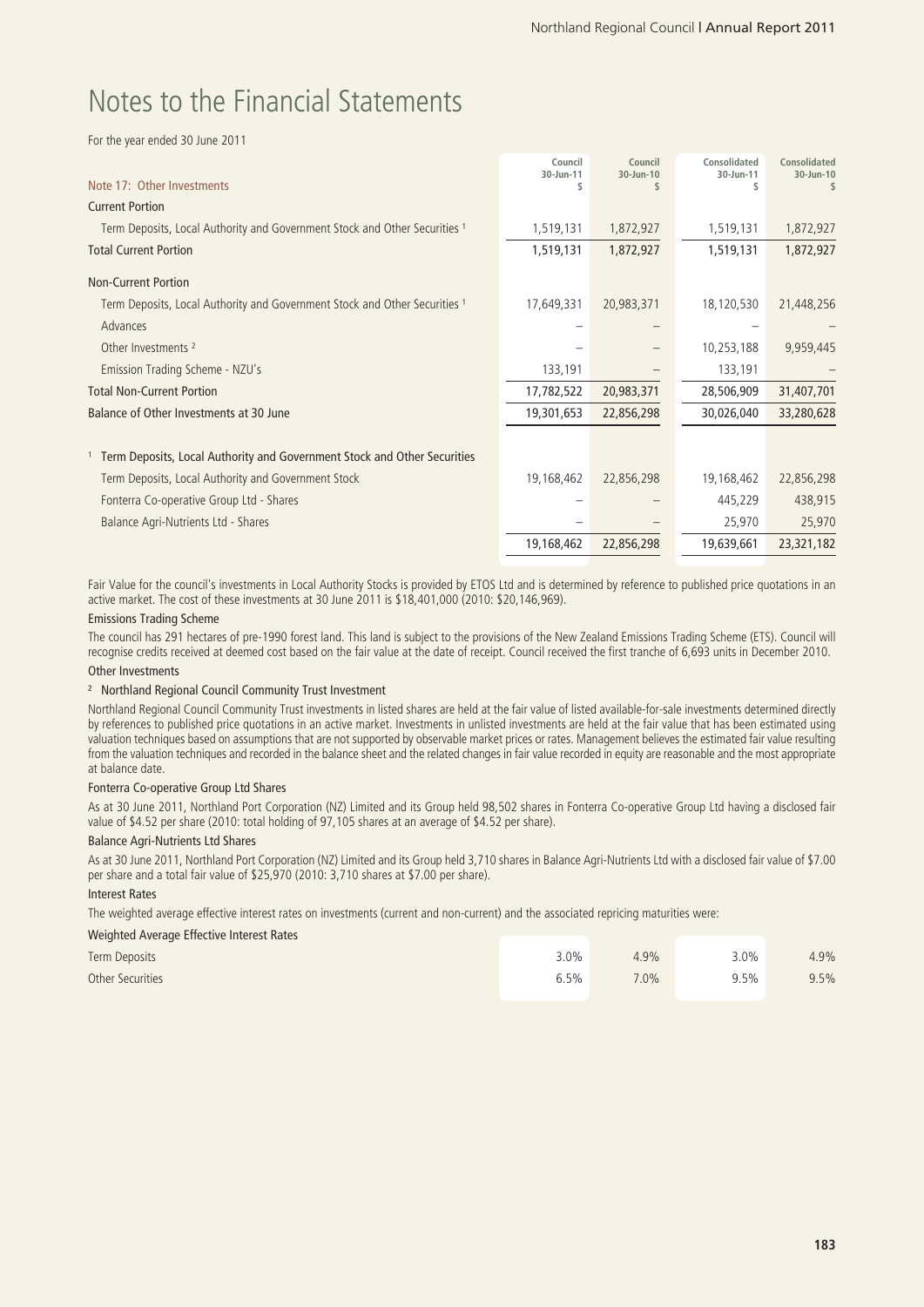|                                                | Council<br>30-Jun-11 | Council<br>30-Jun-10 | Consolidated<br>30-Jun-11 | Consolidated<br>30-Jun-10 |
|------------------------------------------------|----------------------|----------------------|---------------------------|---------------------------|
| Note 18: Property, Plant and Equipment         | \$                   | \$                   | \$                        | \$                        |
| <b>Freehold Land</b>                           |                      |                      |                           |                           |
| Freehold Land - at Cost - Opening Balance      |                      |                      |                           |                           |
| Freehold Land - at Valuation - Opening Balance | 1,425,000            | 1,505,000            | 1,425,000                 | 1,505,000                 |
| Less Accumulated Depreciation                  |                      |                      |                           |                           |
| Total Freehold Land - Opening Balance          | 1,425,000            | 1,505,000            | 1,425,000                 | 1,505,000                 |
| <b>Additions</b>                               | 243,000              |                      | 243,000                   |                           |
| Disposals                                      |                      |                      |                           |                           |
| Accumulated Depreciation on disposals          |                      |                      |                           |                           |
| Transfer between asset classes                 |                      |                      |                           |                           |
| <b>Revaluation Movement</b>                    | (58,000)             | (80,000)             | (58,000)                  | (80,000)                  |
| <b>Depreciation Expense</b>                    |                      |                      |                           |                           |
| <b>Total Freehold Land - Closing Balance</b>   | 1,610,000            | 1,425,000            | 1,610,000                 | 1,425,000                 |
| Land at Cost - Closing Balance                 | L.                   |                      |                           |                           |
| Land at Valuation - Closing Balance            | 1,610,000            | 1,425,000            | 1,610,000                 | 1,425,000                 |
| Less Accumulated Depreciation                  |                      |                      |                           |                           |
| <b>Total Freehold Land - Closing Balance</b>   | 1,610,000            | 1,425,000            | 1,610,000                 | 1,425,000                 |
|                                                |                      |                      |                           |                           |
| <b>Other Land</b>                              |                      |                      |                           |                           |
| Other Land - at Cost - Opening Balance         | 706,856              | 706,856              | 706,856                   | 706,856                   |
| Other Land - at Valuation - Opening Balance    |                      |                      |                           |                           |
| Less Accumulated Depreciation                  | $\equiv$             |                      |                           |                           |
| <b>Total Other Land - Opening Balance</b>      | 706,856              | 706,856              | 706,856                   | 706,856                   |
| Additions                                      |                      |                      |                           |                           |
| Disposals                                      |                      |                      |                           |                           |
| Accumulated Depreciation on Disposals          |                      |                      |                           |                           |
| Transfer between asset classes                 |                      |                      |                           |                           |
| Revaluation movement                           |                      |                      |                           |                           |
| <b>Depreciation Expense</b>                    |                      |                      |                           |                           |
| <b>Total Other land - Closing Balance</b>      | 706,856              | 706,856              | 706,856                   | 706,856                   |
| Land at Cost - Closing Balance                 | 706,856              | 706,856              | 706,856                   | 706,856                   |
| Land at Valuation - Closing Balance            |                      |                      |                           |                           |
| Less Accumulated Depreciation                  |                      |                      |                           |                           |
| <b>Total Other Land - Closing Balance</b>      | 706,856              | 706,856              | 706,856                   | 706,856                   |
|                                                |                      |                      |                           |                           |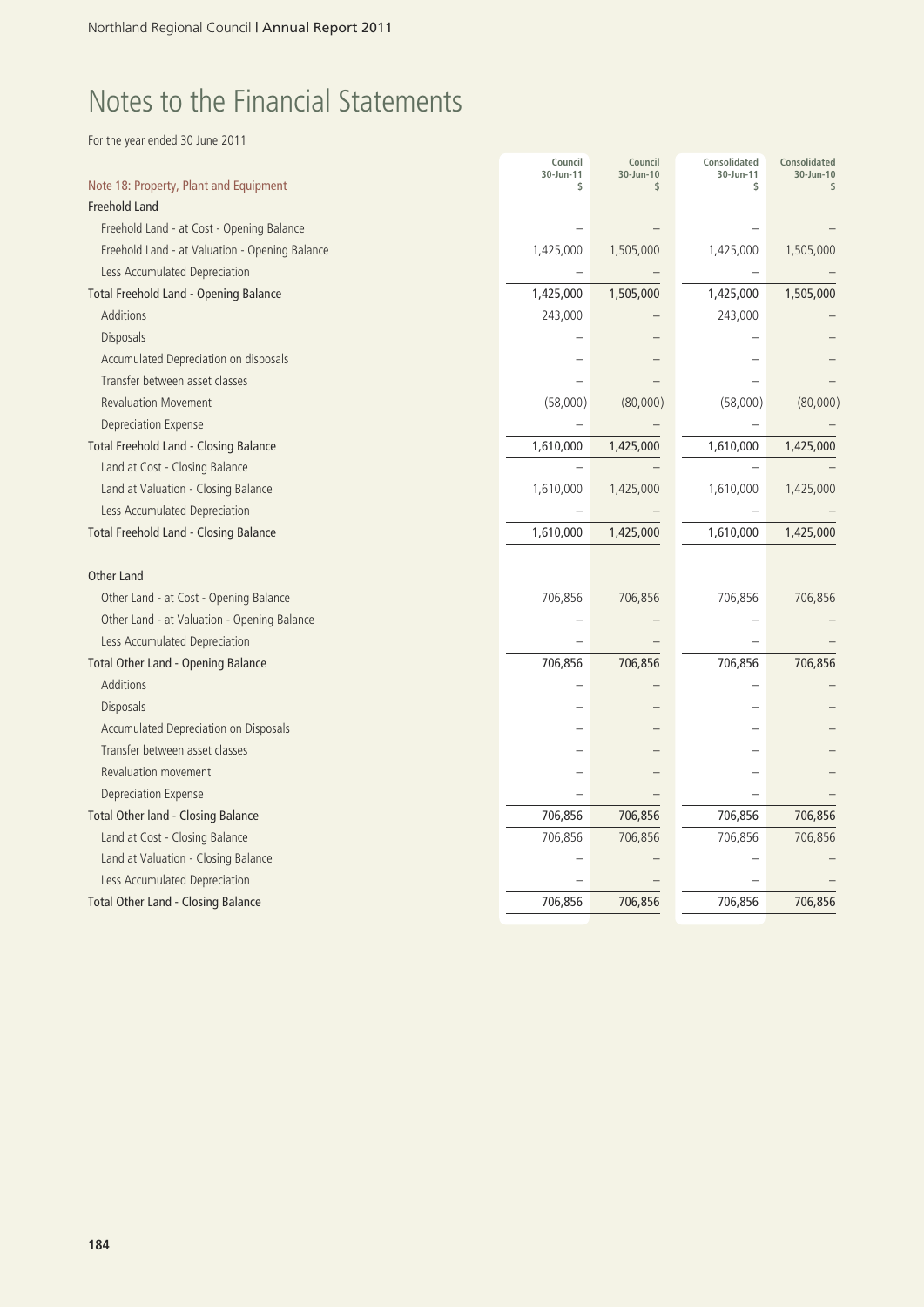|                                                     | Council<br>30-Jun-11     | Council<br>30-Jun-10 | Consolidated<br>30-Jun-11 | Consolidated<br>30-Jun-10 |
|-----------------------------------------------------|--------------------------|----------------------|---------------------------|---------------------------|
| Note 18: Property, Plant and Equipment continued    | \$                       | \$                   | S                         | \$                        |
| Freehold Land - Port                                |                          |                      |                           |                           |
| Freehold Land Port - at Cost - Opening Balance      |                          |                      |                           |                           |
| Freehold Land Port - at Valuation - Opening Balance |                          |                      | 79,700,000                | 83,300,000                |
| Less Accumulated Depreciation                       |                          |                      |                           |                           |
| <b>Total Freehold Land Port - Opening Balance</b>   | $\overline{\phantom{0}}$ |                      | 79,700,000                | 83,300,000                |
| Additions                                           |                          |                      | 582,231                   | 968,734                   |
| Disposals                                           |                          |                      |                           |                           |
| Accumulated Depreciation on Disposals               |                          |                      |                           |                           |
| Transfer between asset classes                      |                          |                      | (36, 167, 263)            |                           |
| <b>Revaluation Movement</b>                         |                          |                      | (5,914,968)               | (4, 568, 734)             |
| <b>Depreciation Expense</b>                         |                          |                      |                           |                           |
| <b>Total Freehold Land Port - Closing Balance</b>   | $\overline{\phantom{0}}$ |                      | 38,200,000                | 79,700,000                |
| Land at Cost - Closing Balance                      |                          |                      |                           |                           |
| Land at Valuation - Closing Balance                 |                          |                      | 38,200,000                | 79,700,000                |
| Less Accumulated Depreciation                       |                          |                      |                           |                           |
| Total Freehold Land Port - Closing Balance          |                          |                      | 38,200,000                | 79,700,000                |
| <b>Buildings</b>                                    |                          |                      |                           |                           |
| Buildings - at Cost - Opening Balance               |                          |                      |                           |                           |
| Buildings - at Valuation - Opening Balance          | 5,425,000                | 5,703,000            | 5,425,000                 | 5,703,000                 |
| <b>Total Buildings Cost/Valuation</b>               | 5,425,000                | 5,703,000            | 5,425,000                 | 5,703,000                 |
| <b>Accumulated Depreciation</b>                     |                          |                      |                           |                           |
| <b>Total Buildings - Opening Balance</b>            | 5,425,000                | 5,703,000            | 5,425,000                 | 5,703,000                 |
| Additions                                           | 95,957                   | 107,238              | 95,957                    | 107,238                   |
| Disposals                                           |                          |                      |                           |                           |
| Accumulated Depreciation on Disposals               |                          |                      |                           |                           |
| Transfer between asset classes                      |                          |                      |                           |                           |
| <b>Revaluation Movement</b>                         | (360, 957)               | (385, 238)           | (360, 957)                | (385, 238)                |
| <b>Depreciation Expense</b>                         |                          |                      |                           |                           |
| <b>Total Buildings - Closing Balance</b>            | 5,160,000                | 5,425,000            | 5,160,000                 | 5,425,000                 |
| Buildings - at Cost - Closing Balance               |                          |                      |                           |                           |
| Buildings - at Valuation - Closing Balance          | 5,160,000                | 5,425,000            | 5,160,000                 | 5,425,000                 |
| <b>Total Buildings Cost/Valuation</b>               | 5,160,000                | 5,425,000            | 5,160,000                 | 5,703,000                 |
| <b>Accumulated Depreciation</b>                     |                          |                      |                           |                           |
| <b>Total Buildings - Closing Balance</b>            | 5,160,000                | 5,425,000            | 5,160,000                 | 5,425,000                 |
|                                                     |                          |                      |                           |                           |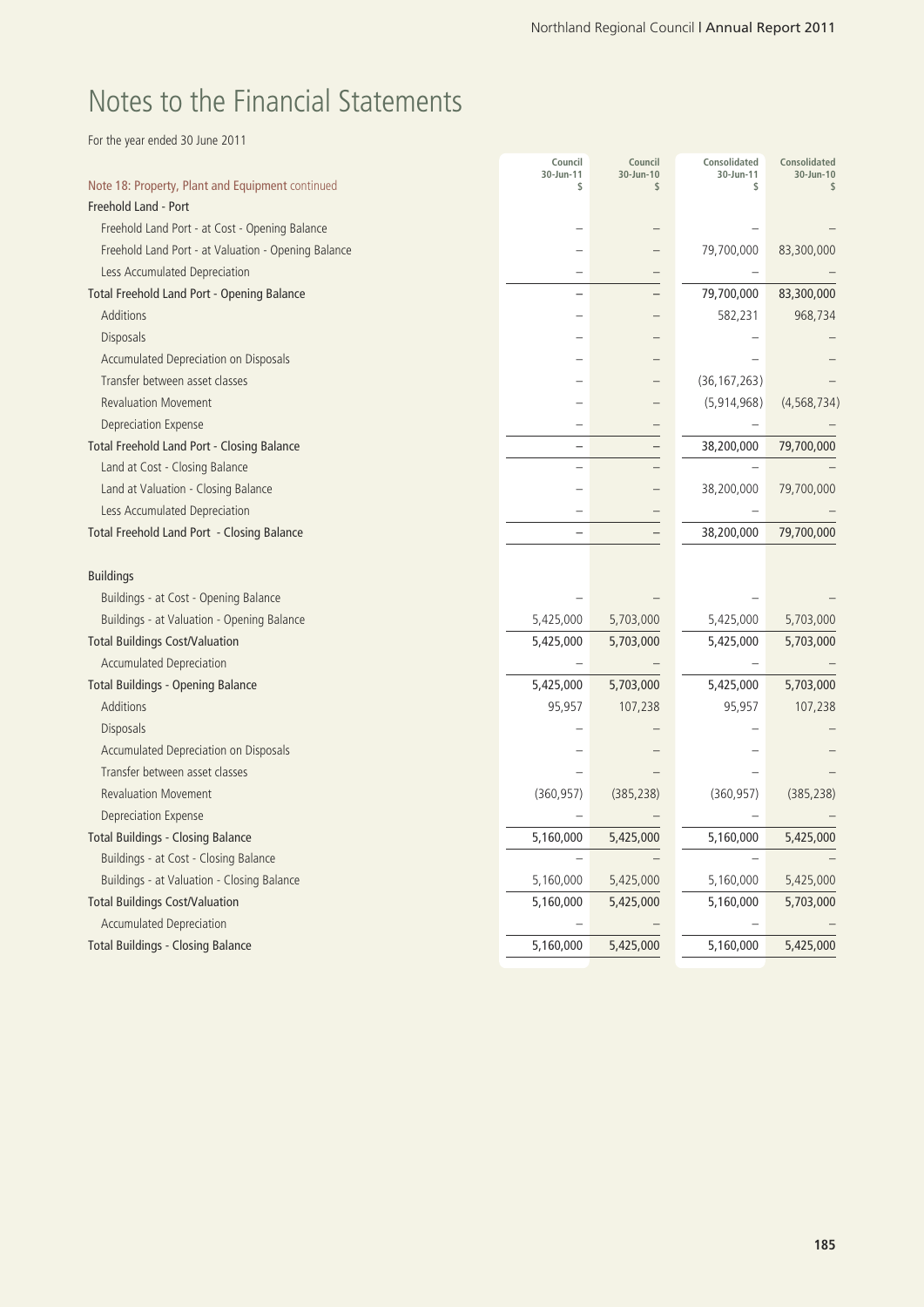|                                                  | Council<br>30-Jun-11     | Council<br>30-Jun-10 | Consolidated<br>30-Jun-11 | Consolidated<br>30-Jun-10 |
|--------------------------------------------------|--------------------------|----------------------|---------------------------|---------------------------|
| Note 18: Property, Plant and Equipment continued | \$                       | \$                   | \$                        | \$                        |
| Infrastructure                                   |                          |                      |                           |                           |
| Infrastructure - at Cost - Opening Balance       | 6,925,283                | 6,925,283            | 6,925,283                 | 6,925,283                 |
| Less Accumulated Depreciation                    | (29, 733)                | (23, 785)            | (29, 733)                 | (23, 785)                 |
| <b>Total Infrastructure Opening Balance</b>      | 6,895,550                | 6,901,498            | 6,895,550                 | 6,901,498                 |
| <b>Additions</b>                                 |                          |                      |                           |                           |
| <b>Disposals</b>                                 |                          |                      |                           |                           |
| Accumulated Depreciation on Disposals            |                          |                      |                           |                           |
| Transfer between asset classes                   |                          |                      |                           |                           |
| <b>Revaluation Movement</b>                      | 1,106,411                |                      | 1,106,411                 |                           |
| <b>Depreciation Expense</b>                      |                          | (5,948)              |                           | (5,948)                   |
| <b>Total Infrastructure Closing Balance</b>      | 8,001,961                | 6,895,550            | 8,001,961                 | 6,895,550                 |
| Infrastructure - at Cost - Closing Balance       | $\overline{\phantom{0}}$ | 6,925,283            | $\overline{\phantom{0}}$  | 6,925,283                 |
| Infrastructure - at Valuation - Closing Balance  | 8,001,961                |                      | 8,001,961                 |                           |
| <b>Total Infrastructure Cost/Valuation</b>       | 8,001,961                | 6,925,283            | 8,001,961                 |                           |
| Less Accumulated Depreciation                    |                          | (29, 733)            |                           | (29, 733)                 |
| <b>Total Infrastructure Closing Balance</b>      | 8,001,961                | 6,895,550            | 8,001,961                 | 6,895,550                 |
|                                                  |                          |                      |                           |                           |
| <b>Amenities</b>                                 |                          |                      |                           |                           |
| Amenities - at Cost - Opening Balance            |                          |                      | 815,357                   | 865,357                   |
| Less Accumulated Depreciation                    |                          |                      | (479, 026)                | (439, 328)                |
| <b>Total Amenities Opening Balance</b>           | ═                        |                      | 336,331                   | 426,029                   |
| <b>Additions</b>                                 |                          |                      | 41,957                    |                           |
| Disposals                                        |                          |                      | (1, 190)                  |                           |
| Accumulated Depreciation on Disposals            |                          |                      |                           |                           |
| Transfer between asset classes                   |                          |                      | (100,000)                 |                           |
| <b>Revaluation Movement</b>                      |                          |                      |                           |                           |
| <b>Impairment Loss</b>                           |                          |                      |                           | (50,000)                  |
| <b>Depreciation Expense</b>                      |                          |                      | (67, 506)                 | (39, 698)                 |
| <b>Total Amenities Closing Balance</b>           | $\equiv$                 |                      | 209,592                   | 336,331                   |
| Amenities - at Cost                              |                          |                      | 756,124                   | 865,357                   |
| Less Impairment Loss                             |                          |                      | $\overline{\phantom{0}}$  | (50,000)                  |
| Less Accumulated Depreciation                    |                          |                      | (546, 532)                | (479, 026)                |
| <b>Total Amenities Closing Balance</b>           | $\qquad \qquad -$        |                      | 209,592                   | 336,331                   |
|                                                  |                          |                      |                           |                           |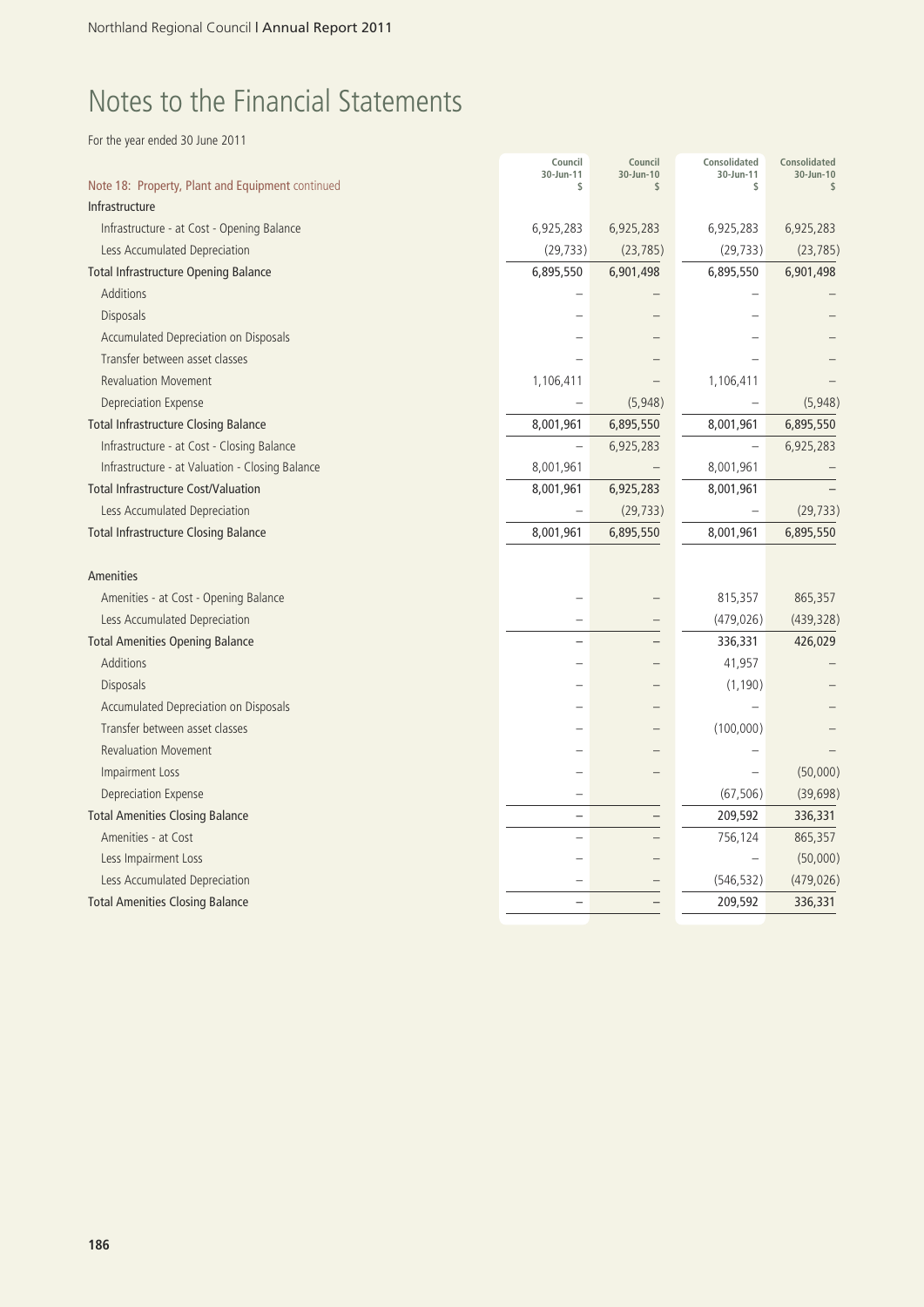|                                                  | Council<br>30-Jun-11     | Council<br>30-Jun-10     | Consolidated<br>30-Jun-11 | Consolidated<br>30-Jun-10 |
|--------------------------------------------------|--------------------------|--------------------------|---------------------------|---------------------------|
| Note 18: Property, Plant and Equipment continued | \$                       | \$                       | \$                        | $\mathsf{\$}$             |
| Plant and Equipment                              |                          |                          |                           |                           |
| Plant and Equipment- at Cost - Opening Balance   | 6,252,655                | 5,166,860                | 6,911,137                 | 5,822,554                 |
| Less Accumulated Depreciation                    | (4, 171, 426)            | (3, 736, 328)            | (4, 734, 832)             | (4, 278, 309)             |
| <b>Total Plant and Equipment Opening Balance</b> | 2,081,228                | 1,430,531                | 2,176,304                 | 1,544,244                 |
| <b>Additions</b>                                 | 455,853                  | 1,093,812                | 498,330                   | 1,096,600                 |
| Disposals                                        | (855,007)                | (8,017)                  | (859, 640)                | (8,017)                   |
| Accumulated Depreciation on Disposals            | 844,923                  | 7,662                    | 848,962                   | 7,662                     |
| Transfer between asset classes                   |                          |                          |                           |                           |
| <b>Revaluation Movement</b>                      |                          |                          |                           |                           |
| <b>Depreciation Expense</b>                      | (459, 207)               | (442, 760)               | (489, 942)                | (464, 185)                |
| <b>Total Plant and Equipment Closing Balance</b> | 2,067,790                | 2,081,228                | 2,174,014                 | 2,176,304                 |
| Plant and Equipment - at Cost                    | 5,853,501                | 6,252,655                | 6,549,827                 | 6,911,137                 |
| Less Accumulated Depreciation                    | (3,785,710)              | (4, 171, 426)            | (4,375,812)               | (4,734,832)               |
| <b>Total Plant and Equipment Closing Balance</b> | 2,067,790                | 2,081,228                | 2,174,014                 | 2,176,304                 |
|                                                  |                          |                          |                           |                           |
| <b>Leased Equipment</b>                          |                          |                          |                           |                           |
| Leased Equipment - at Cost - Opening Balance     |                          |                          | 66,548                    | 71,555                    |
| Less Accumulated Depreciation                    |                          |                          | (54, 901)                 | (50, 704)                 |
| <b>Total Leased Equipment Opening Balance</b>    |                          |                          | 11,647                    | 20,851                    |
| <b>Additions</b>                                 |                          |                          | 5,192                     | 4,880                     |
| Disposals                                        |                          |                          | (27, 617)                 | (9,887)                   |
| Accumulated Depreciation on Disposals            |                          |                          | 22,440                    | 8,293                     |
| Transfer between asset classes                   |                          |                          |                           |                           |
| <b>Revaluation Movement</b>                      |                          |                          |                           |                           |
| <b>Depreciation Expense</b>                      |                          | $\overline{\phantom{0}}$ | (5, 164)                  | (12, 490)                 |
| <b>Total Leased Equipment Closing Balance</b>    | $\overline{\phantom{0}}$ | —                        | 6,498                     | 11,647                    |
| Leased Equipment - at Cost                       |                          |                          | 44,123                    | 66,548                    |
| Less Accumulated Depreciation                    |                          |                          | (37, 625)                 | (54, 901)                 |
| <b>Total Leased Equipment Closing Balance</b>    |                          |                          | 6,498                     | 11,647                    |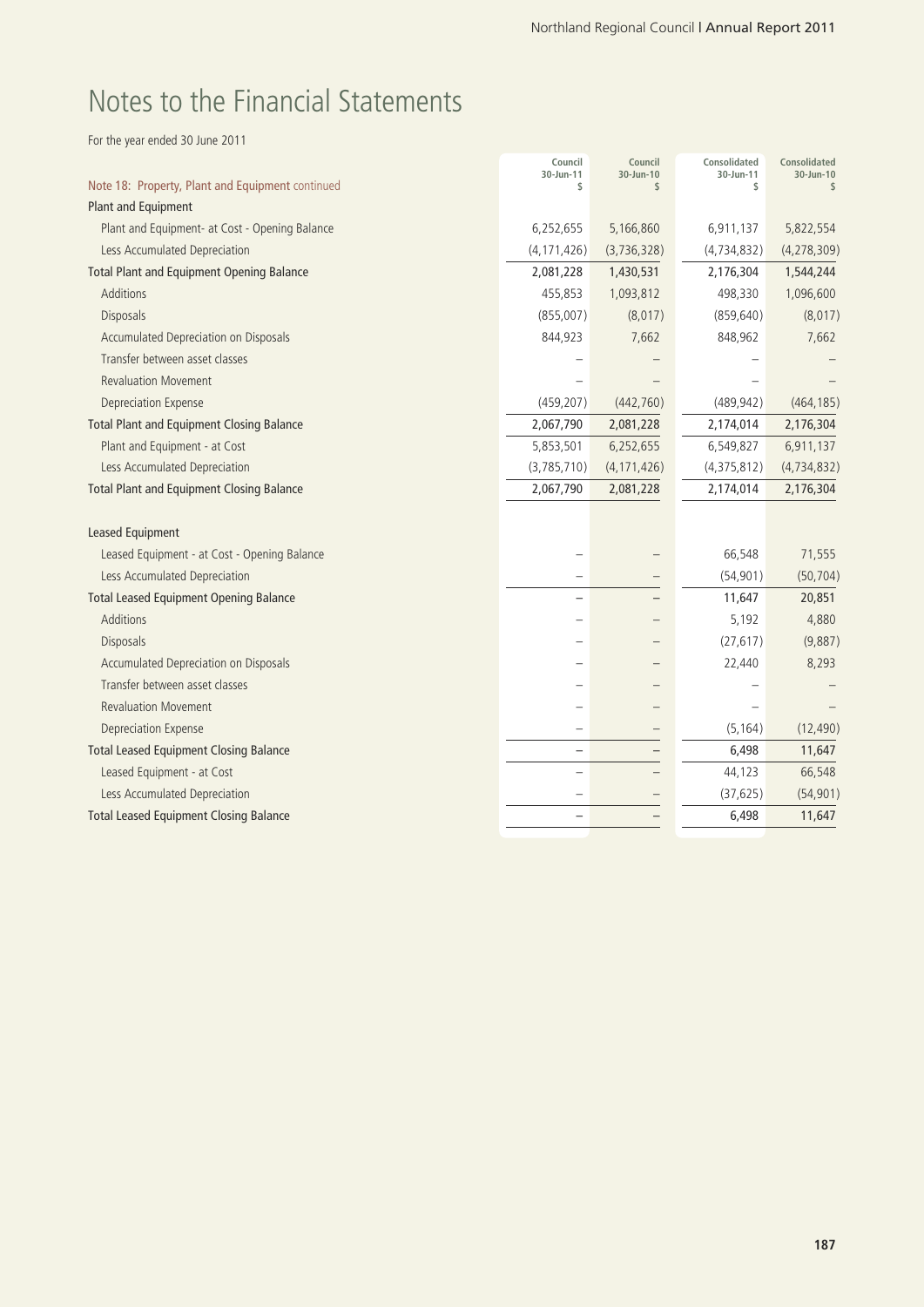|                                                             | Council<br>30-Jun-11 | Council<br>30-Jun-10 | Consolidated<br>30-Jun-11 | Consolidated<br>30-Jun-10 |
|-------------------------------------------------------------|----------------------|----------------------|---------------------------|---------------------------|
| Note 18: Property, Plant and Equipment continued            | \$                   | \$                   | \$                        | \$                        |
| <b>Navigational Aids</b>                                    |                      |                      |                           |                           |
| Navigational Aids - at Cost - Opening Balance               | 505,792              | 400,203              | 505,792                   | 400,203                   |
| Less Accumulated Depreciation                               | (304, 980)           | (288, 342)           | (304, 980)                | (288, 342)                |
| <b>Total Navigational Aids Opening Balance</b>              | 200,812              | 111,861              | 200,812                   | 111,861                   |
| Additions                                                   | 29,519               | 112,408              | 29,519                    | 112,408                   |
| Disposals                                                   | (8,612)              | (6, 819)             | (8,612)                   | (6, 819)                  |
| Accumulated Depreciation on Disposals                       | 2,124                | 3,894                | 2,124                     | 3,894                     |
| Transfer between asset classes                              |                      |                      |                           |                           |
| <b>Revaluation Movement</b>                                 |                      |                      |                           |                           |
| <b>Depreciation Expense</b>                                 | (26, 298)            | (20, 532)            | (26, 298)                 | (20, 532)                 |
| <b>Total Navigational Aids Closing Balance</b>              | 197,545              | 200,812              | 197,545                   | 200,812                   |
| Navigational Aids - at Cost                                 | 526,699              | 505,792              | 526,699                   | 505,792                   |
| Less Accumulated Depreciation                               | (329, 154)           | (304, 980)           | (329, 154)                | (304, 980)                |
| <b>Total Navigational Aids Closing Balance</b>              | 197,545              | 200,812              | 197,545                   | 200,812                   |
| Vehicles                                                    |                      |                      |                           |                           |
| Vehicles - at Cost - Opening Balance                        | 1,548,089            | 1,515,367            | 1,602,312                 | 1,569,590                 |
| Less Accumulated Depreciation                               | (586, 452)           | (566, 167)           | (626, 854)                | (600, 237)                |
| <b>Total Vehicles Opening Balance</b>                       | 961,637              | 949,200              | 975,458                   | 969,353                   |
| <b>Additions</b>                                            | 305,060              | 318,440              | 327,669                   | 318,440                   |
| Disposals                                                   | (292, 464)           | (285, 718)           | (292, 464)                | (285, 718)                |
| Accumulated Depreciation on Disposals                       | 150,507              | 168,350              | 150,507                   | 168,350                   |
| Transfer between asset classes                              |                      |                      |                           |                           |
| <b>Revaluation Movement</b>                                 |                      |                      |                           |                           |
| <b>Depreciation Expense</b>                                 | (166, 359)           | (188, 635)           | (173, 591)                | (194, 967)                |
| <b>Total Vehicles Closing Balance</b>                       | 958,381              | 961,637              | 987,579                   | 975,458                   |
| Vehicles - at Cost                                          | 1,560,685            | 1,548,089            | 1,637,517                 | 1,602,312                 |
| Less Accumulated Depreciation                               | (602, 304)           | (586, 452)           | (649, 938)                | (626, 854)                |
| <b>Total Vehicles Closing Balance</b>                       | 958,381              | 961,637              | 987,579                   | 975,458                   |
|                                                             |                      |                      |                           |                           |
| <b>Vessels and Dredging Equipment</b>                       | 1,107,255            |                      |                           |                           |
| Vessels and Dredging Equipment - at Cost - Opening Balance  |                      | 1,103,935            | 1,107,255                 | 1,103,935                 |
| Less Accumulated Depreciation                               | (611, 439)           | (557, 632)           | (611, 439)                | (557, 632)                |
| Total Vessels and Dredging Equipment Opening Balance        | 495,816              | 546,303              | 495,816                   | 546,303                   |
| Additions                                                   | 22,582               | 3,809                | 22,582                    | 3,809                     |
| Disposals                                                   |                      | (489)                |                           | (489)                     |
| Accumulated Depreciation on Disposals                       |                      | 484                  |                           | 484                       |
| Transfer between asset classes                              |                      |                      |                           |                           |
| <b>Revaluation Movement</b>                                 |                      |                      |                           |                           |
| <b>Depreciation Expense</b>                                 | (56, 022)            | (54, 291)            | (56, 022)                 | (54, 291)                 |
| <b>Total Vessels and Dredging Equipment Closing Balance</b> | 462,376              | 495,816              | 462,376                   | 495,816                   |
| Vessels and Dredging Equipment - at Cost                    | 1,129,837            | 1,107,255            | 1,129,837                 | 1,107,255                 |
| Less Accumulated Depreciation                               | (667, 461)           | (611, 439)           | (667, 461)                | (611, 439)                |
| <b>Total Vessels and Dredging Equipment Closing Balance</b> | 462,376              | 495,816              | 462,376                   | 495,816                   |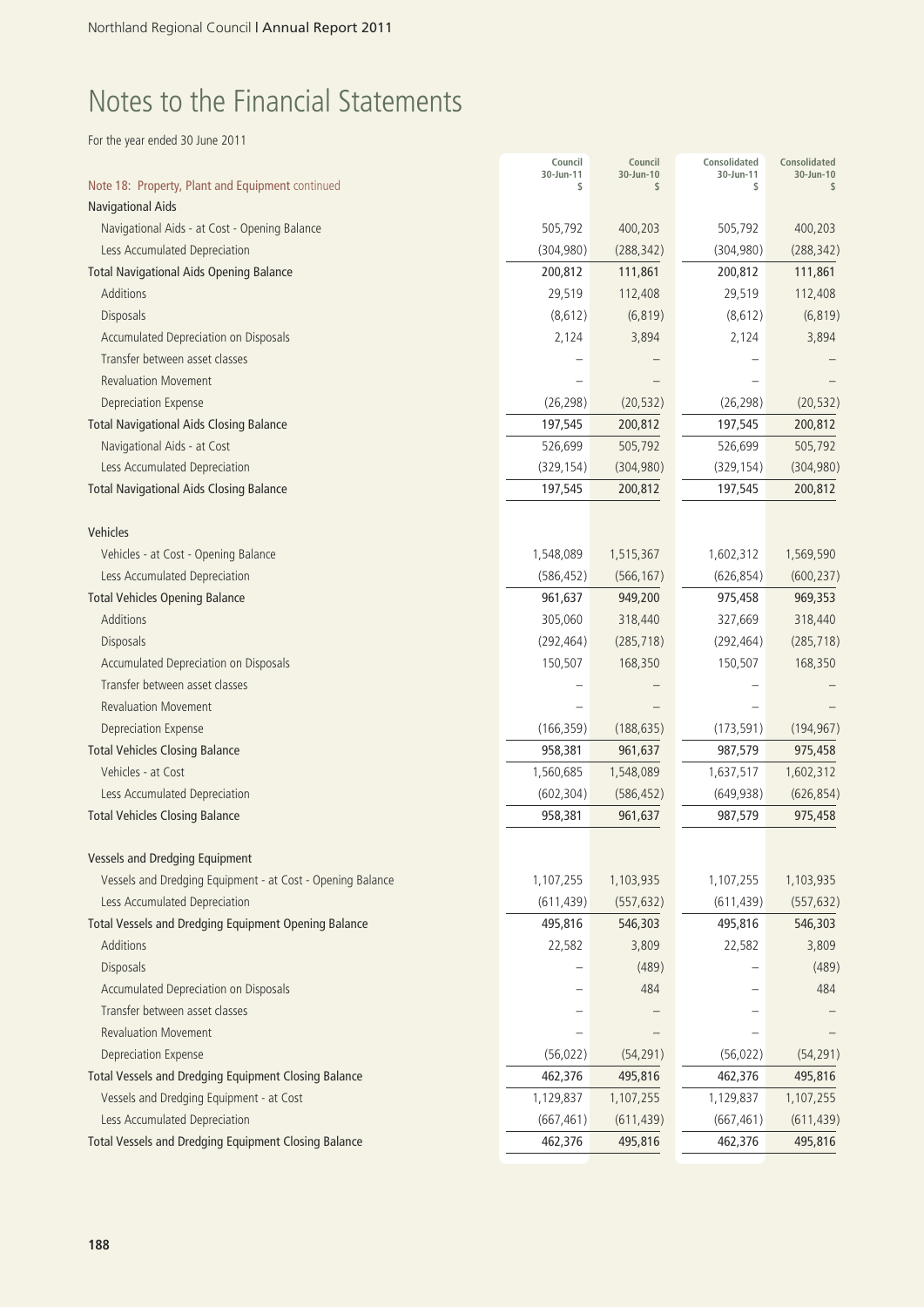For the year ended 30 June 2011

|                                                  | Council<br>30-Jun-11 | Council<br>30-Jun-10 | Consolidated<br>30-Jun-11 | Consolidated<br>30-Jun-10 |
|--------------------------------------------------|----------------------|----------------------|---------------------------|---------------------------|
| Note 18: Property, Plant and Equipment continued | \$                   | \$                   | \$                        | \$                        |
| <b>Total Assets</b>                              |                      |                      |                           |                           |
| Total Assets - at Cost                           | 17,045,929           | 15,818,503           | 98,340,539                | 17,465,332                |
| <b>Total Assets - at Valuation</b>               | 6,850,000            | 7,208,000            | 6,850,000                 | 90,508,000                |
| <b>Total Assets Cost/Valuation</b>               | 23,895,929           | 23,026,503           | 105,190,539               | 107,973,332               |
| Less Accumulated Depreciation                    | (5,704,030)          | (5, 172, 254)        | (6,841,765)               | (6, 238, 337)             |
| <b>Total Assets - Opening Balance</b>            | 18,191,899           | 17,854,249           | 98,348,774                | 101,734,995               |
| Additions                                        | 1,151,971            | 1,635,707            | 1,846,437                 | 2,612,109                 |
| <b>Disposals</b>                                 | (1, 156, 083)        | (301, 043)           | (1, 189, 523)             | (310, 930)                |
| Accumulated Depreciation on Disposals            | 997,554              | 180,390              | 1,024,033                 | 188,683                   |
| Transfer between asset classes                   |                      |                      | (36, 267, 263)            |                           |
| <b>Revaluation Movement</b>                      | 687,454              | (465, 238)           | (5, 227, 514)             | (5,033,972)               |
| Impairment Loss                                  |                      |                      |                           | (50,000)                  |
| <b>Depreciation Expense</b>                      | (707, 886)           | (712, 166)           | (818, 523)                | (792, 111)                |
| <b>Total Assets - Closing Balance</b>            | 19,164,908           | 18,191,899           | 57,716,420                | 98,348,774                |
| Total Assets - at Cost - Closing Balance         | 9,777,577            | 17,045,929           | 62,730,190                | 18,690,539                |
| Total Assets at Valuation - Closing Balance      | 14,771,961           | 6,850,000            | 1,622,486                 | 86,550,000                |
| <b>Total Assets Cost/Valuation</b>               | 24,549,538           | 23,895,929           | 64,352,676                | 105,240,539               |
| <b>Impairment Loss</b>                           |                      |                      |                           | (50,000)                  |
| Less Accumulated Deprecation                     | (5,384,629)          | (5,704,030)          | (6,636,255)               | (6,841,765)               |
| <b>Total Assets - Closing Balance</b>            | 19,164,908           | 18,191,899           | 57,716,420                | 98,348,774                |
| <b>Capital Work in Progress</b>                  | 376,976              | 570,094              | 433,000                   | 4,520,288                 |
| <b>Total Fixed Assets</b>                        | 19,541,884           | 18,761,993           | 58,149,420                | 102,869,062               |
| Depreciation and Amortisation Expense            |                      |                      |                           |                           |
| Property, Plant and Equipment                    | 707,886              | 712,166              | 818,523                   | 792,111                   |
| Intangibles                                      | 130,651              | 125,306              | 130,651                   | 125,306                   |
| Forest (on Forest Harvesting Strategy)           |                      |                      |                           |                           |
|                                                  | 838,537              | 837,473              | 949,174                   | 917,418                   |

#### Northland Regional Council

Northland Regional Council land and buildings as at 30 June have been revalued by Telfer Young (Northland) Limited and stated at the "Fair Value" of \$6,770,000 (2010: \$6,850,000). The valuation was conducted in accordance with NZIAS 16 - Property, Plant and Equipment which defines "Fair Value" as being the amount for which an asset could be exchanged between knowledgeable, willing parties in an arm's length transaction.

"Fair Value" is the amount for which an asset could be exchanged or a liability settled between knowledgeable, willing parties in an arms length transaction. "Fair Value" requires the consideration of "market-based" evidence for the determination of the value where such evidence exists and can be used to reliably determine the value. The "Fair Value" is assessed with reference to the "highest and best use" being defined as "the most probably use of an asset that is physically possible, appropriately justified, legally permissible, financially feasible and results in the highest value". Where the "Fair Value" of an asset can be determined by reference to price in an active market for the same or similar asset, the "Fair Value" of the asset is determined using this information. Where "Fair Value" of the asset is not able to be reliably determined using market based evidence, optimised depreciated replacement cost (ODRC) is considered the most appropriate basis for determination of "Fair Value". This situation usually occurs where the asset is specialised in nature. Specialised assets are those that are rarely, if ever, sold on the open market, (except by way of a sale of the business of which they are art), due to their uniqueness, which may rise form the specialised nature of the design of the buildings, their configuration, size or location or other factors.

Key characteristics of specialised assets are that they:

- Are useful to a limited number of users or uses;
- Rarely, if ever, sell on the open market, except as part of the business entity;
- Are generally specialised structures; and
- Earn revenue that has not been derived from an open market and for which market-based evidence does not exist.

Continued on following page.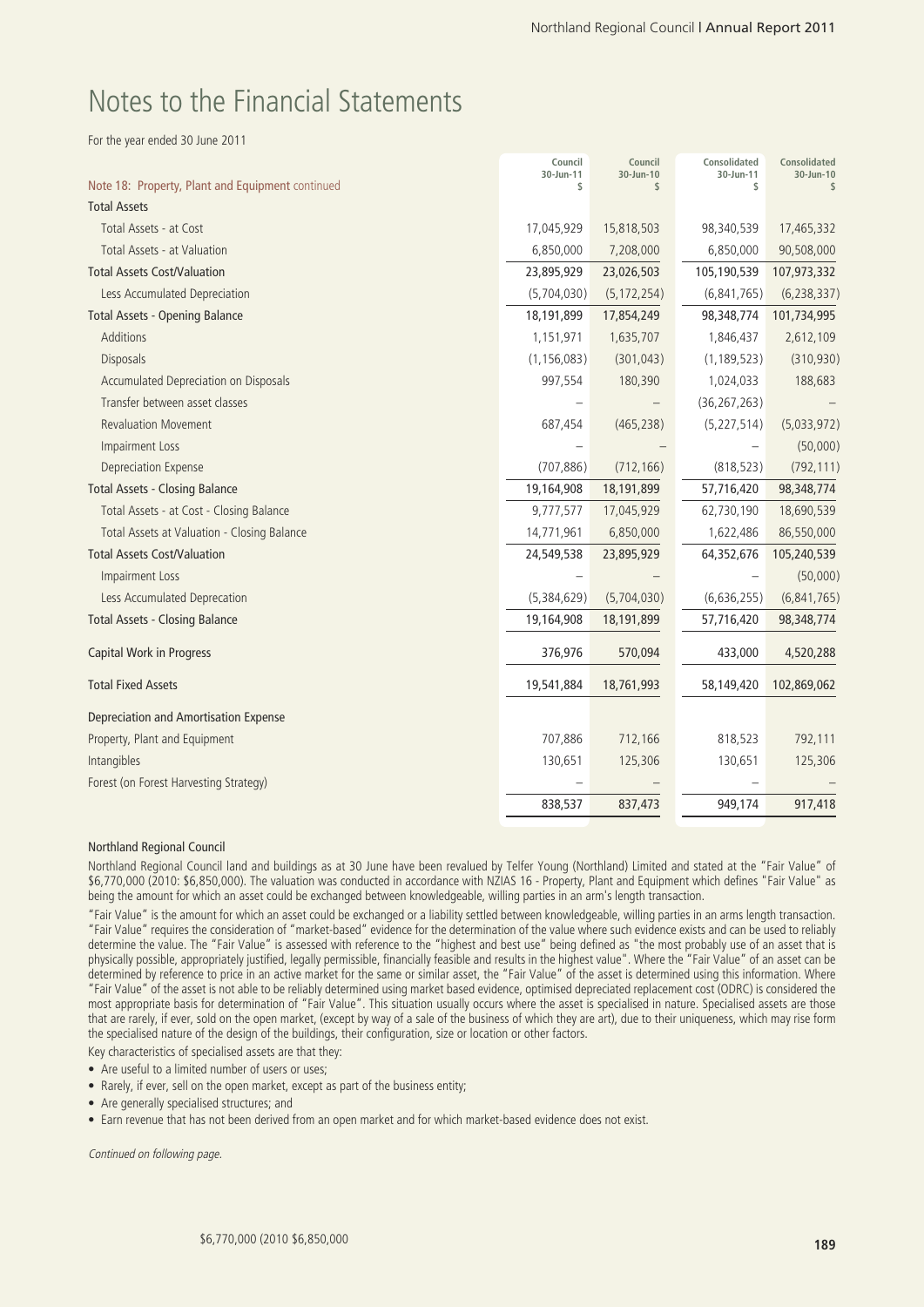For the year ended 30 June 2011

#### Note 18: Property, Plant and Equipment continued

In general, specialised assets are those that, due to some specialised physical or geographical factor, offer very little utility for any purpose other than that for which they were originally designed. The market based approach has been applied to those properties where market evidence can be reliably analysed to assess open market rentals for the buildings or land. Therefore, buildings and land identified in the property schedule has been assessed utilising a market based approach whereby we have capitalised potential market rentals to derive a market value of the property. The prevailing land value as at 30 June 2011 has then been deducted to provide an indicated value of improvements. Adjustment has been made where appropriate for site improvements to provide the residual building value. We have also undertaken an optimised depreciated replacement cost analysis as a check method. There are no restricted assets.

#### Northland Port Corporation (NZ) Limited

At 30 June 2011 Freehold Land has been revalued and stated at "Fair Value" being \$38,200,000 (2010: \$79,700,000). It should be noted that a substantial portion of the Group's property holdings was transferred to Investment Property as at 30 June 2011 (refer Note 15). The valuation was undertaken by independent valuer John Hudson of Telfer Young (Northland) Ltd. Mr Hudson is a registered valuer, a Fellow of the New Zealand Institute of Valuers and the Property Institute of New Zealand and holds a current practising certificate. The valuation was prepared having regard to the requirement for a compliance statement in terms of internal Valuation Standard 3 of the Australian and New Zealand Property standards. The 'fair value', highest and best use approach has been adopted.

Freehold Land has been valued on the basis of valuation differentiation, being an adjustment for lot size and reducing value rates beyond Northport's port operations area. The valuation has been prepared after considering various market drivers for land demand in the Marsden Point area together with limited, recent sales evidence for the area. The Group's freehold land holdings in the Marsden Point area, comprising 115.24ha (excluding that held as Investment Property have been valued at between approximately \$250,000/ha and \$380,000/ha depending on the specific location and characteristics of each property). The valuation was assessed in accordance with NZ IAS 16 which defines "Fair Value" as being the amount which as asset could be exchanged between knowledgeable, willing parties in an arms length transaction. The effective valuation date was 30 June 2011.

#### Impairment

There has been no Impairment Losses recognised during the year.

#### Leasing

The net carrying amount of the PPE under the finance lease is \$6,498 (2010: 11,647) and refers to borrowing now.

|                                                  | Council       | Council        | Consolidated | Consolidated  |
|--------------------------------------------------|---------------|----------------|--------------|---------------|
| Note 19: Intangible Assets                       | 30-Jun-11     | 30-Jun-10<br>S | 30-Jun-11    | 30-Jun-10     |
| <b>Computer Software</b>                         |               |                |              |               |
| Cost - Opening Balance                           | 2,625,341     | 2,551,982      | 2,637,127    | 2,551,982     |
| <b>Accumulated Amortisation</b>                  | (2,378,370)   | (2, 264, 850)  | (2,390,156)  | (2, 264, 850) |
| Computer Software Opening Carrying Amount        | 246,970       | 287,131        | 246,971      | 287,131       |
| <b>Additions</b>                                 | 474,859       | 85,170         | 474,859      | 85,170        |
| Net Disposals *                                  | (353)         | (24)           | (353)        | (24)          |
| Amortisation Charge                              | (130, 651)    | (125, 306)     | (130, 651)   | (125, 306)    |
| <b>Total Computer Software - Closing Balance</b> | 590,824       | 246,970        | 590,824      | 246,970       |
| Cost                                             | 2,361,216     | 2,625,341      | 3,111,633    | 2,637,127     |
| Accumulated amortisation                         | (1, 770, 393) | (2,378,370)    | (2,520,807)  | (2,390,156)   |
| <b>Total Computer Software - Closing Balance</b> | 590,823       | 246,970        | 590,824      | 246,970       |
|                                                  |               |                |              |               |

\* Disposals are reported Net after Accumulated Depreciation.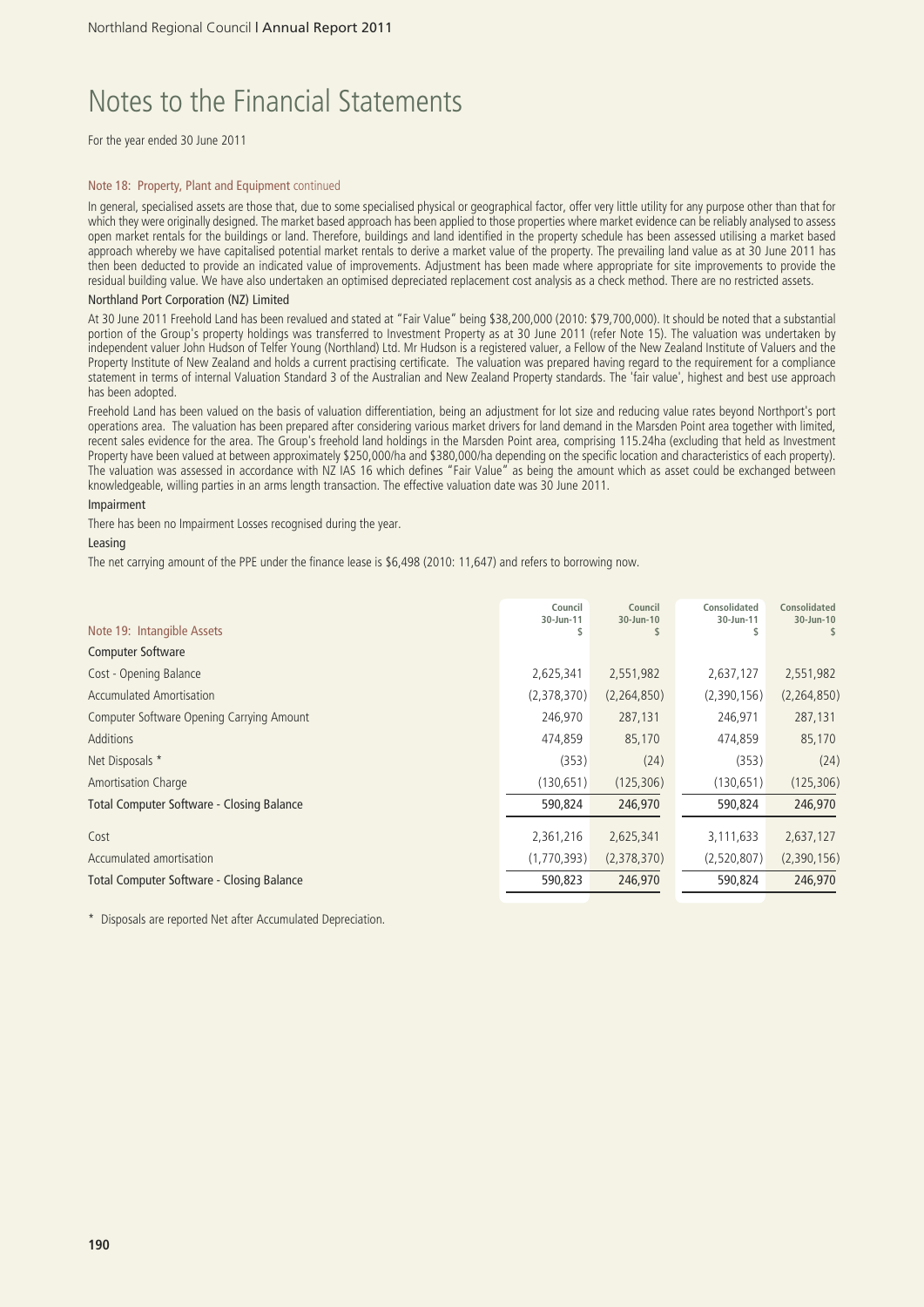For the year ended 30 June 2011

| Note 20: Biological Assets                                                   | Council<br>30-Jun-11 | Council<br>30-Jun-10 | Consolidated<br>30-Jun-11 | Consolidated<br>30-Jun-10 |
|------------------------------------------------------------------------------|----------------------|----------------------|---------------------------|---------------------------|
| Balance at 1 July                                                            | 1.120.240            | 1,644,724            | 1.120.240                 | 1,644,724                 |
| Gains arising from changes in Fair Values less estimated point-of-sale costs | 435.296              | (524.484)            | 435.296                   | (524, 484)                |
| Depreciation on Biological Asset excluded from valuation                     |                      | -                    |                           |                           |
| Balance at 30 June                                                           | 1,555,536            | 1.120.240            | 1,555,536                 | 1,120,240                 |

Northland Regional Council owns 319 hectares of radiata pine forest which are at varying stages of maturity, ranging from 1 to 27 years.

### Valuation Assumptions

Independent registered forestry industry consultants, Chandler Fraser Keating Ltd, have valued forestry assets at Fair Value and provided estimated point-ofsale costs as at 30 June 2011. The valuation has been undertaken in accordance with the New Zealand equivalent to International Standard 41 (NZ IAS 41). The purpose is to assess a "Fair" (i.e. market) value of the tree crop asset exclusive of land. Only the current existing tree crop is valued.

Fair Value is derived using a combination of the expectation value (or income) approach and the cost-based approach. Under the expectation value approach, the net present value is calculated by discounting to the present day projected net cash flow of the forest. The calculated net present value is then linked to sales evidence through the application of a discount rate of 11% (2010: 11%) derived from the analysis of actual transactions. No allowance for inflation has been provided.

The cost-based approach is also employed in the valuation because the tree crop is a young, second rotation forest (80% by value are less than 10 years of age) and this approach better reflects how the market would likely view the tree crop value. A compounding rate of 0% (2010: 0%) was used in the 2011 cost based approach.

#### Financial Risk Management Strategies

The council is exposed to financial risks arising from change in timber prices. The council is a long term forestry investor and does not expect timber prices to decline significantly in the foreseeable future. Therefore, council has not taken any measures to manage the risks of a decline in timber prices. The council reviews its outlook for timber prices regularly, by considering the need for active financial risk management.

| Note 21: Trade and Other Payables                  | Council<br>30-Jun-11 | Council<br>30-Jun-10 | Consolidated<br>30-Jun-11 | Consolidated<br>30-Jun-10 |
|----------------------------------------------------|----------------------|----------------------|---------------------------|---------------------------|
| <b>Trade Creditors</b>                             | 2,681,087            | 3,054,387            | 3,211,159                 | 4,278,002                 |
| <b>Accrued Expenses</b>                            | 1,005,072            | 530,634              | 1,005,072                 | 530,634                   |
| Revenue Received in Advance                        | 722.816              | 719.814              | 722.816                   | 719,814                   |
| Related Parties Trade and Other Payables (Note 29) |                      | 7.336                | 15.813                    | 13,448                    |
| <b>Total Trade and Other Payables</b>              | 4,408,975            | 4,312,172            | 4,954,860                 | 5,541,899                 |

Trade and other payables are non-interest bearing and are normally settled on terms varying between seven days and 20th of the month following the invoice date. Therefore, the carrying value of Trade and Other Payables approximates their fair value.

|                                       | Council<br>30-Jun-11 | Council<br>30-Jun-10 | Consolidated<br>30-Jun-11 | Consolidated<br>30-Jun-10 |
|---------------------------------------|----------------------|----------------------|---------------------------|---------------------------|
| Note 22: Employee Benefit Liabilities |                      |                      |                           |                           |
| Annual Leave                          | 1,047,211            | 995,486              | 1,074,176                 | 1,008,736                 |
| Accrued Pay                           | 317,385              | 281,902              | 317,885                   | 309,252                   |
| Sick Leave                            | 54,556               | 40,808               | 54,556                    | 40,808                    |
| <b>Retirement Gratuities</b>          | 109,289              | 178.214              | 109.289                   | 178,214                   |
|                                       | 1,528,441            | 1,496,410            | 1,555,906                 | 1,537,010                 |
| Represented by:                       |                      |                      |                           |                           |
| <b>Current Benefit Liabilities</b>    | 1,479,583            | 1,373,493            | 1,507,048                 | 1,414,093                 |
| Non-Current Benefit Liabilities       | 48,858               | 122.917              | 48,858                    | 122,917                   |
|                                       | 1,528,441            | 1,496,410            | 1,555,906                 | 1,537,010                 |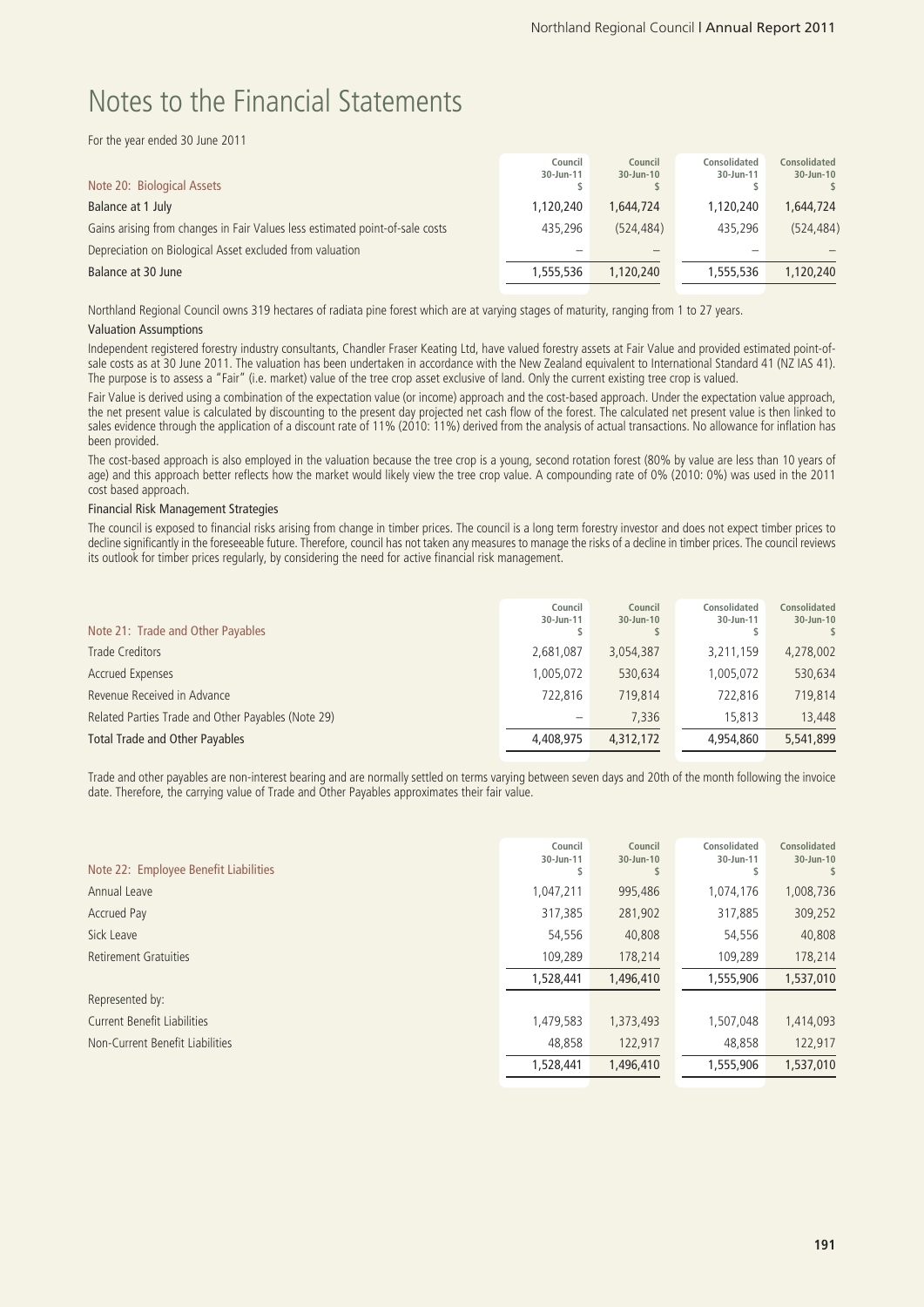For the year ended 30 June 2011

| Consolidated                                 | Consolidated             |
|----------------------------------------------|--------------------------|
| 30-Jun-11                                    | 30-Jun-10                |
| Note 23: Borrowings                          | S                        |
| Current                                      |                          |
| Secured Loans                                |                          |
| Lease Liabilities<br>3,978                   | 11,147                   |
| <b>Total Current Borrowings</b><br>3,978     | 11,147                   |
| Non-Current                                  |                          |
|                                              |                          |
| Secured Loans<br>-                           | $\overline{\phantom{a}}$ |
| Lease Liabilities<br>3,484                   | 3,325                    |
| <b>Total Non-Current Borrowings</b><br>3,484 | 3,325                    |

#### Finance Lease Arrangements

The Northland Regional Council Community Trust has entered into finance lease arrangements for various items of office equipment. There are no restrictions over the title of Northland Regional Council Community Trust's property, plant and equipment, other than leased assets that are pledged as security for lease liabilities until paid in full.

| Maturity Analysis and Effective Interest Rates   | <b>Secured Loans</b><br>Group | Lease<br>Group |
|--------------------------------------------------|-------------------------------|----------------|
| 2011                                             |                               |                |
| Less than one year                               | -                             | 3,978          |
| Later than one year but not more than five years |                               | 3,484          |
|                                                  |                               | 7,462          |
| 2010                                             |                               |                |
| Less than one year                               | -                             | 11,147         |
| Later than one year but not more than five years | —                             | 3,225          |
|                                                  | —                             | 14,372         |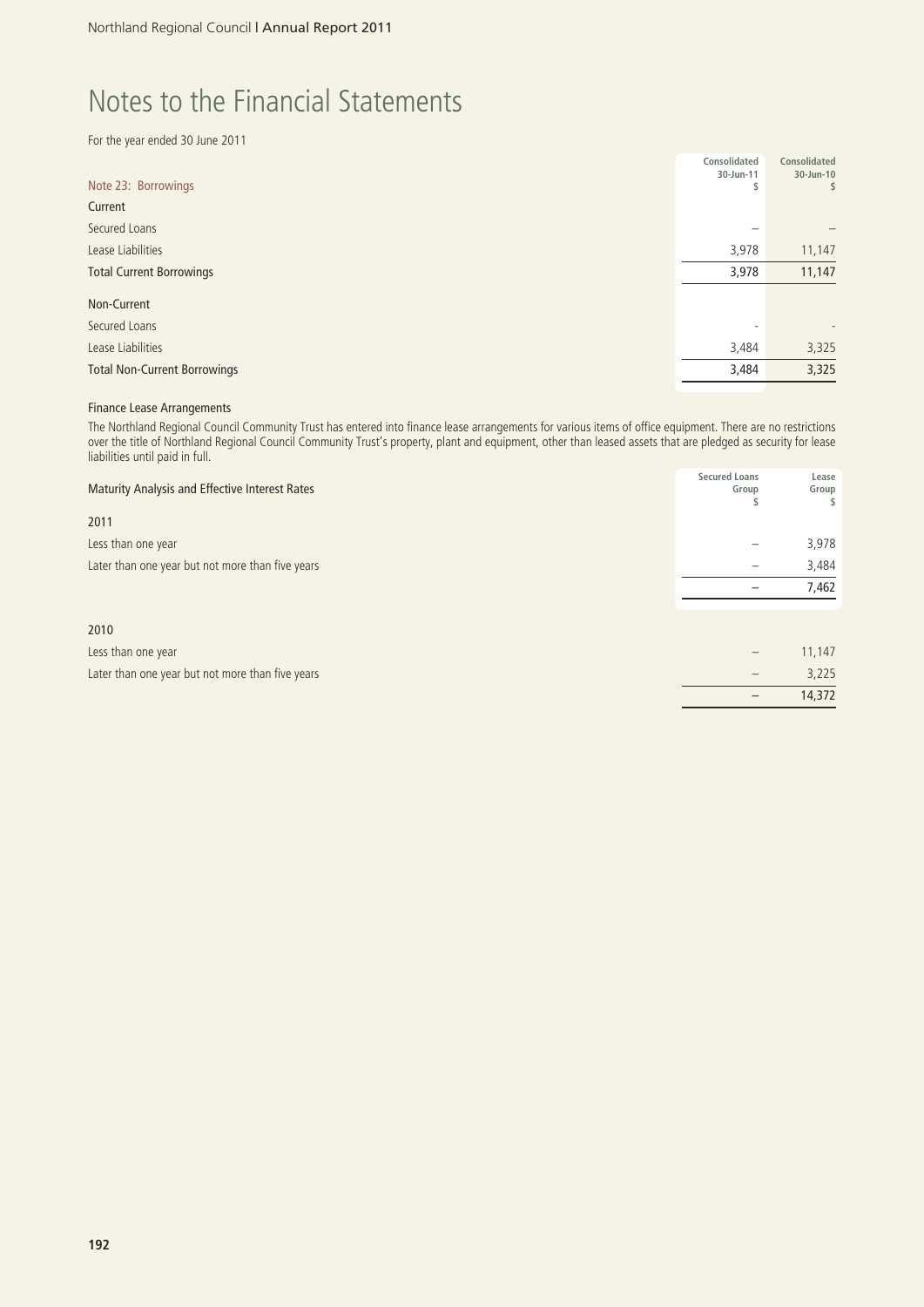### For the year ended 30 June 2011

|                                            |                   |                           |                           |                   | Consolidated              | Consolidated              |
|--------------------------------------------|-------------------|---------------------------|---------------------------|-------------------|---------------------------|---------------------------|
| Note 24: Provisions                        |                   |                           |                           |                   | 30-Jun-11<br>\$           | 30-Jun-10<br>S            |
| Current Provisions are represented by:     |                   |                           |                           |                   |                           |                           |
| <b>Onerous Lease Provision</b>             |                   |                           |                           |                   | -                         |                           |
| <b>Payroll Related Provisions</b>          |                   |                           |                           |                   |                           |                           |
| <b>Sundry Provisions</b>                   |                   |                           |                           |                   | 24,976                    | 22,742                    |
|                                            |                   |                           |                           |                   | 24,976                    | 22,742                    |
| Non-Current Provisions are represented by: |                   |                           |                           |                   |                           |                           |
| Sundry provisions                          |                   |                           |                           |                   | -                         |                           |
|                                            |                   |                           |                           |                   |                           |                           |
|                                            |                   |                           |                           |                   |                           |                           |
|                                            | Onerous           | Payroll                   |                           | <b>Onerous</b>    | Payroll                   |                           |
|                                            | Lease             | Related                   | Sundry                    | Lease             | <b>Related</b>            | Sundry                    |
| Council and Group                          | Provision<br>2011 | <b>Provisions</b><br>2011 | <b>Provisions</b><br>2011 | Provision<br>2010 | <b>Provisions</b><br>2010 | <b>Provisions</b><br>2010 |
| Opening Balance                            |                   | $\qquad \qquad -$         | 22,742                    |                   |                           | 22,270                    |

| Closing Balance                            |                          |   | 24.976 |   | 22,742 |
|--------------------------------------------|--------------------------|---|--------|---|--------|
| Unused Amounts reversed during the Year    |                          |   |        |   |        |
| Amounts Used during the Year               |                          |   | -      |   |        |
| Additional Provisions made during the Year |                          | - | 4.234  | — | 472    |
| Opening Dalance                            | $\overline{\phantom{a}}$ |   | 22.142 |   | 22,210 |

#### Sundry Provisions

Sundry Provisions relate to Northland Port Corporation (NZ) Limited comprises an allowance for the Group's share of possible cargo damages claims against the joint venture operation, Northland Stevedoring Services.

### Note 25: Joint Venture - Northland Port Corporation (NZ) Limited

NPC Corporate Services Ltd (a 100% owned subsidiary of Northland Port Corporation (NZ) Limited and SSA JV Holdings Ltd) together operate an unincorporated joint venture, Northland Stevedoring Services (UJV), to undertake stevedoring and other cargo-related operations. Each participant has an equal stake holding in the joint venture. The Group's share of revenue and expenses from its joint venture interest in Northland Stevedoring Services has been included in the Statement of Comprehensive Income (refer below for details), whilst the Group's share of assets and liabilities from its joint venture interest have been incorporated in the Consolidated Balance Sheet.

|                                                                                                                                                                                                                                             | 30-Jun-11 | 30-Jun-10 |
|---------------------------------------------------------------------------------------------------------------------------------------------------------------------------------------------------------------------------------------------|-----------|-----------|
| <b>Share of Net Assets</b>                                                                                                                                                                                                                  |           |           |
| <b>Current Assets</b>                                                                                                                                                                                                                       | 236,717   | 271,771   |
| Non-Current Assets                                                                                                                                                                                                                          | 78,731    | 85,245    |
| <b>Current Liabilities</b>                                                                                                                                                                                                                  | 114,509   | 86,242    |
| Non-Current Liabilities                                                                                                                                                                                                                     | 24,976    | 22,742    |
| Share of Revenue and Expenses<br>The Northland Port Corporation (NZ) Limited share of expenses from its joint venture interests in<br>Northland Stevedoring Services has been included in the Statement of Comprehensive Income as follows: |           |           |
| <b>Operational Expenses</b>                                                                                                                                                                                                                 | 545,341   | 520,718   |
| Land Rates and Lease Expenses                                                                                                                                                                                                               | 23,990    | 23,990    |
| Administrative Expenses (including Audit Fees)                                                                                                                                                                                              | 78,528    | 41,579    |
| Depreciation                                                                                                                                                                                                                                | 20,497    | 16,776    |

#### Joint Venture Commitments and Contingencies

Details of any commitments and contingent liabilities arising from the Group's involvement in the joint ventures are disclosed separately in Notes 28 and 29.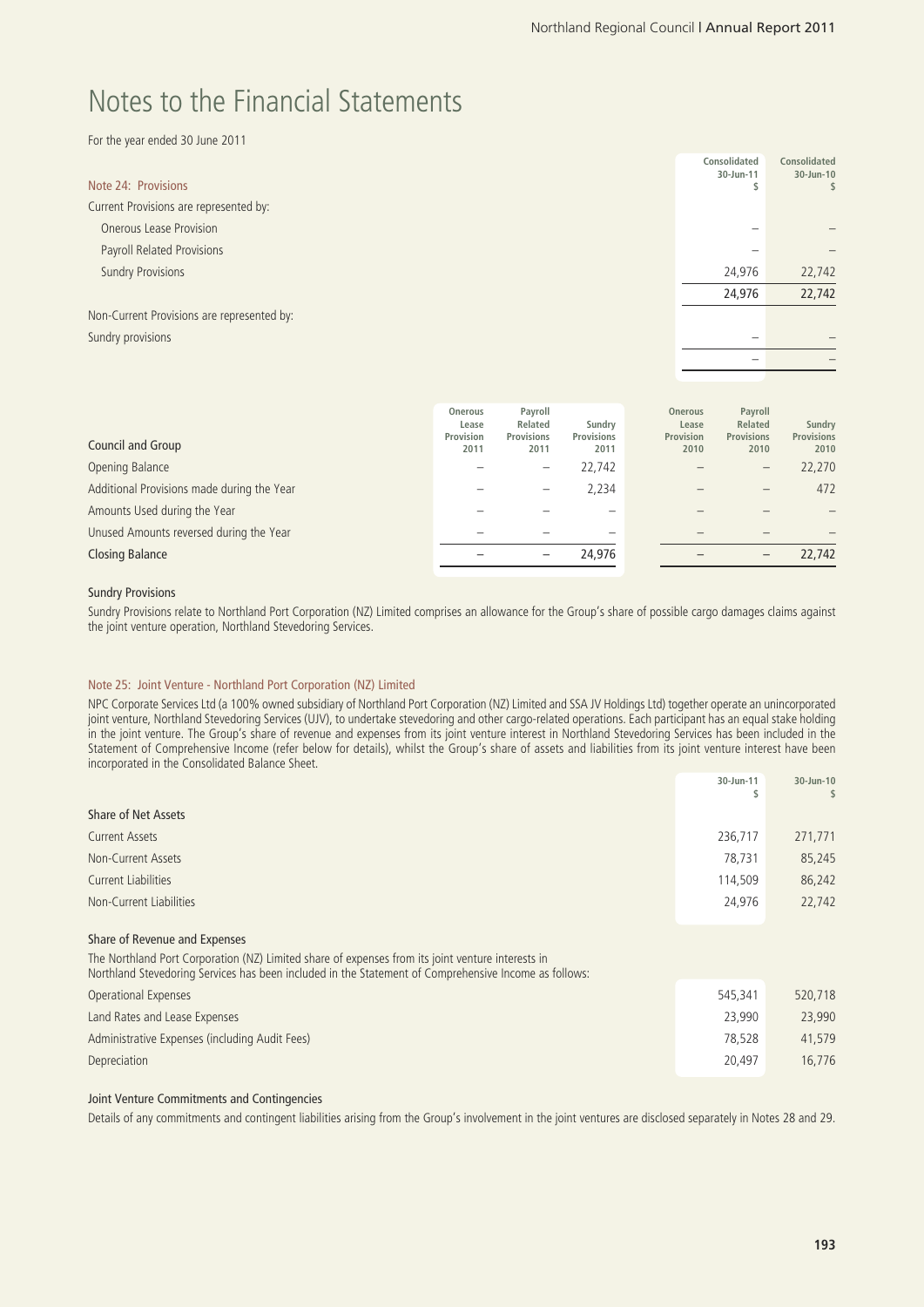For the year ended 30 June 2011

| Note 26: Joint Venture - Between Northland Regional Council and ONTRACK (Unincorporated) | 30-Jun-11 | 30-Jun-10 |
|------------------------------------------------------------------------------------------|-----------|-----------|
| <b>Share of Net Assets</b>                                                               |           |           |
| <b>Current Assets</b>                                                                    | 60.472    | 500,000   |
| Non-Current Assets                                                                       |           |           |
| <b>Current Liabilities</b>                                                               |           |           |
| Non-Current Liabilities                                                                  |           |           |
|                                                                                          |           |           |

In January 2009, the council entered into a Memorandum of Understanding with ONTRACK (now known as KiwiRail) to create a Joint Venture and establish the obligations of each entity, in order to advance the proposed Oakleigh to Marsden Point rail link. Council entered into voluntary negotiations with landowners who owned land along the proposed corridor, and in the 2007-2008 and 2008-2009 financial years, secured seven properties at a total cost of \$6.872 million. In the 2010-2011 financial year, council and KiwiRail agreed to acquire one final property, costing \$4.45 million. This brings the total properties acquired to eight and the total cost of acquisition to \$11.32 million. In accordance with the Joint Venture agreement, while council has full legal title and full ownership rights to these properties, the accounting treatment must be based on the economic substance of the agreement. The land is deemed to be a jointly controlled asset, therefore, council and KiwiRail will each recognise a 50 percent share of the land. Council will have a receivable from KiwiRail to account for the remaining 50 percent share of the security interest held in the ownership of the land.

The agreement between council and KiwiRail requires each organisation to incur expenditure in their own right, but for each entity to recognise a 50 percent share of the combined expenditure, with an expectation that both parties will be reimbursed from the annual contribution and from the proceeds from the sale of the surplus land acquired. The agreement requires each entity to contribute \$500,000 cash per annum to the Joint Venture, for approximately six years. Council funded the purchase of the land. The agreement requires the Joint Venture to reimburse council for the opportunity cost of capital (interest income) as the first priority.

KiwiRail commenced the designation process in March 2009, the application was heard in September 2009 and consent was granted, subject to certain conditions in October 2009. The consent was appealed and negotiations are currently taking place with the intention of resolving and agreeing matters appealed. If negotiations are not successful the matter will proceed to a hearing.

In the current financial year, the total net operating expenditure incurred by council in relation to the joint venture is \$665,000, this includes \$527,000 for the fair value decrease in land and buildings. Council recognised \$217,000 in income for KiwiRail's 50 percent share of the council's opportunity cost of capital. KiwiRail incurred approximately \$19,000 in costs in relation to the designation (2010: \$934,000). Council's 50 percent share of the designation costs is recognised as an Inventory, refer Note 11.

As at 30 June 2011, KiwiRail has a liability of \$5.2 million to council (2010: \$2.6 million). The increase is largely due to the purchase of the additional property for \$4.45 million, with KiwiRail liable to council for its 50 percent share. Council has recognised the amounts owed to it by KiwiRail as an other receivable, refer Note 15. Council has recognised the liability owed by KiwiRail for their 50 percent share of the cost of the properties and their 50 percent share of all other associated costs as Other Receivables, refer Note 14. Council will only transfer the rail corridor to KiwiRail once KiwiRail has entered into an unconditional contract for the construction of the entire Marsden Point Rail Link.

As at 30 June 2011, the assets and liabilities of the Joint Venture comprised of cash \$60,000. Council's share of properties acquired are included in council's Investment Properties, refer Note 15.

| Council<br>30-Jun-11 | Council<br>30-Jun-10 | Consolidated<br>30-Jun-11 | Consolidated<br>30-Jun-10 |
|----------------------|----------------------|---------------------------|---------------------------|
|                      |                      |                           |                           |
| 201,520              | 2,263,756            | 201,520                   | 2,263,756                 |
| 384.000              | $\qquad \qquad -$    | 384,000                   |                           |
|                      |                      | -                         |                           |
| 585,520              | 2,263,756            | 585,520                   | 2,263,756                 |
|                      |                      |                           |                           |

#### <sup>1</sup> Committed Grant Funding

The Northland Regional Council agreed to contribute \$13 million towards the construction of a Regional Events Centre. Whängärei District Council contributed \$3 million. The Government contributed a further \$2.5 million to bring the Events Centre to Rugby World Cup standards. The regional council liability is capped at \$13 million, this being the total contribution agreed in the 2006-2016 Northland Long Term Council Community Plan. The final payment towards the Events Centre totalling \$201,520 was made on 19 September 2011.

#### Northland Port Corporation (NZ) Limited Capital Commitments

Commitments for capital expenditure at 30 June 2011 are nil (June 2010: Nil). The Group's share of committed capital expenditure in respect of its Associate Interest also amounts to nil (June 2010: nil).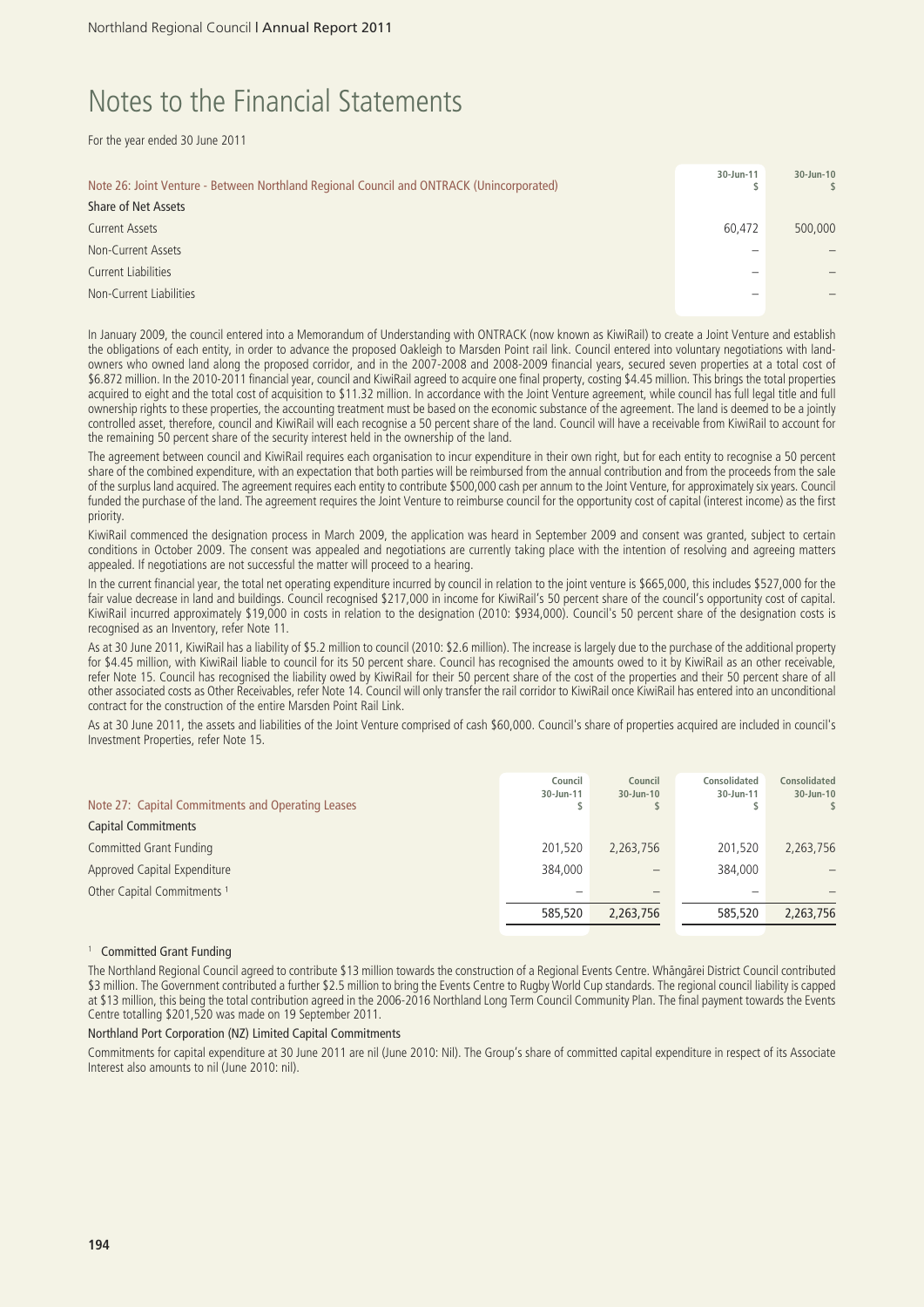For the year ended 30 June 2011

#### Note 27: Capital Commitments and Operating Leases continued

#### Operating Leases Commitments

The Group leases property, plant and equipment in the normal course of business. The majority of these leases have a non-cancellable term of 36 months. The future aggregate minimum lease payments to be collected under non-cancellable operating leases are as follows:

| <b>Total Operating Leases</b>                     | 1,812,293               | 2,367,660               | 68,851                    | 61,820                    | 1,881,144                 | 2,429,480                 |
|---------------------------------------------------|-------------------------|-------------------------|---------------------------|---------------------------|---------------------------|---------------------------|
| Later than five years                             | 1,014,789               | 1,596,376               |                           |                           | 1,014,789                 | 1,596,376                 |
| Later than one year and not later than five years | 599.591                 | 571,172                 | 26,829                    | 11,293                    | 626,420                   | 582,465                   |
| Not later than one year                           | 197.913                 | 200,112                 | 42.022                    | 50,527                    | 239.935                   | 250,639                   |
|                                                   | <b>NPC</b><br>30-Jun-11 | <b>NPC</b><br>30-Jun-10 | <b>NRCCT</b><br>30-Jun-11 | <b>NRCCT</b><br>30-Jun-10 | Consolidated<br>30-Jun-11 | Consolidated<br>30-Jun-10 |

The council has no lease commitments.

#### Operating Leases as Lessor

Operating leases relate to investment properties owned by Northland Regional Council. The majority of council's investment portfolio is made up of leasehold properties. These properties have lease terms of between five to 21 years with options to extend at the completion of each lease. All leasehold lease contracts contain market review clauses in the event that the lessee exercises its option to renew. The leasee does not have an option to purchase the property at the expiry of the lease period. Council owns some farms and dwellings. These properties generally have lease terms of around 12 months. Council also owns four freehold properties which have lease terms of between two and 20 years.

|                                                   | Council<br>30-Jun-11 | Council<br>30-Jun-10 | Consolidated<br>30-Jun-11 | Consolidated<br>30-Jun-10 |
|---------------------------------------------------|----------------------|----------------------|---------------------------|---------------------------|
| Not later than one year                           | 3,041,364            | 3,083,264            | 3.041.364                 | 3,083,264                 |
| Later than one year and not later than five years | 8,710,640            | 7,739,153            | 8,710,640                 | 7,739,153                 |
| Later than five years                             | 13,683,600           | 18,788,279           | 13,683,600                | 18,788,279                |
| <b>Total Operating Leases</b>                     | 25,435,604           | 29,610,696           | 25,435,604                | 29,610,696                |

| Note 28: Contingent Liabilities                       | Council<br>30-Jun-11 | Council<br>30-Jun-10 | Consolidated<br>30-Jun-11 | Consolidated<br>30-Jun-10 |
|-------------------------------------------------------|----------------------|----------------------|---------------------------|---------------------------|
| <b>Bonds</b>                                          |                      |                      | 75,000                    | 75,000                    |
| Share of Associated Companies' Contingent Liabilities |                      |                      | 675,000                   | 675,000                   |
| Rates Postponed                                       |                      |                      | 93.526                    | 93,526                    |
|                                                       |                      |                      | 750,000                   | 843,526                   |

Council

1. RiskPool - call on funds:RiskPool provides public liability and professional indemnity insurance for its members. The council is a member of RiskPool. The Trust Deed of RiskPool provides that, if there is a shortfall (whereby claims exceed contributions of members and reinsurance recoveries) in any fund year, then the board may make a call on members for that fund year. The council received a notice during 2009 for a call for an additional contribution of \$44,719 to be paid in the 2009-2010 financial year and gave notice there will be two further calls in the 2010-2011 and 2011-2012 financial years. The calls have been made to address the deficits in fund years dating back to 2002-2003 and 2003-2004. RiskPool have advised that the actual call for 2010-2011 and 2011-2012 will depend upon the evolution of the liability environment and the flow-on effect on open claims provisions so there is potential for the actual call to be higher than the provision made. Council made a provision for the 2010-2011 and 2011-2012 call on funds during 2009-2010 financial year. The calls were paid in June 2010 and August 2011.

#### Northland Port Corporation (NZ) Limited

- 1. Bank of New Zealand a bond given by them to the New Zealand Stock Exchange \$75,000 (2010: \$75,000).
- 2. To the Whängärei District Council in respect of postponed land rates on company-owned farmland in accordance with the council's postponed rates policy - \$93,526 (June 2010: \$93,526). This amount becomes payable immediately if the said land ceases to be farmland or is sold.

3. The Group's share of Associate Companies' Contingent Liabilities - \$675,000 (June 2010: \$675,000).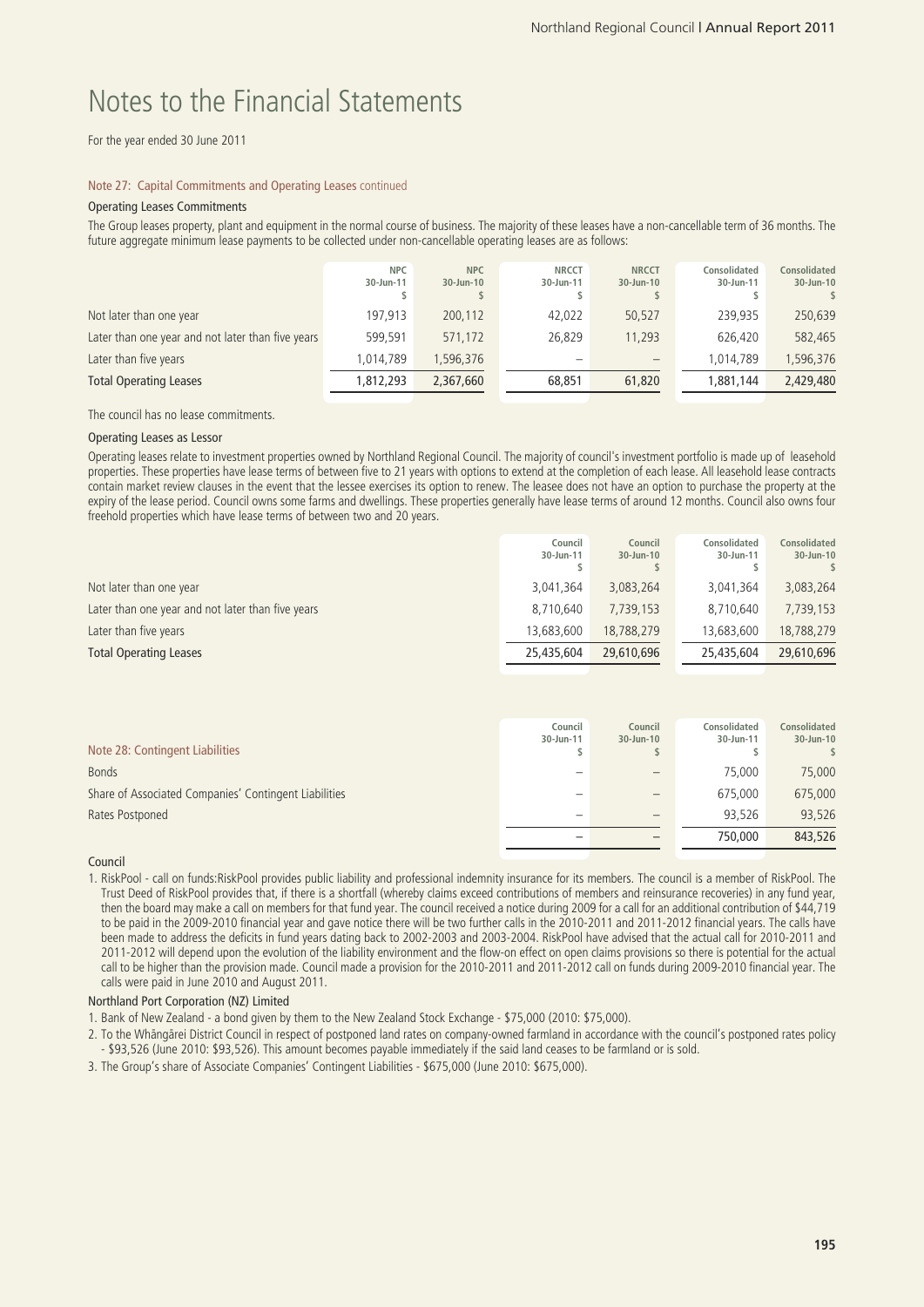For the year ended 30 June 2011

| Note 29: Contingent Assets                   | Council   | Council      | Consolidated | Consolidated             |
|----------------------------------------------|-----------|--------------|--------------|--------------------------|
|                                              | 30-Jun-11 | $30$ -Jun-10 | 30-Jun-11    | 30-Jun-10                |
| Emissions Trading Scheme - New Zealand Units | 193.268   |              | 193.268      | $\overline{\phantom{0}}$ |

Subject to there being no change in legislation, in 2013, council expects to receive 10,767 New Zealand Units resulting from its ownership of pre-1990 forest holdings. The value of the New Zealand Units at 30 June 2011 per unit was \$17.95.

#### Note 30: Related Party Transactions

Northland Regional Council is the ultimate parent of the Group and controls two entities, being Northland Port Corporation (NZ) Limited (53.61% owned) and Northland Regional Council Community Trust (100% owned). It also has significant influence over a number of other entities by way of direct investments in these entities by it's subsidiary, Northland Port Corporation (NZ) Limited.

|                                                                                             | Council         | Council         |
|---------------------------------------------------------------------------------------------|-----------------|-----------------|
| The following transactions were carried out with related parties:                           | 30-Jun-11<br>\$ | 30-Jun-10<br>\$ |
| Northland Port Corporation (NZ) Limited                                                     |                 |                 |
| Dividend received by council                                                                | 1,217,860       | 1,217,860       |
| Profit on Sale of Shares (share buy back)                                                   | Nil             | <b>Nil</b>      |
| North Port Cool Stores (1989) Limited                                                       | Nil             | <b>Nil</b>      |
| North Tugz Limited                                                                          |                 |                 |
| Payments received by the council for services provided in the normal course of business     | 145             | 75              |
| Payments made from the council for services provided in the normal course of business       | 16,784          | 15,459          |
| Accounts receivable from the council for services provided in the normal course of business | Nil             | Nil             |
| Accounts payable to the council for services provided in the normal course of business      | Nil             | Nil             |
| Northland Port Corporation (NZ) Limited                                                     |                 |                 |
| Payments received by the council for services provided in the normal course of business     | 12,415          | 2,245           |
| Payments made from the council for services provided in the normal course of business       | Nil             | Nil             |
| Accounts receivable from the council for services provided in the normal course of business | 440             | Nil             |
| Accounts payable to the council for services provided in the normal course of business      | Nil             | 218             |
| Northland Regional Council Community Trust                                                  |                 |                 |
| Accounts payable to the council for services provided in the normal course of business      | Nil             | <b>Nil</b>      |
| Grant received from the council                                                             | Nil             | Nil             |
| <b>Enterprise Northland</b>                                                                 |                 |                 |
| Payment made from the council for services provided in the normal course of business        | 16,839          | 25,218          |
| Grant received from the council                                                             | 1,282,196       | 10,365,679      |
| Accounts payable to Enterprise Northland for operating grant received from the council      | Nil             | 7,500           |
| <b>Destination Northland Limited</b>                                                        |                 |                 |
| Payment made from the council for services provided in the normal course of business        | Nil             | 700             |
| Grant received from the council                                                             | 100,000         | 100,000         |
| Northport Limited                                                                           |                 |                 |
| Payments received by the council for services provided in the normal course of business     | 198,660         | 231,998         |
| Payments made from the council for services provided in the normal course of business       | 18,563          | 20,981          |
| Accounts payable to the council for services provided in the normal course of business      | Nil             | 38,438          |
| Accounts receivable from the council for services provided in the normal course of business | Nil             | 7,336           |
| <b>Northland Stevedoring Services (UJV)</b>                                                 |                 |                 |
| Payments received by the council for services provided in the normal course of business     | 70              | Nil             |
| Payments made from the council for services provided in the normal course of business       | Nil             | Nil             |
| Accounts payable to the council for services provided in the normal course of business      | Nil             | Nil             |
| Accounts receivable from the council for services provided in the normal course of business | Nil             | Nil             |
| Key Management Personnel                                                                    | Nil             | Nil             |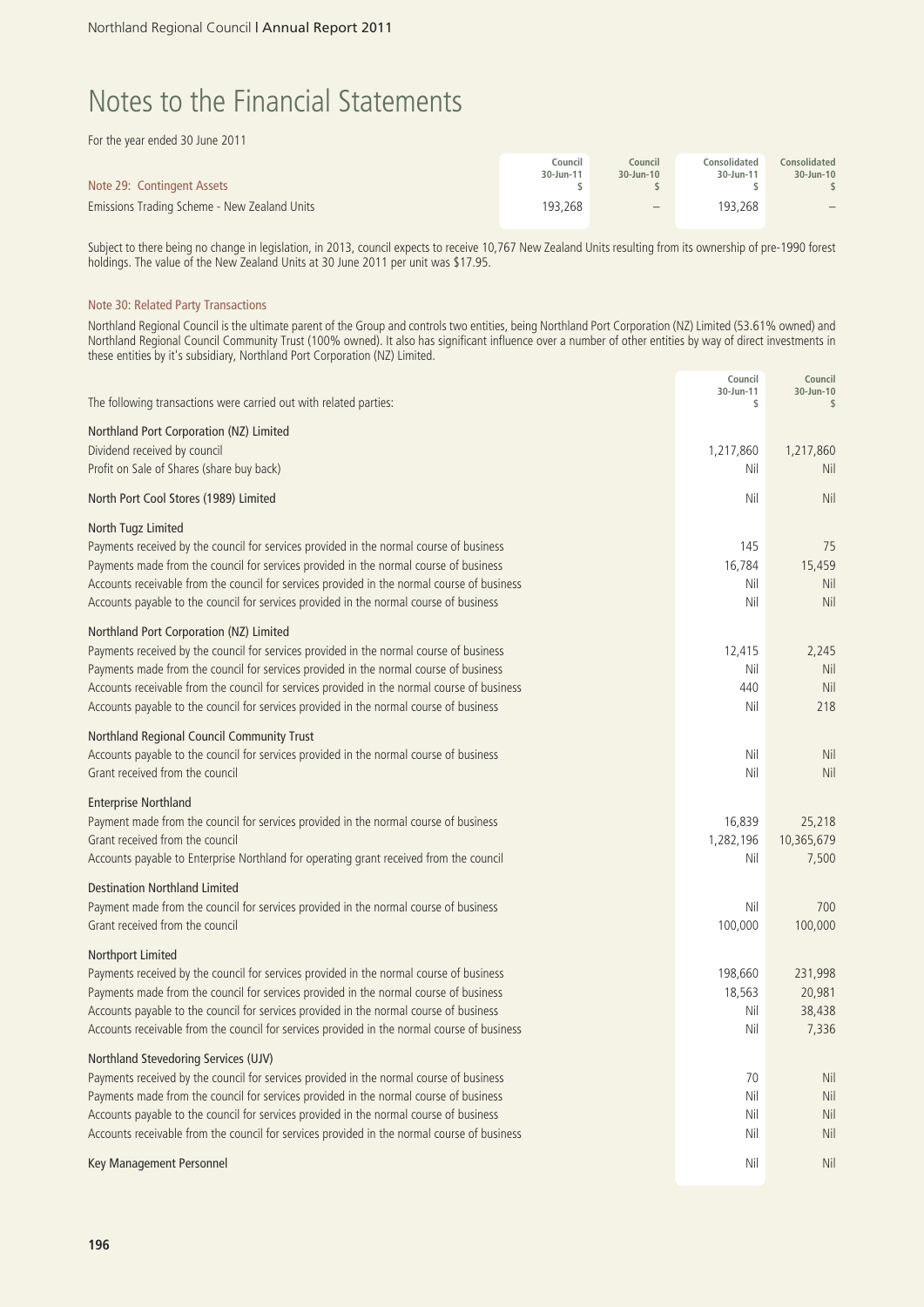For the year ended 30 June 2011

#### Note 30: Related Party Transactions continued

All members of the Group are considered to be related parties of the Northland Regional Council. Details of investment in, financial assistance to, and transactions with these entities are summarised in the respective notes.

During the period, certain transactions that were not material in nature took place between Northland Port Corporation (NZ) Limited and companies in which some of the directors have an interest or association.

For these transactions, the particular directors involved abstained from voting at the time, in accordance with the company's constitution.

No provision has been required, nor any expense recognised, for impairment of receivables for any loans or other receivables to related parties (2010 - Nil). Enterprise Northland staff are located in council's Water Street office. The office space made available to Enterprise Northland has an estimated market value of \$4,500. Council does not invoice Enterprise Northland for this space and therefore the financial value is not recognised in the disclosure.

#### Related Party Transactions with Key Management Personnel

During the year, key management personnel, as part of normal local authority relationships were involved in transactions of a minor and routine nature.

Councillor John Bain is a shareholder of Club 21 Trust Company Limited. The Trust holds five ground leases with council. During the year the Club 21 Trust Company Limited was invoiced \$51,372 (including GST) and \$8,665 (including GST) was outstanding as a current receivable at 30 June 2011.

Councillor John Bain is the Chairman of the Northland Emergency Services Trust (NEST), during the year council paid NEST \$610,279. The NEST payment is funded from the Targeted Rescue Helicopter rate. Council agreed as part of its 2009-2019 Long Term Plan process to make an annual funding contribution of \$600,000 plus GST per year, to provide funding certainty and to ensure the service remained.

Councillor Graeme Ramsey is a shareholder of Anglesea Consulting Limited. Council invoiced this company \$259.

Councillor Ian Walker is a director of Far North Holdings Limited, during the year council received \$69,126 and paid \$18,028 to this company.

Councillor Ian Walker is associated with Kaikora Farms Limited and it paid council \$248.

Since the elections in October 2010, where the former Chairman Mark Farnsworth was not re-elected, council has paid Farnsworth Management Service \$18,025. Mr Farnsworth is a principal partner of this company.

Mr Farnsworth is a National Councillor of Local Government New Zealand. Council paid this company \$38,071 during the year.

Former Councillor Lorraine Hill is a Community Representative of Ministry of Social Development - Northland, council received \$523 from this organisation. Councillor John Bain and Chairman Craig Brown are also members on the Northland District Health Board, council was paid \$1,791.

Chairman Craig Brown and Councillor Tony Davies Colley spouse are Board Members of NorthTec and during the year, council received \$84 and paid \$2211. Councillor Tony Davies Colley's spouse is a Board Member of the Northland Events Centre Trust and during the year, council paid the Trust \$1,539.

Councillor Tony Davies Colley and Councillor Bill Rossiter are Trustees of the Northpower Trust and during the year, council received \$3,585 and paid \$2,270.

Councillor Tony Davies Colley is associated with Park Point Limited and during the year, council received \$169 from this company.

Councillor Tony Davies Colley is associated with Port Nikau Joint Venture and during the year this company paid council \$2,057.

Councillor Tony Davies Colley is associated with Westpoint Farms Limited and during the year this company paid council \$253.

Councillor Tony Davies Colley is associated with Westpoint Management Limited and during the year this company paid council \$6,894.

Councillor Tony Davies Colley is associated with Marine Park Limited and during the year this company paid council \$9,194.

Councillor Joe Carr is associated with Ravensdown Co. Limited and during the year council received \$2,000.

One of the key management personnel's partners is a Partner at Thomson Wilson. During the year payments made from the council for services provided in the normal course of business totalled \$52,307 (including GST).The outstanding balance as a 30 June 2011 was \$5,962.

Except for these transactions, no key management personnel have entered into related party transactions with the Group (2010: Nil).

Key Management Personnel comprises the councillors and chair, the chief executive, and the management team. All the relevant information relating to remuneration is disclosed in Note 31.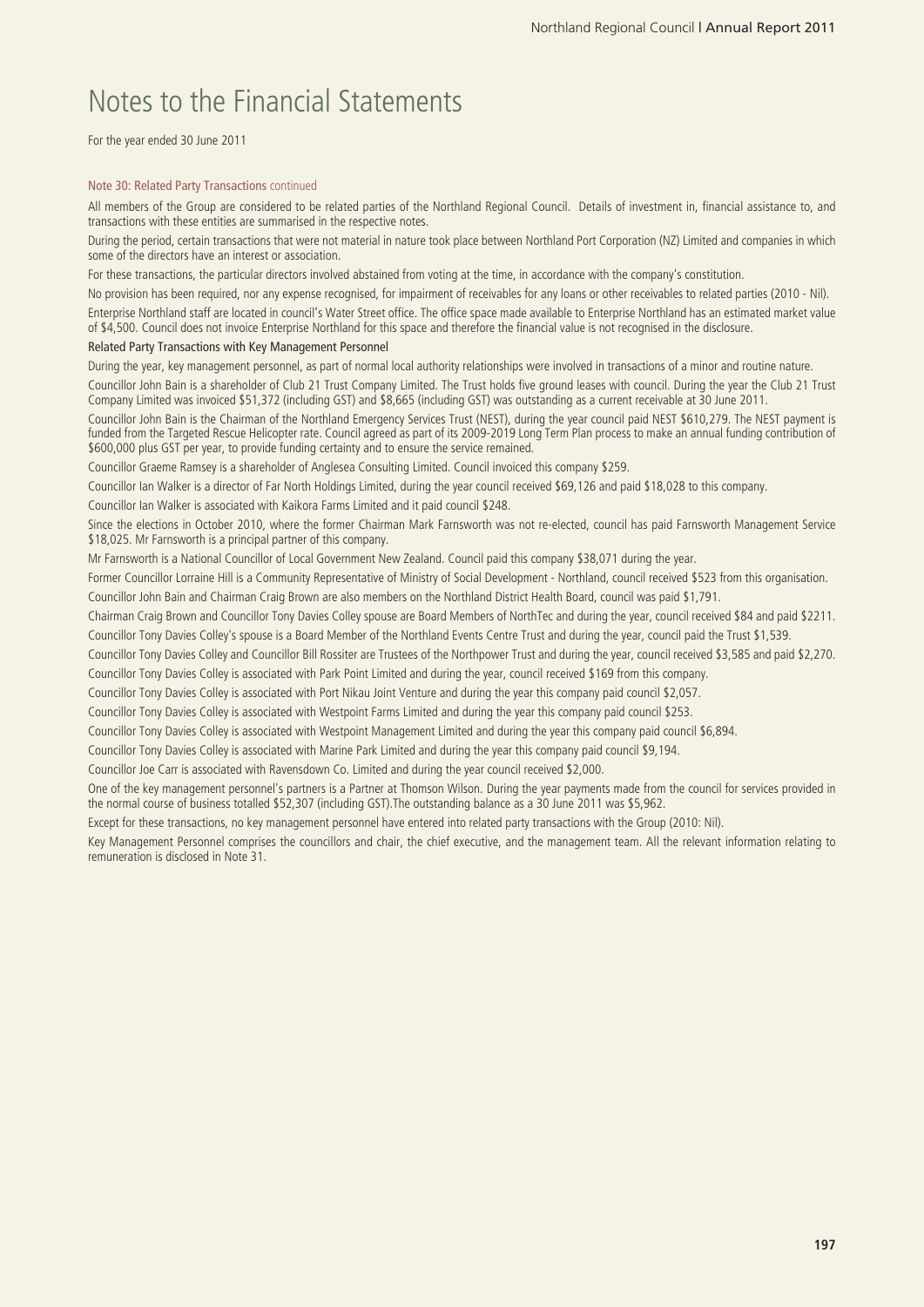For the year ended 30 June 2011

#### Note 31: Remuneration

#### Chief Executive

The chief executive of the council was appointed in accordance with section 42 of the Local Government Act. The total cost to the council (including fringe benefit tax), of the remuneration package for the year ended 30 June 2011 was \$284,767 for the year (2010: \$273,579).

|                           | Council   | Council   |
|---------------------------|-----------|-----------|
|                           | 30-Jun-11 | 30-Jun-10 |
|                           |           |           |
| Salary                    | 282,605   | 260,968   |
| Vehicle - FBT Cost        | 12,802    | 12,611    |
| <b>Total Remuneration</b> | 295,407   | 273,579   |
|                           |           |           |

#### Directors' Remuneration

Directors' Remuneration is any money, consideration or benefit received, receivable or otherwise made available, directly or indirectly to a director during the reporting period. Councillors, including the chair, are considered to be directors as they occupy the position of a member of the governing body of the council reporting entity. The disclosures for the Group include remuneration of the councillors in their role as directors within the Group. The aggregate remuneration paid to the councillors and the chair totalled \$517,026 (2010: 513,423).

|                                                             | Monetary<br>Remuneration<br>Salary | <b>Monetary</b><br>Remuneration<br>Non-salary | Total<br>Council<br>Remuneration | Director/<br>Trustee<br>Fees | Total<br>Remuneration<br>30-Jun-11 | Total<br>Remuneration<br>30-Jun-10 |
|-------------------------------------------------------------|------------------------------------|-----------------------------------------------|----------------------------------|------------------------------|------------------------------------|------------------------------------|
| Chair, Craig Brown                                          | 89,093                             | 794                                           | 89,887                           |                              | 89,887                             | 53,052                             |
| Deputy Chair - John Bain                                    | 52,018                             | 1,986                                         | 54,005                           |                              | 54,005                             | 53,014                             |
| Chair, Regional Policy Development Committee - Ian Walker 1 | 52,018                             | 5,567                                         | 57,585                           | 18,000                       | 75,585                             | 76,381                             |
| Chair, Audit and Finance Committee - Bill Rossiter          | 52,018                             | 1.764                                         | 53,782                           |                              | 53,782                             | 53,543                             |
| Chair, Environmental Management Committee - Joe Carr        | 52,018                             | 10,836                                        | 62,854                           |                              | 62,854                             | 63,503                             |
| Tony Davies-Colley                                          | 36,731                             | 545                                           | 37,276                           |                              | 37,276                             |                                    |
| Graeme Ramsey                                               | 36,731                             | 2,374                                         | 39,105                           |                              | 39,105                             |                                    |
| Bronwyn Hunt                                                | 36,731                             | 4,602                                         | 41,333                           |                              | 41,333                             |                                    |
| Mark Farnsworth 2                                           | 29,799                             | 160                                           | 29,958                           |                              | 29,958                             | 98,583                             |
| Lorraine Hill <sup>2</sup>                                  | 15,287                             | 2,226                                         | 17,513                           |                              | 17,513                             | 63,013                             |
| Peter Jensen <sup>2</sup>                                   | 15,287                             | 440                                           | 15,728                           |                              | 15,728                             | 52,335                             |
|                                                             | 467,733                            | 31,293                                        | 499,026                          | 18,000                       | 517,026                            | 513,423                            |

<sup>1</sup> Councillor Walker is also a director of Northland Port Corporation (NZ) Ltd.

<sup>2</sup> Local government elections where held 9 October 2010 and saw Cr Tony Davies-Colley, Cr Graeme Ramsey and Cr Bronwyn Hunt elected to council. Cr Lorraine Hill retired and the former Chairman Mark Farnsworth and Cr Peter Jensen were not re-elected.

#### Salary

With the enactment of the Local Government Act 2002, the Remuneration Authority is responsible for setting the remuneration levels for elected members. The council monetary remuneration (salary) detail above was determined by the Remuneration Authority.

#### Non-Salary

The determination issued by the Remuneration Authority also provides for the payment of hearing fees for those councillors who sit as members on hearings of resource consent applications lodged under the Resource Management Act 1991. The fees for members who act in this capacity are paid at the rate of \$85 per hour for the chair and \$68 per hour for other members of the committee. The level of fees received by councillors who have sat on resource consent hearings for the 2010-2011 financial year is included under the heading Monetary Remuneration - Non-Salary.

Councillors are also able to claim an allowance for mileage. This allowance is also set by the Remuneration Authority and is paid to councillors using their personal vehicle to travel from their normal place of residence to official council meetings. The mileage allowance paid to councillors is also included under the heading Monetary Remuneration - Non-Salary.

|                                                            | Council   | Council   |
|------------------------------------------------------------|-----------|-----------|
| Key Management Personnel                                   | 30-Jun-11 | 30-Jun-10 |
| Remuneration paid to Key Management Personnel <sup>1</sup> | 1,580,345 | 1,572,292 |
| Post Employment Benefits                                   | 13.000    | 9.695     |
|                                                            | 1,593,345 | 1,581,986 |
|                                                            |           |           |

<sup>1</sup> Key Management Personnel include the chair, councillors, chief executive and other senior management personnel.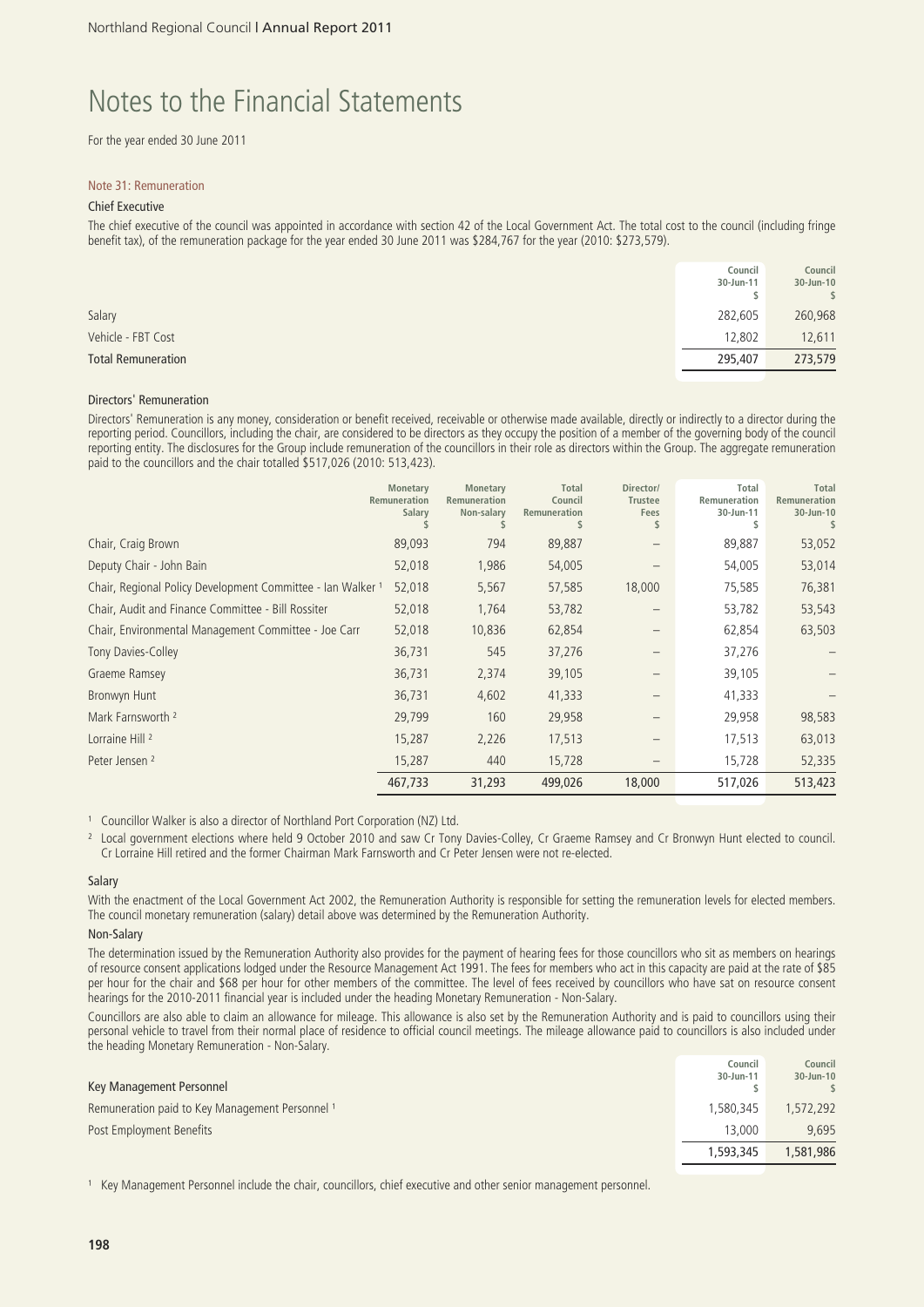For the year ended 30 June 2011

#### Note 32: Severance Payments

In accordance with Schedule 10, section 19 of the Local Government Act 2002, the council is required to disclose the number of employees who received severance payments during the year, and the amount of each severance payment made. Severance payments include any consideration (monetary and nonmonetary) provided to any employee in respect of the employee's agreement to the termination of their employment with council. Severance payments exclude any final payment of salary, holiday pay and superannuation contributions.

For the year ending 30 June 2011, one severance payment totalling \$2,274 was made. (2010: two employees totalling \$12,250 and \$40,000 respectively).

#### Note 33: Events After Balance Sheet Date

Subsequent to balance date, Northland Port Corporation (NZ) Limited declared a fully imputed dividend of 4 cents per share with payment made 23 September 2011. There were no other significant events after balance date.

#### Note 34: Segment Reporting

The Northland Regional Council is a public benefit entity and is therefore not required to present segment information under NZ IAS 14 (4.1) Segment Reporting. The council's subsidiary, Northland Port Corporation (NZ) Limited, is an entity whose securities are publicly traded, and it will therefore present segment information in its own separate financial report.

|                                                                | Council<br>30-Jun-11 | Council<br>30-Jun-10 | Consolidated<br>30-Jun-11 | Consolidated<br>30-Jun-10 |
|----------------------------------------------------------------|----------------------|----------------------|---------------------------|---------------------------|
| Note 35A: Financial Instrument Catagories                      | \$                   | \$                   | \$                        | \$                        |
| <b>FINANCIAL ASSETS</b>                                        |                      |                      |                           |                           |
| <b>Loans and Receivables</b>                                   |                      |                      |                           |                           |
| Cash and Cash Equivalents (Note 9)                             | 3,518,200            | 4,310,520            | 5,473,235                 | 4,956,241                 |
| Trade and Other Receivables (Note 10)                          | 4,982,505            | 5,283,228            | 5,576,608                 | 6,662,459                 |
| Other Receivables (Long Term)                                  | 5,201,500            | 2,692,918            | 5,201,500                 | 2,692,918                 |
| <b>Total Loans and Receivables</b>                             | 13,702,205           | 12,286,666           | 16,251,343                | 14,311,618                |
| Financial Assets at Fair Value through Profit and Loss         |                      |                      |                           |                           |
| Other Financial Assets:                                        |                      |                      |                           |                           |
| Term Deposits, Local Authority and Government Stock            |                      |                      | 5,487,233                 | 6,104,762                 |
| <b>Listed Shares</b>                                           |                      |                      | 3,880,281                 | 3,002,735                 |
| <b>Private Equity</b>                                          |                      |                      | 910,236                   | 920,056                   |
| <b>Property Trusts</b>                                         |                      |                      | 446,637                   | 396,777                   |
| Total Financial Assets at Fair Value through Surplus/(Deficit) |                      |                      | 10,724,387                | 10,424,330                |
| Fair Value through Other Comprehensive Income                  |                      |                      |                           |                           |
| <b>Other Financial Assets:</b>                                 |                      |                      |                           |                           |
| Term Deposits, Local Authority and Government Stock            | 19,168,462           | 22,856,298           | 19,168,462                | 22,856,298                |
| Emissions Trading Scheme - NZU's                               | 133,191              |                      | 133,191                   |                           |
| Listed shares                                                  |                      |                      |                           |                           |
| <b>Total Fair Value through Equity</b>                         | 19,301,653           | 22,856,298           | 19,301,653                | 22,856,298                |
| <b>FINANCIAL LIABILITIES</b>                                   |                      |                      |                           |                           |
| Financial Liabilities measured at Amortised Cost               |                      |                      |                           |                           |
| Trade and Other Payables (Note 22)                             | 4,408,970            | 4,312,172            | 4,954,860                 | 5,541,899                 |
| Borrowings:                                                    |                      |                      |                           |                           |
| <b>Bank Overdraft</b>                                          |                      |                      | 27,954                    | 70,776                    |
| Secured Loans                                                  |                      |                      |                           |                           |
| Lease Liability                                                |                      |                      | 7,462                     | 14,372                    |
| <b>Total Financial Liabilities measured at Amortised Cost</b>  | 4,408,970            | 4,312,172            | 4,990,276                 | 5,627,047                 |
|                                                                |                      |                      |                           |                           |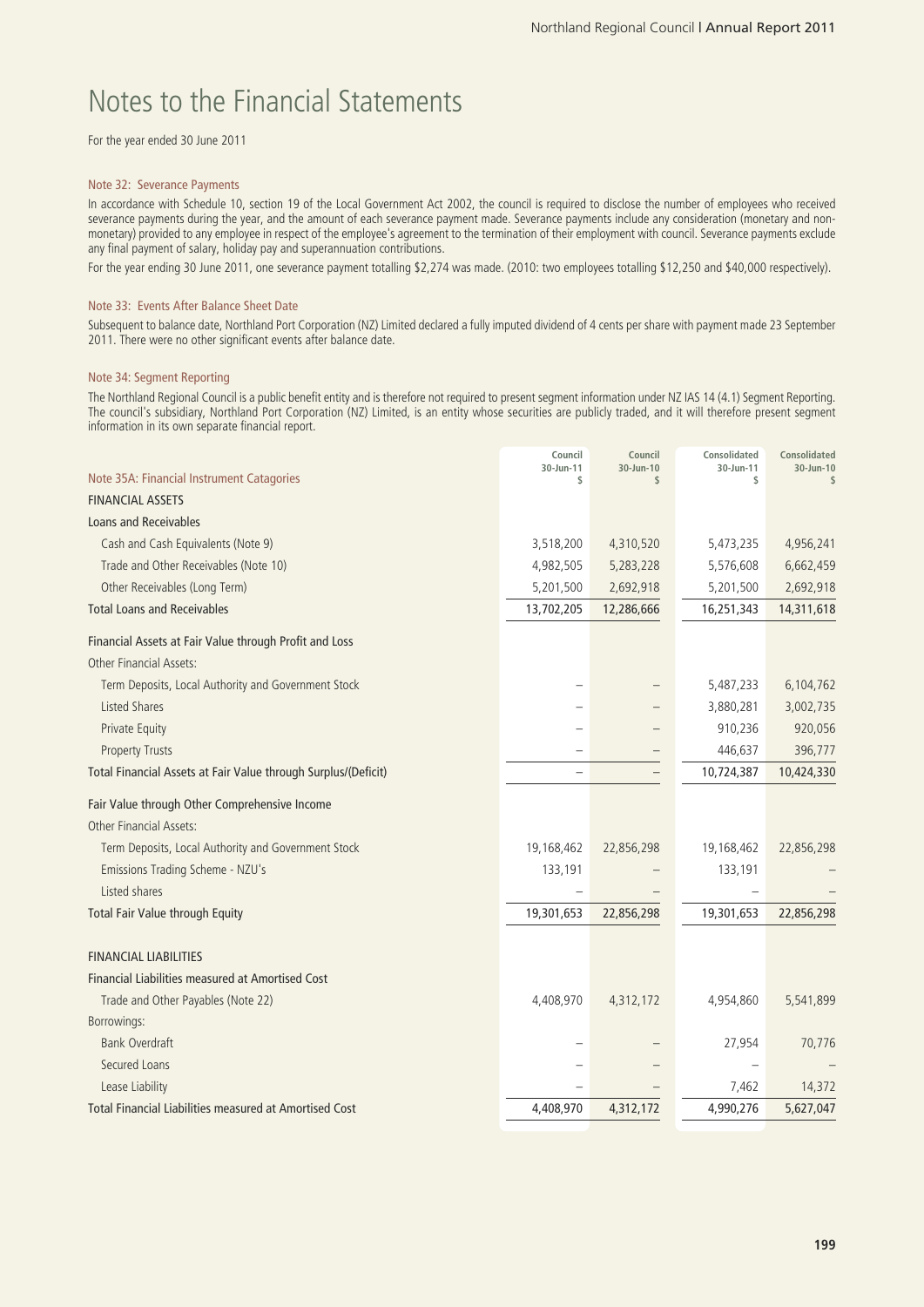For the year ended 30 June 2011

#### Note 35B: Financial Instrument Risks

For those instruments recognised at fair value in the statement of financial position, fair values are determined according to the following hierarchy:

- Quoted Market Price (Level 1) Financial instruments with quoted prices for identical instruments in active markets.
- Valuation Technique using Observable Inputs (Level 2) Financial instruments with quoted prices for similar instruments in active markets or quoted prices for identical or similar instruments in inactive markets and financial instruments valued using models where all significant inputs are observable.
- Valuation Techniques with Significant Non-Observable Inputs (Level 3) Financial instruments valued using models where one or more significant inputs are not observable.

The following table analyses the basis of the valuation of classes of financial instruments measured at fair value in the Statement of Financial Position.

|                                  | Total<br>\$ | Quoted<br><b>Market</b><br>Price<br>\$ | Observable<br>Inputs<br>\$ | Significant<br>Non-Observable<br>Inputs<br>\$ |
|----------------------------------|-------------|----------------------------------------|----------------------------|-----------------------------------------------|
| Council 30 June 2011             |             |                                        |                            |                                               |
| <b>Financial Assets</b>          |             |                                        |                            |                                               |
| <b>Derivatives</b>               |             |                                        |                            |                                               |
| Local Authority Stock            | 19,168,461  |                                        | 19,168,461                 |                                               |
| Emissions Trading Scheme - NZU's | 133,191     | 133,191                                |                            |                                               |
| Shares                           |             |                                        |                            |                                               |
| Government Bonds                 |             |                                        |                            |                                               |
| <b>Financial Liabilities</b>     |             |                                        |                            |                                               |
| Derivatives                      |             |                                        |                            |                                               |
| Group 30 June 2011               |             |                                        |                            |                                               |
| <b>Financial Assets</b>          |             |                                        |                            |                                               |
| Derivatives                      |             |                                        |                            |                                               |
| Local Authority Stock            | 19,168,461  |                                        | 19,168,461                 |                                               |
| Emissions Trading Scheme - NZU's | 133,191     | 133,191                                |                            |                                               |
| Shares                           | 10,724,387  | 10,724,387                             |                            |                                               |
| Government Bonds                 |             |                                        |                            |                                               |
| <b>Financial Liabilities</b>     |             |                                        |                            |                                               |
| Derivatives                      |             |                                        |                            |                                               |
| Council 30 June 2010             |             |                                        |                            |                                               |
| <b>Financial Assets</b>          |             |                                        |                            |                                               |
| Derivatives                      |             |                                        |                            |                                               |
| Local Authority Stock            | 22,856,297  |                                        | 22,856,297                 |                                               |
| Shares                           |             |                                        |                            |                                               |
| Government bonds                 |             |                                        |                            |                                               |
| <b>Financial Liabilities</b>     |             |                                        |                            |                                               |
| Derivatives                      |             |                                        |                            |                                               |
| Group 30 June 2010               |             |                                        |                            |                                               |
| <b>Financial Assets</b>          |             |                                        |                            |                                               |
| Derivatives                      |             |                                        |                            |                                               |
| Local Authority Stock            | 22,856,297  |                                        | 22,856,297                 |                                               |
| Shares                           | 10,424,330  |                                        |                            |                                               |
| Government Bonds                 |             |                                        |                            |                                               |
| <b>Financial Liabilities</b>     |             |                                        |                            |                                               |
| Derivatives                      |             |                                        |                            |                                               |

There were no transfers between the different levels of the fair value hierarchy.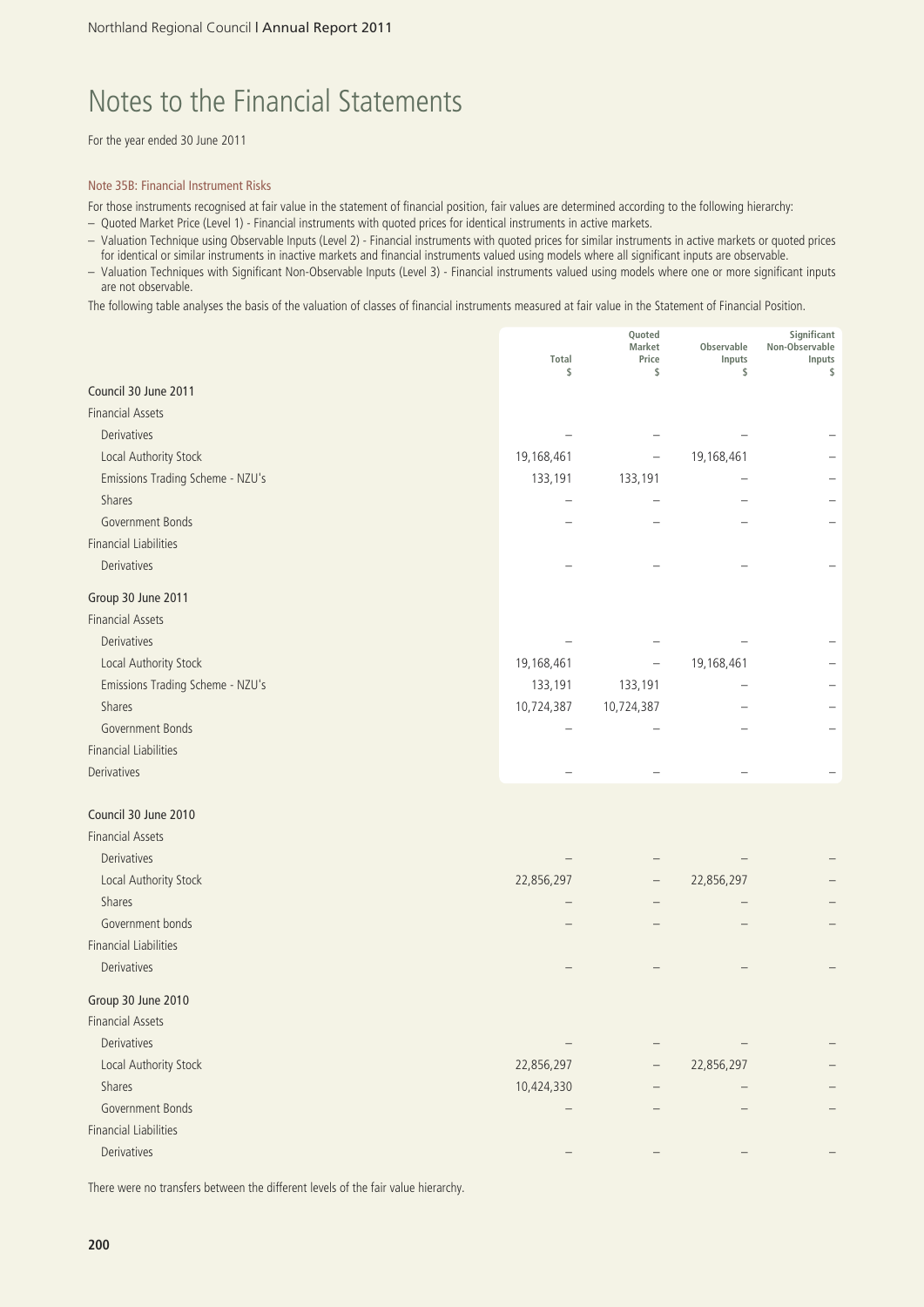For the year ended 30 June 2011

#### Note 35B: Financial Instrument Risks continued

### Valuation Techniques with Significant Non-Observable Inputs (Level 3)

The table below provides a reconciliation from the opening balance to the closing balance for the Level 3 Fair Value measurements.

|                                                          | 30-Jun-11 | $30 - Jun-10$ |
|----------------------------------------------------------|-----------|---------------|
|                                                          | \$        | S             |
| Balance at 1 July                                        |           |               |
| Gain and Losses recognised in the Surplus or Deficit     |           |               |
| Gain and losses recognised in other comprehensive income | –         |               |
| Purchases                                                |           |               |
| Sales                                                    |           |               |
| Transfers into Level 3                                   | –         |               |
| Transfers out of Level 3                                 | –         |               |
| Balance at 30 June                                       |           |               |
|                                                          |           |               |

The Northland Regional Council has a series of policies to manage the risk associated with financial instruments. Council is risk averse and seeks to minimise exposure from its treasury activities. Northland Regional Council has established council-approved Liability Management and Investment policies. These policies do not allow any transactions that are speculative in nature to be entered into.

#### Maximum Exposure to Credit Risk

Council's maximum credit exposure for each class of financial instrument are as follows:

|                                                     | Council    | Council    | Consolidated | Consolidated |
|-----------------------------------------------------|------------|------------|--------------|--------------|
|                                                     | 30-Jun-11  | 30-Jun-10  | 30-Jun-11    | 30-Jun-10    |
|                                                     |            |            |              |              |
| Cash at Bank and Term Deposits                      | 3,518,200  | 4,310,520  | 5,473,235    | 4,956,241    |
| Debtors and Other Receivables                       | 4,982,505  | 5,283,228  | 5,576,608    | 6,662,459    |
| Other Receivables                                   | 5,201,500  | 2,692,918  | 5,201,500    | 2,692,918    |
| Term Deposits, Local Authority and Government Stock | 19,168,462 | 22,856,298 | 24,655,695   | 28,961,060   |
| <b>Shares</b>                                       |            |            | 3,880,281    | 3,002,735    |
| Private Equity                                      |            |            | 910,236      | 920,056      |
| <b>Property Trusts</b>                              |            |            | 446,637      | 396,777      |
|                                                     | 32,870,667 | 35,142,964 | 46,144,192   | 47,592,245   |
|                                                     |            |            |              |              |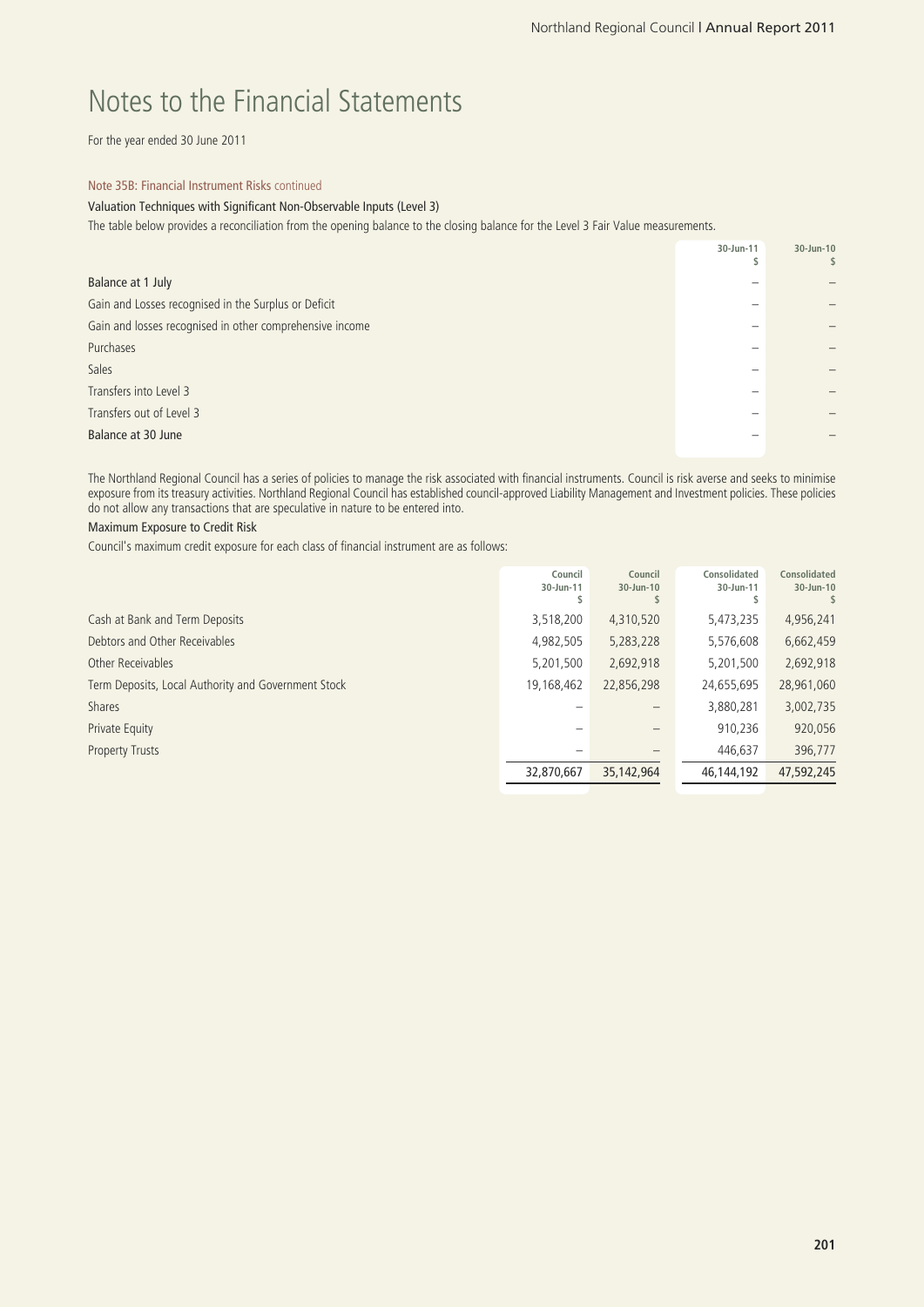For the year ended 30 June 2011

### Note 35B: Financial Instrument Risks continued

#### Credit Quality of Financial Assets

The credit quality of financial assets that are neither past due nor impaired can be assessed by reference to Standard and Poor's credit ratings (if available) or to historical information about counterparty default rates:

|                                                     | Council<br>30-Jun-11     | Council<br>30-Jun-10 | Consolidated<br>30-Jun-11 | Consolidated<br>30-Jun-10 |
|-----------------------------------------------------|--------------------------|----------------------|---------------------------|---------------------------|
|                                                     | \$                       | \$                   | \$                        | \$.                       |
| <b>Counterparties with Credit Ratings</b>           |                          |                      |                           |                           |
| Cash at Bank and Current Term Deposits              |                          |                      |                           |                           |
| AA                                                  | 3,518,200                | 1,810,520            | 5,473,235                 | 4,956,241                 |
| $BBB+$                                              | $\overline{\phantom{m}}$ | 2,500,000            |                           |                           |
| <b>Total Cash at Bank and Current Term Deposits</b> | 3,518,200                | 4,310,520            | 5,473,235                 | 4,956,241                 |
| Term Deposits, Local Authority and Government Stock |                          |                      |                           |                           |
| $A+$                                                | 2,299,516                | 2,248,490            | 2,299,516                 | 2,248,490                 |
| AA                                                  | 10,824,090               | 13,797,779           | 10,824,090                | 13,797,779                |
| A                                                   | 1,014,909                | 1,029,766            | 1,014,909                 | 1,029,766                 |
| $AA-$                                               | 504,222                  | 1,012,314            | 504,222                   | 1,012,314                 |
| $BBB+$                                              |                          |                      |                           |                           |
| Unrated - Local Authority                           | 2,534,510                | 2,446,608            | 2,534,510                 | 2,446,608                 |
| Unrated                                             | 2,413,962                | 2,321,341            | 2,413,962                 | 2,321,341                 |
| <b>Total Local Authority and Government Stock</b>   | 19,591,209               | 22,856,297           | 19,591,209                | 22,856,297                |
| <b>Derivative Financial Instrument Assets</b>       |                          |                      |                           |                           |
| AA                                                  |                          |                      |                           |                           |
| $AA-$                                               |                          |                      |                           |                           |
| <b>Total Derivative Financial Instrument Assets</b> | 23,109,409               | 27,166,817           | 25.064.444                | 27,812,538                |

The council's primary investment objective is to protect capital value to minimise the risk of capital loss. Credit risk is minimised by setting maximum portfolio limits on each class of investment and specific limits on each investee. Where relevant, the minimum long term credit rating is A+.

During 2005-2006 council's Treasury Management Policy allowed council to invest in unrated investments, if strongly recommended by expert financial advisers. Investments in unrated investments were undertaken in the 2005-2006 financial year. There have been no further investments in unrated institutions since this time.

The Treasury Management Policy requires council to reduce the credit exposure to zero (or minimise it by taking into account maturity dates and the costs of (losses on redemption). Council has sought independent investment advise and is continuing to monitor the credit worthiness of these investments.

Council currently holds \$14.139 million of investments with institutions who have a credit rating between A+ or AA- (2010:\$17.483 million).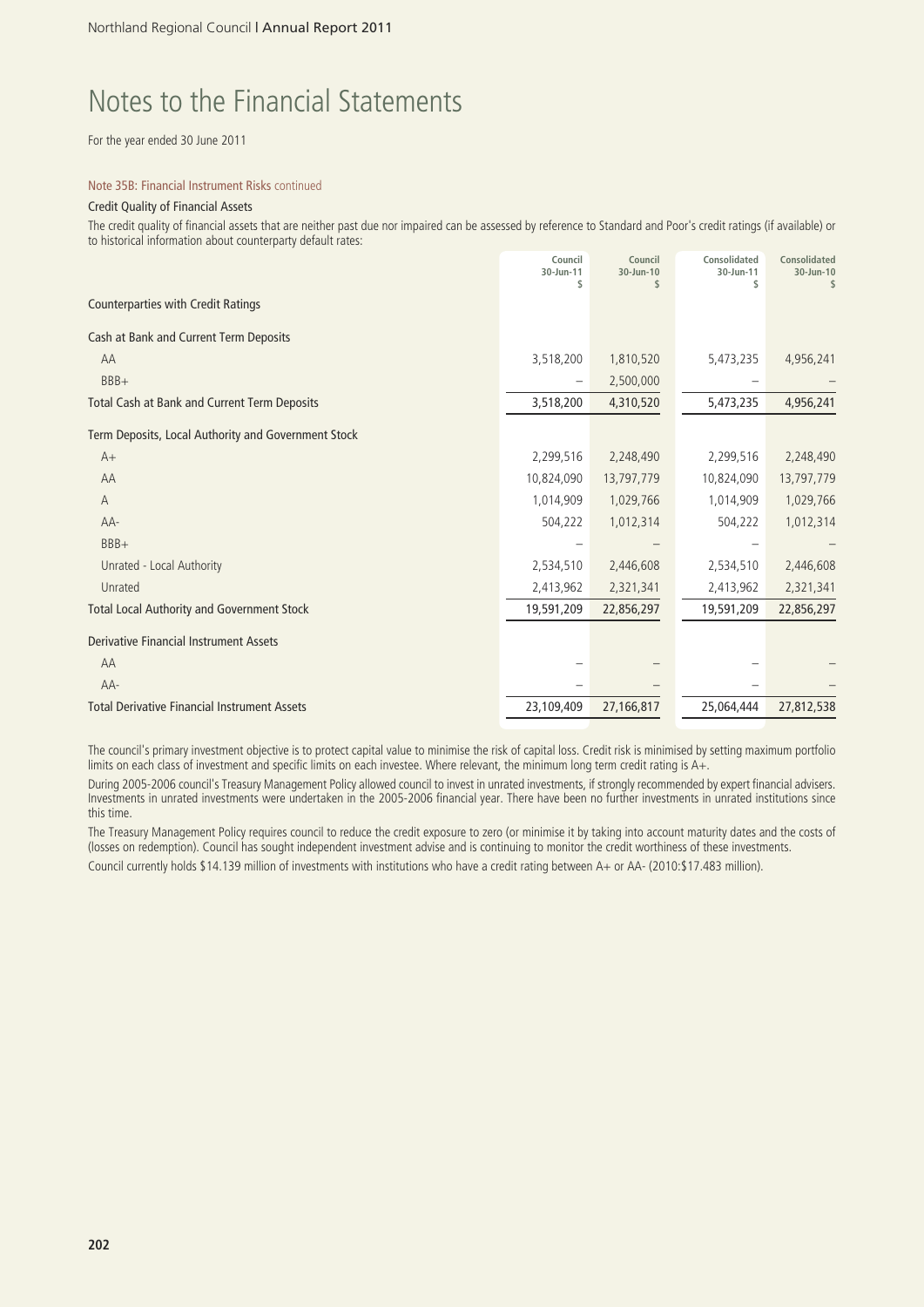### For the year ended 30 June 2011

#### Note 35B: Financial Instrument Risks continued

Debtors and Other Receivables mainly arise from council's statutory functions. Therefore, there are no procedures in place to monitor or report the credit quality of debtors and other receivables with reference to internal or external credit ratings. Council has no significant concentrations of credit risk in relation to debtors and other receivables. The territorial local authorities in Northland administer the collection of rates on behalf of council. The Local Government (Rating) Act provides powers to recover outstanding debts from ratepayers.

#### Contractual Maturity of Financial Liabilities

The table below analyses council's financial liabilities into relevant maturity groupings, based on the remaining period at the balance date to the contractual maturity date. The amounts disclosed are the contractual undiscounted cash flows.

|                              | Carrying<br>Amount | Contractual<br><b>Cash Flows</b> | Less than<br>1 Year | 1-2 Years | 2-5 Years | More than<br>5 Years |
|------------------------------|--------------------|----------------------------------|---------------------|-----------|-----------|----------------------|
|                              | \$                 | \$                               | \$                  | \$        | \$        | \$                   |
| Council 2011                 |                    |                                  |                     |           |           |                      |
| Creditors and Other Payables | 4,408,970          | 4,408,970                        | 4,408,970           |           |           |                      |
| Group 2011                   |                    |                                  |                     |           |           |                      |
| Creditors and Other Payables | 4,954,860          | 4,954,860                        | 4,954,860           |           |           |                      |
| Secured Loans                |                    |                                  |                     |           |           |                      |
| <b>Finance Leases</b>        | 7,462              | 8,444                            | 4,711               | 3,733     |           |                      |
| Total                        | 4,962,322          | 4,963,304                        | 4,959,571           | 3,733     |           |                      |
|                              |                    |                                  |                     |           |           |                      |
| Council 2010                 |                    |                                  |                     |           |           |                      |
| Creditors and Other Payables | 4,312,172          | 4,312,172                        | 4,312,172           |           |           |                      |
| Group 2010                   |                    |                                  |                     |           |           |                      |
| Creditors and Other Payables | 5,541,899          | 5,541,899                        | 5,541,899           |           |           |                      |
| Secured Loans                |                    |                                  |                     |           |           |                      |
| <b>Finance Leases</b>        | 14,372             | 16,249                           | 12,694              | 3,555     |           |                      |
| Total                        | 5,556,271          | 5,558,148                        | 5,554,593           | 3,555     |           |                      |
|                              |                    |                                  |                     |           |           |                      |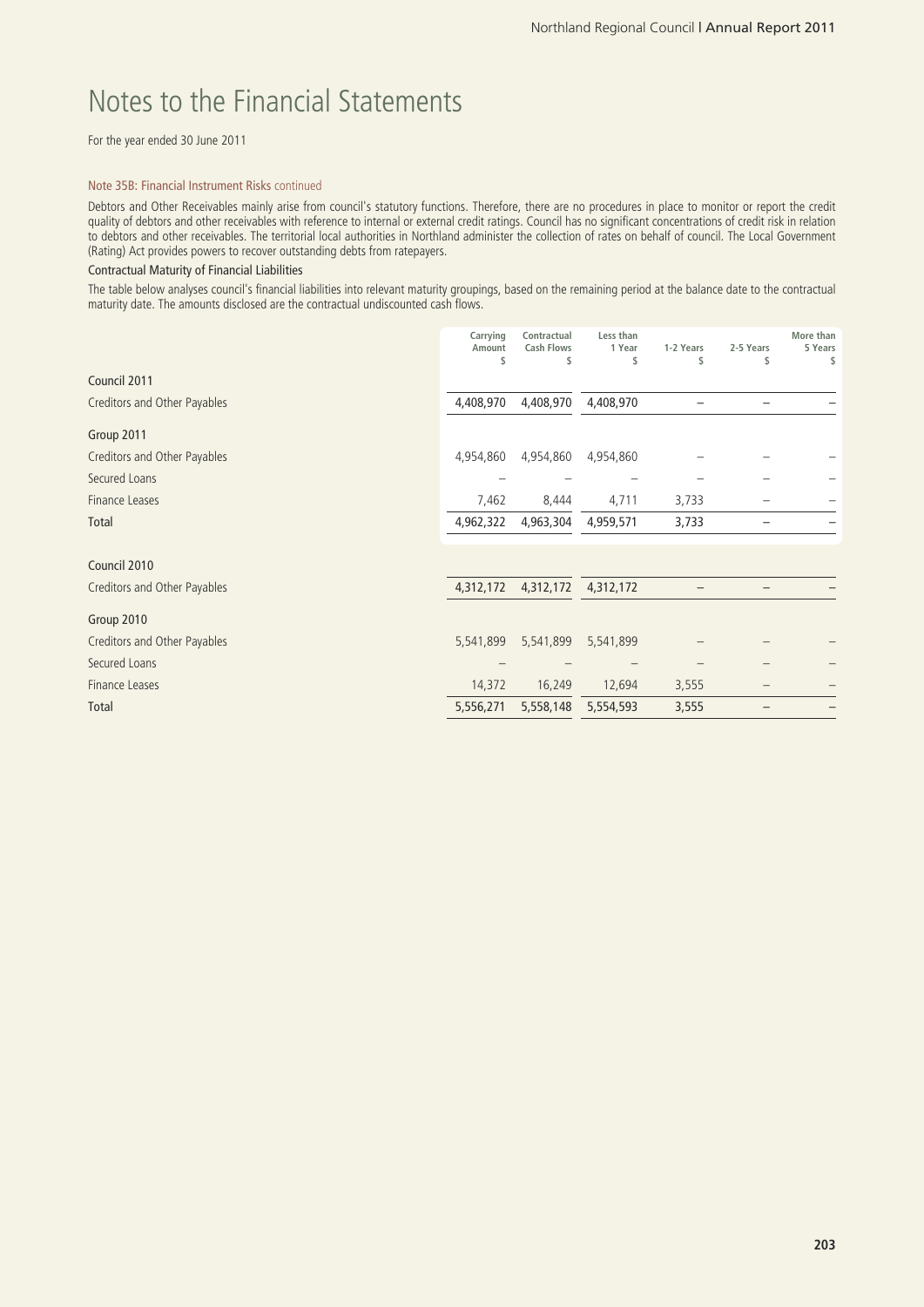For the year ended 30 June 2011

### Note 35B: Financial Instrument Risks continued

The table below analyses council's financial assets into relevant maturity groupings, based on the remaining period at the balance sheet date to the contractual maturity date. The amounts disclosed are the contractual, undiscounted cash flows.

Contractual Maturity Analysis of Financial Assets

|                                                     | Carrying<br>Amount<br>S | Contractual<br><b>Cash Flows</b><br>\$ | Less than<br>1 Year<br>\$                   | 1-2 Years<br>\$                             | 2-5 Years<br>\$ | More than<br>5 Years<br>\$ |
|-----------------------------------------------------|-------------------------|----------------------------------------|---------------------------------------------|---------------------------------------------|-----------------|----------------------------|
| Council 2011                                        |                         |                                        |                                             |                                             |                 |                            |
| Cash and Cash Equivalents                           | 3,518,200               | 3,518,200                              | 3,518,200                                   |                                             |                 |                            |
| Debtors and Other Receivables                       | 4,982,505               | 4,982,505                              | 4,982,505                                   |                                             |                 |                            |
| Other Receivables                                   | 5,201,500               | 5,201,500                              | 5,201,500                                   |                                             |                 |                            |
| <b>Other Financial Assets:</b>                      |                         |                                        |                                             |                                             |                 |                            |
| Term Deposits, Local Authority and Government Stock |                         | 19,168,462 27,890,292                  |                                             | 3,257,214 15,323,757                        | 6,101,370       | 3,207,951                  |
| Total                                               |                         |                                        | 32,870,667 41,592,497 16,959,418 15,323,757 |                                             | 6,101,370       | 3,207,951                  |
| Group 2011                                          |                         |                                        |                                             |                                             |                 |                            |
| Cash and Cash Equivalents                           | 5,473,235               | 5,530,395                              | 5,530,395                                   |                                             |                 |                            |
| Debtors and Other Receivables                       | 5,576,608               | 5,576,608                              | 5,576,608                                   |                                             |                 |                            |
| Other Receivables                                   | 5,201,500               | 5,201,500                              | 5,201,500                                   |                                             |                 |                            |
| Other Financial Assets:                             |                         |                                        |                                             |                                             |                 |                            |
| Term Deposits, Local Authority and Government Stock |                         | 24,655,695 33,377,525                  |                                             | 8,744,447 15,323,757                        | 6,101,370       | 3,207,951                  |
| Term deposits, Local Authority and Government Stock | 5,487,233               | 5,487,233                              | 5,487,233                                   |                                             |                 |                            |
| <b>Listed Shares</b>                                | 3,880,281               | 3,880,281                              | 3,880,281                                   |                                             |                 |                            |
| Private Equity                                      | 910,236                 | 910,236                                | 910,236                                     |                                             |                 |                            |
| <b>Property Trusts</b>                              | 446,637                 | 446,637                                | 446,637                                     |                                             |                 |                            |
| Total                                               |                         |                                        | 51,631,425 60,410,414 35,777,336 15,323,757 |                                             | 6,101,370       | 3,207,951                  |
| Council 2010                                        |                         |                                        |                                             |                                             |                 |                            |
| Cash and Cash Equivalents                           | 4,310,520               | 4,310,520                              | 4,310,520                                   |                                             |                 |                            |
| Debtors and Other Receivables                       | 5,283,228               | 5,283,228                              | 5,283,228                                   |                                             |                 |                            |
| <b>Other Receivables</b>                            | 2,692,918               | 2,692,918                              | 2,692,918                                   |                                             |                 |                            |
| <b>Other Financial Assets:</b>                      |                         |                                        |                                             |                                             |                 |                            |
| Term Deposits, Local Authority and Government Stock |                         | 22,856,298 33,777,921                  |                                             | 5,431,770 15,928,277                        | 9,052,673       | 3,365,201                  |
| <b>Bank Overdraft</b>                               | 27,954                  | 27,954                                 | 27,954                                      |                                             |                 |                            |
| Total                                               |                         |                                        |                                             | 35,170,918 46,092,541 17,746,390 15,928,277 | 9,052,673       | 3,365,201                  |
| Group 2010                                          |                         |                                        |                                             |                                             |                 |                            |
| Cash and Cash Equivalents                           | 4,956,241               | 5,013,400                              | 5,013,400                                   |                                             |                 |                            |
| Debtors and Other Receivables                       | 6,662,459               | 6,662,459                              | 6,662,459                                   |                                             |                 |                            |
| <b>Other Receivables</b>                            | 2,692,918               | 2,692,918                              | 2,692,918                                   |                                             |                 |                            |
| <b>Other Financial Assets:</b>                      |                         |                                        |                                             |                                             |                 |                            |
| Term Deposits, Local Authority and Government Stock | 28,961,060 33,777,921   |                                        |                                             | 5,431,770 15,928,277                        | 9,052,673       | 3,365,201                  |
| <b>Bank Overdraft</b>                               | 70,776                  | 70,776                                 | 70,776                                      |                                             |                 |                            |
| Term Deposits, Local Authority and Government Stock | 6,104,762               | 6,104,762                              | 6,104,762                                   |                                             |                 |                            |
| <b>Listed Shares</b>                                | 3,002,735               | 3,002,735                              | 3,002,735                                   |                                             |                 |                            |
| <b>Private Equity</b>                               | 920,056                 | 920,056                                | 920,056                                     |                                             |                 |                            |
| <b>Property Trusts</b>                              | 396,777                 | 396,777                                | 396,777                                     |                                             |                 |                            |
| Total                                               |                         |                                        | 53,767,783 58,641,803 30,295,652 15,928,277 |                                             | 9,052,673       | 3,365,201                  |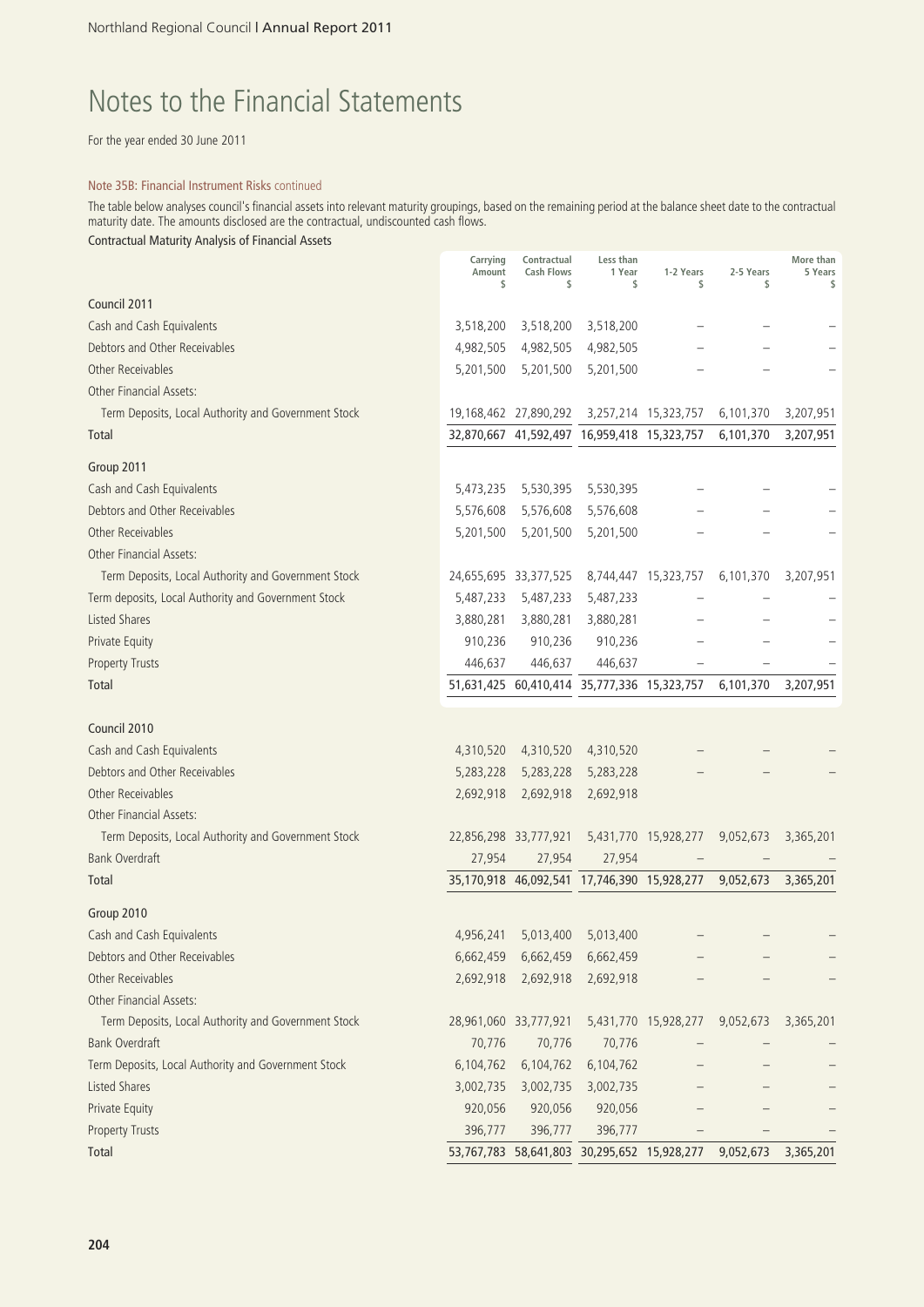For the year ended 30 June 2011

### Note 35B: Financial Instrument Risks continued

#### Sensitivity Analysis

The table below illustrates the potential effect on the Surplus/(Deficit) and Equity (excluding retained earnings) impact for reasonable possible market movements, with all other variables held constant, based on council's financial instrument exposures at the balance date.

|                                                        | 2011    |                          |            |                          |         | 2010            |        |                 |
|--------------------------------------------------------|---------|--------------------------|------------|--------------------------|---------|-----------------|--------|-----------------|
|                                                        |         | $+100bps$                |            | $-100$ bps               |         | $+100bps$       |        | $-100$ bps      |
|                                                        | Profit  | Other<br>Equity          | Profit     | Other<br>Equity          | Profit  | Other<br>Equity | Profit | Other<br>Equity |
| <b>COUNCIL</b>                                         | \$      | S                        | \$         | S                        | \$      | S               | \$     | \$              |
| <b>INTEREST RATE RISK</b>                              |         |                          |            |                          |         |                 |        |                 |
| <b>Financial Assets</b>                                |         |                          |            |                          |         |                 |        |                 |
| Cash and Cash Equivalents                              | 35,182  | $\overline{\phantom{m}}$ | (35, 182)  | $\qquad \qquad -$        | 43,105  |                 | -      | (43, 105)       |
| <b>Other Financial Assets:</b>                         |         |                          |            |                          |         |                 |        |                 |
| Term Deposits, Local Authority<br>and Government Stock | 193,017 | $\overline{\phantom{m}}$ | (193, 017) | $\overline{\phantom{m}}$ | 228,563 |                 | —      | (228, 563)      |
| <b>Financial Liabilities</b>                           |         |                          |            |                          |         |                 |        |                 |
| Borrowings:                                            |         |                          |            |                          |         |                 |        |                 |
| <b>Bank Overdraft</b>                                  |         |                          |            |                          |         |                 |        |                 |
| Term Loans                                             |         |                          |            |                          |         |                 |        |                 |
| <b>Total Sensitivity to Interest Rate Risk</b>         | 228,199 | $\overline{\phantom{m}}$ | (228, 199) |                          | 271,668 |                 | —      | (271, 668)      |

# Explanation of Sensitivity Analysis - Council

Cash and Cash Equivalents: Cash and cash equivalents include deposits, at call, totalling \$3,518,200 (2010: \$4,310,520) which are at floating rates. A movement in interest rates of plus or minus 1% has an effect on interest income of \$35,182 (2010: \$43,105).

Term Deposits, Local Authority and Government Stock: A total of \$19,168,462 (2010: \$22,856,298) of investment in local authority stock is classified at fair value through equity. A movement in interest rates of plus or minus 1% has an effect of \$193,017 (2010: \$228,563) on the fair value through equity reserve. Listed Shares: Council holds listed equity instruments in Northland Port Corporation (NZ) Limited, which are publicly traded and included in the New Zealand Stock Exchange. The Northland Regional Council's investment in the Northland Port Corporation (NZ) Limited is carried at cost.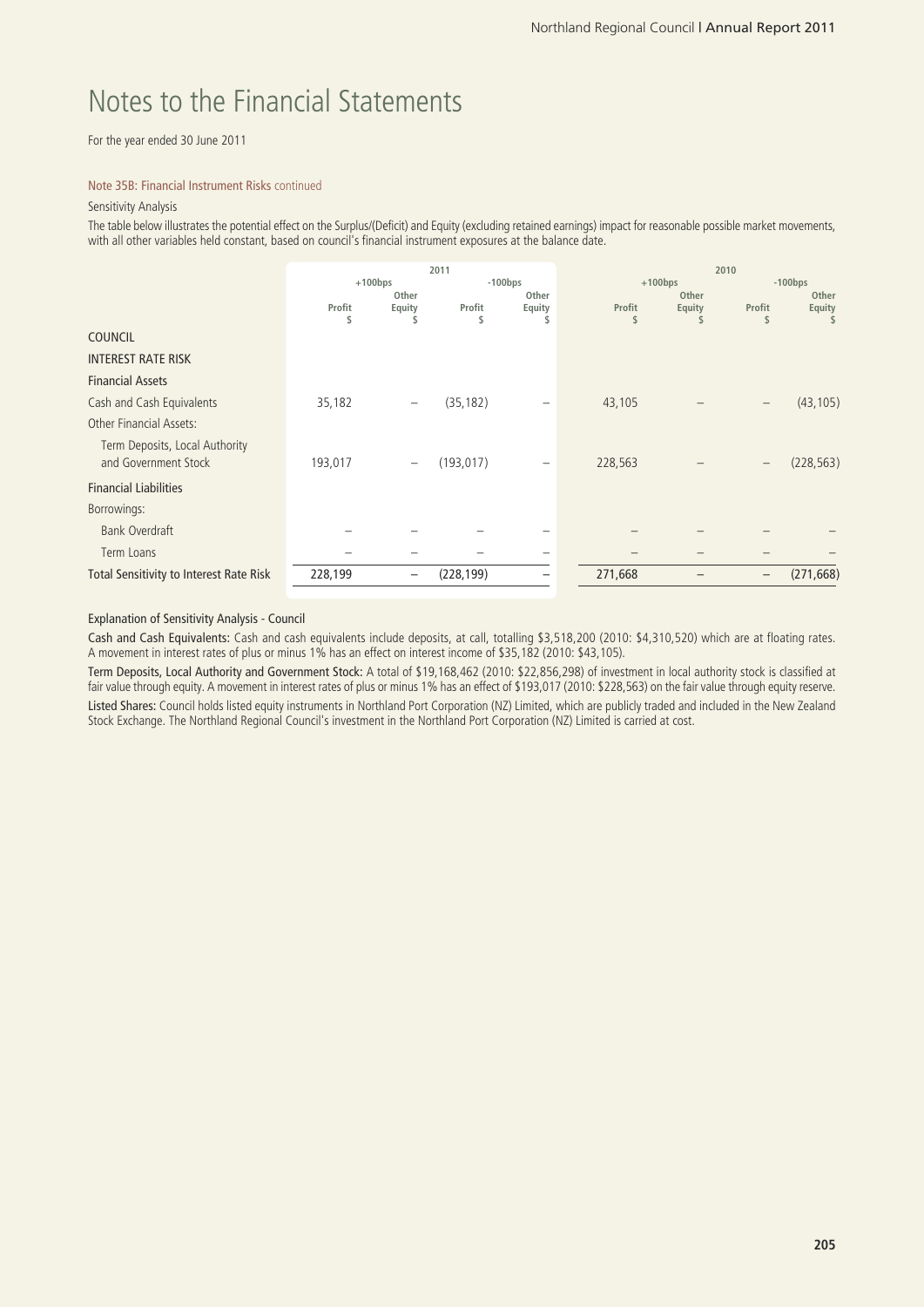For the year ended 30 June 2011

#### Note 35B: Financial Instrument Risks continued

#### Sensitivity Analysis

|                                                        |         |                          | 2011                     |                 |                          |                 | 2010                     |                 |
|--------------------------------------------------------|---------|--------------------------|--------------------------|-----------------|--------------------------|-----------------|--------------------------|-----------------|
|                                                        |         | $+100$ bps               |                          | $-100$ bps      |                          | $+100$ bps      |                          | $-100$ bps      |
|                                                        | Profit  | Other<br>Equity          | Profit                   | Other<br>Equity | Profit                   | Other<br>Equity | Profit                   | Other<br>Equity |
|                                                        | \$      | \$                       | \$                       | \$              | \$                       | \$              | \$                       | \$              |
| <b>GROUP</b>                                           |         |                          |                          |                 |                          |                 |                          |                 |
| <b>INTEREST RATE RISK</b>                              |         |                          |                          |                 |                          |                 |                          |                 |
| <b>Financial Assets</b>                                |         |                          |                          |                 |                          |                 |                          |                 |
| Cash and Cash Equivalents                              | 54,732  |                          |                          | (54, 732)       |                          | 49,562          |                          | (49, 562)       |
| <b>Other Financial Assets:</b>                         |         |                          |                          |                 |                          |                 |                          |                 |
| Term Deposits, Local Authority<br>and Government Stock | 193,017 |                          |                          | (193, 017)      |                          | 228,563         |                          | (228, 563)      |
| <b>Financial Liabilities</b>                           |         |                          |                          |                 |                          |                 |                          |                 |
| Derivatives - Hedge Accounted                          |         |                          |                          |                 |                          |                 |                          |                 |
| Borrowings:                                            |         |                          |                          |                 |                          |                 |                          |                 |
| <b>Bank Overdraft</b>                                  | (280)   |                          |                          | 280             |                          | (708)           |                          | 708             |
| Term Loans                                             |         |                          |                          |                 |                          |                 |                          |                 |
| <b>Total Sensitivity to Interest Rate Risk</b>         | 247,469 | $\qquad \qquad -$        | $\overline{\phantom{m}}$ | (247, 469)      | $\overline{\phantom{0}}$ | 277,418         | $\overline{\phantom{0}}$ | (277, 418)      |
| <b>FOREIGN EXCHANGE RISK</b>                           |         |                          |                          |                 |                          |                 |                          |                 |
| <b>Financial Liabilities</b>                           |         |                          |                          |                 |                          |                 |                          |                 |
| Derivatives - Held for Trading                         |         |                          |                          |                 |                          |                 |                          |                 |
| Creditors and Other Payables                           |         |                          |                          |                 |                          |                 |                          |                 |
| Total Sensitivity to Foreign Exchange Risk             |         | $\overline{\phantom{0}}$ | L.                       |                 |                          |                 |                          |                 |
| <b>EQUITY PRICE RISK</b>                               |         |                          |                          |                 |                          |                 |                          |                 |
| <b>Financial Assets</b>                                |         |                          |                          |                 |                          |                 |                          |                 |
| <b>Other Financial Assets:</b>                         |         |                          |                          |                 |                          |                 |                          |                 |
| Quoted Share Investments                               | 107,244 |                          |                          | 107,244         |                          | 102,425         |                          | 102,425         |
| <b>Total Sensitivity to Equity Price Risk</b>          | 107,244 |                          | $\overline{\phantom{0}}$ | 107,244         |                          | 102,425         |                          | 102,425         |
|                                                        |         |                          |                          |                 |                          |                 |                          |                 |

Explanation of Sensitivity Analysis - Group

Cash and Cash Equivalents: Cash and cash equivalents include deposits, at call, totalling \$5,473,235 (2010: \$4,956,241) which are at floating rates. A movement in interest rates of plus or minus 1% has an effect on interest income of \$54,732 (2010: \$49,562).

Term Deposits, Local Authority and Government Stock: A total of \$19,168,462 (2010: \$22,856,297) of investment in local authority stock are classified at fair value through equity. A movement in interest rates of plus or minus 1% has an effect of \$193,017(2010: \$228,563) on the fair value through equity reserve. Interest Rate Risk: The Northland Port Corporation (NZ) Limited is exposed to changes in interest rate of its long-term debt obligations, as these are based on floating interest rates. To mitigate this risk, derivative interest rate swap contracts are periodically entered into under which the Group is obliged to receive

interest at floating rates and to pay interest at fixed rates. The Group constantly analyses its interest rate exposure. Within this analysis, consideration is given to potential renewals of existing positions, alternative hedging positions and the mix of fixed and variable interest rates.

Creditors and Other Payables: The Northland Regional Council Community Trust has exposure to foreign exchange risk as a result of the transactions denominated in foreign currencies, arising from normal trading conditions and overseas investments within the investment portfolio. A one percent movement in the exchange rate will expose the Trust to an approximate change in value of the portfolio of \$17,125 (2010: \$13,163). The Northland Port Corporation (NZ) Limited's exposure to foreign exchange risk is considered to be minimal. Where relevant, this risk is managed through the use of forward foreign exchange contracts.

Listed Shares: Council holds listed equity instruments in Northland Port Corporation (NZ) Limited, which are publicly traded and included in the New Zealand Stock Exchange. The Northland Regional Council's investment in the Northland Port Corporation (NZ) Limited is carried at cost. The Northland Council Community Trust holds an investment portfolio with a value of \$10,253,188 (2010: \$9,959,445). The fund is held with Goldman Sachs JBWere (NZ) Limited. The fund contains investments in cash, NZ and offshore companies, NZ and offshore bonds and property. The portfolio is subject to fair value interest rate risk, cash flow interest rate risk and currency risk. As this is a long-term investment the cash flows from the investment are expected to be receivable in more than five years. The investment portfolio is managed very conservatively, regarding credit risk, and in accordance with the Goldman Sachs JBWere revised Statement of Investment Policies and Objectives (SIPO) and, in particular, paragraph 6.6 of the SIPO, which states;"All fixed interest investments must be invested within limits that have been divided into exposures against individual investors, and then a total exposure against the credit rating". Limiting exposures against both individual investors and credit ratings provides a platform to ensure adequate liquidity within the portfolio.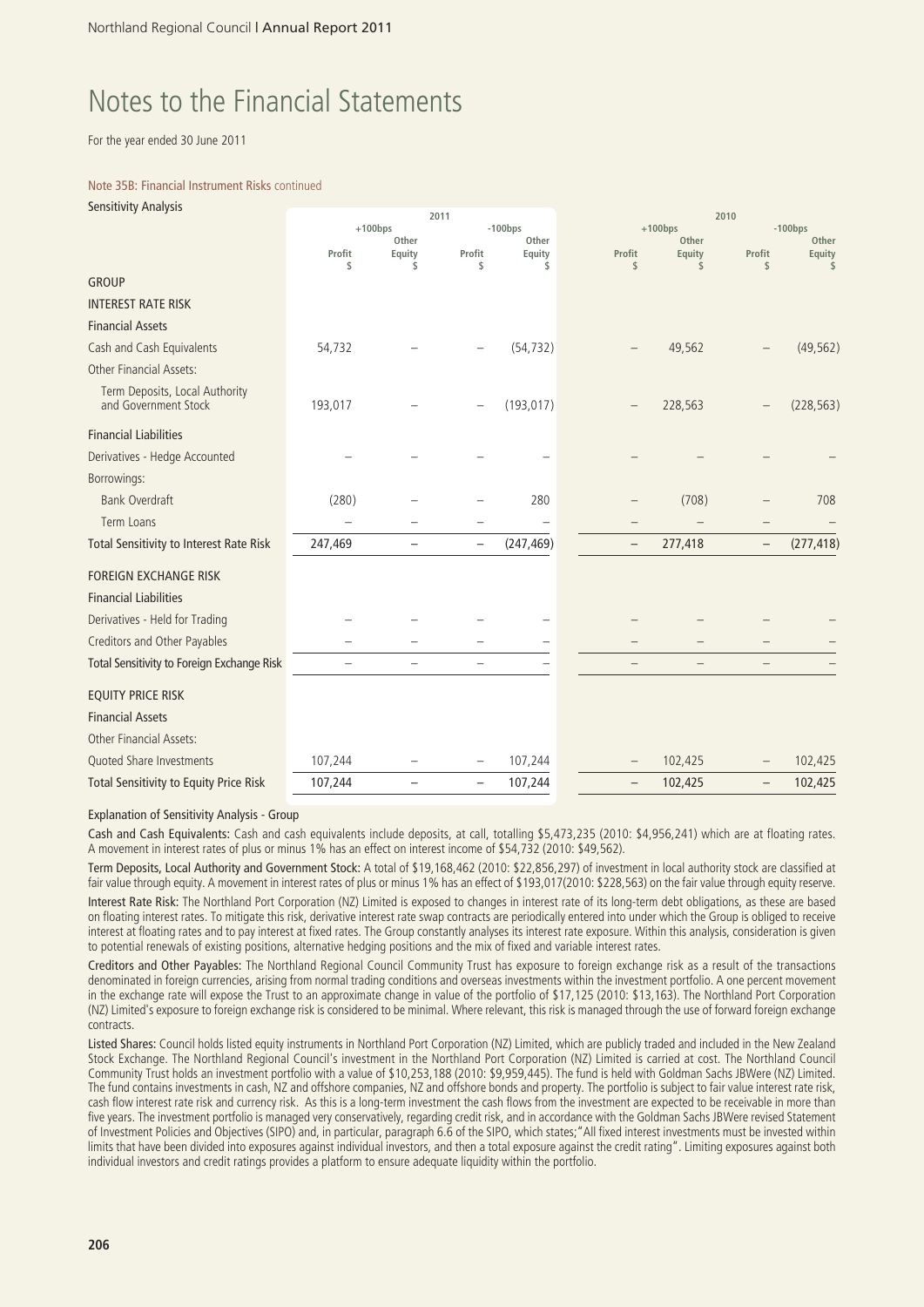For the year ended 30 June 2011

#### Note 36: Capital Management

The council's capital is its equity (or ratepayers' funds), which comprise accumulated funds and reserves. Equity is represented by net assets. The Local Government Act 2002 (the Act) requires council to manage its revenues, expenses, assets, liabilities, investments, and general financial dealings prudently and in a manner that promotes the current and future interests of the community. Ratepayer's funds are largely managed as a by-product of managing revenues, expenses, assets, liabilities, investments, and general financial dealings.

The objective of managing these items is to achieve intergenerational equity, which is a principle promoted in the Act and applied by the council. Intergenerational equity requires today's ratepayers to meet the costs of utilising the council's assets and not expecting them to meet the full cost of long-term assets that will benefit ratepayers in future renewal and maintenance programmes, to ensure that ratepayers in future generations are not required to meet the costs of deferred renewals and maintenance.

The Act requires the council to make adequate and effective provision in its Long-Term Community Plan (LTP) and its Annual Plan (where applicable) to meet the expenditure needs identified in those plans. And the Act sets out the factors that the council is required to consider when determining the most appropriate sources of funding for each of its activities. The sources and levels of funding are set out in the funding and financial policies in the council's LTP.

The reserves are set out in Note 9: Equity. Council has reserves for difference areas of benefit and self-insurance reserves. Reserves for different areas of benefit are used where there is a discrete set of rate or levy payers as distinct from payers of general rates. Any surplus or deficit relating to these separate areas of benefit is applied to the specific reserves. Self insurance reserves are built up annually from general or sometimes targeted rates and are made available for specific unforeseen events. The release of these funds is approved by council.

#### Note 37: Prior Period Error

#### Correction of Prior Period Error

In 1996, the council acquired its investment in Northland Regional Council Community Trust (NRCCT) at a cost of \$12.14 million. The acquisition funds were used to establish a Trust Fund for use, subject to certain stipulations, by the entity.

In the 2011 financial year, council has corrected a prior period error. In 2009 the fund had a value of \$9.7 million and council held its investment in NRCCT at historical cost. In accordance with accounting standard IAS 36 Impairment of Assets, council should have recognised the impairment of \$2,431,369 of its investment in NRCCT. Recognising the impairment would restate the value of council's investment in NRCCT to the market value of its fund - \$9.7 million. In 2010 a reversal of the impairment of \$429,966 is to be recognised. The financial statements for 2010, which are presented as comparative information in the 30 June 2010 financial statements have been restated to correct this error. At 30 June 2011 the Trust Fund had a value of \$10.497 million (2010: 10.138 million). Refer Note 16: Investment in Subsidiaries and Note 5: Other Gains and Losses.

Further detail on the impact of the statement of Financial Position, Statement of Changes in Equity and Statement of Comprehensive Income is provided here:

|                                            | Council<br>30-Jun-10<br><b>Before Adjustment</b> | Adjustment               | Council<br>30-Jun-10<br><b>Restated</b><br>\$ |
|--------------------------------------------|--------------------------------------------------|--------------------------|-----------------------------------------------|
| STATEMENT OF FINANCIAL POSITION            |                                                  |                          |                                               |
| <b>Total Current Assets</b>                | 13,569,456                                       | $\overline{\phantom{m}}$ | 11,910,505                                    |
| Investments in Subsidiaries and Associates | 19,967,086                                       | (2,001,403)              | 17,965,683                                    |
| <b>Other Non-Current Assets</b>            | 112,083,076                                      | $\qquad \qquad -$        | 112,083,076                                   |
| <b>Total Assets</b>                        | 125,652,532                                      | (2,001,403)              | 123,651,129                                   |
| <b>Total Current Liabilities</b>           | 5,685,665                                        | —                        | 5,397,911                                     |
| <b>Total Non-Current Liabilities</b>       | 122,917                                          |                          | 48,858                                        |
| <b>Total Liabilities</b>                   | 5,808,581                                        | -                        | 5,808,581                                     |
| <b>Retained Earnings</b>                   | 115,438,937                                      | (2,001,403)              | 113,437,534                                   |
| <b>Other Reserves</b>                      | 4,405,014                                        |                          | 5,598,334                                     |
| <b>Total Equity</b>                        | 119,843,951                                      | (2,001,403)              | 117,842,548                                   |